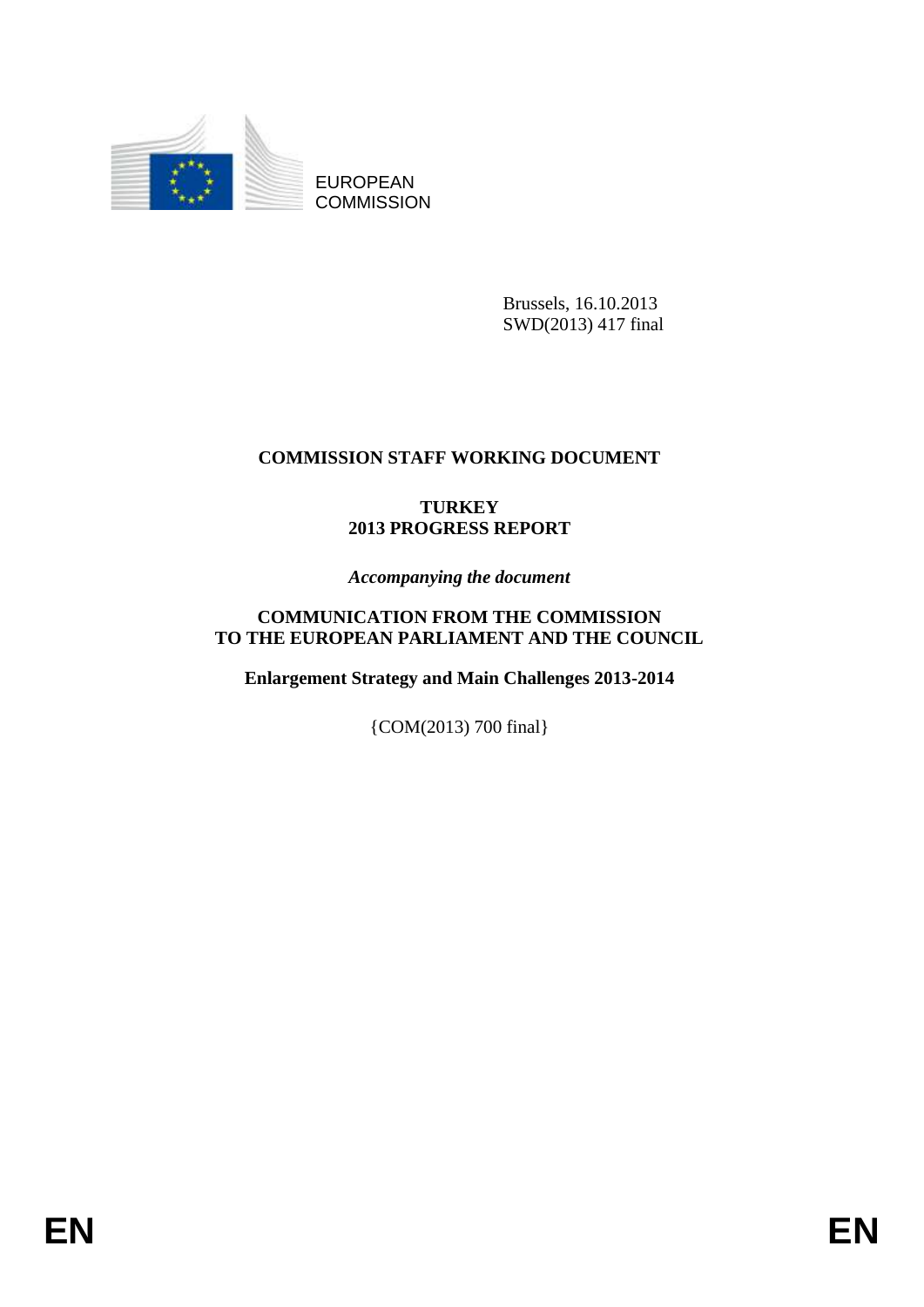# **TABLE OF CONTENTS**

| 1.               |                                                                                   |  |
|------------------|-----------------------------------------------------------------------------------|--|
| 1.1.             |                                                                                   |  |
| 1.2.             |                                                                                   |  |
| 1.3.             |                                                                                   |  |
| 2.               |                                                                                   |  |
| 2.1.             |                                                                                   |  |
| 2.2.             |                                                                                   |  |
| 2.3.             |                                                                                   |  |
| 3.               |                                                                                   |  |
| 3.1.             |                                                                                   |  |
| 3.2.             | The capacity to cope with competitive pressure and market forces within the Union |  |
| $\overline{4}$ . |                                                                                   |  |
| 4.1.             |                                                                                   |  |
| 4.2.             |                                                                                   |  |
| 4.3.             | Chapter 3: Right of establishment and freedom to provide services  26             |  |
| 4.4.             |                                                                                   |  |
| 4.5.             |                                                                                   |  |
| 4.6.             |                                                                                   |  |
| 4.7.             |                                                                                   |  |
| 4.8.             |                                                                                   |  |
| 4.9.             |                                                                                   |  |
| 4.10.            |                                                                                   |  |
| 4.11.            |                                                                                   |  |
| 4.12.            |                                                                                   |  |
| 4.13.            |                                                                                   |  |
| 4.14.            |                                                                                   |  |
| 4.15.            |                                                                                   |  |
| 4.16.            |                                                                                   |  |
| 4.17.            |                                                                                   |  |
| 4.18.            |                                                                                   |  |
| 4.19.            |                                                                                   |  |
| 4.20.            |                                                                                   |  |
| 4.21.            |                                                                                   |  |
| 4.22.            | Chapter 22: Regional policy and coordination of structural instruments  43        |  |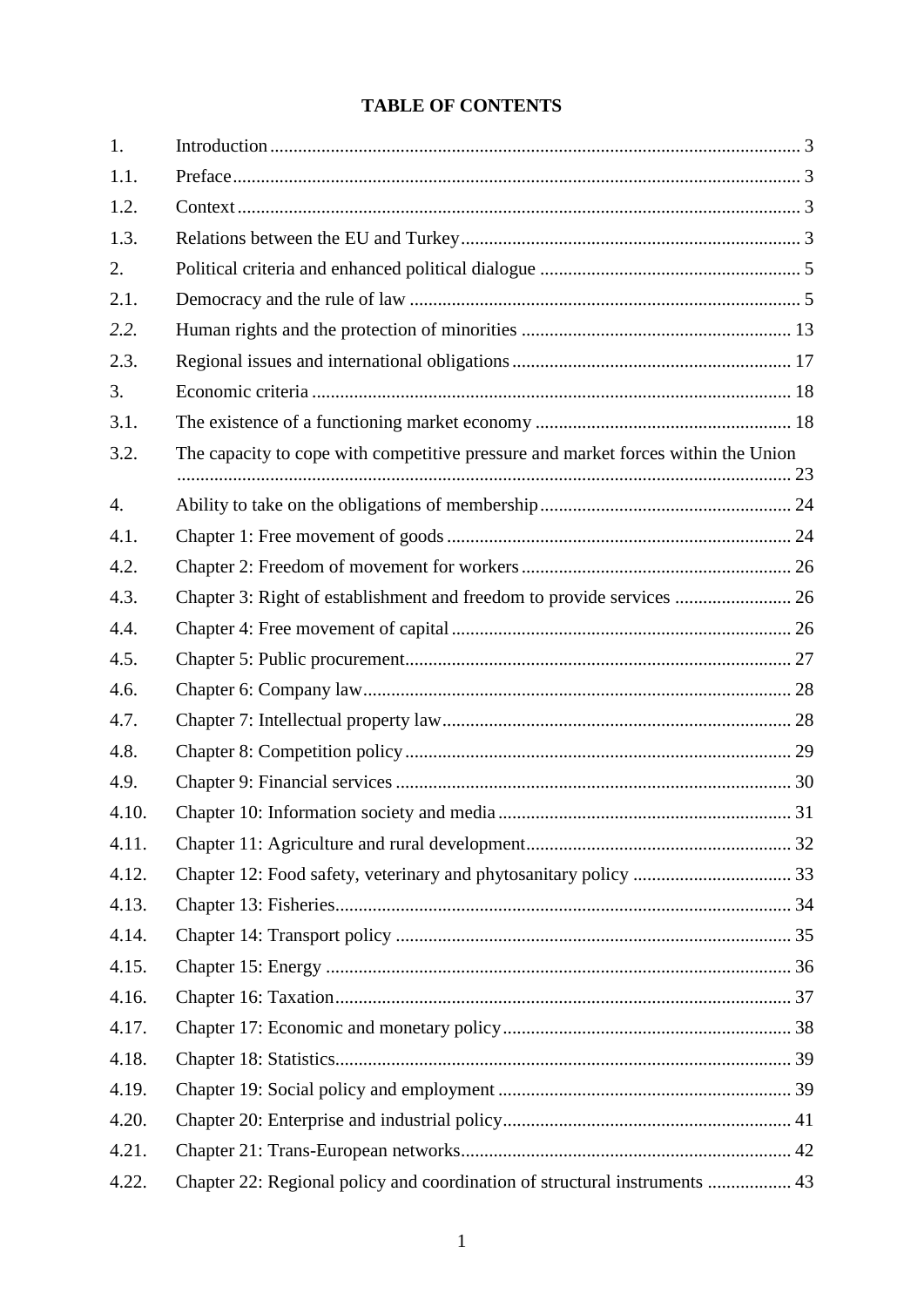| 4.23. |  |
|-------|--|
| 4.24. |  |
| 4.25. |  |
| 4.26. |  |
| 4.27. |  |
| 4.28. |  |
| 4.29. |  |
| 4.30. |  |
| 4.31. |  |
| 4.32. |  |
| 4.33. |  |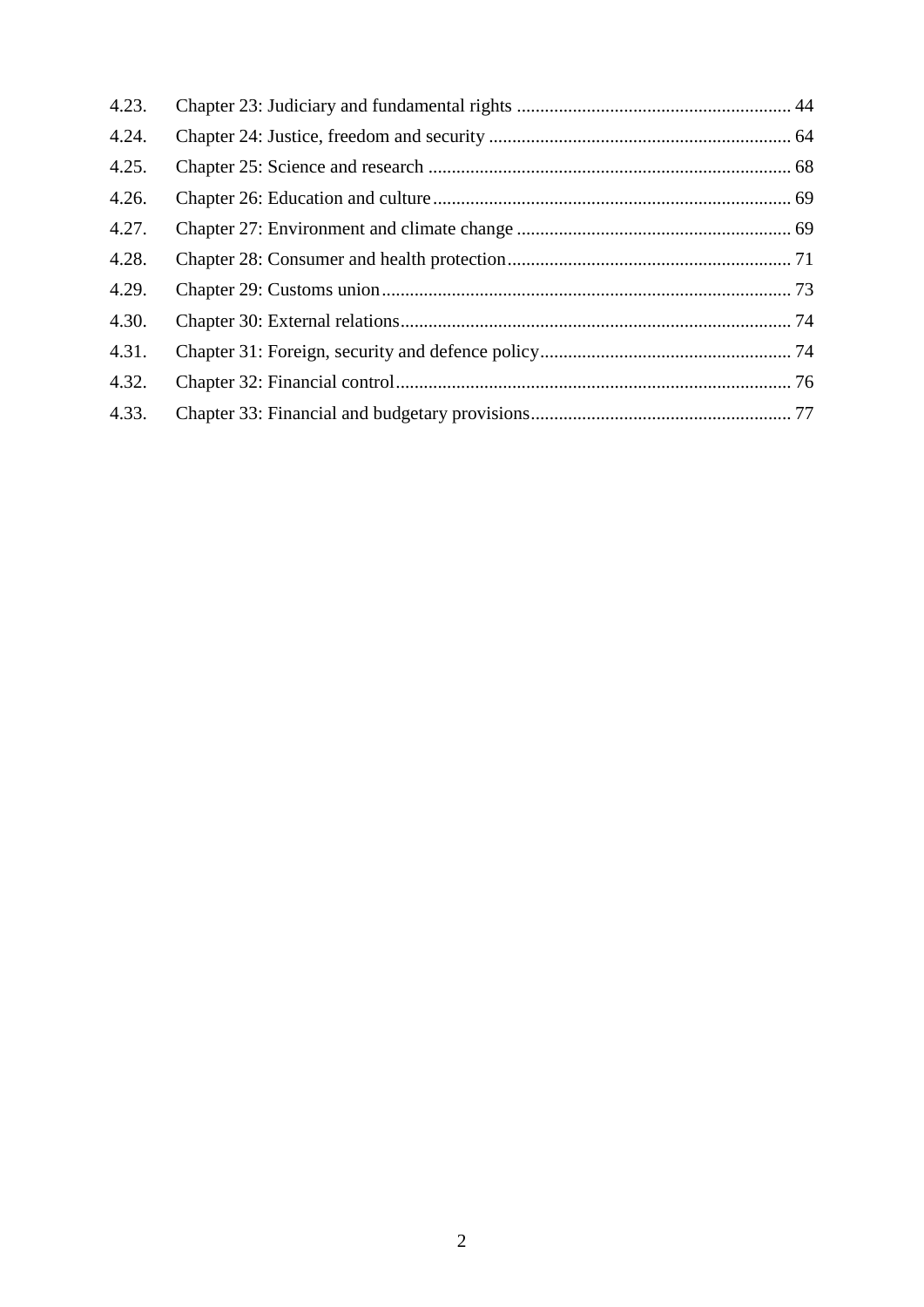## <span id="page-3-0"></span>**1. INTRODUCTION**

## <span id="page-3-1"></span>**1.1. Preface**

This report largely follows the same structure as the Commission's previous regular reports to the Council and the Parliament on progress made by Turkey in preparing for EU membership. The report:

- briefly describes the relations between Turkey and the European Union;
- analyses the situation in Turkey in terms of the political criteria for membership;
- analyses the situation in Turkey on the basis of the economic criteria for membership;
- reviews Turkey's capacity to take on the obligations of membership, i.e. the *acquis*  expressed in the Treaties, the secondary legislation, and the policies of the Union.

This report covers the period from October 2012 to September 2013. Progress is measured on the basis of decisions taken, legislation adopted and measures implemented. As a rule, legislation or measures which are under preparation or awaiting parliamentary approval have not been taken into account. This approach ensures equal treatment across all reports and enables an objective assessment.

The report is based on information gathered and analysed by the Commission. Many sources have been used, including contributions from the government of Turkey, the EU Member States, European Parliament reports<sup>1</sup> and information from various international and nongovernmental organisations.

The Commission draws detailed conclusions regarding Turkey in its separate Communication on enlargement,<sup>2</sup> based on the technical analysis contained in this report.

## <span id="page-3-2"></span>**1.2. Context**

The European Council of December 1999 granted Turkey the status of candidate country. Accession negotiations with Turkey were opened in October 2005. The Association Agreement between Turkey and the then EEC entered into force in December 1964. Turkey and the EU formed a Customs Union in 1995.

## <span id="page-3-3"></span>**1.3. Relations between the EU and Turkey**

The **Positive Agenda** launched in 2012 continued to support and complement the accession negotiations through enhanced cooperation in a number of areas of joint interest: political reforms, alignment with the *acquis*, dialogue on foreign policy, visas, mobility and migration, trade, energy, counter-terrorism and participation in EU programmes. The Commission assessed progress made in the framework of the working groups and informed Turkey and the Member States which benchmarks it considers to be met. The Commission also acknowledged progress achieved on important requirements as regards the judiciary and fundamental rights.

The Commission prepared a roadmap for visa liberalisation in line with the Council conclusions of 21 June 2012 inviting it to take steps towards visa liberalisation as a gradual and long-term objective in parallel with the signing of the readmission agreement between Turkey and the EU. Signing the readmission agreement to allow for an effective start of the process and improved cooperation in this key area in EU-Turkey relations remains crucial.

Turkey and the Commission continued efforts to enhance their cooperation on energy, focusing mainly on electricity and gas.

 $\mathbf{1}$ <sup>1</sup> The rapporteur for Turkey is Mrs Ria Oomen-Ruijten.

<sup>2</sup> Enlargement Strategy and Main Challenges 2013-14, COM(2013) 700.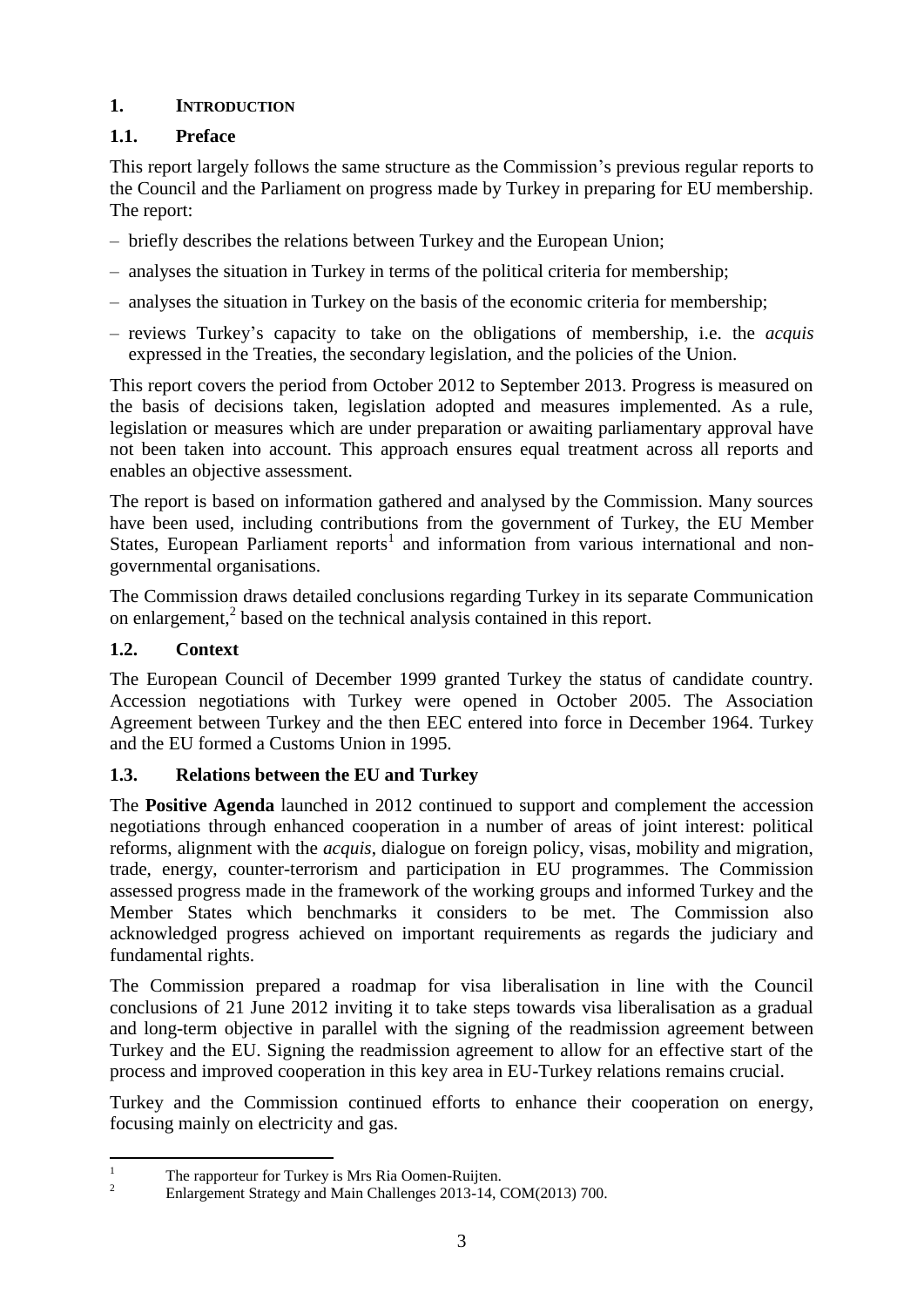Turkey's readiness to start accession negotiations on individual chapters was assessed on the basis of screening reports. Of a total of 33 reports, eight are pending in the Council, while one has yet to be delivered. Work has been interrupted over the years on a number of negotiating chapters due to lack of consensus amongst Member States.

So far, **accession negotiations** have been opened on 13 chapters (Science and research; Enterprise and industry; Statistics; Financial control; Trans-European networks; Consumer and health protection; Intellectual property law; Company law; Information society and media; Free movement of capital; Taxation; Environment; and Food safety, veterinary and phytosanitary policy), one of which (Science and research) was provisionally closed. In June 2013, the Council agreed to open Chapter 22 — Regional policy and coordination of structural instruments, negotiations on which will begin in the autumn.

The conclusions on Turkey adopted by the Council (General Affairs and External Relations) on 11 December 2006 and endorsed by the European Council on 14/15 December 2006 remain in force. They stipulate that negotiations will not be opened on eight chapters<sup>3</sup> relevant to Turkey's restrictions regarding the Republic of Cyprus and no chapter will be provisionally closed until the Commission confirms that Turkey has fully implemented the Additional Protocol to the Association Agreement. As long as these restrictions remain in place on vessels and aircraft registered in Cyprus or whose last port of call was in Cyprus, Turkey will not be in position to fully implement the *acquis* relating to these eight chapters.

The **enhanced political dialogue** between the EU and Turkey has continued. A political dialogue meeting at political directors' level was held in January 2013. In line with the call in the December Council conclusions for further intensification of the foreign policy dialogue, regular discussions were also held on *inter alia* the Western Balkans, Syria, North Africa, the Middle East, Afghanistan, Pakistan, Russia, South Caucasus, Central Asia, and on counterterrorism and non-proliferation. Turkey continues to be actively involved in its wider neighbourhood and is an important regional player. The Council recognised Turkey's role on Syria, in particular with regard to support provided to Syrians fleeing violence across the border. A number of high-level visits to the European institutions took place during the reporting period.

Turkey froze its relations with the Presidency of the Council of the EU during the second half of 2012 and during that period did not align itself with EU positions or statements in international fora. Recalling the European Council conclusions of 9 December 2011, the Council underlined that the Presidency of the Council of the EU is provided for in the Treaty on European Union, and called for full respect of its role.

Progress on the reform priorities is encouraged and monitored by the bodies set up under the **Association Agreement**. The Association Committee met in April 2013 and the Association Council in May 2013.

Turkey participates in the multilateral economic dialogue with the Commission and the Member States to prepare the country for participation in multilateral surveillance and economic policy coordination under the EU's Economic and Monetary Union*.*

The Commission also launched an evaluation of the EU-Turkey **Customs Union**, 18 years after its entry into force in 1996. Its aim is to assess the impact of the Customs Union on both parties and the opportunities arising were it to be updated. The final report from the evaluation is expected by end 2013. Bilateral trade between the EU and Turkey totalled  $\epsilon$ 123 billion in 2012. Turkey continues to be the EU's sixth biggest trading partner, while the

1

<sup>3</sup> Free movement of goods, Right of establishment and freedom to provide services, Financial services, Agriculture and rural development, Fisheries, Transport policy, Customs union, and External relations.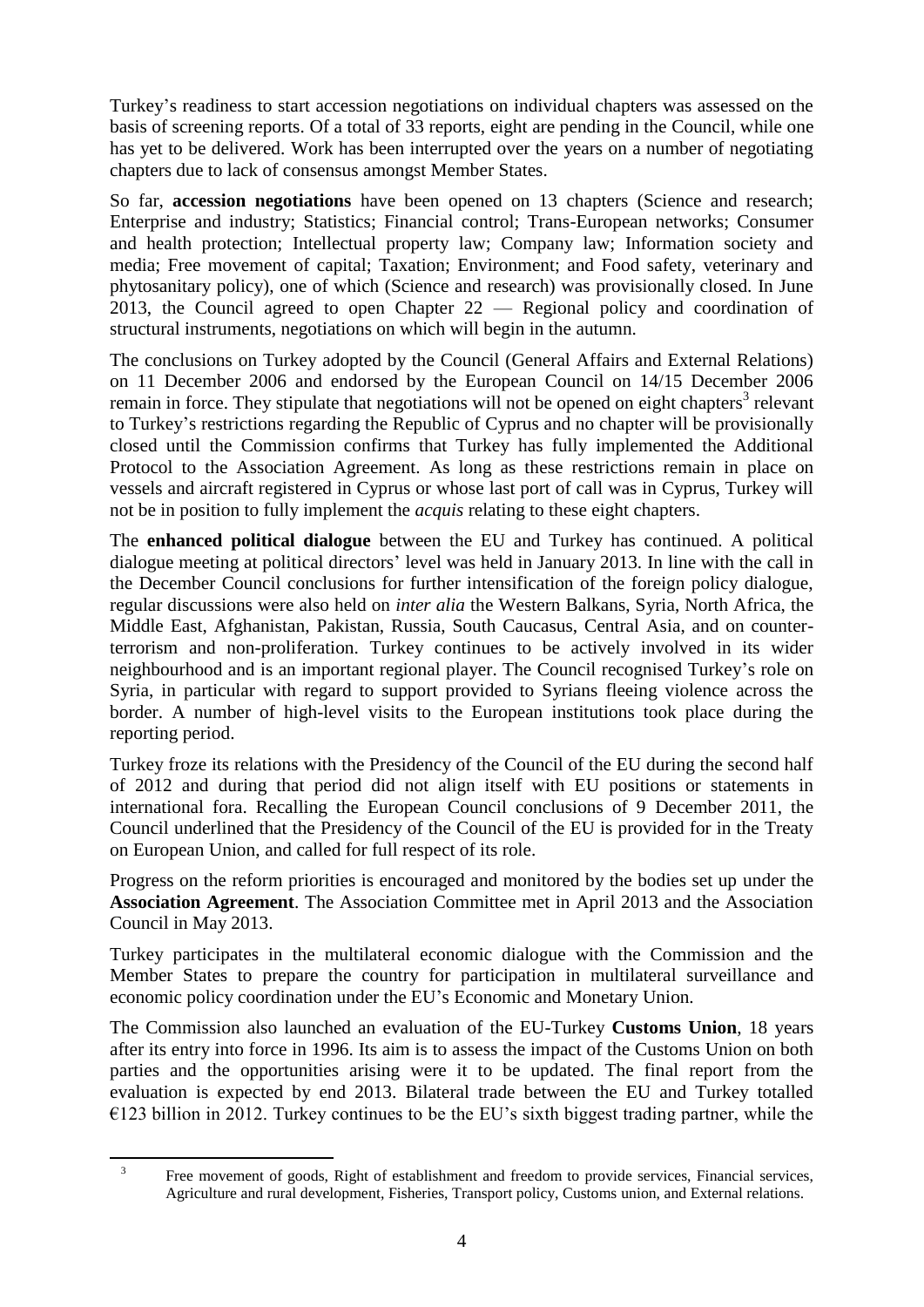EU is Turkey's biggest. 38% of Turkey's total trade is with the EU and almost 71% of foreign direct investment in Turkey – with a strong high-technology component – comes from the EU. However, Turkey maintains legislation that violates its commitments under the Customs Union and a number of Turkey's commitments on removing technical barriers to trade remain unfulfilled. The EU has urged Turkey to remove all remaining restrictions on the free movement of goods, including on means of transport regarding Cyprus, and to implement the Customs Union fully. Turkey has also expressed concerns, pointing *inter alia* to serious difficulties in concluding free trade agreements with some of the countries with which the EU has signed or is negotiating such agreements and stressing that the resulting asymmetry disrupts the proper functioning of the Customs Union.

As regards **financial assistance**, around €903 million have been earmarked for Turkey for 2013 from the Instrument for Pre-accession Assistance (IPA). In view of the next Multiannual Financial Framework (2014-20), some changes have been introduced in a shift towards a more sectorally integrated approach to programming IPA financial assistance. Substantial parts of IPA 2013 Component I have been programmed through sectoral intervention in the priority sectors of justice, home affairs and fundamental rights, energy, and agriculture. The government and the Commission are currently preparing a comprehensive Country Strategy Paper for the period 2014-2020, which will provide a coherent and strategic framework for financial assistance under the new Instrument for Pre-Accession Assistance (IPA II). Turkey will need to continue strengthening its administrative capacity in order to make best use of IPA funding in 2014-20.

Turkey participates actively in the following **EU Programmes**: the Seventh Research Framework Programme, Customs 2013, Fiscalis 2013, the Competitiveness and Innovation Framework Programme (including the Entrepreneurship and Innovation Programme and the Information Communication Technologies Policy Support Programme), Progress, Culture 2007-13, Lifelong Learning and Youth in Action. IPA funds are used to meet part of the costs of participation in most of these programmes. Turkey also cooperates actively with the European Environment Agency. The agreement on the participation of Turkey in the European Monitoring Centre for Drugs and Drug Addiction (EMCDDA) has been ratified but still needs to be officially notified to the EU. Participation of Turkey in Union Programmes is important for both Turkey and the EU.

### <span id="page-5-0"></span>**2. POLITICAL CRITERIA AND ENHANCED POLITICAL DIALOGUE**

This section examines progress made by Turkey towards meeting the Copenhagen political criteria, which require stability of institutions guaranteeing democracy, the rule of law, human rights and respect for and the protection of minorities. It also monitors compliance with international obligations, regional cooperation and good neighbourly relations with enlargement countries and Member States.

## <span id="page-5-1"></span>**2.1. Democracy and the rule of law**

In late May, protests started against an urban development project in Gezi Park in the centre of Istanbul. The protests grew, encompassing broader demands and spreading to other cities. Overall, the demonstrations were peaceful, despite the involvement of a small number of violent protestors. At several instances the police used excessive force against demonstrators. Six people died, including one policeman, thousands were injured, some of them severely, over 3 500 were taken into police custody, of whom over 112 remained in detention on judge's decision, including members of NGOs participating in the Taksim Solidarity Platform (a grouping of associations active on the Gezi Park issue). Out of that figure 108 persons were detained on suspicion of being a member of a terror organisation.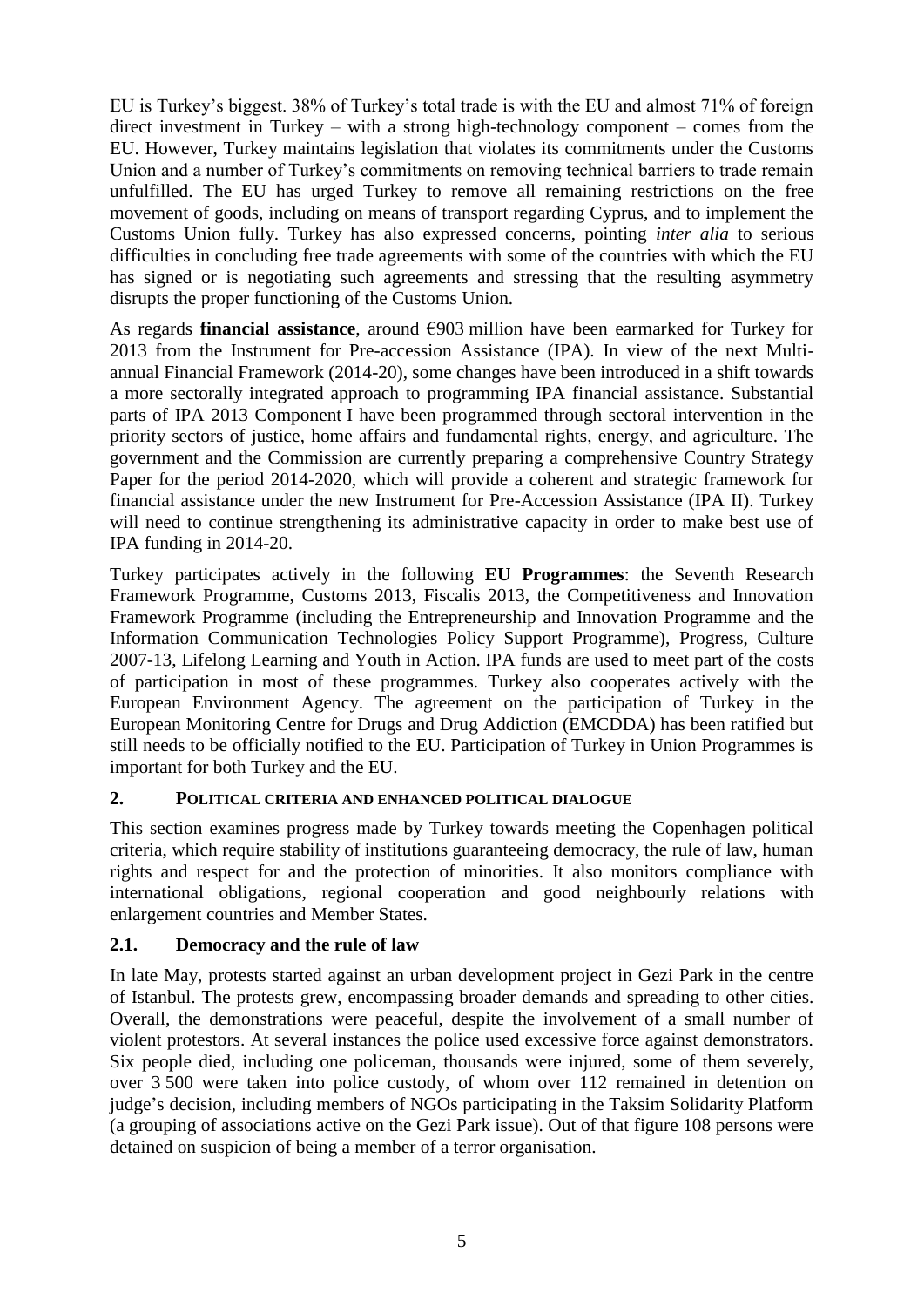Following the alleged violations of human rights during the demonstrations and complaints lodged in this context, based on information provided by the Turkish authorities, the Ministry of the Interior has so far launched administrative investigations into 164 law enforcement officers including 32 police chiefs and 30 police officers have been suspended from duty. Some cases were transferred to the courts and the cases are ongoing.

Procedures to adopt a draft law establishing a Law Enforcement Monitoring Commission as an independent supervisory body for police offences remain pending. With an independent body, it would be possible to conduct independent, impartial and effective investigations, with the involvement of victims, into all allegations of misconduct by security forces, in accordance with the case law of the European Court of Human Rights.

In June and July the Ministry of the Interior issued two circulars which improve procedures for intervention during demonstrations. Turkish legislation and its implementation concerning the right to assembly and intervention by law enforcement officers are still to be brought further in line with European standards, which focus on the peacefulness of demonstrations. Improvements in the legal framework need to be complemented with appropriate training for law enforcement officers.

The new Ombudsman has received 23 complaints relating to the protests and has started inquiries in line with the institution's mandate. The National Human Rights Institution has set up an *ad hoc* Commission tasked to draft a report on alleged human rights abuses during the protests.

On 30 September 2013 the government announced a democratisation package. For the implementation of the package both legislation and decrees will need to be adopted by the parliament and government, respectively. The package opens the perspective for changes to the current 10% threshold for representation in parliament and provides for the decrease of the threshold for budget support to political parties, the easing of conditions for the establishment of political parties and the removal of restrictions on political party membership. It would also allow the conduct of political activity in languages and dialects other than Turkish, education in languages and dialects other than Turkish in private schools, the removal of criminal sanctions for the use of the letters Q, X and W used in Kurdish and the change of names of villages back to the versions which preceded the 1980 military coup. The package also provides for criminal sanctions for non-respect of lifestyles, the increase of punishment for hate crimes and foresees the establishment of an equality and anti-discrimination body.

As regards freedom of assembly, the democratisation package provides that the authorities will consult stakeholders before making decisions on rallies and demonstrations, extends the time periods within which rallies and demonstrations can be held, and gives authority for monitoring and terminating the rallies to an *ad hoc* body including representatives of demonstrators. It also provides that data protection legislation will be submitted to parliament and that an institute on Roma language and culture will be established within a university. On 7 October 2013 the property of Mor Gabriel Monastery was returned to the Monastery Foundation. Since 8 October 2013 the school oath is no longer recited by primary school pupils.

These measures hold out the prospect to address concerns covered in more detail below. Implementation in cooperation with stakeholders and in line with European standards will be key.

### *Constitution*

Work on a new Constitution was carried out in the Parliamentary Conciliation Committee, on which all four political parties were represented equally. In an initial phase of public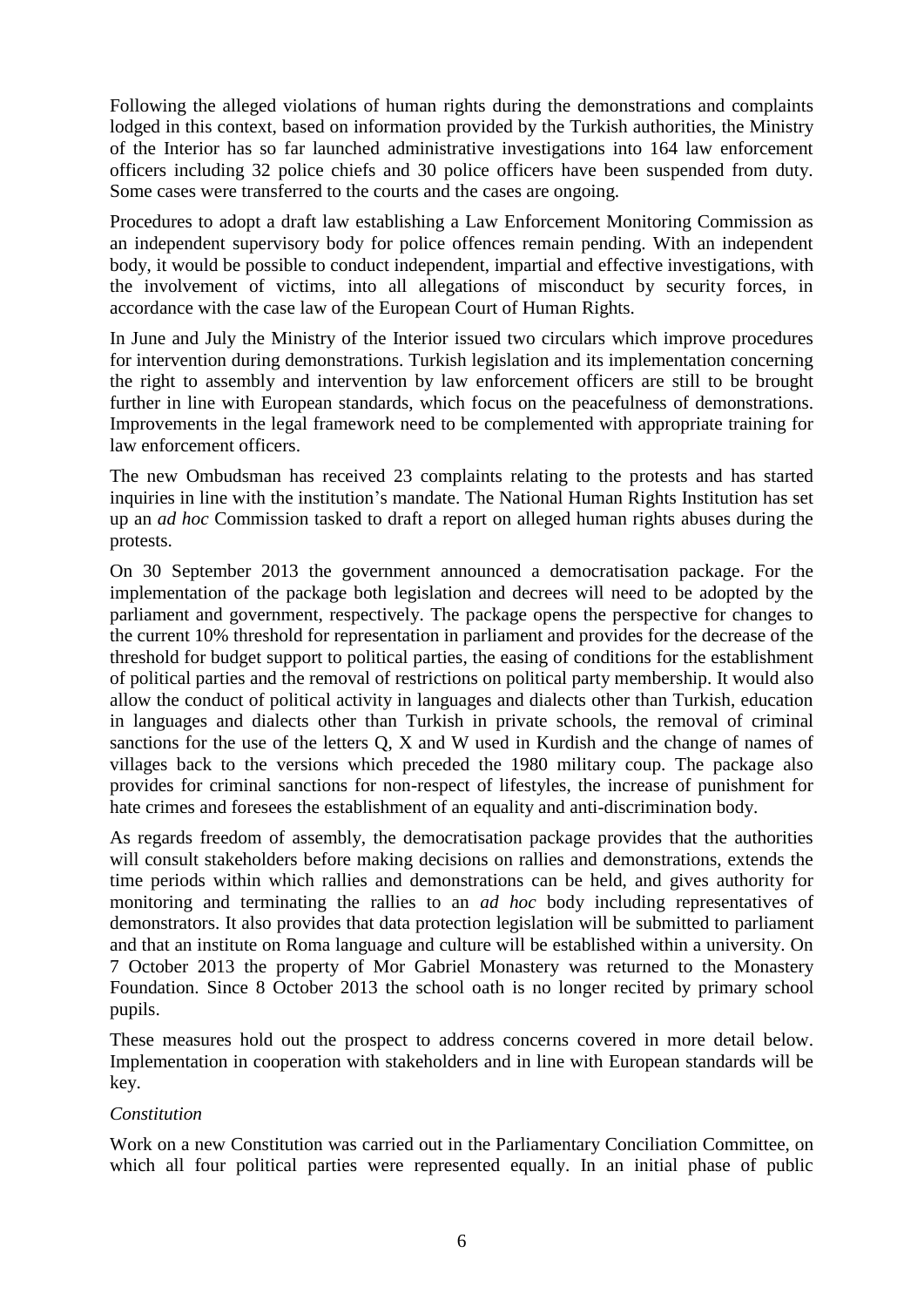consultation, Members of the Committee took part in public events arranged by civil society organisers around Turkey, which stimulated debate.

The Committee reached consensus, in principle, on close to 60 articles, including a number of provisions regarding the protection of fundamental rights and freedoms. The parties also agreed on a number of contentious issues, most notably the attachment of the Chief of General Staff to the Ministry of Defence and the replacement of the current Higher Education Board as a constitutional institution with a more independent structure.

The Conciliation Committee's negotiations focusing on the proposals of the four political parties took place in closed sessions. No records were published of discussions or of submissions to the Committee. The Committee has not yet consulted the Venice Commission.

There was no consensus on key political issues such as the separation of powers or a new definition of citizenship without ethnic references, a central demand of the pro-Kurdish Peace and Democracy Party (BDP). Other contentious subjects were mother tongue education, equality and non-discrimination, issues related to the link between state and religion, the possible amendment of the first three 'irrevocable' articles of the current Constitution and decentralisation.

Implementation of the 2010 constitutional amendments proceeded, with legislation providing for the right of individuals to petition the Constitutional Court entering into force in September 2012 and a law on collective bargaining, strikes and lockouts for private sector employees adopted in October. However, the adoption of key implementing laws on the protection of personal data and military justice, and laws introducing affirmative action measures to promote gender equality, are still pending.

*Overall*, the work the cross-party Parliamentary Conciliation Committee continued. However, consensus was limited to 60 articles and clarity and transparency on procedure and follow-up was lacking. The Constitution will need to provide for adequate checks and balances fully guaranteeing freedom, democracy, equality, the rule of law and respect for human rights, including the rights of persons belonging to minorities. The work would benefit from consultations with the Venice Commission. Steps were taken to implement the 2010 constitutional amendments.

### *Parliament*

A number of important reforms, including the 4th Judicial Reform Package, were adopted in the legislative term in moves towards compliance with EU standards.

Work was re-launched on a comprehensive reform of rules and procedures which had been abandoned twice since 2008 due to lack of consensus among the political parties.

However, work on political reforms and parliament's ability to perform its key functions of law-making and oversight of the executive continued to be hampered by a persistent lack of dialogue and spirit of compromise among political parties. There was a pattern of insufficient preparation and consultation — within and outside parliament – prior to the adoption of key sensitive legislation. There was no progress in the long-standing discussion on the need for systematic consultation with civil society and other stakeholders in law-making.

There was no progress in improving parliament's capacity to monitor performance and audit public expenditure (*see Public Administration*). This generated criticism from the opposition and civil society regarding a lack of government accountability. Furthermore, parliament's oversight functions continued to suffer from the weakness of other scrutiny instruments at its disposal.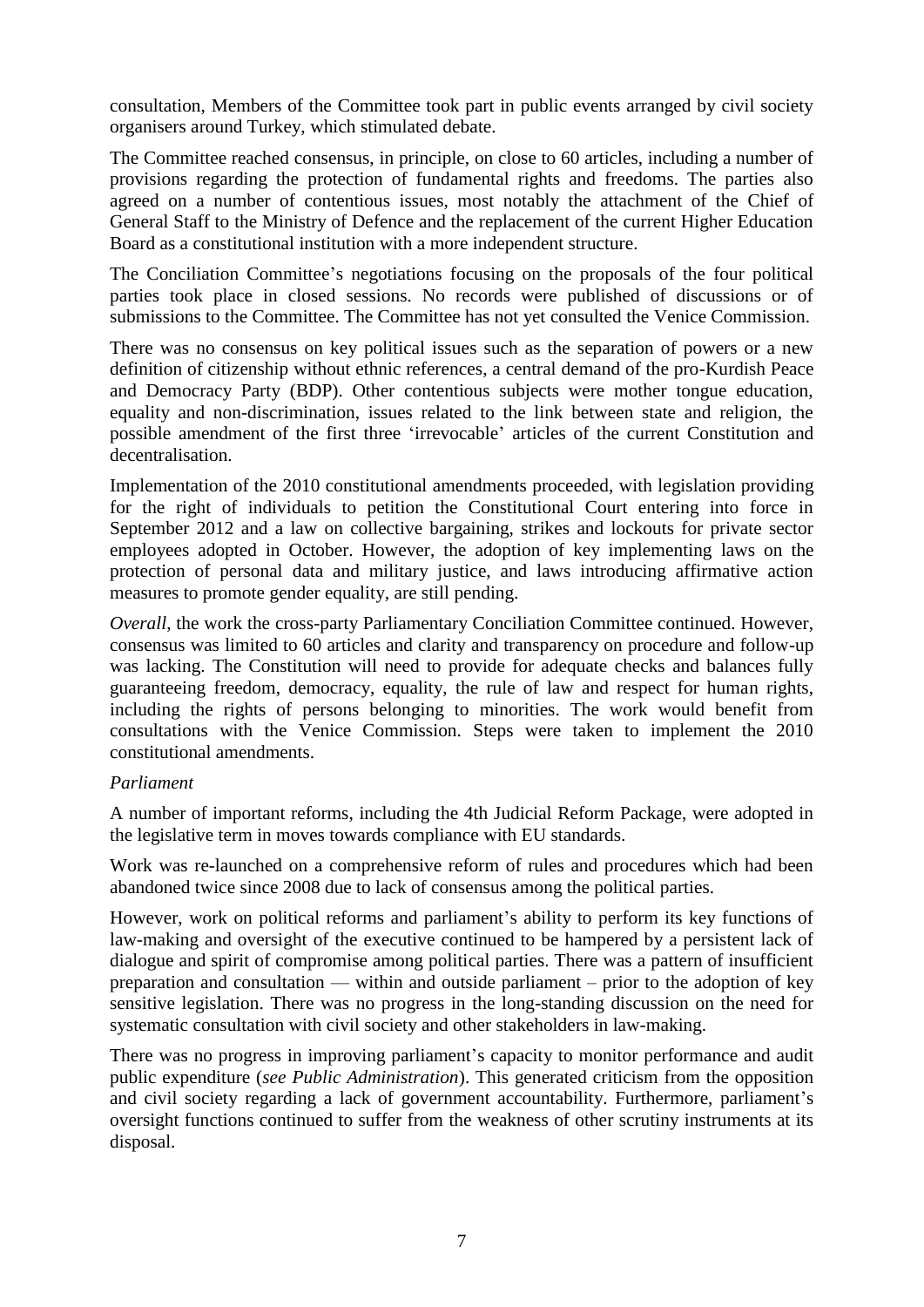While the scope of parliamentary immunity in relation to corruption charges is particularly wide, shortcomings in anti-terror legislation and a restrictive interpretation of Article 14 of the Constitution continued to pose a risk to MPs' freedom of expression. (*See Chapter 23 — Judiciary and fundamental rights*)

The 10% national threshold for a party to obtain seats in parliament remains the highest among Council of Europe member states. This raised criticism by the Council of Europe in the Parliamentary Assembly's Resolution on Post-monitoring Dialogue with Turkey in April. There was no progress on alignment with European standards of laws on the closure of political parties or on the financing of political parties and election campaigns. The democratisation package announced on 30 September by the government opens the perspective for changes to the 10% threshold for representation in parliament and provides for the decrease of the threshold for budget support to political parties.

*Overall*, it is positive that a comprehensive reform of rules and procedures of the parliament was launched to move beyond a confrontational approach and to improve parliament's functioning. Still, more attention needs to be paid to the adoption of an inclusive approach to law-making, with systematic consultation of all stakeholders, including on sensitive issues. The overall scope and arbitrary interpretation of parliamentary immunities remained a major concern. The legal framework on elections and political parties needs to be aligned with European standards.

#### *President*

The President maintained his conciliatory role across Turkey's political spectrum and society, warning against polarisation, including during the demonstrations in May and June, when he defended the right to peaceful assembly and dissent.

He also continued to stress the need to pursue political reforms in line with Turkey's EU accession perspective.

The President lent active support to the peace process aimed at ending terrorism and violence in the Southeast of the country, the ultimate purpose of which he defined as raising the democratic standards of Turkey.

#### *Government*

The government maintained its overall commitment to further democratisation and political reforms. The ministerial Reform Monitoring Group, in which key Ministers coordinate policies for EU integration, met twice.

Nevertheless, a divisive political climate prevailed; the government notably adopted overall an uncompromising stance during the protest late May and early June, including a polarising tone towards citizens, civil society organisation and businesses.

The government did not conduct sufficient consultations with stakeholders on the adoption of key policies and legislation and failed to carry out adequate impact assessments. Examples included the Law on Metropolitan Municipalities, the draft Law on the Court of Accounts, and legislation restricting the advertisement and sale of alcoholic beverages. An exception was the Law on Foreigners and International Protection, which saw extensive consultation.

There was some progress in devolving power to *local governments*. The Law on Metropolitan Municipalities, adopted in November, extended the scope of the municipalities' competences, thus partially addressing Council of Europe criticism of some small municipalities' weak capacity to deliver public services. It did not, however, implement Council of Europe recommendations on strengthening municipalities through devolution of powers or enabling them to raise their own revenue.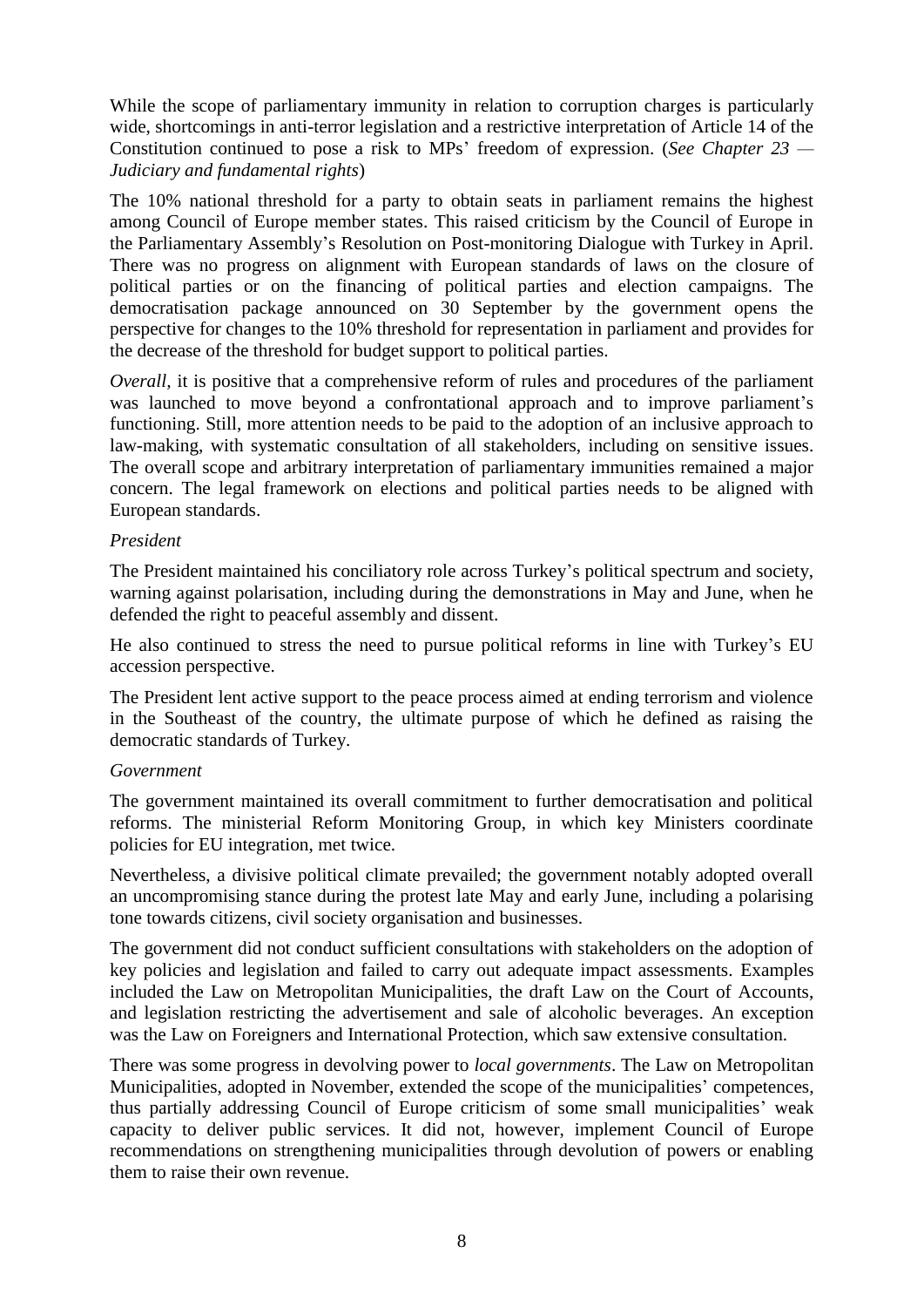Decentralisation and the devolution of powers to local government were discussed in the context of work on a new Constitution and in relation to the peace process. While all parties except the Peace and Democracy Party (BDP) advocate centralised public administration, there emerged a growing consensus on the need to lift Turkey's reservation on the Council of Europe's European Charter of Local Self-Government. There was discussion on introducing a system of elected governors, without firm commitment at this stage.

Formal introduction of an announced arrangement to legalise the provision of public services in languages other than Turkish, notably Kurdish, as recommended by the Council of Europe's Congress of Local and Regional Authorities, is pending.

Numerous investigations into the Union of Communities of Kurdistan (KCK), the alleged urban wing of the Kurdistan Workers' Party (PKK), which is on the EU list of terrorist organisations, continued to lead to the arrest and detention of many BDP-affiliated Kurdish politicians, party activists, locally elected mayors and members of municipal councils, adversely affecting the exercise of regional and local democracy. (*See Situation in East and Southeast*)

*Overall*, the government continued to express its commitment to further democratisation and political reforms. A polarising political climate prevailed, marked by a lack of dialogue and of a spirit of compromise, as illustrated by the government's handling of major civil protests in May-June. The pattern of adopting key policies and proposing legislation without sufficient consultation was broadly maintained. There was some progress in devolving powers to local government.

### *Public administration*

A civil service reform aiming to improve public sector human resources management and ensure merit-based advancement is still needed. Ministerial powers over independent regulatory authorities, which run counter to EU legislation, remained in place. Administrative simplification and work on providing basic public services online (e-government) continued. The government has launched a series of projects and actions aiming at increasing efficiency of public administration.

No progress was made with developing regulatory impact assessments with a view to increasing the quality of legislation. In particular, no regulatory impact assessment was conducted prior to the adoption of key legislation.

Parliamentary deliberations on the 2013 general budget were held in December without proper feedback on previous public expenditure management. This was due to a governmentsponsored amendment to the Turkish Court of Accounts (TCA) Law adopted in July 2012, which weakened the TCA's legal mandate and working procedures, including parliamentary oversight. This amendment was repealed by the Constitutional Court in December 2012 and a subsequent draft law, which might result in a distortion of the TCA's mandate and its ability to carry out independent and effective audit, was submitted to parliament in April 2013. Although the new law mandates the TCA to carry out all types of government auditing, performance audits, which would be an important element to boost public administration reform, do not seem to be carried out.

Implementation of the Law on Public Financial Management and Control continued with the introduction of strategic planning and performance budgeting. All line ministries and major public agencies prepared performance programmes and accountability reports. However, such planning activities need to be better coordinated with the respective budgets. The internal audit system is not effective and continues to suffer from confusion between the objectives, roles and responsibilities of internal audit and inspectorate functions.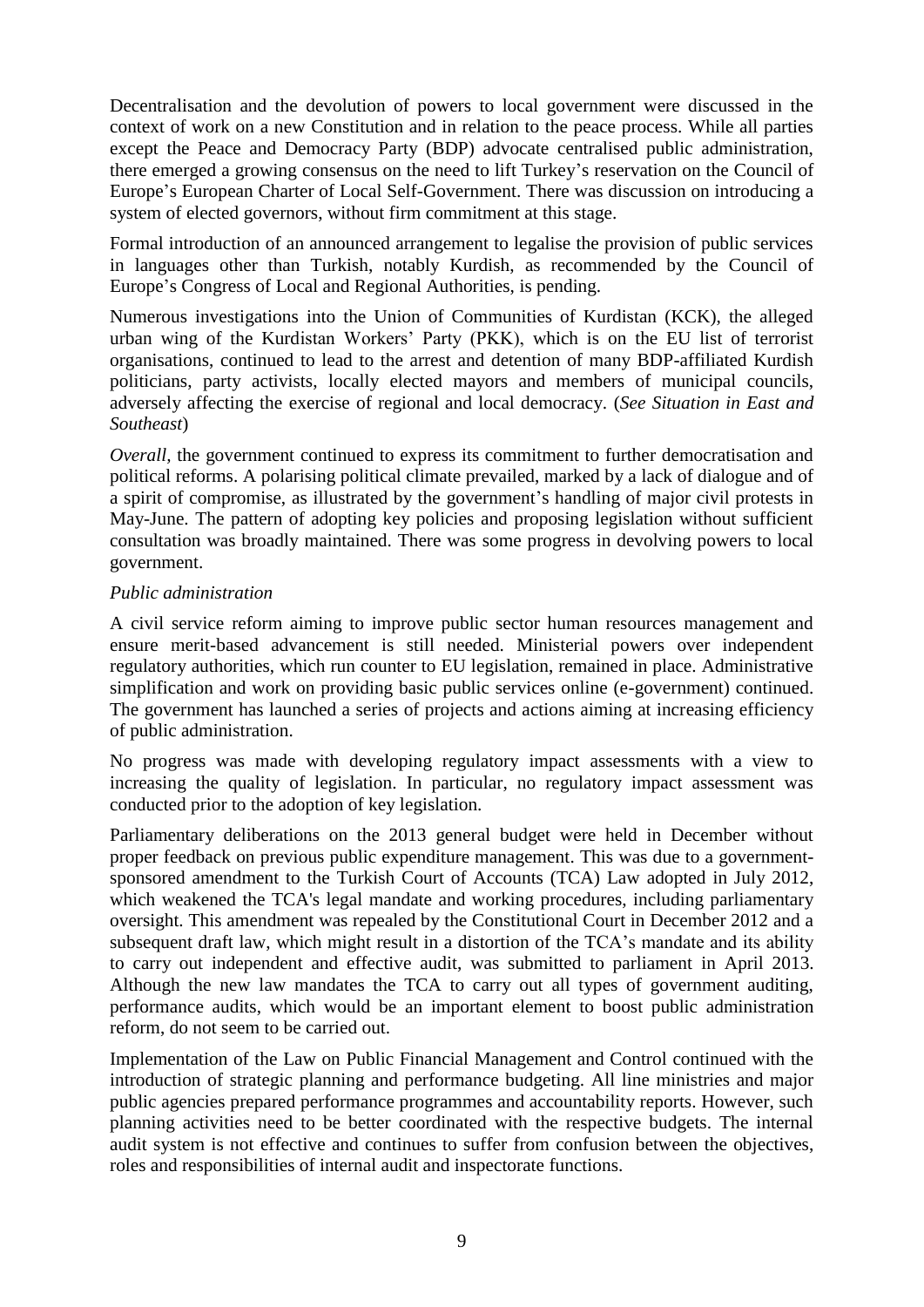*Overall*, external audit and public financial management and control need to be strengthened, but recent proposals for amending the TCA Law raise serious concerns as to the independence and effectiveness of TCA audit and control. Efforts need to be made to increase transparency and accountability in all public institutions. A comprehensive civil service reform is still needed.

#### *Ombudsman*

Parliament elected Turkey's first Head Ombudsman in November 2012 and subsequently appointed five Ombudsmen. The Ombudsman Institution became operational and began receiving complaints in April 2013. The regulation establishing the *modus operandi* of the Institution follows the recommendations of the European Ombudsman and provides for final decision-making power to remain with the Head Ombudsman. It also provides for a simple application procedure and the admissibility of applications in languages other than Turkish. Discussions are ongoing on draft amendments encompassing the right of own initiative, onthe-spot checks and the follow-up of Ombudsman's recommendations by the parliament. As of July 2013, the Institution had received more than 3 400 applications concerning alleged violations relating to human rights, the rights of the disabled, civil service-related matters, social security, property rights, financial, economic and tax issues and the conduct of local administrations. As regards administrative acts of the Turkish Armed Forces, the Ombudsman considered eligible a number of complaints on dismissal and mistreatment during military service. The Ombudsman received 23 complaints relating to the Gezi Park protests, which were found eligible, without requiring prior exhaustion of administrative remedies. The Ombudsman has engaged with the EU and European Ombudsman Institution, and confirmed his participation in the European Network of Ombudsmen. He should systematically seek to identify best practices in colleague institutions belonging to this Network with a view to benefiting from these and adapting them to the situation in Turkey.

*Overall*, the fact that the Ombudsman Institution became operational so quickly was an important step towards safeguarding citizens' rights. The Institution took a number of steps in the right direction. However, further efforts are needed to consolidate the trust of civil society in the Ombudsman Institution, to grant the Ombudsman the right of own initiative and of conducting on-the-spot checks, and to provide for parliamentary follow-up of his recommendations.

### *Civilian oversight of the security forces*

Civilian oversight of the security forces was further consolidated. The General Staff abstained from exerting pressure on political issues beyond its remit. A law overhauling the Turkish Armed Forces' disciplinary system, adopted in January 2013, provides for the conversion of disciplinary tribunals into administrative disciplinary committees, the abolition of solitary confinement and the strengthening of appeal mechanisms for disciplinary punishments.

The report of an inter-party Parliamentary Commission tasked with investigating coups and alleged 'deep state' networks was published in December. Judicial investigations into the 1980 coup and the 'Postmodern Coup' of 28 February 1997 continued. In November, a Court heard the two surviving perpetrators of the 1980 coup via video-conference. 103 suspects have been charged with involvement in the 28 February 'Postmodern Coup' of 1997.

Amendments made to the Law on Provincial Administrations, which is used as the legal basis for the use of military force upon request of governors in domestic security incidents, gave civilian authorities a broader oversight of military operations. In July, the Internal Service Law of the Turkish armed forces, which broadly defined the duties of the military and contained one article to justify military intervention in politics, was amended. Military service has been re-defined and the amendment also clarified that members of the Turkish Armed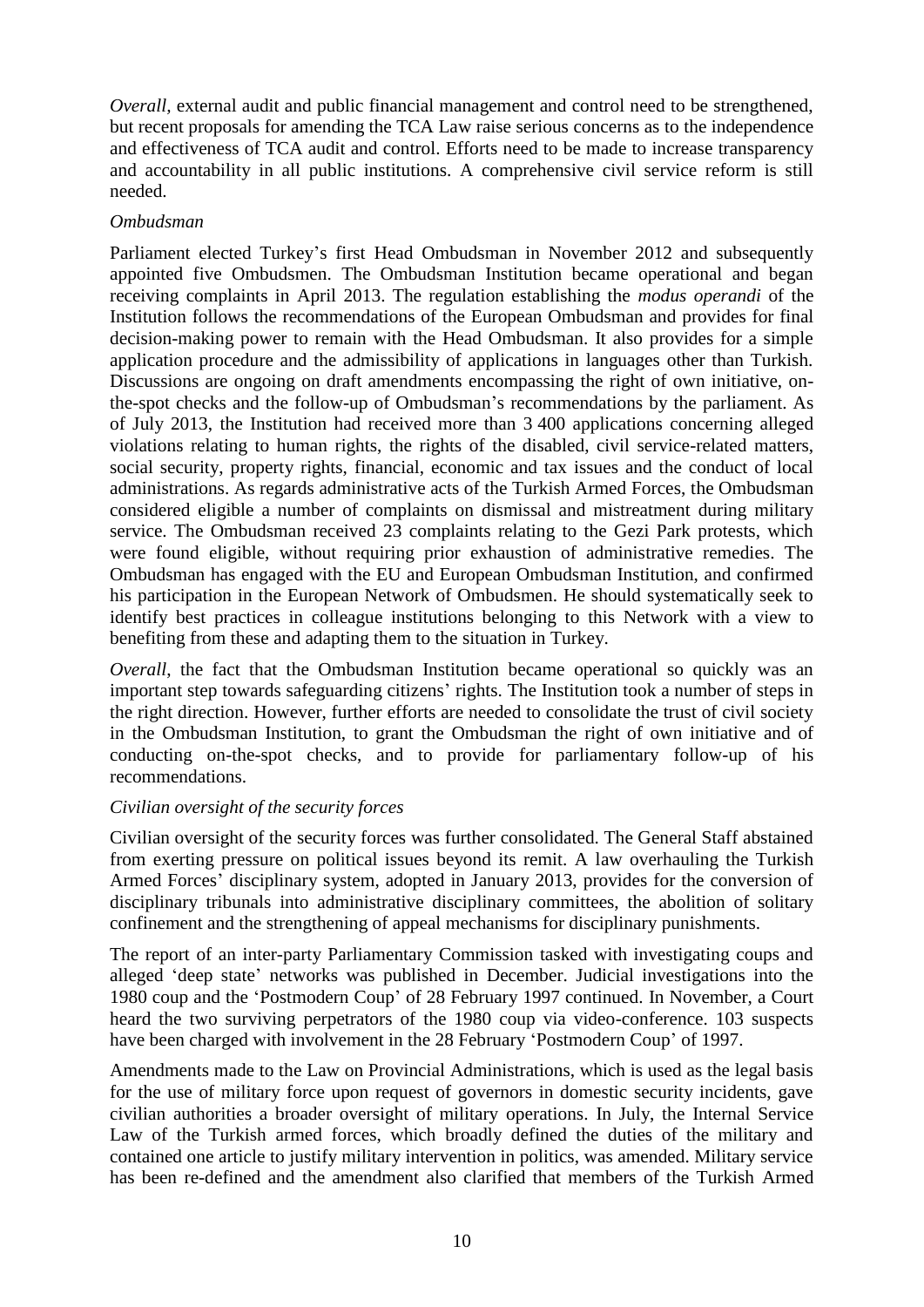Forces cannot engage in political activities. Civilian oversight of the Gendarmerie's law enforcement activities, in particular, remained insufficient.

There was only limited access to the Turkish Court of Accounts audit reports on security, defence and intelligence agencies.

Military and civilian judicial investigations into the December 2011 Uludere incident in which 34 civilians lost their lives as a result of a military airstrike remained subject to a secrecy decision and were not finalised. No administrative measure was taken to punish any individual for the incident. A parliamentary investigation report was published — with dissenting opinions — but did not clarify political or operational responsibility.

The civilian and military court systems continued to run in parallel. Increasing civilian control of the military requires the amendment of legal provisions on the composition and powers of the Supreme Military Council. Pending the finalisation of a new constitution, the Chief of the General Staff continued to report to the Prime Minister rather than the Minister of Defence.

*Overall*, progress was made in consolidating civilian oversight, in particular with the parliamentary investigation into past military coups and legislative amendments, confirming the profound shift in the balance of civil-military relations in favour of the civilian authorities. However, further reforms are needed, particularly as regards the military justice system and civilian oversight of the Gendarmerie.

#### *Civil society*

There is a growing and active civil society in Turkey. The Gezi Park protest in Istanbul and related protests across Turkey from May-June reflected the emergence of vibrant, active citizenry.

Civil society in Turkey needs to overcome a number of challenges. As illustrated during the Gezi Park events, it is still not widely considered by those traditionally involved in politics as a legitimate stakeholder in democracy. Government-civil society and parliament-civil society relations should be improved through systematic, permanent and structured consultation mechanisms at policy level, as part of the legislative process and with regard to nonlegislative acts at all levels of administration. The Ministry of the Interior has launched consultations with civil society actors in the preparation of a law on the collection of aid for associations. Legislation, including social and tax legislation, needs to facilitate the funding of civil society organisations and guarantee freedom of association according to European standards.

The legal framework hampers the functioning of civil society organisations (CSOs) and the extensive bureaucracy often still discourages civil society participation. There are no inherent participatory mechanisms whereby CSOs can voice demands and be involved in policymaking; rather, the approach can be *ad hoc* and often limited to specific phases of policy design as opposed to the entire policy cycle (including the monitoring of implementation). The legislation on associations and foundations should be implemented so as to empower the former more. Currently, problems arise in the areas of penalties and auditing. Other legislation continues to be interpreted restrictively *vis-à-vis* CSOs. (*See Freedom of association*).

Some civil society activities are regulated by restrictive primary and secondary legislation, e.g. limiting the right to publish press statements and requiring advance notification of demonstrations, which are often confined to a limited number of designated sites and dates.

CSOs' financial environment is characterised by insufficient tax and other incentives for private donations and sponsorship, making many of them dependent on public (often international) project grants. Public funding for CSOs is not sufficiently transparent and rule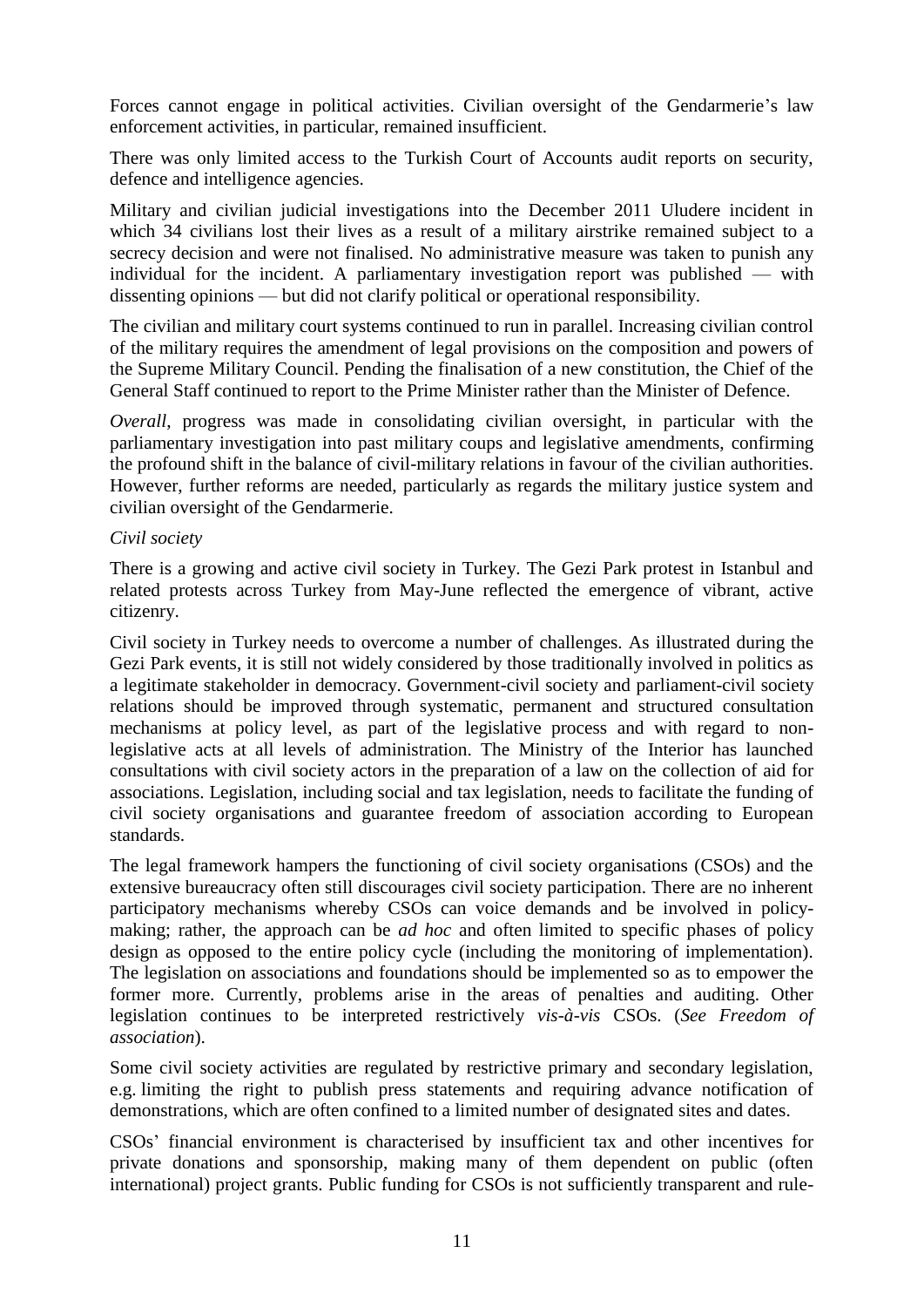based. Public funds are allocated to CSOs via ministries and through project partnership mechanisms, rarely through grant allocations or service contracts. Tax exemption and public benefit status are granted to a very limited number of CSOs by Council of Ministers decision. Social enterprises are not defined in legislation as a separate form of legal entity. CSOs need support to enhance their lobbying power and broaden their appeal to Turkish society.

The EU-Turkey Civil Society Dialogue programmes continued and have now involved more than 1 600 CSOs in Turkey. They contributed to civil society development and a greater recognition of CSOs at local level and helped to increase the capacities, partnerships and visibility of individual CSOs. Still, more effort is needed if the programmes are genuinely to promote sustainable contacts between EU and Turkish CSOs.

#### *Judicial system*

The High Council of Judges and Prosecutors continued with the implementation of its 2012-16 strategic plan, broadly promoting the independence, impartiality and efficiency of the judiciary. Criticisms of the legislation on the High Council, including of the role given to the Minister of Justice and to the Under-Secretary of the Ministry, have, however, not been addressed as yet. In any constitutional reform, Turkey needs to consolidate the achievements of the 2010 constitutional amendments, in particular that more than half of the members of the Council are judges chosen by their peers from all levels of the judiciary, and address the shortcomings such as the role given to the Minister of Justice and to the Undersecretary of the Ministry.

The 3rd Judicial Reform Package, adopted in July 2012, started to produce results, in particular as regards detention (including its length). The 4th Judicial Reform Package provides judicial remedies for a number of issues on which Turkey had been condemned by the European Court of Human Rights. It narrowed the scope of terror-related crimes by removing the link between the imparting of ideas through publications, statements, speeches, etc., and the use or threat of use of coercion or violence. If implemented in line with European standards, these changes should have a positive impact on freedom of expression. The 2009 judicial reform strategy is still being revised. Further efforts are needed to consolidate the independence, impartiality and efficiency of the judiciary, including the criminal justice system.

Concerns about legislation and practice in the criminal justice system remained, in particular as regards the capacity of prosecutors to lead investigations, limited access by the defence to prosecution files, poor implementation of cross-examination at trial, and the poor quality or lack of reasoning in indictments. There was no significant change in the gender balance in the profession, with women making up approximately a quarter of the judiciary and underrepresented in particular in prosecutorial and managerial positions. The scope and quality of legal aid is inadequate and there is no effective monitoring that would contribute to remedying long-standing problems.

For a detailed analysis of developments in the judicial system, *see Chapter 23 — Judiciary and fundamental rights.*

### *Fight against corruption*

Implementation of the National Anti-Corruption Strategy continued. Further efforts are needed to fully implement the Strategy, to follow up policy proposals from working groups on corruption–related issues and to engage effectively with civil society. The institutional set-up needs to be strengthened. Greater political will is needed to achieve concrete results. Alignment with the recommendations of the Group of States against Corruption (GRECO) also remains a priority. In this context, the financing of political parties needs to be addressed, including provisions on prohibited funding sources, donation ceilings, and obligations on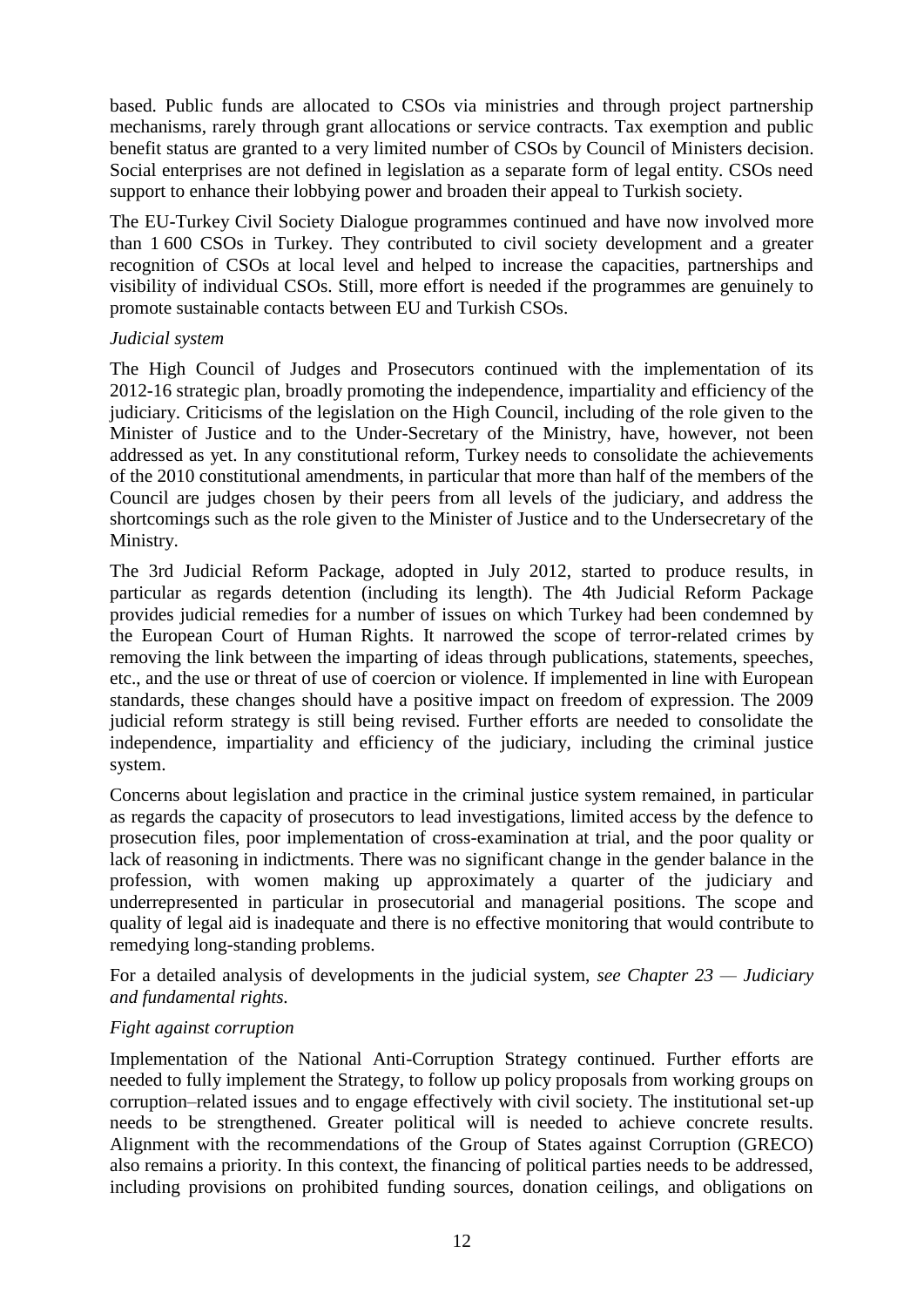candidates to disclose assets and submit financial information during a campaign. Measures are required to reduce the broad scope of parliamentary immunity in corruption cases and to define objective criteria for the lifting of immunity. Arrangements to verify assets declared by political figures and public officials need to be strengthened. Turkey collects certain statistics on court decisions in corruption cases, but efforts are required to develop a thorough track record of investigation, indictment and conviction. Concerns remain about impartiality in the processing of anti-corruption cases. Turkey needs to ensure dissuasive penalties in all corruption cases.

For a detailed analysis of developments in the area of anti-corruption policy, *see Chapter 23 — Judiciary and fundamental rights.*

### *Fight against organised crime*

Turkey adopted a new Action Plan against Organised Crime (2013-15), implementing the National Strategy against Organised Crime (2010-15). Turkey signed but has not yet ratified the Council of Europe Convention on Cybercrime. Data collection and analysis capacity need to be improved. Further efforts are also needed as regards trafficking in human beings. The framework anti-trafficking law has still to be adopted. A comprehensive, multi-disciplinary and victim-oriented approach to trafficking needs to be developed and identification of victims needs to be improved.

For a detailed analysis of developments in the fight against organised crime, *see Chapter 24 — Justice, freedom and security.*

### <span id="page-13-0"></span>*2.2.* **Human rights and the protection of minorities**

Good progress was made in terms of establishing Turkey's human rights mechanisms and institutions. However, these institutions have still to develop a track record as regards effectiveness and impartiality. Pressure on human rights defenders continued.

Excessive use of force, notably during the demonstrations in May and June, continues to be a matter for concern. Steps were taken to tackle impunity, including lifting the statute of limitations for offences of torture. Judgments were issued in a limited number of high-profile cases. More efforts are required to tackle the security forces' long-standing practice of lodging counter-allegations, promote independent and impartial investigations into allegations of torture and ill-treatment by the police and establish the truth about the numerous cases of extrajudicial killings in the 1990s.

Reform of the prison system continued, with improved detention conditions and efforts to combat overcrowding by increasing prison capacity and the use of probation, but further reforms remain necessary.

The 4th Judicial Reform Package improved the legal framework on freedom of expression. A consistent track record of implementation is required, as are further changes, including as regards Article 314 of the Turkish Criminal Code on membership of an armed organisation. Problems remained, including continued pressure on the media by state officials, widespread self-censorship, the firing of critical journalists, frequent website bans and the fact that freedom of expression and media freedom are in practice hampered by the approach taken by the audio-visual regulator and the judiciary.

Regarding freedom of assembly, Newroz<sup>4</sup> and some Kurdish celebrations took place peacefully. However, there is a need to revise and introduce clarity to the application of the law on demonstrations and meetings, The democratisation package announced in September by the government provides for changes to the law on demonstrations. Substantial efforts are

 $\overline{A}$ 

New Year celebrated by the Kurds.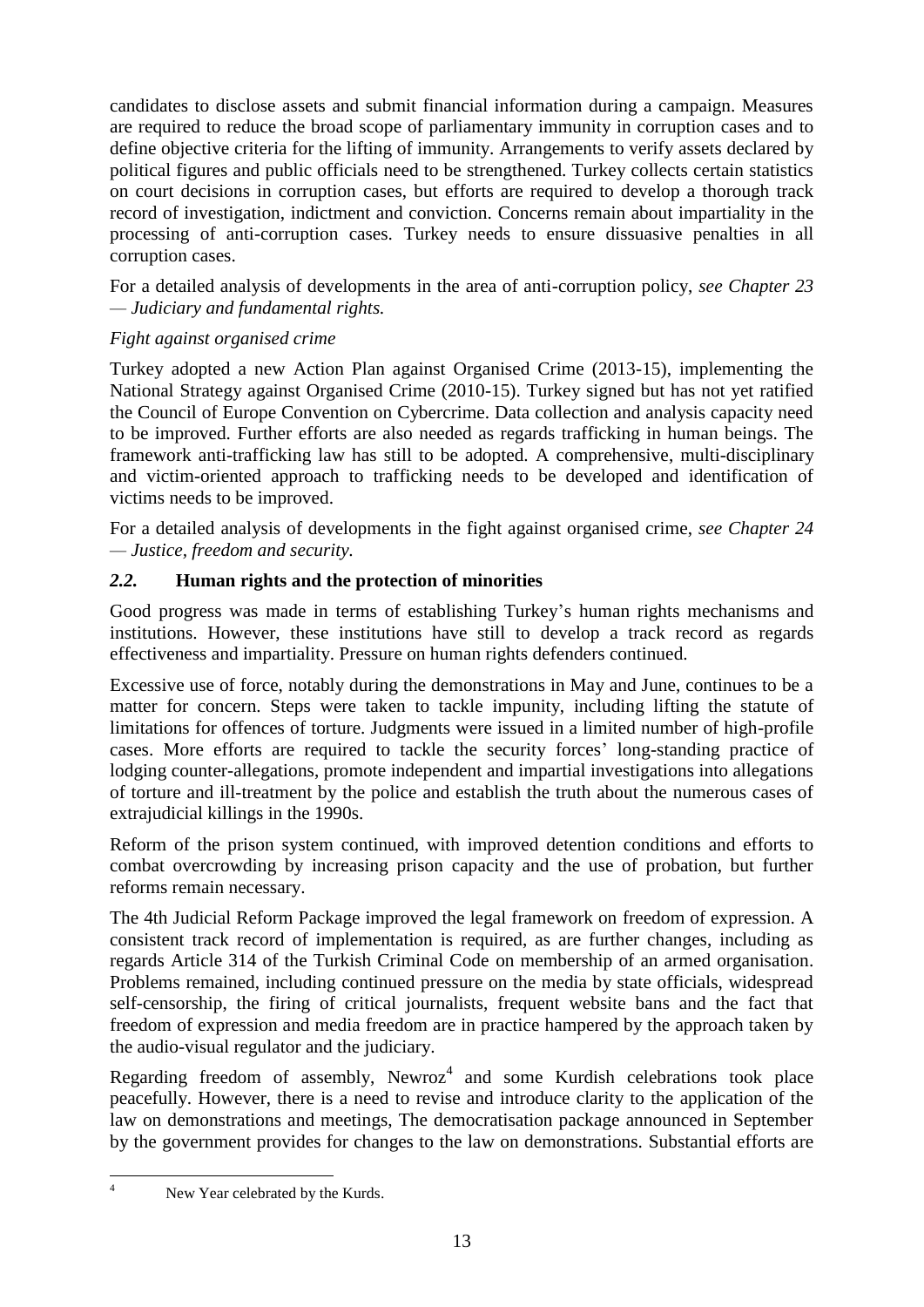necessary to reduce disproportionate use of force by law enforcement officers, which culminated during the protests in May and June.

More efforts are needed to eliminate obstacles to the development of associations such as trade unions and to prevent the launch of closure cases against public workers' unions. Fundraising rules remain restrictive and discretionary. There were no developments regarding legislation on political parties.

As regards freedom of thought, conscience and religion, there were efforts to intensify dialogue with non-Muslim religious communities, with positive results. New religious education textbooks were more inclusive. In practice, though, citizens professing a faith other than that of the majority, or with no faith, continued to experience discrimination. An ECHRcompatible legal framework has yet to be established on matters of faith and conscientious objection.

Legislation and action plans continued to be implemented in the field of women's rights and gender equality. The authorities, in particular the Minister responsible, took a strong line in addressing domestic violence. However, further sustained work is needed to turn legislation into political, social and economic reality. Gender equality, including access to education and the labour market, political representation, combatting violence against women (including honour killings) and early and forced marriages, remains a major challenge for Turkey.

On children's rights, greater effort is needed to further improve enrolment rates, in particular for girls, throughout the period of compulsory education and address absenteeism and dropping-out. Further sustained efforts are needed to address regional disparities in education. The same applies to combatting child labour and improving health, administrative capacity and coordination.

Substantial efforts are needed to effectively guarantee women's rights and protect vulnerable groups, including children and lesbian, gay, bisexual and transgender individuals, from abuse, discrimination and violence. There is a need for concrete legal and practical steps to address violence and discrimination based on sexual orientation and gender identity.

A new law on trade unions and collective agreements in the private sector was adopted. The law has removed some obstacles to the establishment and internal functioning of trade unions, though important shortcomings remain, in particular as regards the right to collective bargaining at all levels and to action including strike.

As regards property rights, a constructive approach was taken and progress made on property restitution, with the implementation of the revised Law on Foundations. The political commitment to resolve ongoing cases against the Mor Gabriel Syriac Orthodox monastery needs to be translated in practice and the cases are still a cause for concern. Turkey needs to ensure full respect for all property rights, including those of non-Muslim religious communities.

Dialogue between the authorities and minorities intensified and there has been progress including on minorities' educational and religious matters. Apart from the non-Muslim minorities recognised by Turkey under the Treaty of Lausanne, the Turkish authorities consider Turkish citizens as individuals with equal rights before the law rather than belonging to the majority or a minority. However, this approach, which provides for full equality for all citizens, should not prevent Turkey from granting specific rights to certain citizens, in line with European standards, on the basis of ethnic origin, religion or language, so that they can preserve their identity.

Turkey made progress on cultural rights with the introduction, notably, of the right of the accused to use a language of their preference other than Turkish at certain stages of judicial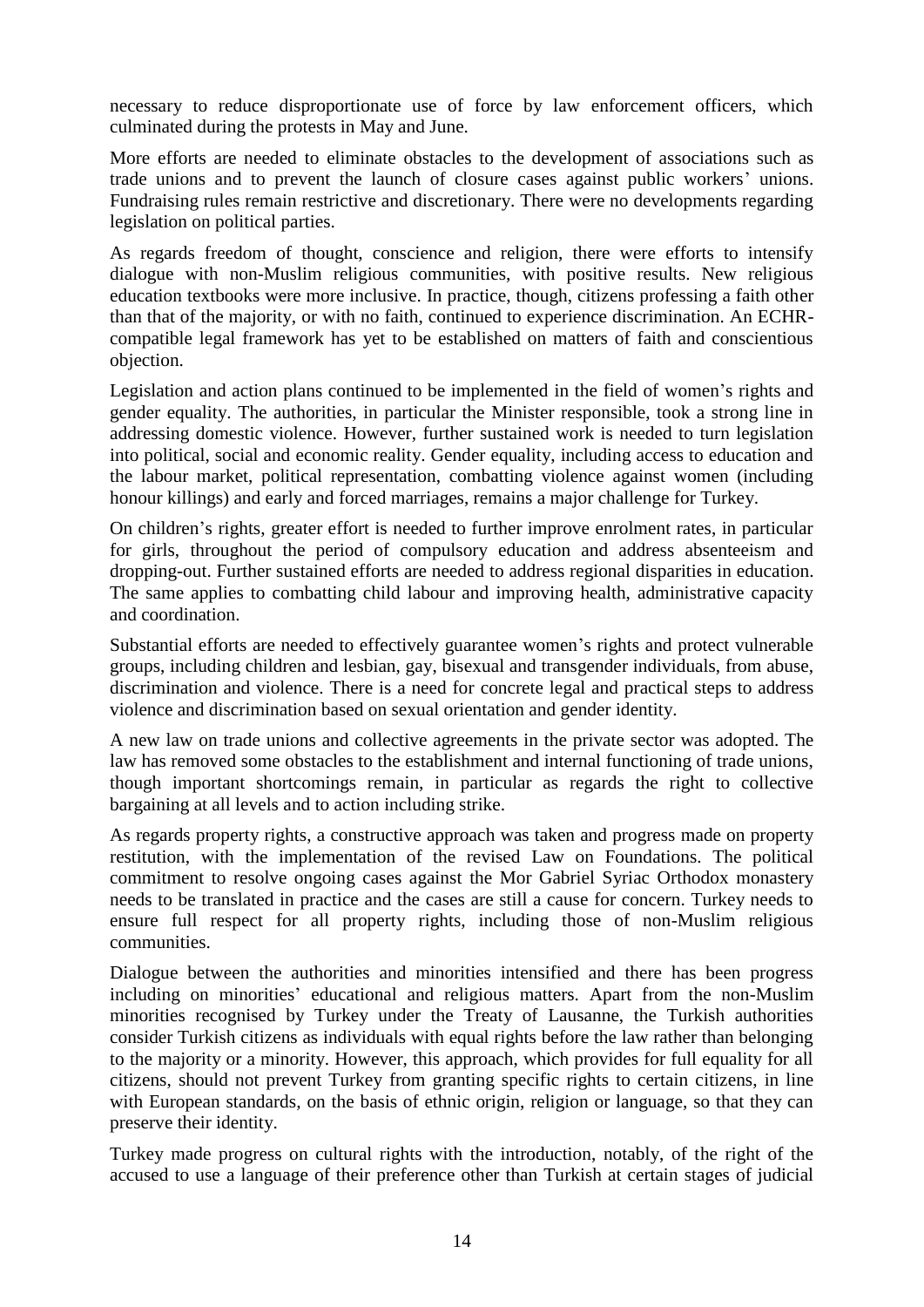proceedings, even if they can express themselves adequately in Turkish. There was clear engagement from state officials and institutions on Kurdish issues. Whereas the democratisation package announced by the government in September provides for education in languages and dialects other than Turkish in private schools, no consensus emerged from discussions on the general right to mother-tongue education, including in the context of work on a new Constitution. Legislation that restricts the use of languages other than Turkish, including the Constitution and the Law on Political Parties, should be amended.

For a detailed analysis of developments in the area of human rights and the protection of minorities, *see Chapter 23 — Judiciary and fundamental rights.* For developments in the areas of trade union rights, anti-discrimination and equal opportunities, *see also Chapter 19 — Social policy and employment.*

#### *Situation in the east and south-east*

The government's initiative for a peace process was a turning point and met strong engagement from Kurdish actors. The Kurdish issue and options for a solution were widely discussed, along with the hope that it would facilitate economic and social development in the south-east. The government expressed determination to bring an end to terrorism and to provide safe passage for PKK members leaving the country. Parliamentarians were allowed to hold contacts with imprisoned PKK leader Abdullah Öcalan. Öcalan called for an end to the armed struggle and the PKK announced its withdrawal from Turkey, and began to withdraw. The government established a civic commission of wise persons tasked to boost public backing for the peace process, which has been significant and is growing. The international community, including the EU, also expressed its support.

The peace process coincided with the 4th Judicial Reform Package and the release pending trial of some defendants accused in cases relating to the Kurdish issue, such as tradeunionists, local politicians and human rights defenders. The right to make one's defence before a court in one's mother tongue at some stages of judicial proceedings was introduced in January.

The clearance of landmines continued, as did the South-East Anatolia Project (GAP), which is aimed at improving the socio-economic development of the region, although dam projects that are part of the GAP are criticised by local NGOs and citizens for destroying historical heritage, natural habitats and agricultural land.

Before the announcement of the peace talks, military operations and terrorist attacks had continued, with tension peaking during a hunger strike launched by Kurdish prisoners and joined by hundreds of family members and local politicians in late autumn and many demonstrations, clashes and violent confrontations between demonstrators and the police.

No steps were taken to abolish the village guard system, a paramilitary force of more than 50 000 paid and armed by the state. Some village guards, while expressing their support for the peace process, also noted concerns for their future and the need for severance pay, a pension scheme and social security.

Many journalists, academics, students and human rights defenders remained in prison on criminal charges, including under Article 314 of the Turkish Criminal Code on armed organisations, which was not amended by the 4th Judicial Reform Package.

There were isolated protests against members of the civic commission of wise persons.

The opposition objected to the investigative report by the parliamentary Human Rights Inquiry Committee on the 2011 Uludere incident, which fell short of identifying responsibility for the death of 34 civilians.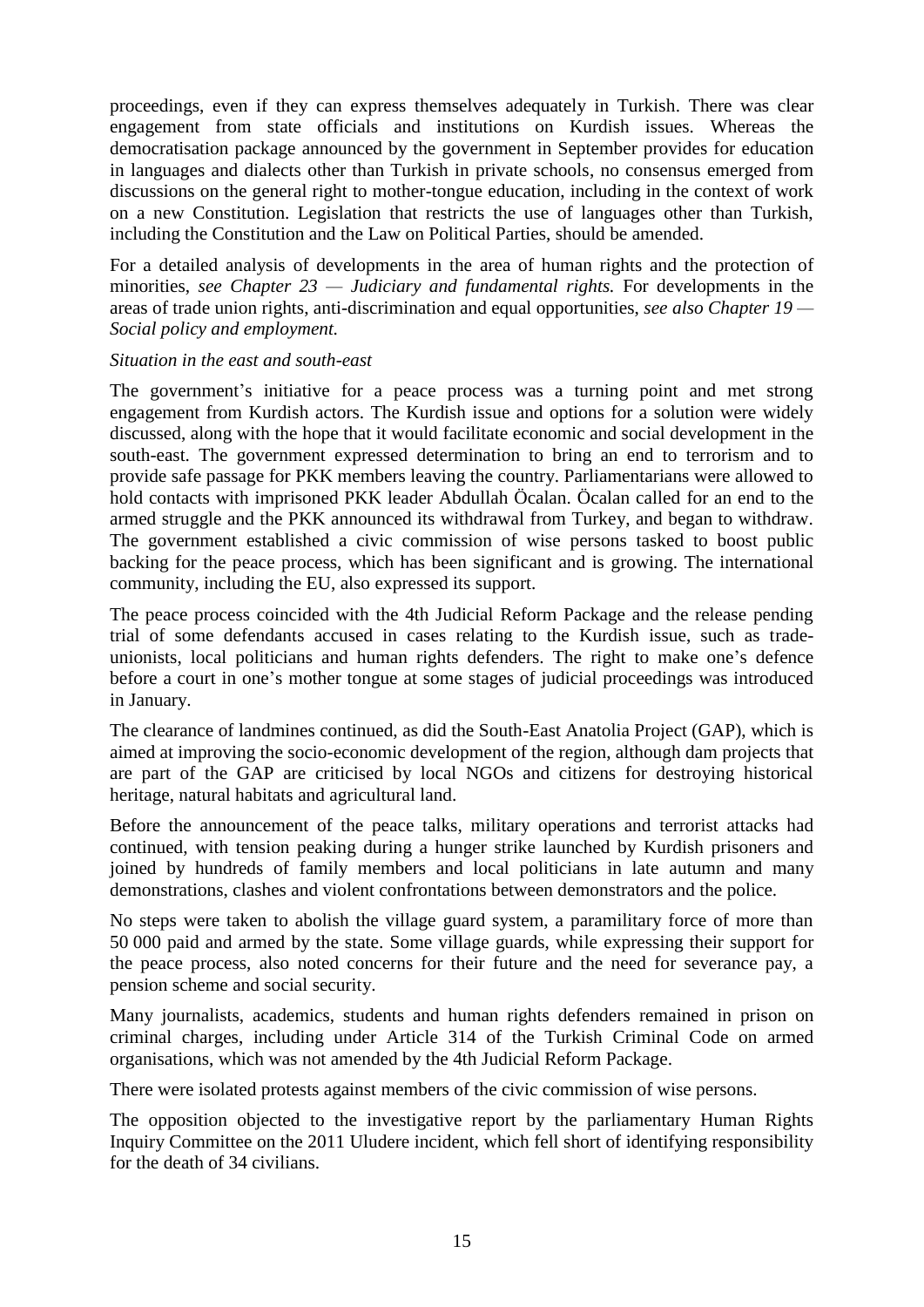The 4th Judicial Reform Package does not lift the statute of limitations for cases of missing persons and extrajudicial killings dating from the 1990s, some of which are therefore still covered by it.

*Overall*, the launch of the peace process raised considerable hope. The tension, violence and terrorist activity of 2012, peaking with the hunger strikes between September and November, virtually ceased. The peace process moved forward in parallel with a number of confidencebuilding measures. A vast number of KCK court cases continued but with a number of releases pending trial. The village guard system remained a cause for concern.

#### *Refugees and internally displaced persons (IDPs)*

The adoption of the Law on Foreigners and International Protection represents significant progress in the area of refugees and asylum seekers, introducing a comprehensive legal and institutional framework on migration and asylum with a view to bringing Turkey into line with EU and international standards. The adoption of implementing legislation is crucial. The Law provides for judicial remedies and legal aid for migrants, in turn creating a need for greater resources. (*See also Chapter 24 — Justice, freedom and security*)

Detailed provisions on the management of removal centres are needed, as well as structured psycho-social services for irregular migrants staying in the centres.

Turkey has maintained an open border *policy* with Syria and is granting temporary protection to more than 200 000 Syrians living in well-run and well-equipped camps. Turkey is currently registering a further sizeable number of refugees from Syria not residing in the camps, estimated at 200 000 – 400 000, who are particularly vulnerable in terms of access to education and psycho-social care. It has also provided Syrians in Syria with humanitarian assistance at the border. Turkey joined the UN Regional Response Plan in late 2012. The formal registration of international NGOs is difficult, slow and sometimes blocked.

Apart from the Syrian population, Turkey also hosted other asylum-seekers and refugees, including children. The number of asylum applications filed by non-Syrians increased sharply in the first half of 2013 as compared with 2012. Some of the children received social assistance and healthcare and were able to attend school, but others faced difficulties due to poverty, language competence or issues relating to identity documents and compulsory places of residence. Cases were reported of difficulties in accessing UNHCR services and of asylum procedures being blocked. Individuals involved in asylum procedures experienced problems with access to adequate accommodation, work, health services, education and integration support.

The situation of internally displaced persons (IDPs) has not changed. The process of compensating IDPs continued, but there is no comprehensive national strategy in place to address the needs of IDPs or those who wish to return to their homes.

*Overall*, significant progress can be reported on the legislative framework on refugees and asylum seekers, with the adoption of the Law on Foreigners and International Protection. The adoption of the implementing legislation is now crucial. Detailed provisions on the management of removal centres are needed. Turkey has maintained an open border *policy* with Syria and has been providing considerable assistance to an increasing number of Syrian refugees living in camps. The situation of the refugees staying outside the camps requires attention. There is still no comprehensive national strategy in place to address the needs of internally displaced persons.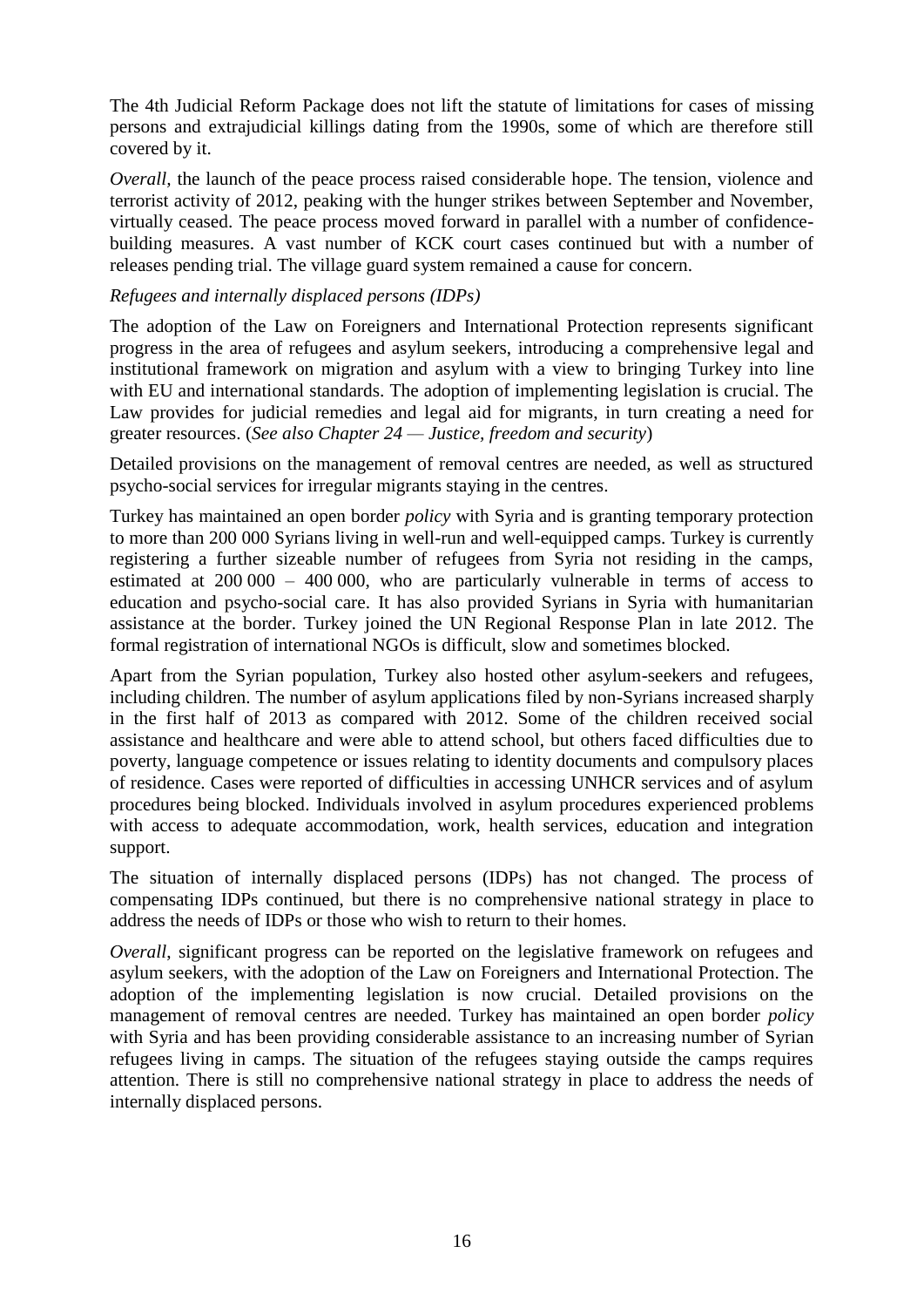### <span id="page-17-0"></span>**2.3. Regional issues and international obligations**

### *Cyprus*

Turkey continued to express public support for the negotiations between the leaders of the two communities in Cyprus under the good offices of the UN Secretary-General, for a fair, comprehensive and viable solution. Turkey granted the Committee on Missing Persons increased access to a fenced military area in the northern part of Cyprus, and is encouraged to build on this welcome step and be more accommodating of the Committee's requirements to access relevant archives and military zones for exhumation.

However, Turkey continued to issue statements challenging the Republic of Cyprus' rights to exploit hydrocarbon resources in Cyprus' Exclusive Economic Zone for the benefit of all Cypriots, and announced retaliatory measures against one EU company awarded an exploration licence by Cyprus. The EU stressed the sovereign rights of EU Member States which include, inter alia, entering into bilateral agreements, and to explore and exploit their natural resources in accordance with the EU *acquis* and international law, including the UN Convention on the Law of the Sea.

As emphasised in the negotiating framework and Council declarations, Turkey is expected to actively support the negotiations aimed at a fair, comprehensive and viable settlement of the Cyprus issue within the UN framework, in accordance with the relevant UN Security Council resolutions and in line with the principles on which the EU is founded. Turkey's commitment in concrete terms to such a comprehensive settlement is crucial.

Despite repeated calls by the Council and the Commission, Turkey has still not complied with its obligations as outlined in the declaration of the European Community and its Member States of 21 September 2005 and in Council conclusions, including those of December 2006 and December 2010.

It has not fulfilled its obligation to ensure full and non-discriminatory implementation of the Additional Protocol to the Association Agreement and has not removed all obstacles to the free movement of goods, including restrictions on direct transport links with Cyprus. There was no progress on normalising bilateral relations with the Republic of Cyprus.

Turkey has not lifted its veto of Cyprus' membership of several international organisations. Turkey issued a circular to all its multilateral embassies instructing them to avoid contacts with the EU Council Presidency in the second half of 2012, when it was held by Cyprus.

### *Peaceful settlement of border disputes*

Turkey and Greece intensified their relations. High-level visits took place in October 2012 and February 2013, followed by a second meeting of the High-Level Cooperation Council at Prime Ministerial level (three years after the first one) in Istanbul in March 2013. Several cooperation agreements were signed. Since 2002, 55 rounds of exploratory contacts have been held to find common ground for the start of negotiations on the delimitation of the continental shelf.

Greece continued to object to Turkey's launch of a tender for offshore oil and gas exploration, including part of the continental-shelf off the Greek island of Castellorizo.

The threat of *casus belli* in response to any extension of Greek territorial waters, as made in a Turkish Grand National Assembly resolution in 1995, still stands. In line with the Negotiating Framework and previous European Council and Council conclusions, the Council has reiterated that 'Turkey needs to commit itself unequivocally to good neighbourly relations and to the peaceful settlement of disputes in accordance with the United Nations Charter, having recourse, if necessary, to the international Court of Justice. In this context, the Union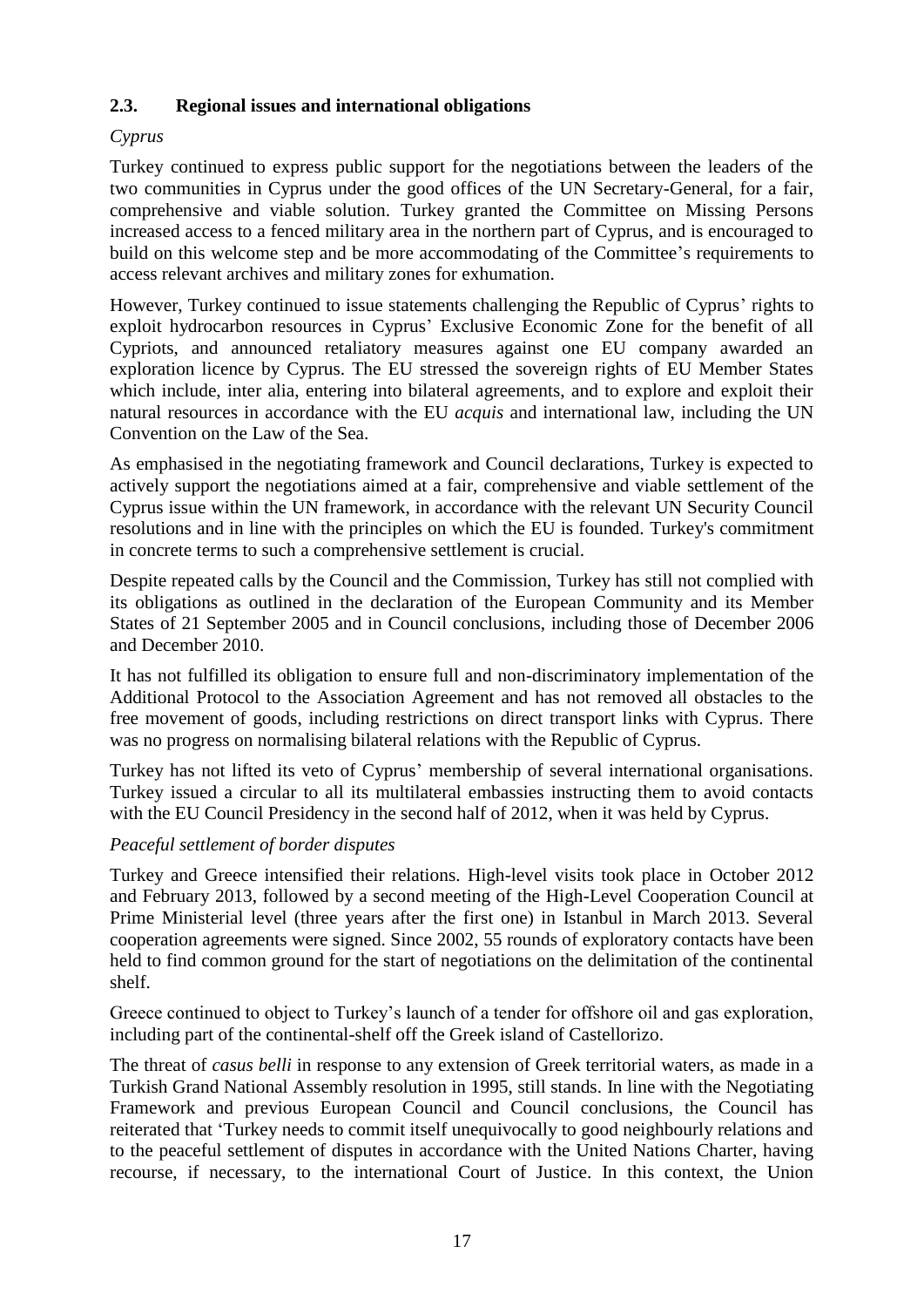expresses once again serious concern, and urges Turkey to avoid any kind of threat or action directed against a Member State, or source of friction or actions, which could damage good neighbourly relations and the peaceful settlement of disputes.' Greece and Cyprus made formal complaints about violations of their territorial waters and airspace by Turkey, including flights over Greek islands.

### *Regional cooperation*

Relations with other enlargement countries and neighbouring EU Member States have been positive. Turkey has continued its policy of engagement in the Western Balkans.

In the framework of the common security and defence policy, Turkey is continuing to contribute to the EU-led military mission in *Bosnia and Herzegovina* (EUFOR/ALTHEA) and to the EULEX mission in *Kosovo.*\*

Turkey supports Kosovo's integration into the international community, European institutions and regional initiatives. Turkey maintained strong ties with *the former Yugoslav Republic of Macedonia* and supported its efforts to join NATO and the EU.

As regards the International Criminal Court (ICC), *see Chapter 31 — Common foreign and security policy*.

### <span id="page-18-0"></span>**3. ECONOMIC CRITERIA**

In examining economic developments in Turkey, the Commission's approach was guided by the conclusions of the Copenhagen European Council in June 1993, which stated that membership of the Union requires the existence of a functioning market economy and the capacity to cope with competitive pressure and market forces within the Union.

### <span id="page-18-1"></span>**3.1. The existence of a functioning market economy**

### *Economic policy essentials*

The Pre-Accession Economic Programme (PEP) for 2013-15, submitted to the Commission in January 2013, is based on the assumption of relatively moderate growth and a further reduction of the current account deficit. However, even in this relatively optimistic scenario, the external deficit remains large. Combined with a precarious external debt structure, it makes Turkey vulnerable to capital flow reversals, either in the context of increasing global risk aversion regarding emerging market assets, or as a result of a rise in perceived countryspecific risks. The fragmentation of responsibilities between government bodies continues to complicate the coordination of budgeting and medium-term economic policy-making. However, it seems that economic policies have not been affected by internal conflicts and tensions in recent times. *Overall*, the consensus on economic policy essentials has apparently been preserved.

### *Macroeconomic stability*

In 2012, the Turkish economy continued a slowdown which had started in the middle of the previous year. Year-on-year growth rates declined gradually from 5.3% in the fourth quarter of 2011 to 1.4% in the fourth quarter of 2012. In seasonally adjusted quarter-on-quarter terms, real GDP barely grew in the second half of 2012. Annual GDP growth dropped from 8.8% in 2011 to 2.2% in 2012. The slowdown was combined with a rebalancing of growth from domestic demand to export-led growth. Private consumption and investment declined by 0.6% and 4.8%, respectively. Export volumes, on the other hand, accelerated to an annual growth rate of 16.7%. Most of this impressive rise was, however, accounted for by extraordinary

1

This designation is without prejudice to positions on status, and is in line with UNSCR 1244/1999 and the ICJ Opinion on the Kosovo declaration of independence.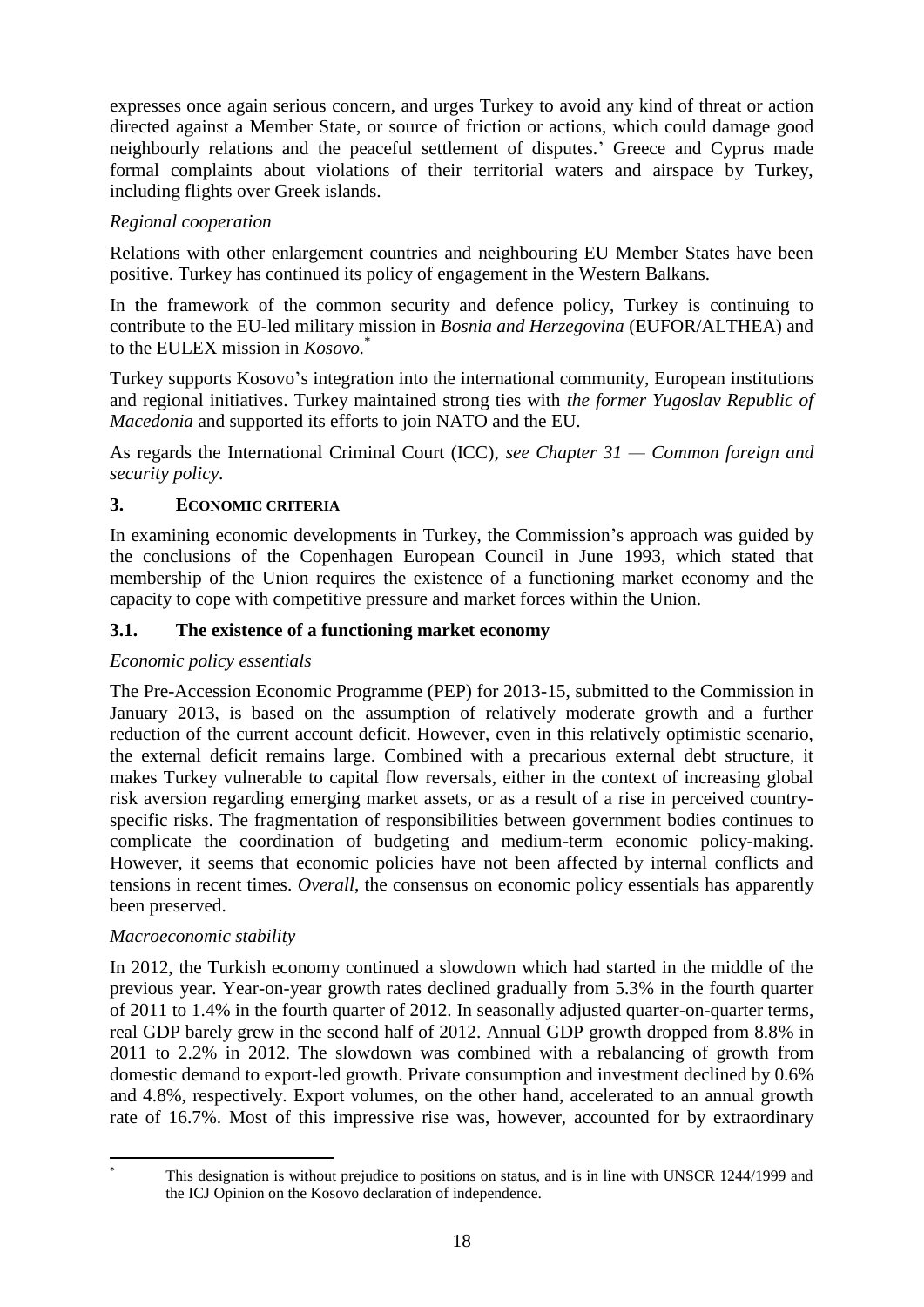exports of non-monetary gold to Iran. Import volumes stagnated as a consequence of the retrenchment in domestic demand. The only domestic demand component which added to GDP growth in 2012 was public spending. Public consumption and investment expanded by 6.1% and 9.3%, respectively.

In the first half of 2013, overall domestic demand started to recover, not least due to strongly increasing public spending, particularly investment. Private investment, however, continued to contract. Consumer spending returned to a moderate growth path helped by some decline in interest rates. Export growth fell back to 3.2% year-on-year as gold exports declined sharply from the previous year's levels. Import growth of 9.5% reflects to a large extent surging gold imports. The net result from the contributions of the various components was 3.7% year-onyear GDP growth in the first half. In seasonally adjusted quarter-on-quarter terms, GDP growth increased from 0.2% growth in the fourth quarter of 2012 to 1.5% in the first quarter and to 2.1% in the second quarter of 2013. In 2012, the per capita GDP of Turkey (PPP adjusted) amounted to 56% of the EU average, up from 52% in 2011. *Overall*, the economic slowdown has ceased and economic activity has re-accelerated in the first half of 2013.

The current account has continued to register a large deficit, which leaves the Turkish currency vulnerable to sudden loss of investor confidence. In conjunction with the softening of domestic demand and strong export growth, the current account narrowed significantly from 9.7% of GDP in 2011 to 6.0% in 2012. Most importantly, imports of goods declined by 1.5%, while exports of goods surged by 13.9% in value terms. The balance of payments data for the first half of 2013 suggest a reversal of this trend, as goods exports increased much more moderately (2.8% year-on-year) while goods imports recovered strongly (7.1%). The 12-month cumulative current account deficit has risen back up to 6.6% of GDP. However, Turkey's foreign trade data have been distorted by strong fluctuations in exports and imports of non-monetary gold in recent years. Net exports of gold in 2012, corresponding to 0.7% of GDP, were succeeded by large net imports in the first six months of 2013.

The bulk of the current account deficit was financed by portfolio investments in 2012, while net inflows of foreign direct investments covered a relatively small proportion (17.8%) of the deficit. The high degree of dependence on shorter-term capital inflows exposes Turkey to changes in global risk appetite. The central bank's foreign exchange reserves increased from €56 billion at the end of 2011 to €78 billion at the end of 2012 and further to €94 billion at the end of June 2013 (16% of GDP). The gross foreign debt rose by 10.8% in the course of 2012, but expressed as a proportion of GDP it fell by 1.8 percentage points to 42.5%. *Overall*, the external imbalances have remained significant and their short-term financing makes the country vulnerable to sudden changes in global investor sentiment.

The labour market performed relatively well in 2012 despite the economic slowdown. For the population aged 20-64, the annual unemployment rate fell from 8.8% in 2011 to 8.2% as employment rose by 3.0%. The employment rate increased by 0.6 percentage points to 52.8% while the labour force participation rate increased by 0.2 percentage points to 57.4%. When economic growth picked up in the first six months of 2013, average employment accelerated to a growth rate of 4.1% year-on-year. Nevertheless, the average unemployment rate was 0.4 percentage points higher year-on-year in this period because the labour force rose even faster than employment.

While the employment rate was 75.0% for men in 2012, it was as low as 30.9% for women. Despite the low proportion of the female population actively looking for work, the female unemployment rate is higher than the male unemployment rate. In addition, about one third of women who are considered as employed are unpaid family workers in the agricultural sector. The efficient functioning of the labour market continues to be impeded by a lack of flexibility, regarding labour contracts for instance, and undeclared work remains a widespread practice.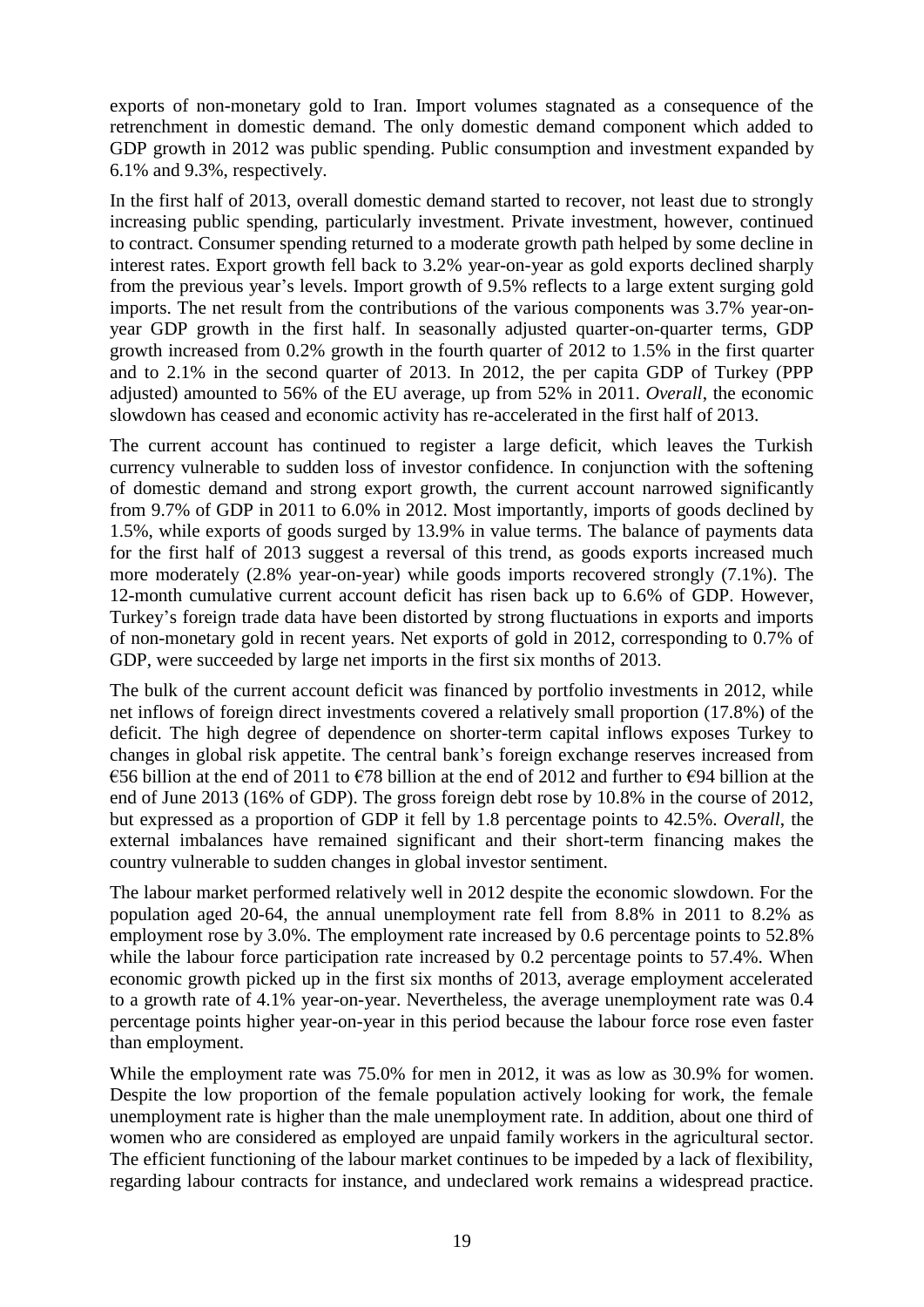*Overall*, employment has continued to grow at a robust rate and unemployment edged down in 2012, but the female employment rate has remained very low.

In the context of a generally strengthening currency and the slowing down of the economy, consumer price inflation decreased from 10.5% at the end of 2011 to 6.2% at the end of 2012. This outcome was above the central bank's year-end target of 5% but within its tolerance band of +/- 2% around the target. While core goods inflation was trending downward in 2012, services inflation was relatively stable. In the first eight months of 2013, increases in unprocessed food prices, tax adjustments for tobacco products, and the lira depreciation over the summer months have pushed up inflation. *Overall*, inflation was reduced noticeably in 2012, but has picked up again more recently and remains above the central bank's target.

The central bank has continued to apply and refine the unconventional monetary policy framework, adopted in late 2010, in which inflation and macro-financial stability are the main targets. In the conduct of monetary policy, the bank is attaching a reference value of 15% to credit growth, defined as the year-on-year change in bank credit to the non-financial sector. It also targets the floating exchange rate of the Turkish lira by aiming to dampen short-term volatility and by responding to exchange rate movements which are considered to constitute excessive appreciations or depreciations of the lira. As regards the instruments of monetary policy, a wide variety of tools is applied in a complex interplay, including reserve requirement ratios and a mix of various repo facilities. Following a period with a relatively tight monetary stance to cool down an overheating domestic economy, the central bank adopted a more accommodative stance in the second half of 2012, when economic activity had stabilised and the Turkish lira had appreciated noticeably. The interest rate corridor between the central bank's overnight borrowing and lending rates has been moved gradually downward and narrowed from 5-11.5% to 3.5-6.5% between September 2012 and May 2013. Within the same period, the central bank's policy rate (the one-week repo rate) was cut in three steps from 5.75% to 4.5% with a view to supporting the domestic economy and containing further currency appreciation. The Turkish lira appreciated by 7.8% in the course of 2012 in real effective terms and by a further 1.5% over the first five months of 2013. Since May, Turkey's financial markets and the Turkish lira have come under severe downward pressure in the context of anticipated changes in international monetary conditions, domestic political unrest and the civil war in neighbouring Syria. Net capital inflows in the first five months of the year have been succeeded by significant net capital outflows. In response, the central bank has intervened directly in the foreign exchange market by selling foreign exchange reserves equal to €6.7 billion in June-August. It has also raised the upper band of the interest rate corridor (the lending rate) by a combined 125 basis points to 7.75%. *Overall*, the central bank continued to pursue multiple objectives within an unconventional and complex monetary policy framework that hampers transparency and predictability. The policy stance was adjusted frequently in response to changing domestic and international conditions.

In contrast to the preceding years, the fiscal target was missed in 2012 due to expenditure overruns and an economic slowdown which was faster than the authorities expected. The central government's budget deficit widened from 1.4% of GDP in 2011 to 2.0% (the original target was 1.5%). The lack of timely information on the fiscal balance of general government continues to reduce the transparency of overall public finances. Central government revenues from indirect taxes fell short of budget, as private consumption contracted while central government expenditures, particularly for the compensation of public employees, rose faster than planned. The expenditure overruns were also caused by government transfers to stateowned enterprises as a result of delayed price adjustments in the energy sector. In the first six months of 2013, the fiscal performance improved, with the central government's 12-month rolling budget deficit falling to 1.3% of GDP in June, as compared with an unambitious 2013 deficit target of 2.2%. A surge in revenues reflects the recovery in economic activity and the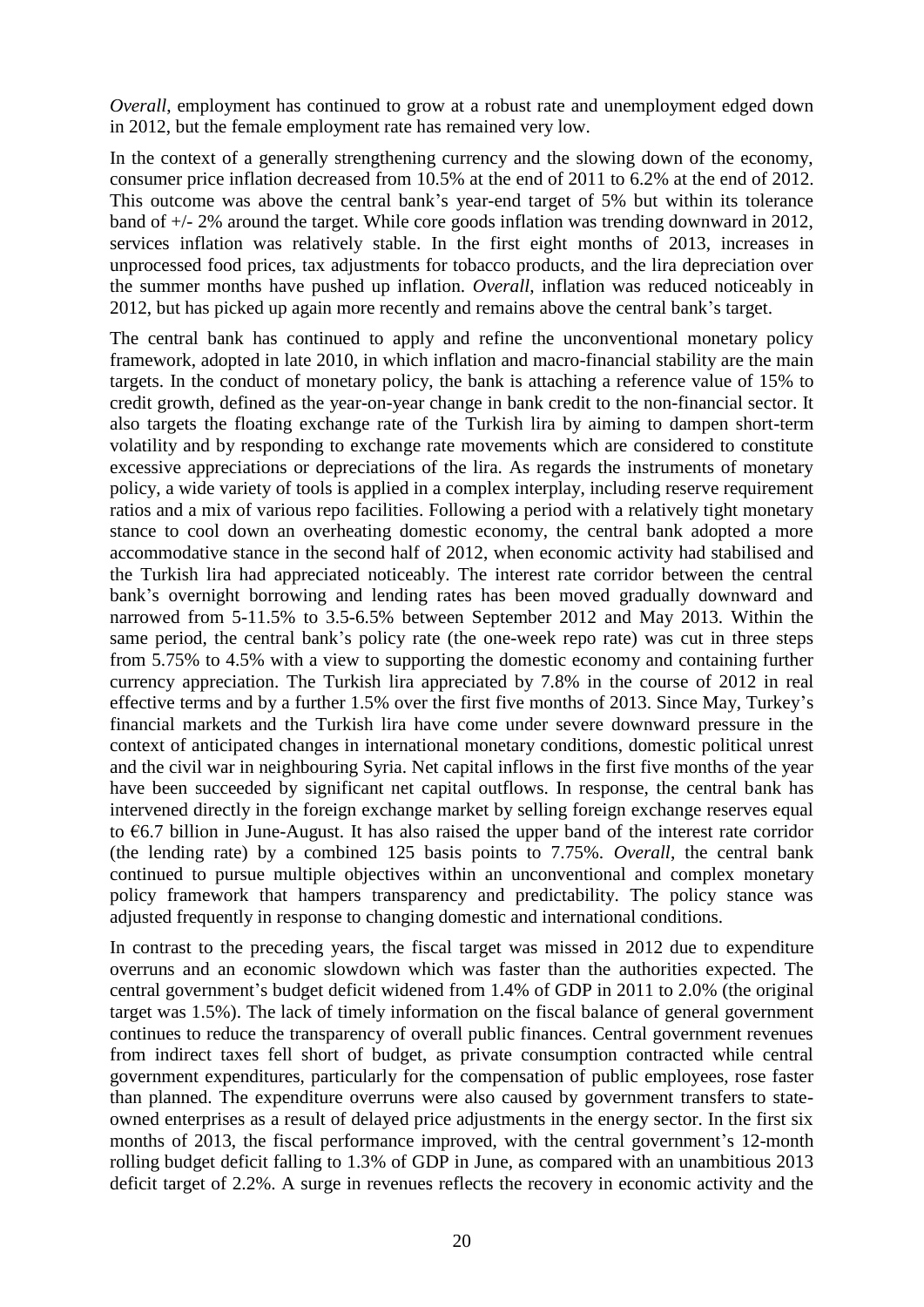indirect tax hikes from last September. Non-interest expenditures have also increased strongly, not least for public investment, in spite of a projected decline in capital spending as a proportion of GDP in 2013 in Turkey's 2013-15 Pre-Accession Economic Programme. Part of the rise in non-interest expenditures has been offset by a decline in interest expenses. Although general government debt (for which data are available) increased marginally in absolute terms in 2012, the debt-to-GDP ratio fell from 39.1% at the end of 2011 to 36.2% at the end of 2012 due to high nominal GDP growth. Over the same period, the average maturity of the outstanding debt stock was extended from 55 to 69 months while the average borrowing rate was reduced from 9.8% to 6.4%. *Overall*, the fiscal performance suffered from continuing expenditure overruns, but was satisfactory regarding the sustainability of public debt. There was no progress on increasing the transparency of the fiscal framework and adopting a fiscal rule.

The tightening of monetary policy from the summer of 2011 onwards contributed to lowering output growth to a more sustainable level and to reducing inflation and the large current account deficit in 2012. The reorientation of monetary policy towards easing between mid-2012 and May 2013 seems to have been similarly helpful in stimulating a re-acceleration of economic activity in the first half of 2013. It remains to be seen how the renewed monetary tightening in the summer of 2013 will affect the real economy. Fiscal policy has been less responsive to macroeconomic needs in the recent past as public expenditures have become more rigid. This has reduced the ability of fiscal policy to contribute to a more balanced macroeconomic policy mix, thereby putting an excessive burden on monetary policy to deliver on multiple targets. The adoption of a strong fiscal rule would not only enhance budgetary transparency but also provide a fiscal anchor and enhance credibility. Fiscal policy also has an important role to play in increasing domestic saving and thereby reducing Turkey's reliance on external financing. The dependence on capital inflows is a macroeconomic vulnerability which makes Turkey prone to boom-bust cycles. *Overall*, the Turkish economy remains vulnerable to bouts of financial uncertainty and changes in global risk sentiment and there is scope for improving the macroeconomic policy mix.

#### *Interplay of market forces*

The share of directly administered prices in the Consumer Price Index (CPI) basket has remained at the relatively low level of 4.5%. However, food and alcohol prices, which together make up more than 25% of the consumer basket, are highly sensitive to policy and administrative decisions. For transport and energy (natural gas and electricity), automatic pricing mechanisms are applied in principle, linking end-user prices to a cost-based methodology. In practice, however, the government continues to set end-user prices, thereby effectively suspending the automatic pricing mechanisms. There has been some reduction in cross-subsidisation between consumers in the wholesale and retail electricity markets.

There has been limited progress in the restructuring and transparency of state-owned enterprises related to the privatisation of energy generation and distribution assets. The private sector's share in GDP decreased somewhat as private investment contracted while public investments continued to expand. As investors' access to long-term external financing improved in 2012, the pace of privatisations increased, but remained below initial targets. The total volume of completed deals more than doubled, to  $\epsilon$ 2.34 billion (0.4% of GDP), as compared with 2011, but was still less than half the average 2005-08 level. The secondary public offering of the state-owned Halkbank represented 65% of the privatisation revenue. The tender for the privatisation of highways and bridges was cancelled as the government refused offers. Privatisation tenders continued in early 2013, particularly in the energy sector. *Overall*, there has been no progress in price liberalisation as the government continues to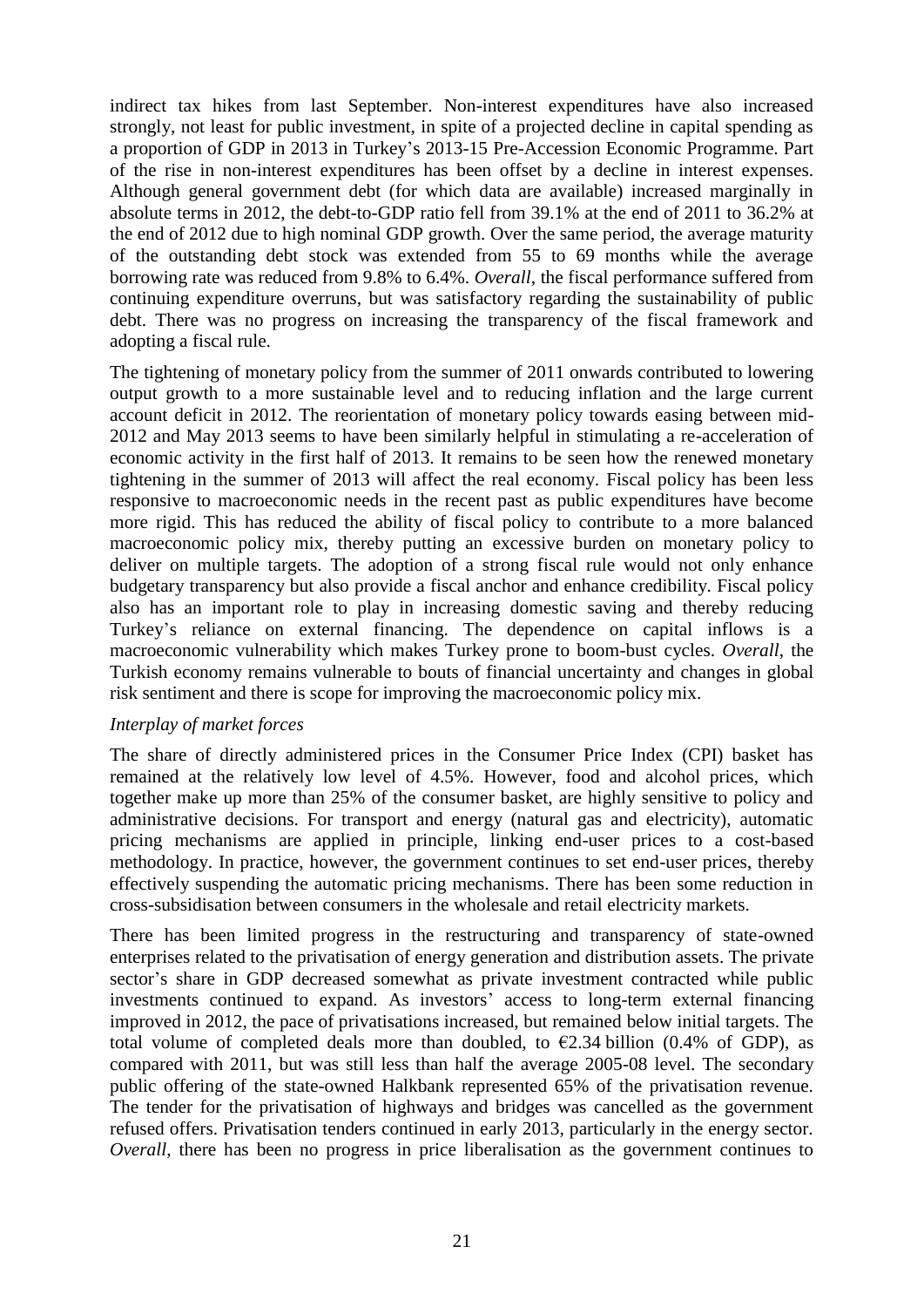interfere in the price-setting mechanism in key sectors. Privatisation has re-accelerated, but remains at a relatively low level.

#### *Market entry and exit*

In 2012, the number of newly-established businesses fell by 6.7% as compared with the previous year. Starting a business in Turkey requires six separate procedures, takes six days, and costs 10.5% of per capita income on average. Some fees are still not transparent, such as those for the official registration of a company's articles and accounts. Trade registry fees remain significant. Obtaining a construction permit is still very cumbersome and timeconsuming. The number of businesses closing down or being liquidated fell by 13.9% as compared with 2011. Closing a business remains expensive and time-consuming. Insolvency procedures take about 3.3 years and recovery rates — at 23.6% on average — remain very low. *Overall*, market entry conditions are satisfactory, while market exit remains costly and long, and insolvency proceedings are still heavy and inefficient.

#### *Legal system*

A reasonably well-functioning legal system, including in the area of property rights, has been in place for several years. Enforcement of commercial contracts is still a rather lengthy process, partly because commercial court judges are insufficiently specialised. Out-of-court dispute settlement mechanisms are seldom used, major exceptions being the insurance sector, tax and customs. The judicial system and administrative capacity could be further improved. *Overall*, the legal system continues to function relatively well, but no progress has been observed.

#### *Financial sector development*

Banks have continued to dominate the financial sector with their share of the sector's total assets remaining at 88%, while the share of the relatively small insurance sector (including private pensions) increased from 4.0% in 2011 to 4.6% in 2012. The value of banking sector assets increased from 94% of GDP in 2011 to 97% in 2012. The share of state-owned banks in total banking sector assets decreased from 25.5% in 2011 to 23.1% in 2012. After the partial privatisation of Halkbank, the state's share in the bank decreased from 75% to 51.1%. The share of foreign-owned banks (where international banks either have a controlling share or have an equal partnership with a local partner) decreased slightly from 41.6% in 2011 to 41.3% in 2012.

In tune with the monetary policy stance, credit expansion continued to slow down in the first three quarters of 2012. Following the switch to a more accommodative monetary policy, the foreign-exchange adjusted loan portfolio of banks started to accelerate again in November 2012 and reached a growth rate of 23.1% year-on-year at the end of June 2013. The banks' loan-to-deposit ratio has increased by 7 percentage points year-on-year to 106% in May 2013.

The banking sector maintained an adequate profitability performance in 2012 and the first seven months of 2013. Its capital adequacy ratio decreased from 16.3% in July 2012 to 15.9% in July 2013, which is still significantly above the regulatory target of 12%. The share of nonperforming loans in total banking sector loans has remained broadly stable at just below 3% (2.8% in July 2013). The Financial Stability Committee, established in June 2011 under the chairmanship of the Deputy Prime Minister in charge of the economy, has monitored the functioning of the financial system, including systemic risks and their management. Parliament adopted the long-awaited Capital Markets Law, which aims at further harmonising the legislative framework in securities markets and investment services. *Overall*, the financial sector has performed well and has continued to demonstrate resilience.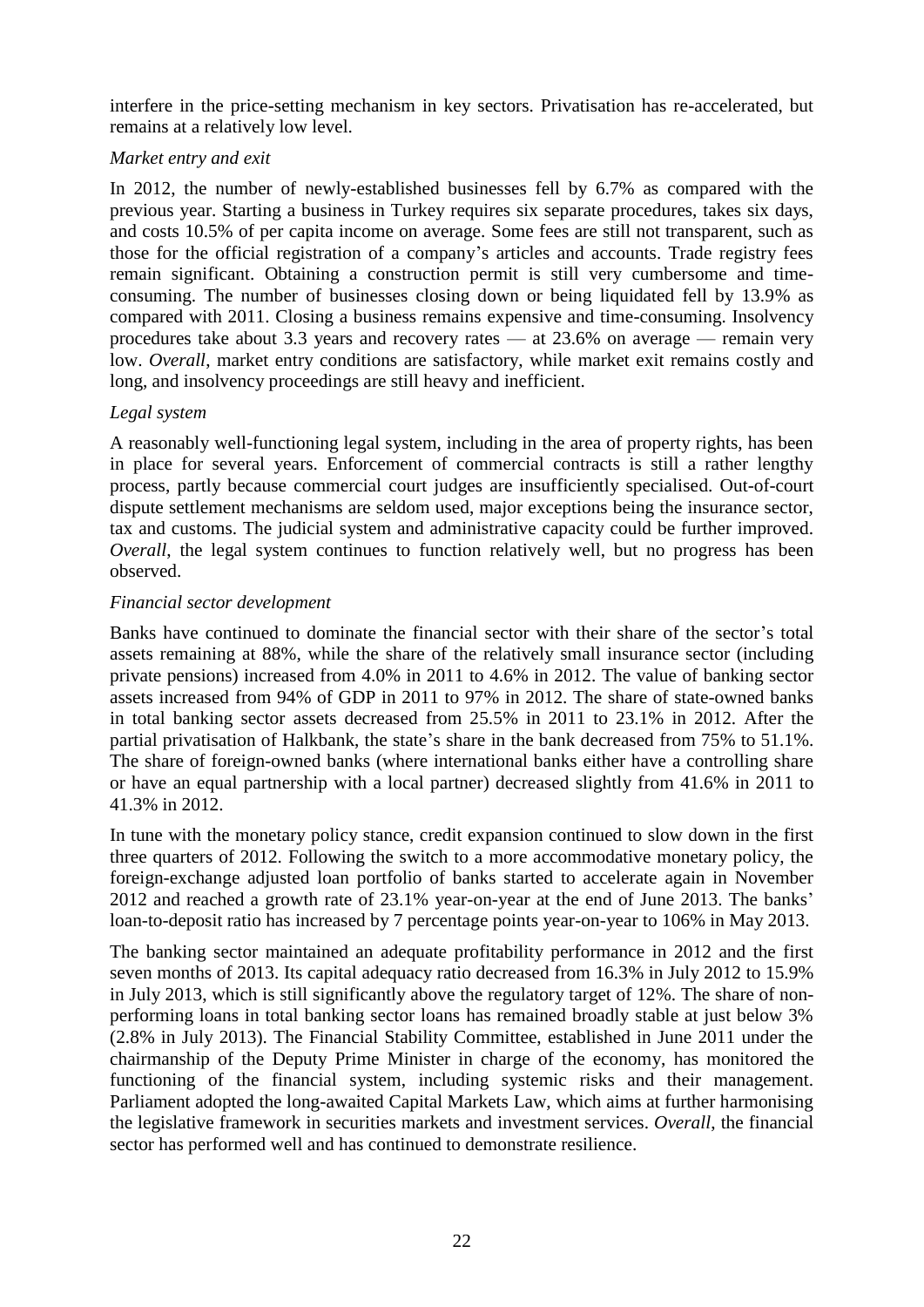### <span id="page-23-0"></span>**3.2. The capacity to cope with competitive pressure and market forces within the Union**

#### *Existence of a functioning market economy*

Turkey's growth performance in a context of global economic volatility in recent years confirms the economy's improved fundamentals and enhanced resilience to shocks. However, the large structural current account deficit and relatively high inflation indicate the persistence of significant underlying imbalances in the Turkish economy. *Overall*, the functioning of market mechanisms has remained appropriate.

#### *Human and physical capital*

The educational reform programme, which is a key component of the 2007-13 National Development Plan, is coming to an end. It sets two key priorities for education modernisation and reform: increasing the responsiveness of education to demand and enhancing the quality of the education system. Some progress can be recorded. The literacy rate increased from 88% in 2010 to 90.8% in 2011. The schooling ratios have increased at all levels of education, in particular at tertiary (university) level. Important gaps persist regarding the schooling ratios for girls, especially in secondary education. Participation in higher education remains low by international standards. The effects of extending compulsory education from 8 to 12 years as from the 2012-13 school year remain to be seen. *Overall*, reforms and increased spending on education have so far generated a positive impact on educational attainment and schooling rates, but significant problems remain with regard to gender equality and the quality of education.

Total investment decreased from 21.8% of GDP in 2011 to 20.3% in 2012, entirely due to the slump in private investments, which fell from 18.0% of GDP in 2011 to 16.4% in 2012. Public investments continued to increase and their share in GDP rose from 3.8% in 2011 to 3.9% in 2012. Gross foreign direct investment (FDI) inflows to Turkey decreased from €11.5 billion in 2011 to €7.7 billion in 2012. Although the official aim of the government is to increase expenditures on research and development to 2% of GDP, the actual outcomes remain much lower; R&D expenditure amounted to just 0.86% of GDP in 2011. Modest progress was made in the upgrading of the transport infrastructure, including a 1.9% extension of the motorway network between 2010 and 2011. *Overall*, improvements in the country's physical capital have been modest.

#### *Sectoral and enterprise structure*

While output growth had clearly outstripped employment growth in 2011, overall employment in the Turkish economy increased by 3.0% in 2012, i.e. significantly faster than output growth. The sectoral breakdown of employment growth shows a clear shift towards the services sector, the share of which in total employment went up by 1.3 percentage points to 49.4%. The proportions of total employment accounted for by agriculture, industry and construction declined to 24.6%, 19.1% and 6.9% respectively. As a proportion of GDP, services increased by 1.2 percentage points, whereas all other sectors declined.

There has been some progress in the liberalisation of the network industries. A new electricity market law entered into force on 30 March 2013 which aims at improving market competition and alignment with the *acquis*. In the market for natural gas, the energy regulator granted import licences to four private companies, increasing the private sector's market share to 20%. However, further progress is needed in the programme to liberalise the natural gas market by reducing the monopolistic market share of state-owned BOTAŞ. There was progress in the telecommunications market with the adoption of regulations to improve competition and transparency. *Overall*, the liberalisation of network industries gathered some pace.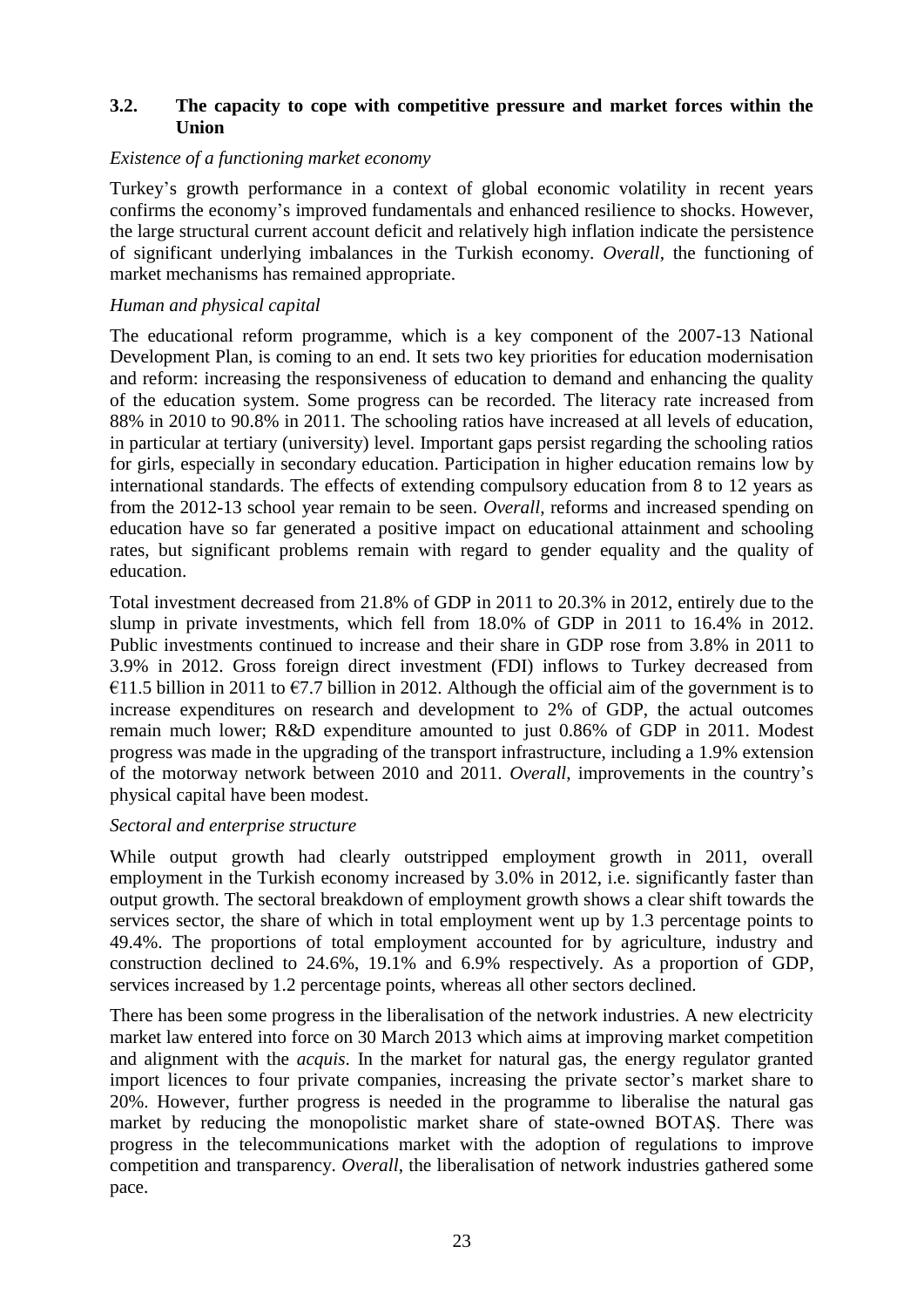### *State influence on competitiveness*

The legislation implementing the State Aid Law, originally scheduled to be enacted by September 2011, has been postponed for a second time. The State Aid Authority still needs to establish a formal state aid inventory. It is also expected to enact an action plan for aligning all state aid schemes, including the 2012 incentives package, with the *acquis*. The legal framework for public procurement continued to comprise various exemptions and is still not in line with the EU *acquis*. *Overall*, there has been no progress in enhancing the transparency of state aid.

#### *Economic integration with the EU*

The openness of the economy, as measured by the value of exports and imports of goods and services as a percentage of GDP, increased from 56.6% in 2011 to 58% in 2012. The EU's share in Turkey's total trade decreased from 40.8% in 2011 to 37.7% in 2012. Its share in Turkey's exports declined particularly strongly from 46.2% to 38.8%, mainly due to depressed demand conditions in the EU and the surge in Turkey's gold exports to Iran. Its share in Turkey's imports decreased more moderately, from 37.8% to 37%. The EU remained by far the largest source of FDI in Turkey, with a share of 71.3% in 2012. Foreign capital investment inflows originating from the EU countries — excluding real estate — fell from €8.2 billion in 2011 to €5.5 billion in 2012. *Overall,* trade and economic integration with the EU remained high.

Labour productivity declined in general in 2012, with employment increasing more than twice as fast as output. For industry, where sector data are available, production per hour declined by 2.0% between the fourth quarter of 2011 and the fourth quarter of 2012. Over the same period, hourly labour costs in industry increased by 8.0%. This implies a rise in unit labour costs of around 10%. At the same time, the Turkish lira appreciated by 7.8% in real terms. *Overall*, Turkey's international price competitiveness declined significantly in 2012 due to rising unit labour costs and currency appreciation.

### <span id="page-24-0"></span>**4. ABILITY TO TAKE ON THE OBLIGATIONS OF MEMBERSHIP**

This section examines Turkey's ability to take on the obligations of membership — that is, to adopt the Union *acquis* as expressed in the Treaties, its secondary legislation and its policies. It also analyses Turkey's administrative capacity to implement the *acquis*. The analysis is structured according to the list of 33 *acquis* chapters. In each sector, the Commission's assessment covers progress achieved during the reporting period, and summarises the country's overall level of preparations.

### <span id="page-24-1"></span>**4.1. Chapter 1: Free movement of goods**

The Ministry of Economy extended the implementation of the **general principles** applicable to the free movement of goods to the remaining industrial products covered by the risk-based import control system, 'TAREKS' (which determines whether the imported product requires a conformity check). For products with an A.TR certificate, and thus in free circulation in the EU, import authorisation is provided irrespective of origin and without further checks. This formally solves the long-standing problem of conformity checks on products with third country origin entering Turkey via the EU.

The mutual recognition principle, which had been introduced in 2012, was applied in a Product Safety and Control Communiqué in 2013.

There are still technical barriers to trade in areas such as pharmaceuticals, textiles, secondhand or retreated goods, and alcoholic beverages. With regard to pharmaceuticals, EU Member States' good manufacturing practice certificates are still not accepted by the Turkish Ministry of Health. Licences are still required for old goods, such as construction equipment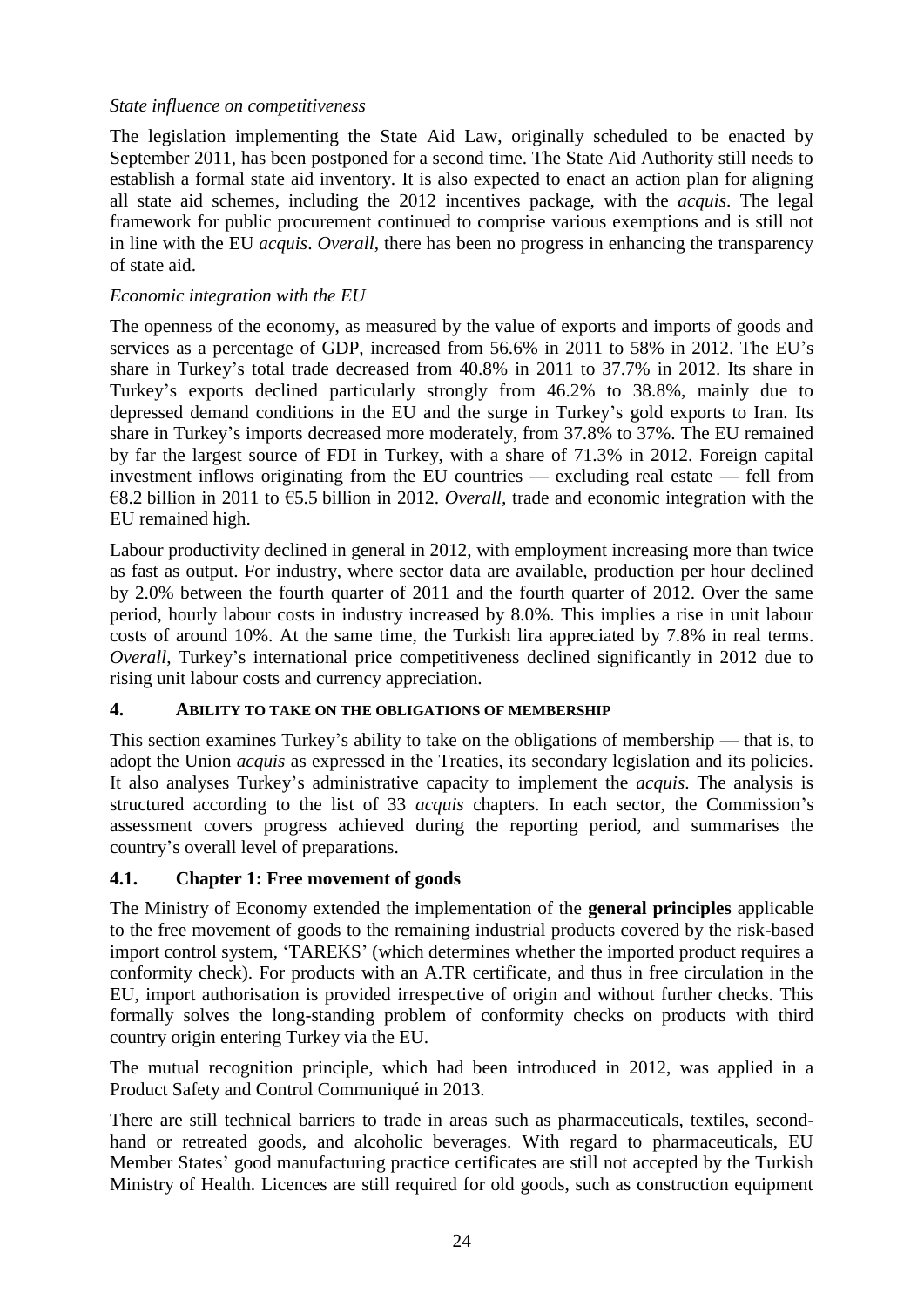and motor vehicles, including second-hand goods, for those considered as renovated or faulty – such as retreated tyres - and for alcoholic beverages. Exports of aluminium, paper, and copper scrap are subject to restrictions which constitute a *de facto* ban, contrary to Customs Union provisions.

As regards **horizontal measures**, in the area of *standardisation*, the Turkish Standards Institute (TSE), a full member of the European Committee for Standardisation (CEN) and the European Committee for Electro-technical Standardisation (CENELEC), has to date adopted a total of 17 395 CEN and CENELEC standards and a total of 392 European Telecommunication Standards Institute (ETSI) standards. The overall rate of harmonisation with European standards stands at around 99%.

In terms of *conformity assessment*, there are currently 20 Turkish Notified Bodies, following the expiry of the old construction products directive and the related notified bodies under this directive. The number of *accreditations* provided by the Turkish Accreditation Agency, TURKAK, increased by 26% since the previous year and reached 813. The Ministry of Science, Industry and Technology issued a communiqué ceasing the intermediary role of TURKAK as technical assessor for notified bodies.

The Ministry of Science, Industry and Technology released its 2012 market surveillance report. The Cabinet issued a decision specifying the responsibilities of surveillance agencies; this decision addresses several long-standing deficiencies. The Ministry issued a regulation on *market surveillance* for products in its area of competence. The Information and Communication Technologies Authority issued a similar regulation in the field of radio telecommunication terminal equipment. The regulations aimed to further refine market surveillance procedures in their respective fields. Market surveillance is an area where progress can be achieved in terms of the methods and resources used by the agencies, and of activities and visibility.

A decree was issued on technical regulations forming the inter-ministerial basis of legislation and policy coordination carried out by the Ministry of Economy in the technical field. The decree reflects a modern approach to import control based on risk analysis, a more institutionalised approach to coordination between import control and market surveillance authorities, and a clear mandate for the Ministry to notify technical legislation to the WTO and the EU. Alignment of horizontal measures is advanced. Full alignment with the General Product Safety Directive and the Regulation on accreditation and market surveillance is expected. Effective implementation of market surveillance has yet to be achieved.

As regards '**Old Approach' product legislation**, new and amending legislation was adopted on motor vehicles and agricultural and forestry tractors. An amending regulation on cosmetics updated the annexes of the original regulation in accordance with the *acquis*.

In the already advanced area of '**New and Global Approach' product legislation,**  regulations were published on transportable pressure equipment and on construction products aiming align Turkey's legislation to the relevant EU legislation.

As regards **procedural measures**, steps were taken on the actual number of notifications of technical legislation under Directive 98/34/EC**.** There has been no progress on cultural goods and firearms.

#### *Conclusion*

Good progress can be reported in the area of free movement of goods. However, some technical barriers to trade continue to prevent free movement of goods in violation of Turkey's obligations under the Customs Union. Overall, the state of alignment in this chapter is advanced.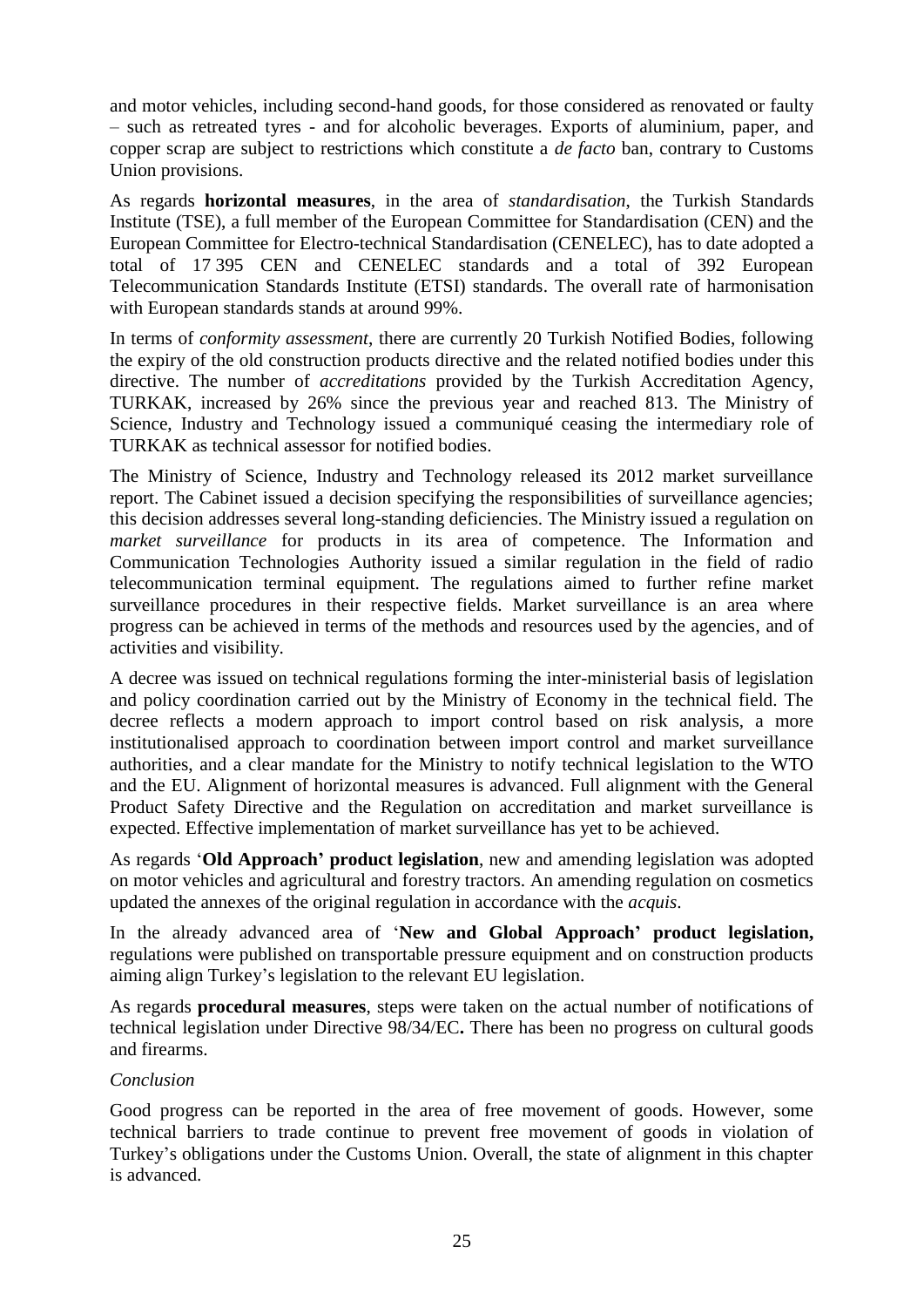## <span id="page-26-0"></span>**4.2. Chapter 2: Freedom of movement for workers**

There were no developments as concerns **access to the labour market**, future participation in the **EURES** (European Employment Services) network or the **European Health Insurance Card**. As regards the **coordination of social security systems,** in June the Council of Ministers approved the social security agreement with Italy, which had been signed in 2012.

### *Conclusion*

There has been limited progress in the area of freedom of movement for workers. Overall, preparations in this area are at an early stage. Turkey is encouraged to continue to conclude bilateral social security agreements.

## <span id="page-26-1"></span>**4.3. Chapter 3: Right of establishment and freedom to provide services**

As regards the **right of establishment and** the **freedom to provide cross-border services**, the alignment strategy has not been produced yet. Disproportionate requirements continue to restrict the right of establishment. In the field of the freedom to provide services, registration, licensing and authorisation requirements are still in place for providers established in the EU. Alignment with the Services Directive remains an outstanding issue; there is no 'point of single contact'.

In the area of **postal services**, the new postal law was adopted. The law provides for further liberalisation, yet maintains a statuary monopoly for the incumbent, which is the designated universal service provider. It envisages the Information and Communication Technologies Authority as an independent regulator. Secondary legislation, covering issues such as cost accounting requirement, categories of operators required to obtain a license and to pay a universal service fee, authorisation conditions and the extent of the price regulation remains to be adopted.

The **mutual recognition of professional qualifications and academic qualifications** is not yet differentiated. Reciprocal recognition still applies to some regulated professions. Nationality and excessive language requirements persist.

## *Conclusion*

Overall, limited progress can be reported. Alignment is at an early stage. The work on the alignment strategy with regard to the right of establishment and the freedom to provide services needs to continue.

### <span id="page-26-2"></span>**4.4. Chapter 4: Free movement of capital**

As regards **capital movements and payments**, Turkey's legislative framework on the acquisition of real estate by foreigners is not in line with Article 63 of the Treaty on the Functioning of the European Union. The list of eligible countries whose citizens are allowed to acquire real estate is not public and based on a non-transparent assessment by the government of 'national interests and bilateral relations'. Greek, Bulgarian and Cypriot citizens are subject to specific restrictions. Turkey needs to adopt and implement an action plan for gradually liberalising the acquisition of real estate by foreigners in line with the *acquis*. Sector restrictions on foreign ownership remain in place, namely in radio and TV broadcasting, transport, education and electricity generation and distribution.

As regards **payment systems,** a new Law has entered into force regulating settlement systems in securities and payments, and on electronic money. Implementing regulations will be adopted within a year. The current legislative framework on capital movements and payments needs to be aligned with the *acquis*.

As regards the **fight against money laundering** and terrorist financing*,* in February 2013 Turkey adopted the Law on the Prevention of Financing of Terrorism and in May a relevant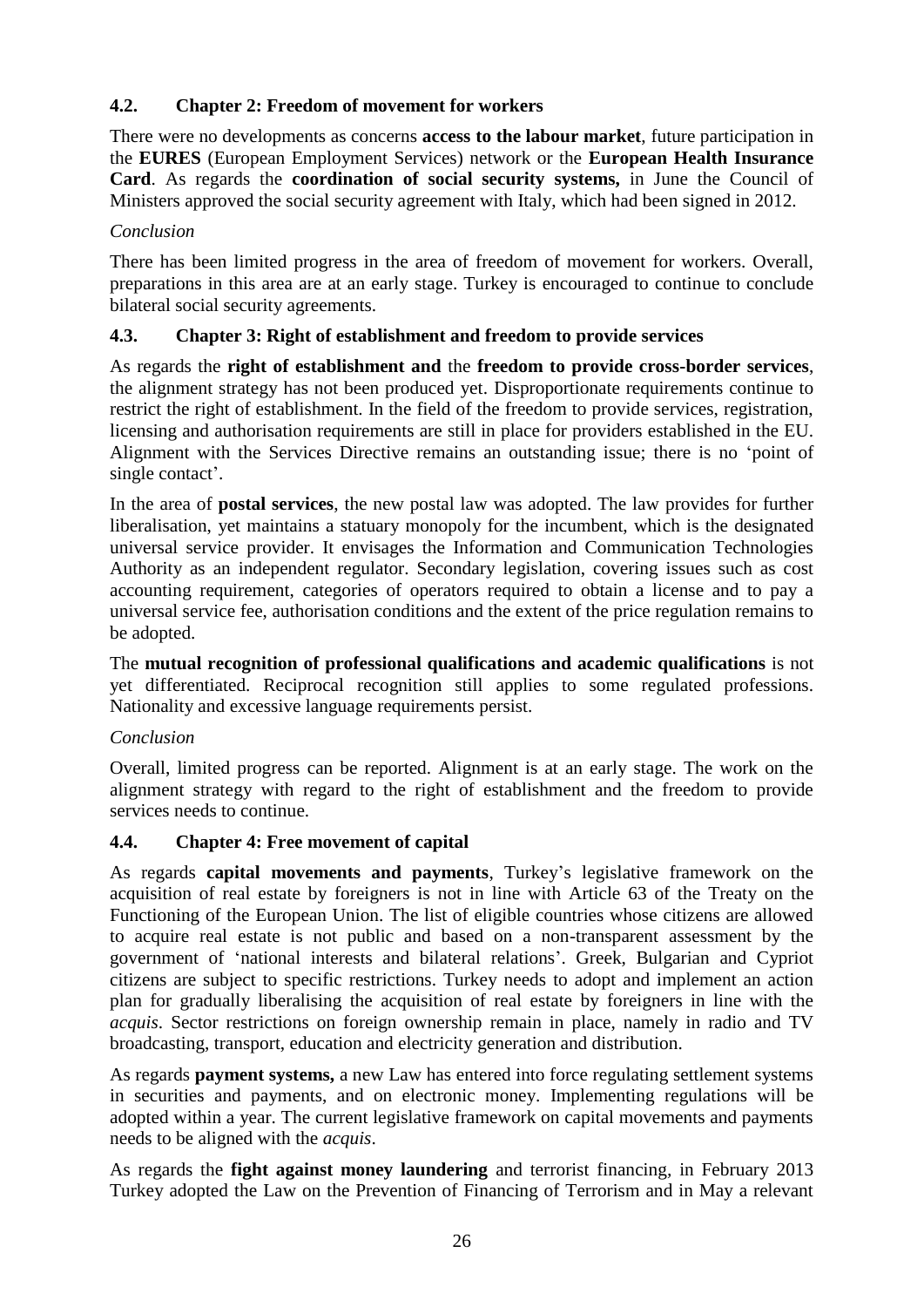implementing regulation. This Law addresses many of the shortcomings identified by the Financial Action Task Force (FATF) and creates the legal basis for the freezing of terrorists' assets. This is an important step towards improving Turkey's compliance with international standards in this field. However, the new Law does not address all the shortcomings identified by the FATF. As a result, the task force still keeps Turkey on its list of *jurisdictions with strategic anti-money laundering/counter-terrorist financing deficiencies.* 

The number of suspicious transaction reports notified to the Turkish Financial Crimes Investigation Board (MASAK) in 2012 was 15318 as compared with 8 739 notified in 2011; they originated mostly from the banking sector. The number of suspicious transaction reports regarding the financing of terrorism increased to 332. Results concerning convictions, confiscations, seizures and the freezing of assets remain limited. Turkey has not yet ratified the Council of Europe's Convention on Laundering, Search, Seizure and Confiscation of the Proceeds from Crime and on the Financing of Terrorism (CETS 198), which was signed in 2007.

### *Conclusion*

Some progress can be reported in the area of free movement of capital. A new Law has entered into force on settlement systems in securities and payments, and on electronic money. Arrangements for real estate acquisition remain non-transparent, not aligned with the *acquis* and restrictive of the rights of a number of Member State nationals. Sector restrictions continue to exist in capital movements. The legal framework to counter the financing of terrorism has improved, although further alignment with the FATF recommendations is needed. Overall, preparations in this area are at an early stage.

### <span id="page-27-0"></span>**4.5. Chapter 5: Public procurement**

As regards **general principles**, the National Strategy and Action Plan for Public Procurement have existed in draft form for three years and have yet to be adopted. Exemptions and domestic preferences still need to be addressed. The domestic price advantage has been used more extensively despite increasing openness to international competition. In 2012, it amounted to 41% of the overall contract value, as compared with 34% in 2011. It was applied to 11% of all contracts above the threshold, as compared with 9% in 2011. The scope of the Public Procurement Law needs to be aligned with the *acquis* to ensure the consistency of the legislative framework.

As regards the **award of public contracts**, there has been a decrease in the value and number of contracts awarded outside the Public Procurement Law. The Public Procurement Authority (PPA) widened the scope of the electronic public procurement platform (EKAP), which enables publication of all tender notices, including those subject to exemption. The PPA takes an active part in the EU-funded Multi-beneficiary Programme for the Provision of Training on Public Procurement.

The Ministry of Finance is in charge of coordinating policy formulation and implementation. Administrative capacity in the Ministry of Finance, Public Procurement Authority and the Ministry of Development improved incrementally. Market functionality and competition are satisfactory in the majority of sectors. The level of preparedness in this area is high.

Several inconsistencies between Turkish public procurement legislation and the *acquis*  persist. There is no separate legislation for utilities sectors, the rules for which are more restrictive than envisaged by the EU Utilities Directive. The 2013 thresholds and financial limits for public procurement continue to be higher than those in the EU. A more coherent legal framework for concessions and public-private partnerships and further alignment with the *acquis* is needed to enhance transparency and efficiency.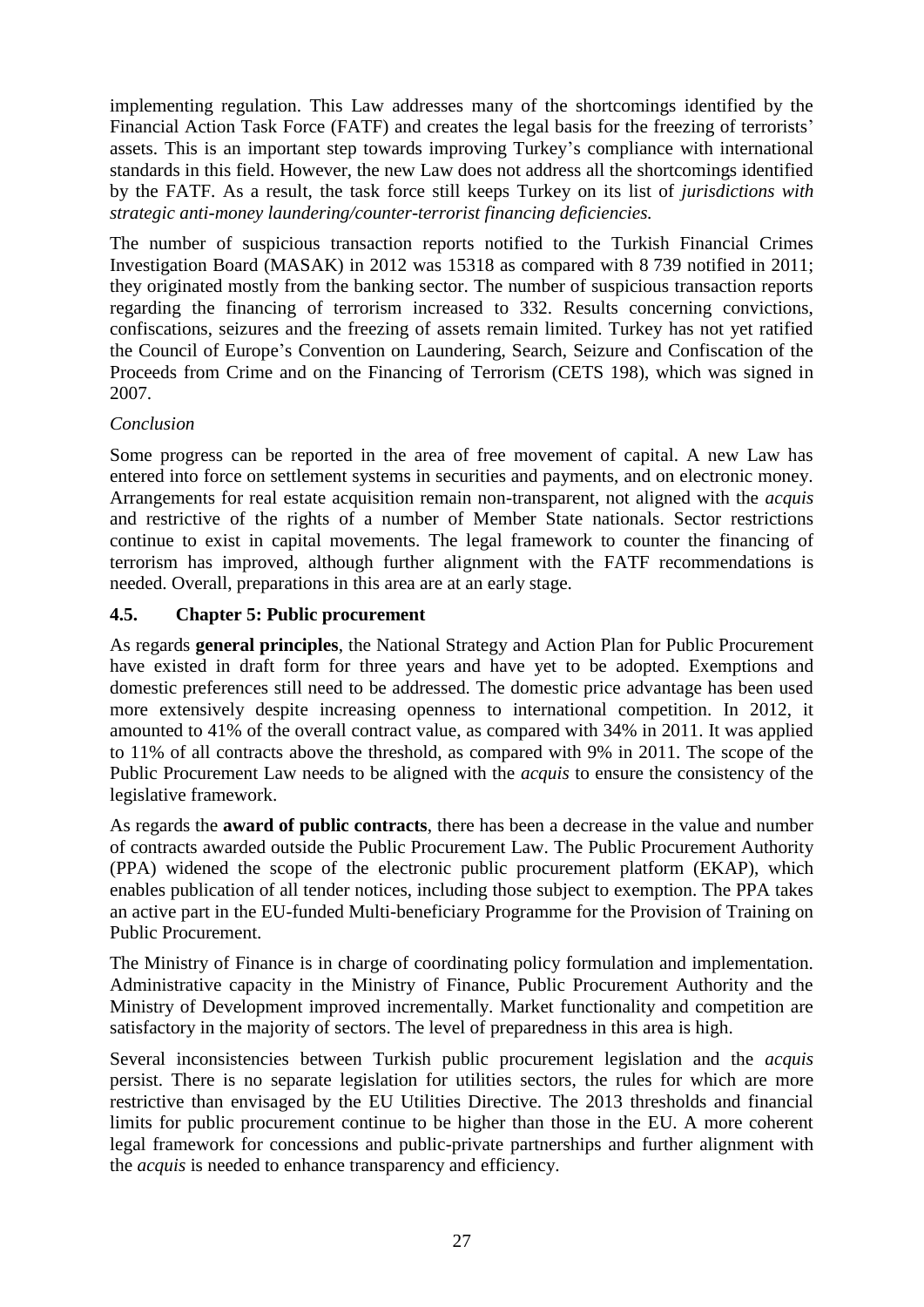As regards alignment with the **Remedies Directives**, complaints were made in relation to 4.4% of all tenders, a similar level to previous years. Turkey needs to further align its legislation on review mechanisms with the *acquis*.

## *Conclusion*

There has been limited progress in the area of public procurement. The institutions are operational, with sufficient administrative capacity. Turkey needs to adopt an alignment strategy with a time-bound action plan and further align its legislation, particularly on derogations, utilities, concessions and public-private partnerships. The organisation of the remedies system remains to be reviewed. Preparations in this area are moderately advanced.

### <span id="page-28-0"></span>**4.6. Chapter 6: Company law**

As regards **company law**, Turkey amended the Capital Markets Law in December 2012 with a view to align with the *acquis (see Chapter 9 – Financial services)*. Preparations for online company registration continued. Some legislation has been adopted to implement the Turkish Commercial Code (TCC). The Capital Markets Board (CMB) has amended the corporate governance principles, including for financial institutions and banks. 704 judges, including Supreme Court members, received training on the new TCC and business organisations also organised such training. However, the corporate governance principles continue to give the CMB more power to control or influence companies, which allows the state involvement in the corporate governance.

In the area of **corporate accounting**, the legal framework for financial reporting is in place. Statutory corporate reports are publicly available. Turkey continued with the adoption of Turkish Accounting and Financial Reporting Standards (TAS/TFRSs) based on the corresponding International Financial Reporting Standards. As of January 2013, companies of large capitalisation applying TFRSs are audited by statutory auditors. The Turkish Public Oversight, Accounting and Auditing Standards Authority further improved its institutional capacity.

As regards **auditing**, in December 2012 a by-law on statutory audit was adopted with a view to aligning with the *acquis* on issues including qualifications of statutory auditors, approval of statutory auditors and audit firms, establishment of audit firms and the education and examination of auditors. However, a Ministerial Decree adopted in February 2013 reduced the scope of statutory audit excessively so that it applies to companies of large capitalisation only.

### *Conclusion*

Some progress was made in the area of company law. The Public Oversight, Accounting and Auditing Standards Authority and commercial judiciary and business organisations improved their capacity. This needs further strengthening to deal with the changes made by the new legislation. Overall, Turkey is well advanced in this area.

## <span id="page-28-1"></span>**4.7. Chapter 7: Intellectual property law**

In the area of **copyright and neighbouring rights**, the restructured Directorate-General for Copyright in the Ministry of Culture and Tourism improved further its administrative capacity, awareness-raising and training activities, and online services. A new collecting society was established in the field of cinematographic works, raising the total number of collecting societies to 28. Transparency around collecting society operations can be improved. Provincial inspection commissions for anti-piracy worked efficiently and specialised intellectual property rights (IPR) police units conducted large-scale operations against counterfeiters and pirates. A new copyright law is still undergoing drafting.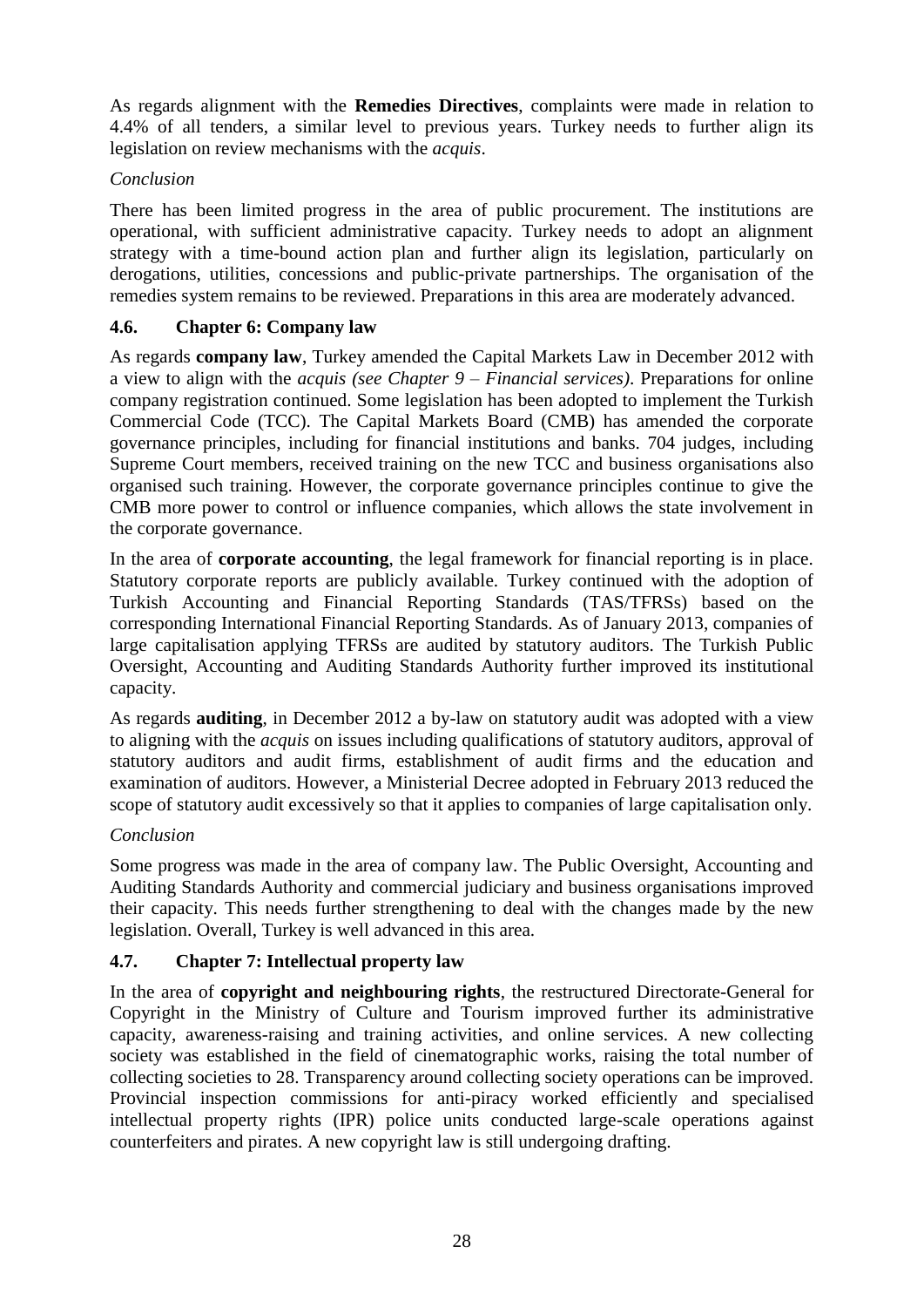A law on **industrial property rights** still needs to be adopted. Several by-laws were adopted, relating to the protection of trademarks, protection of industrial designs, protection of patents and implementation of the European Patent Convention. The Turkish Patent Institute (TPI) has improved further its administrative capacity. With regard to implementation, the decisions of the TPI are still not solidly justified. Consistency between the TPI's final decisions and those of the IPR judiciary has improved, although further efforts are needed. More qualified human resources are necessary to ensure the protection of industrial design. A regulatory framework for the supervision of the conduct of trademark and patent agents is still lacking. The legal regime for dealing with bad faith trademarks needs improving.

With regard to judicial **enforcement**, and despite the number of IPR courts rising to 22, efforts are needed to sustain the performance of the IPR specialised judiciary. The average time for decisions by civil and criminal IPR courts decreased remarkably and the quality of IPR statistics was improved. The third meeting of the IPR Working Group between the EU and Turkey was held in January 2013. Turkey needs to adopt IPR enforcement procedures in line with the EU Enforcement Directive. The issues of the return of counterfeit goods to offenders, storage of the confiscated materials by right holders and difficulties in obtaining preliminary injunctions remain unaddressed. Trade in counterfeit and pirated goods still represents a distinct pattern of organised crime. In some tourist areas, IPR owners abstain from requesting seizures of counterfeit products because they fear for their safety. Turkish police held large-scale raids upon complaint and ex-officio for counterfeit and pirated goods in Ankara and Istanbul.

In the area of IPR enforcement at customs, the Ministry has made it possible for right holders to make online complaints and developed risk profiles for import controls. A manual for online applications was published. Administrative capacity and awareness improved, in particular among field customs officers. *Ex officio* customs controls continued and there were more destructions of goods under the simplified procedure. The number of applications regarding infringement cases and seizures increased remarkably. The level of coordination and co-operation between customs and right holders improved. However, Turkey remains one of the main countries from which goods suspected of IPR infringement enter the EU. Further progress on IPR enforcement at customs is required. Overall, there is a need for more effective campaigns to raise awareness of the risks of IPR infringements and the benefits of strengthened IPR protection in the country.

### *Conclusion*

Some progress can be reported in the area of intellectual property law. Updated laws need to be adopted to regulate intellectual and industrial property rights and enforcement procedures in line with the *acquis*. Strengthening the capacity of the judiciary is crucial. Customs and police enforcement is quite effective and constantly improving. Closer coordination and cooperation between IPR stakeholders and public bodies is necessary, as are campaigns to raise awareness of the benefits of IPR protection. Overall, alignment with the *acquis* is advanced.

## <span id="page-29-0"></span>**4.8. Chapter 8: Competition policy**

In the area of **anti-trust and mergers**, the Competition Authority continued to consolidate its enforcement record, notably by imposing the largest fine ever on the banking sector in March 2013. The Competition Authority adopted several new guidelines, including on horizontal cooperation agreements and on the assessment of mergers. It published a report on public authority interventions, pointing the way towards giving greater effect to competition disciplines in the Turkish economy. The Authority's administrative capacity remains high, and it continued to uphold a satisfactory level of administrative and operational independence.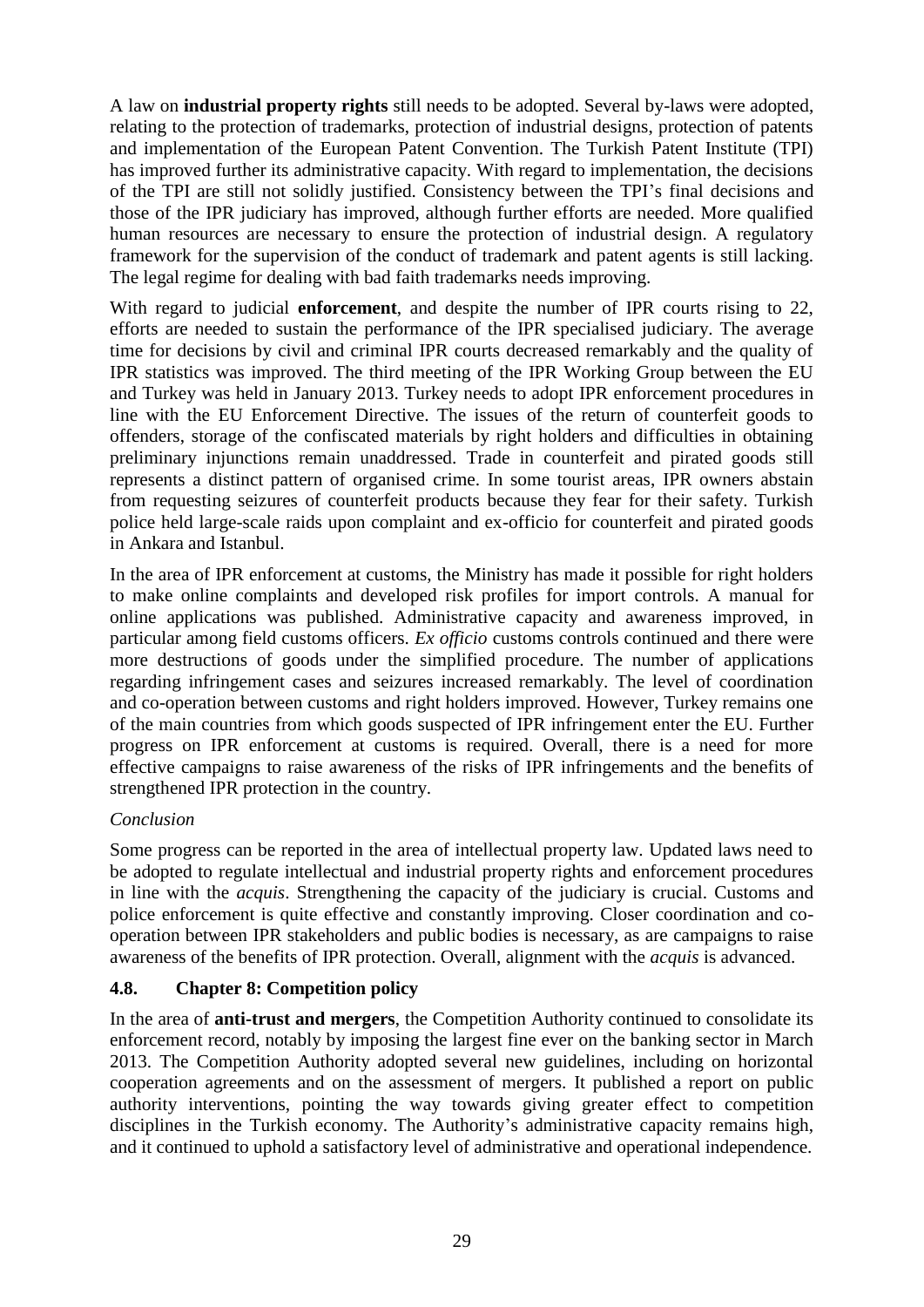Banking mergers and acquisitions resulting in a combined sectoral market share below 20% remain outside the scope of the Competition Act. Turkey is still expected to align with the *acquis* on horizontal co-operation agreements, *de minimis* rules, as well as public undertakings and undertakings enjoying exclusive and special rights. Alignment in the field of anti-trust and merger control is advanced.

As regards **state aid**, the entry into force of legislation implementing the State Aid Law was postponed for a second time. The State Aid Authority still needs to establish a formal state aid inventory. It is also expected to enact an action plan for aligning all state aid schemes, including the 2012 incentives package, with the *acquis*.

#### *Conclusion*

Little progress is to be reported in this chapter. Anti-trust and merger control rules are largely aligned, and Turkey continued to enforce them effectively. However, no progress has been made in the area of state aid, while a number of schemes remain incompatible with the Customs Union. In the absence of implementing legislation, the State Aid Law remains ineffective. Turkey is moderately advanced in this area.

### <span id="page-30-0"></span>**4.9. Chapter 9: Financial services**

In the areas of **banks and financial conglomerates**, the Banking Regulatory and Supervisory Agency (BRSA) signed a bilateral cooperation agreement with the World Bank to further strengthen its institutional capacity. The regulator published two regulations aiming at alignment with the BASEL III capital adequacy framework. Upon rapid depreciation of Lira, the BRSA launched an extensive probe regarding banks' foreign currency sales to investors.

As regards **insurance and occupational pensions**, the insurance supervisory authority launched an external study to assess the extent to which the Turkish legislative framework is currently aligned with the EU *acquis*, with a view to facilitating future work on legislative alignment. No development can be reported in the establishment of an independent regulatory authority for the sector. A new by-law on pension funds was adopted with the aim of diversifying their assets, increasing competition and reducing costs.

In the area of **financial market infrastructure**, where there is already a high level of alignment with the *acquis,* the new Capital Markets Law aims at further aligning the legislation relating to 'settlement finality' in payment and securities settlement systems by defining basic concepts such as 'central counterparty' and 'clearing house'.

In the areas of **securities markets and investment services**, the adopted Capital Markets Law defines investment and ancillary services and authorisation procedures following the principles of the Markets in Financial Instruments Directive (MiFID). The Law introduces the general principles regarding prospectuses (e.g. on minimum information, approval processes), leaving further details to be specified in an implementing regulation. The coverage of the existing investor compensation scheme was extended from holdings in shares to all types of investments, although the overall limit remains below the minimum of  $\epsilon$ 200 000 specified in the Directive on investor-compensation schemes. With the aim to align with the Directive on undertakings for collective investment in transferable securities (UCITS), the new Law provides for the establishment of investment trusts with variable capital. In a negative development, it involved the board members of the capital markets regulator (Capital Markets Board) being dismissed before the end of their terms, allowing the government to reshape the decision-making body. Based on the legal obligation for the Board to investigate transactions in case of unusual market fluctuations, the new Board launched a large-scale investigation concerning foreign investors' transactions at the stock exchange during Gezi incidents with a view to detecting market manipulations.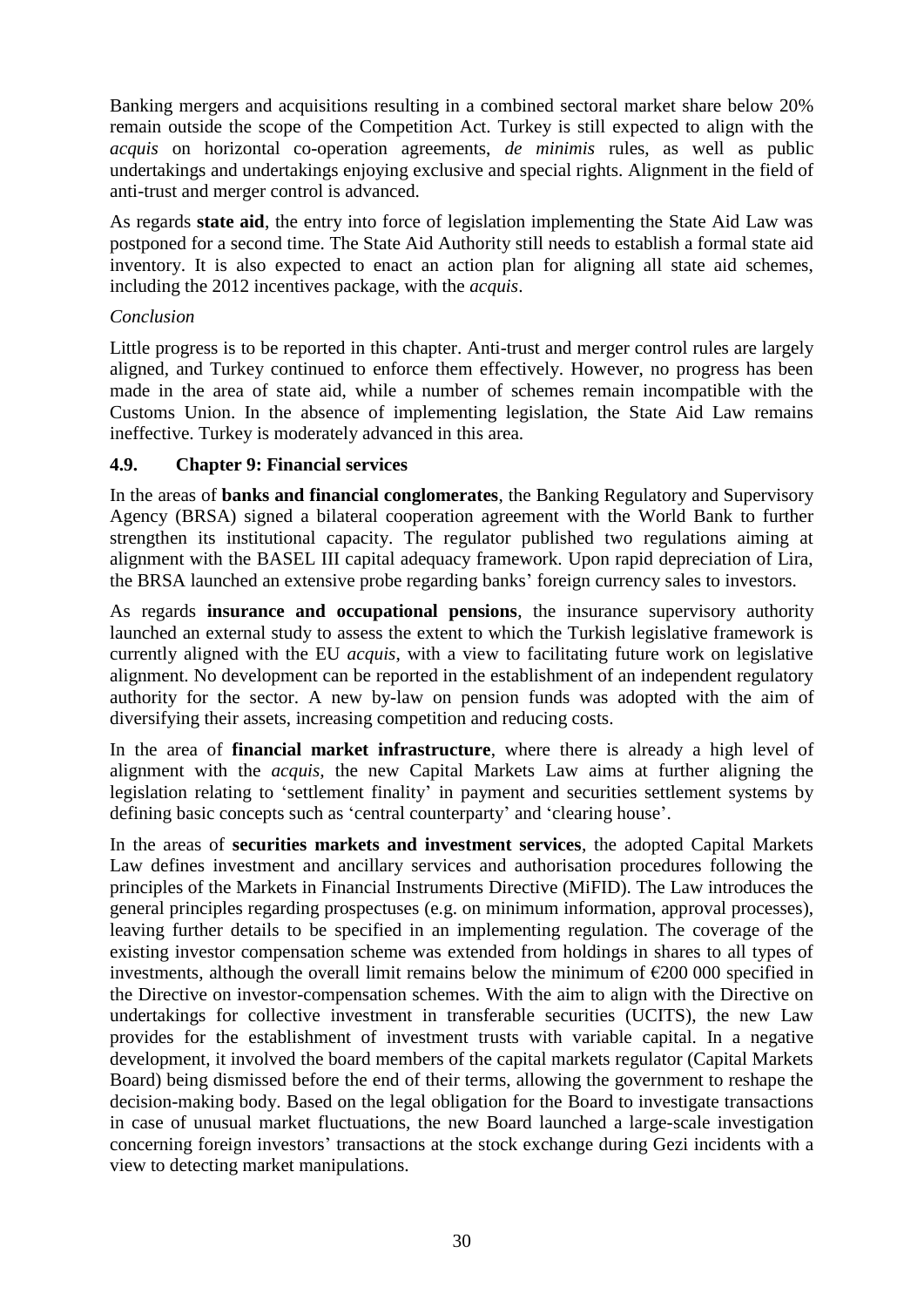## *Conclusion*

There has been good progress in the area of financial services. The banking regulator adopted implementing legislation aiming at alignment with the BASEL III standards. A key Capital Markets Law has been adopted aiming at further aligning the legislative framework with the *acquis*. Alignment efforts need to continue, particularly in the insurance sector and as regards the securities markets and investment services. Overall, preparations in the area of financial services are advanced.

### <span id="page-31-0"></span>**4.10. Chapter 10: Information society and media**

In the field of **electronic communications and information and communications technologies (ICT)**, there has been some progress on the implementation of universal service, market analysis, rights of way and cyber security policy. Further efforts are needed in the areas of spectrum management, the universal service regime, authorisation and predictability, and division of responsibilities between the Ministry of Transport, Maritime Affairs and Communications and the Information and Communication Technologies Authority (ICTA). Further clarification is needed on some aspects of spectrum management, including the digital dividend policy and cross-border coordination, in accordance with EU law and European Conference of Post and Telecom Administrations (CEPT) recommendations.

As regards competitive safeguards, the Information and Communication Technologies Authority (ICTA) adopted a by-law on market analysis, including remedies on operators with significant market power and finalised the third round of market analysis. It also issued a decision on improving the market access conditions for virtual mobile network operators (MVNO) through two-stage dialling. Due to double taxation, MVNOs are not yet operational in the market. A by-law on rights of way was adopted. While the fixed and mobile broadband (dedicated datacards/modems) penetration rate increased slightly (to 10.2% and 2.5% of the population, respectively, according to the latest available data, as compared with the EU averages of 28.2% and 8.8%), overall mobile broadband penetration grew fast, reaching 14.3% (EU average: 47.8%) due to competition in the mobile market. The mobile termination rates (MTRs) were further reduced by ICTA, while the fixed termination rates remain higher than EU average and calls of international origin are exempted from the MTR regulation, resulting in distortion of the market. The Ministry of Transport, Maritime Affairs and Communications designated an operator — through a public tender — to provide mobile coverage in rural areas under a three-year universal service obligation.

Regarding the **information society services,** a Cyber Security Council was established in October 2012 to develop a national cyber security policy and strategy and a short-term action plan. The Strategy and Action Plan on Cyber Security (2013-2014) was adopted in June 2013. The action plan aims at identifying threats and measures to reduce or eliminate the impact of potential cyber security incidents. Laws on e-commerce and personal data protection have not yet been adopted. Turkey is not yet a party to the European Convention on the Legal Protection of Services based on Conditional Access.

In the field of **audiovisual policy**, the TV frequency planning completed by the Supreme Council of Radio and Television (RTÜK – media regulator authority) in April, was suspended in July by the  $8<sup>th</sup>$  Administrative Court of Ankara due to violation of principles of openness, reliability, transparency and competition in the tender procedure. Digital switch-over is planned for November 2013 in Ankara and for 2015 in the eastern part of Turkey, unless these dates are revised pending the final decision of the court, which is likely to impact the indicative calendar,. Broadcasting in languages and dialects other than Turkish continued without restrictions on content, time limits or sub-titling/consecutive translation requirements. There is still no private broadcaster at national level.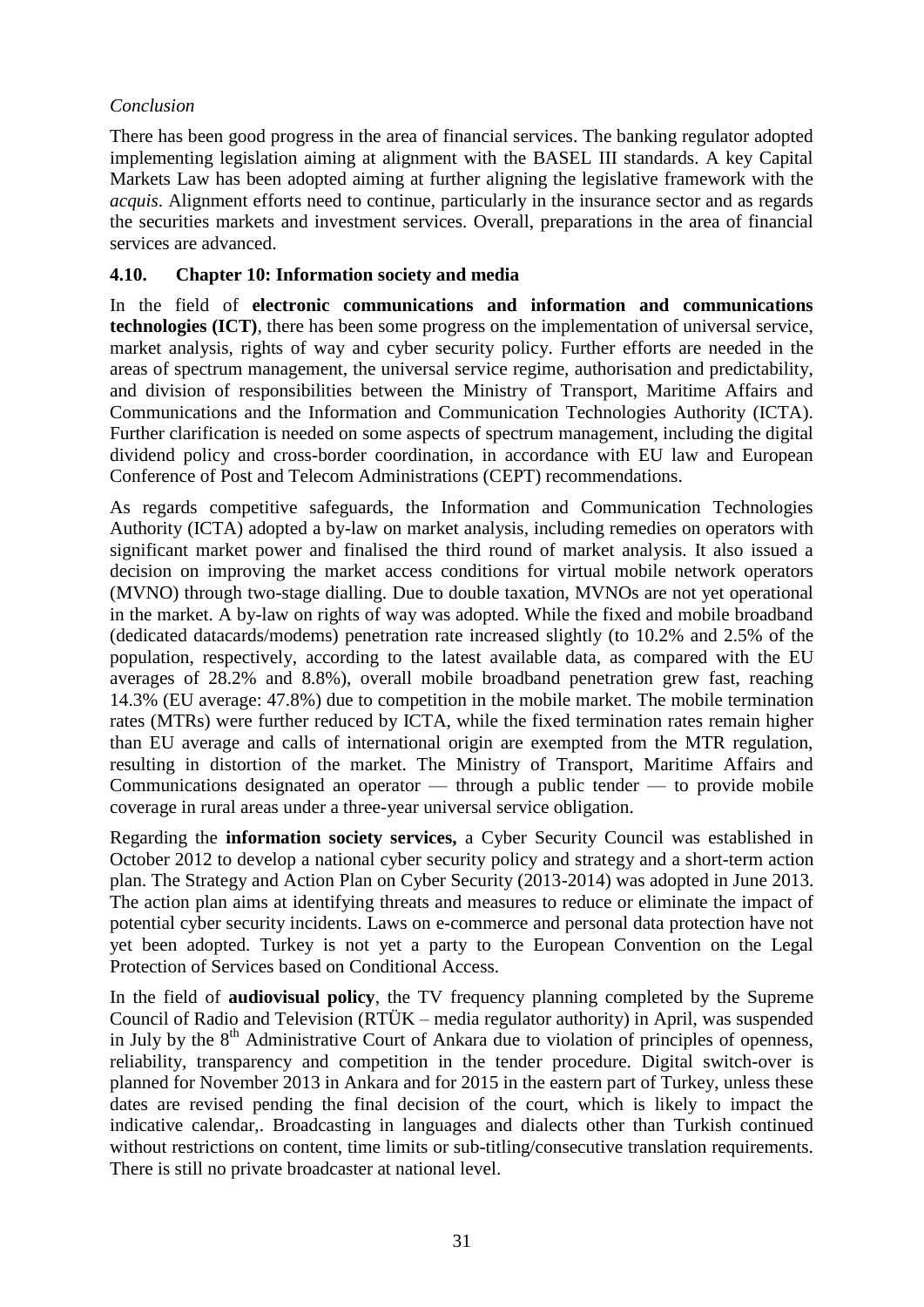As regards transparency, RTÜK's decisions are currently published on its website. Sanctions issued by the Supreme Council for violation of the national and moral values of the society, general morality and the principle of family protection continue to raise concerns. Similarly, the concept of obscenity is vaguely defined, which leaves room for interpretation. In June 2013, RTÜK fined a number of television stations for providing live coverage of the so-called Gezi Park protests on the basis of incitement to violence.

RTÜK's independence has been a matter of concern for a long time due to its political composition. It has nine members elected by the parliament for a period of six years from a pool of candidates nominated by political parties, in proportion to the number of seats they hold in parliament.

As regards freedom of expression and freedom of the media, including the issue of website bans and the Law on Internet *see Chapter 23- Judiciary and fundamental rights*.

#### *Conclusion*

Some progress can be reported in the area of information society and media, especially on rights of way and competitive safeguards. Further efforts are required on the alignment of the electronic communications and information society services legislation with the *acquis*. On audiovisual policy, the progress achieved concerning the long-awaited frequency planning is currently suspended due to a court decision. This may impact the transition to digital broadcasting. Lack of clarity on concepts such as general morality, protection of the family and moral values of the society, leading to contentious implementation of the law and a lack of independence on the part of RTÜK, remains a source of concern. Overall, preparations are moderately advanced.

### <span id="page-32-0"></span>**4.11. Chapter 11: Agriculture and rural development**

As regards **horizontal issues**, the Ministry of Food, Agriculture and Livestock (MoFAL) has improved its administrative capacity relating to the Farm Accountancy Data Network (FADN). The strategy for agricultural statistics has still to be adopted.

Regarding direct support to producers, Turkey has initiated preparations for an impact assessment, as a first step towards drafting a strategy for adjusting its agricultural support policy to the Common Agricultural Policy (CAP). The agricultural budget for 2013 continued to increase. Some efforts continued to develop the Land Parcel Identification System (LPIS), but overall limited progress has been observed in preparation of the Integrated Administration and Control System (IACS).

The Turkish authorities have maintained some restrictions on imports of live cattle, beef meat and derivative products from certain EU Member States, thus freezing the progress reported between 2010 and 2012. Turkey needs to make further efforts to fully implement its bilateral obligations under the trade agreement for agricultural products. The Commission and Turkey started an enhanced dialogue in an effort to resolve the long-standing issue of the beef ban.

There were no developments as concerns **common market organisation.**

In the field of **rural development**, Turkey achieved conferral of management of EU funds under the Instrument for Pre-Accession Assistance in Rural Development (IPARD) for a further 22 provinces, six of which are subject to conditionality. Overall, IPARD is now implemented in 42 provinces, as envisaged in the Programme. There has been a significant increase in applications for support, which reached a cumulative total of 3 381. However, so far only 162 projects have been completed. The rate of absorption is expected to increase but speedy implementation is important to avoid major decommitments at the end of 2013. Continued efforts and possible simplifications are needed to build and maintain the project pipeline and to ensure more involvement of advisory systems and better credit availability.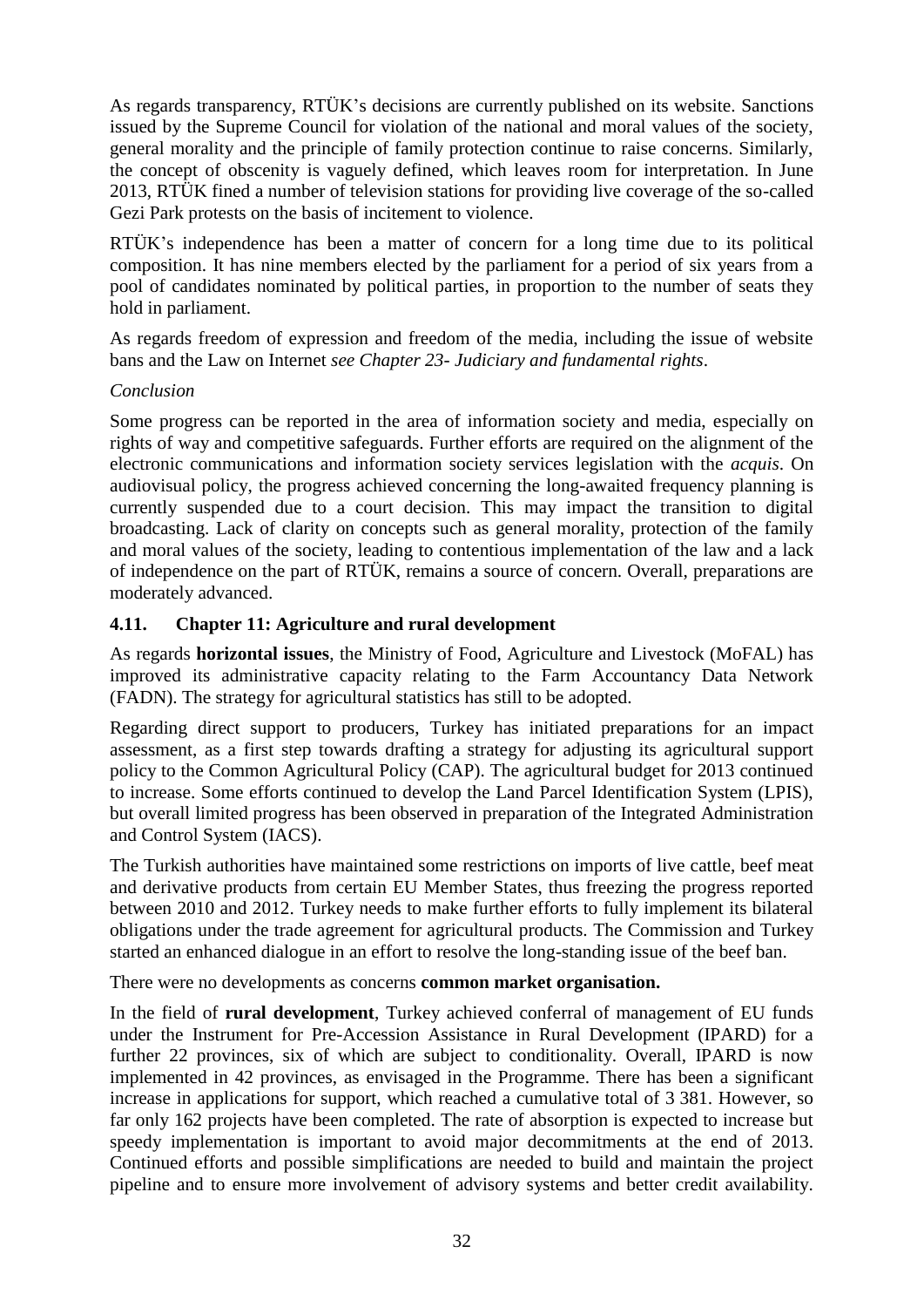The Managing Authority in MoFAL still needs to improve its access to decision-makers and its effectiveness.

There were no developments as concerns **quality policy**. MoFAL adopted a strategy and an action plan to develop **organic farming**. Amending legislation has also been adopted in this area with a view to align with the *acquis*.

### *Conclusion*

There has been limited progress on alignment in the area of agriculture and rural development. Implementation of the pre-accession rural development programme has advanced. The capacity relating to FADN has increased. The *de facto* import ban on live cattle, beef meat and derivative products has not been fully lifted and there are no strategies in place for the reorientation of agricultural support, nor for agricultural statistics. Overall, preparations in the area of agriculture and rural development are at an early stage.

## <span id="page-33-0"></span>**4.12. Chapter 12: Food safety, veterinary and phytosanitary policy**

Limited progress can be reported on the alignment and implementation of the *acquis* as concerns **general food safety** issues. Advisory scientific commissions have been established in the Ministry of Food, Agriculture and Livestock (MoFAL). Several pieces of legislation are not in line with EU import rules and international standards, and they create unnecessary administrative burden. As regards **veterinary policy,** Turkey progressed on the identification and registration of bovines and control of their movements. However, the system is still not fully in line with the *acquis*. Identification and registration of ovine and caprine animals has continued. No progress has been observed on the full functionality of land and seaport border inspection posts (BIPs) or at the BIP at Sabiha Gokcen Airport in İstanbul.

Turkey's fight against animal diseases has continued. Mass vaccination for foot and mouth disease (FMD) progressed in the Thrace region, together with strict animal movement controls between the region and Anatolia to help maintain its FMD-free status with vaccination. No progress has been made on transmissible spongiform encephalopathies (TSEs) and significant efforts are needed for full alignment with, and implementation of, the *acquis* in this area. Turkey continued to notify animal diseases on a voluntary basis. (See *Chapter 11 - Agriculture and Rural Development for the restrictions on imports of live cattle, beef meat and derivative products*)

Turkey continued to implement the national residue monitoring plan and to control veterinary medicinal products. As regards zootechnics, a communiqué on pure-breeding sheep and goats was adopted. Implementation of animal welfare legislation remained limited. No progress has been made on animal welfare during slaughter. Further structural and administrative efforts are required in this area.

Turkey continued its training, inspection and monitoring programmes on the **placing on the market of food, feed and animal by-products**. Progress on developing a national upgrading plan for agri-food establishments has remained limited. The implementation of the new rules for the registration and approval of food establishments requires significant efforts. Stronger administrative capacity is required to ensure more effective official controls in the implementation of hygiene rules. Risk-based inspections have begun. Further efforts are needed to adapt the animal by-products sector to the new rules. There has been no progress as regards funding of checks.

In the field of **food safety rules**, legislation was adopted on a variety of issues, such as labelling, additives, purity criteria, flavourings and food supplements. However, the new legislation on additives is not aligned with the *acquis*. Further studies are needed in the area of food contact materials. Alignment in the area of food enzymes and novel food is not yet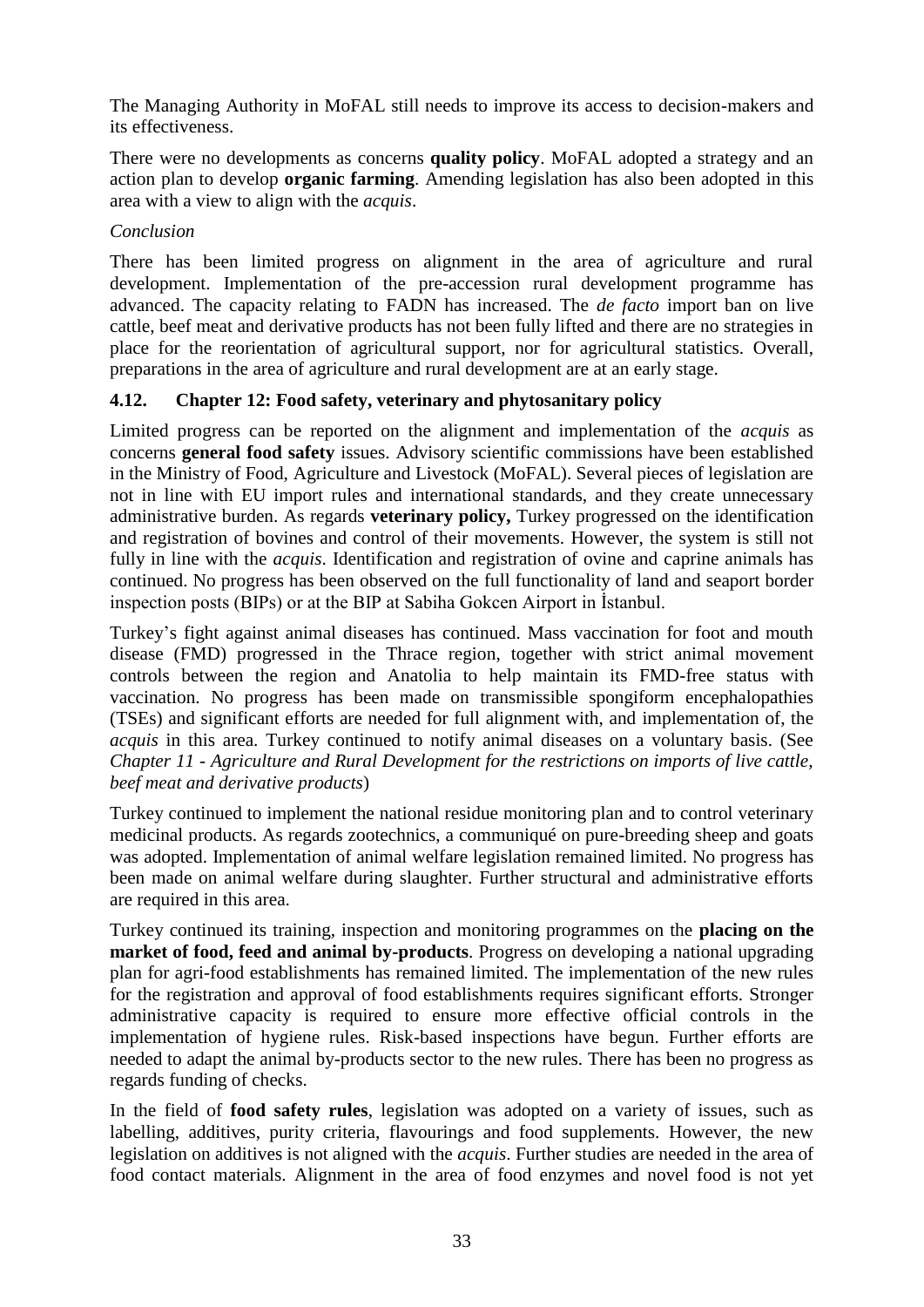complete. Limited progress has been observed regarding **specific rules for feed**. A regulation on feed additives in animal nutrition was adopted.

As regards the alignment of **phytosanitary policy**, some implementing legislation on certain harmful organisms has been adopted. Work has continued to implement the plant passport system and to register operators. The use of pesticides containing several active substances not authorised in the EU is banned from 30 June or 31 December, depending on the substance. Progress in the area of seed and propagating materials remained very limited. Turkey's signing of the revised International Plant Protection Convention (IPPC) has been ratified. Laboratory capacity has improved in the field of **genetically modified organisms (GMOs)**.

### *Conclusion*

Progress in the area of food safety, veterinary and phytosanitary policy has been limited. Substantial efforts are needed on the identification and registration of animals, animal health, including the fight against FMD, upgrading agri-food establishments to EU standards, animal welfare and animal by-products. Efforts are necessary to comply with certain import conditions. Overall, preparations in this area are at an early stage.

### <span id="page-34-0"></span>**4.13. Chapter 13: Fisheries**

The establishment of the Directorate-General for Aquaculture and Fisheries in the Ministry of Food, Agriculture and Livestock in 2012 further improved administrative capacity, the organisation of tasks and enforcement. Preparations for a revision of the Fisheries Law are ongoing. More efforts are needed on alignment with the fisheries *acquis*.

Recently adopted conservation measures and alignment with the turbot fishing *acquis* are important steps in the area of **resource and fleet management**. A communiqué on support for the withdrawal of fishing vessels provides for a 25% reduction in the number of vessels longer than 12 m by the end of 2013. New modules and programmes, monthly survey data on aquaculture and inland water fishing, fishing data collection, inspection and control forms have further improved the Fisheries Information System. A fisheries geographical information system has been established. Progress has been made with implementation of the action plan on anchovy. The total number of fisheries port offices has reached 42.

In the area of **inspection and control**, the Fisheries Dialogue Group has further contributed to cooperation between Turkey and the European Commission in the field of the fisheries control policy concerning the Bluefin Tuna campaign. There have been improvements in inspections and the enforcement of sanctions.

There were no developments as concerns **structural actions**, **market policy** and **state aid**.

With regard to **international agreements**, some recommendations of the International Commission for the Conservation of Atlantic Tunas (ICCAT) on bluefin tuna (BFT) and swordfish have been transposed into national legislation and progress has been made with their implementation. The number of authorised BFT vessels has been reduced from 11 to 9. As the EU implements United Nations Convention on the Law of the Sea (UNCLOS) provisions *inter alia* in the Common Fisheries Policy, ratification of UNCLOS by Turkey would improve cooperation with the EU in the area of fisheries and maritime policy.

### *Conclusion*

There has been progress in the field of fisheries, in particular with regard to resource and fleet management and inspection and control. Further efforts are needed on legislative alignment, structural actions, market policy, state aid and international agreements. Overall, alignment in this area is at an early stage.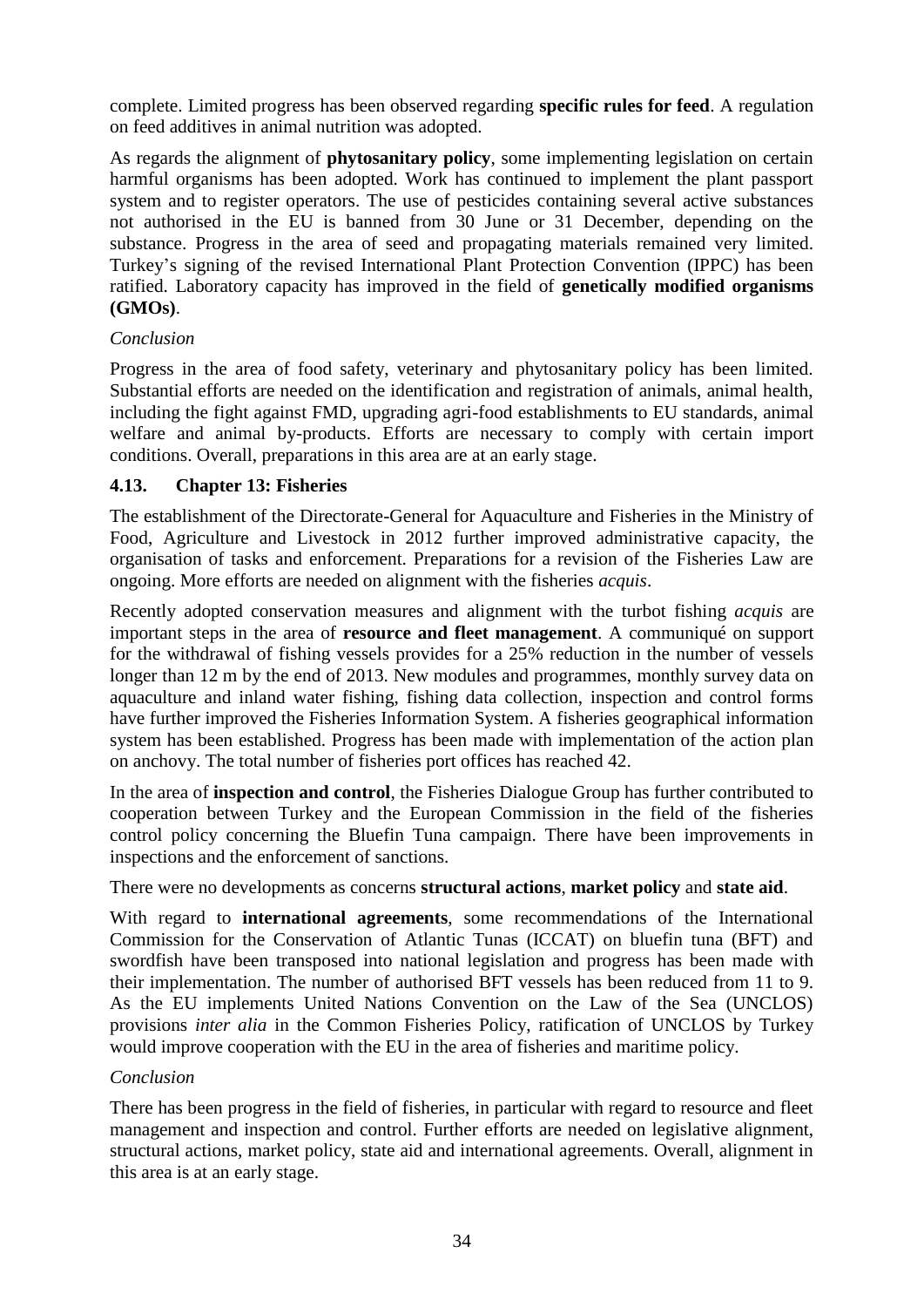### <span id="page-35-0"></span>**4.14. Chapter 14: Transport policy**

In the area of **road transport**, Turkey became a party to several international agreements: the UN Road Traffic Convention (a major step for the alignment of driver licences to EU standards), the Agreement on the International Carriage of Perishable Foodstuffs, and the International Convention on the Harmonisation of Frontier Controls. A new regulation on dangerous goods safety advisors needs to be approved. In parallel, a new initiative for road safety has been established to carry out grassroots activities involving stakeholders. The Ministry of Transport, Maritime Affairs and Communications (MoTMC) set up two additional initiatives on transport accessibility and on the promotion of intermodal transport. Dangerous goods transport remains an area of concern because of the inadequate number of competent staff in the newly established Directorate General for Dangerous Goods, despite a noticeable increase in the number of road checks.

On **rail transport**, a new law on railways liberalisation was adopted in May. It represents a significant step forward, but falls short of complying with some EU *acquis* requirements. It does not establish a comprehensive framework of action and the independence of essential functions needs to be ensured. There is still a question mark over the financial and institutional autonomy of the rail regulator (DGRR). A successful opening-up of the railways sector requires the new infrastructure 'manager' to establish national safety systems and effective traffic management capacity. The Turkish State Railways' (TCDD) operational losses and method of subsidisation are still a cause for concern.

In the area of **air transport**, technical preparations for Turkey's full integration into the EU aviation system continued, including participation in the work of the European Aviation Safety Agency. Turkey's signing of the horizontal aviation agreement, which will be the major stepping stone towards this objective, is still pending. The Directorate-General for Civil Aviation (DGCA) issued regulations to align with the *acquis* on air operations and continuing airworthiness. DGCA also issued regulations on certification of air navigation service providers, on approved aircraft maintenance organisations and on general aviation. Air traffic management is still suffering from a lack of regional cooperation. The lack of communication between air traffic control centres in Turkey and the Republic of Cyprus is seriously compromising air safety in the Nicosia flight information region. Currently, there are no developments concerning the exchange of flight data and requirements for the application of a flight message transfer protocol between air traffic control units. An operational solution needs to be found urgently to resolve this safety issue.

In the field of **maritime transport**, Turkey continued its efforts to become party to numerous International Maritime Organisation agreements. The most relevant regarding EU legislation is adoption of Annex III, IV and VI to the International Convention for the Prevention of Pollution from Ships. Turkey became a party to the 1988 protocol of the Convention on Safety of Life at Sea and Convention on International Salvage 1989. Turkey also became a party to the International Convention on Safe Containers and the International Convention on Civil Liability for Bunker Oil Pollution Damage. As long as restrictions remain in place on vessels and aircraft registered in Cyprus or whose last port of call was in Cyprus, Turkey will not be in a position to fully implement the *acquis* relating to this chapter.

#### *Conclusion*

There has been some progress in the area of transport policy, in particular on legislative alignment. Further efforts are needed to strengthen institutional capacity to align with the *acquis* and especially to implement it in the areas of dangerous goods and railways. Overall, in the area of transport, Turkey is moderately advanced.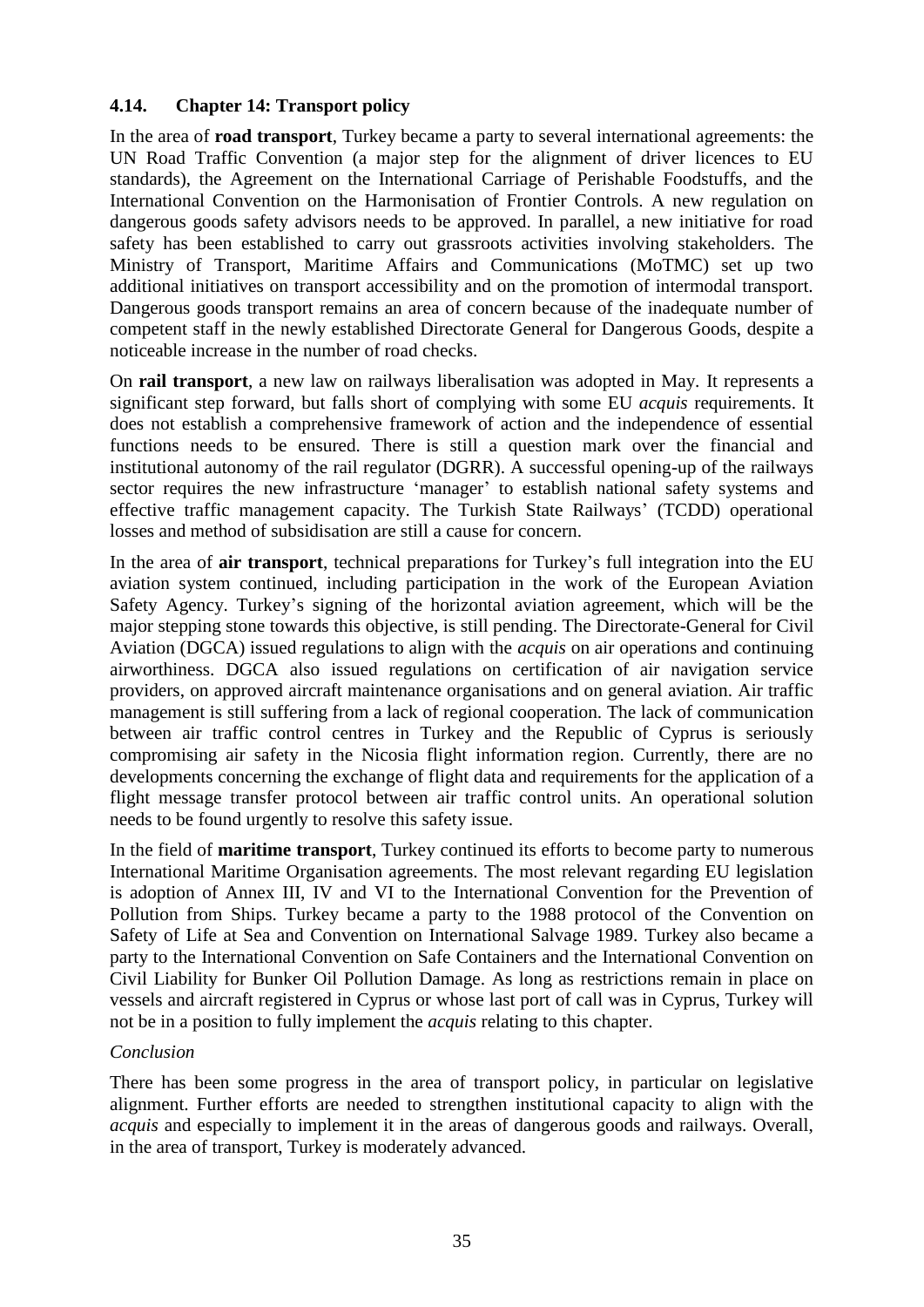## **4.15. Chapter 15: Energy**

In the field of **security of supply**, the Intergovernmental Agreement and its attachment, the Host Government Agreement, on the Trans-Anatolian Pipeline Project (TANAP) between Turkey and Azerbaijan, were ratified in March 2013. The Agreement between Turkey and Azerbaijan concerning the sale of natural gas to Turkey, its transit passage across the territory of Turkey and the development of a standalone pipeline for the transportation of natural gas across the territory of Turkey was ratified by the Council of Ministers in October 2012. The Trans-Adriatic Pipeline project (TAP) was selected in June to link with TANAP to distribute gas further west. No progress can be reported on a transparent gas transit regime.

The Turkish Petroleum Law was adopted in June. Its aim is to open Turkish on-shores and offshores to third parties for effective exploration, development and production of hydrocarbon sources.

The parallel trial interconnection of the Turkish power grid with the European Network of Transmission System Operators for Electricity (ENTSO-E)'s Continental European Synchronous Area is in the final stage of the third and last phase. The Turkish transmission system operator (TEIAS) will need to address some remaining issues before the final decision on permanent synchronous operation can be taken. The construction of an asynchronous electricity connection with Georgia is well advanced.

As regards the **internal energy market**, a new Electricity Market Law was enacted in March 2013 with a view to creating more competition in the market and improving alignment with the EU Electricity Directive ('third package'). Overall alignment with the internal energy market has further improved and is at a satisfactory level. The adoption of regulations to implement the Law is ongoing; all implementing legislation is to be published within six months upon enactment of the Law. In March 2013, the regulator published a communiqué to establish an electricity price equalization mechanism to protect consumers from the price differences resulting from the unbundling of the distribution system from wholesale activities.

A new entity, the Energy Markets Operation Joint Stock Company, is created to carry out organised wholesale operations in electricity markets and conciliation in financial transactions for the activities regarding the electricity market. However, the duties of the Energy Market Regulatory Authority (EMRA) in monitoring and supervising distribution companies are transferred to the Ministry, which is not in line with the *acquis*.

An implementing regulation on service quality in electricity distribution and retail sale activities, published in December 2012, aims to strengthen the security of electricity supply, trade and the technical quality of services. The threshold for eligible consumers was further reduced from 25 000 kWh to 5 000 kWh for 2013, which corresponds to a theoretical market opening of 85%, the aim being to make all consumers eligible by 2015. The tenders for privatisation of electricity distribution assets were completed in the first quarter of 2013. As for the generation assets, the facilities to be privatised (of a total capacity of 16 000MW) have been restructured under separate portfolio groups with the aim of finalising the tenders by 2016. No progress can be reported on cost-based tariffs, as the cross subsidy will be applied in the national tariff until 2016.

As regards the *gas market*, in October 2012 the Ministry of Energy and Natural Resources (MENR) launched a public consultation on a draft law amending the Natural Gas Market Law. All non-household consumers in the gas market became eligible consumers in 2013. EMRA approved the tariff methodology to be applied for retail sales in some distribution regions. EMRA granted import licences to four private companies to import 6 bcm of Russian gas after the Russian contract was terminated in December 2012, with gas deliveries starting in January 2013. The private sector share of the imported gas portfolio has now reached 25%.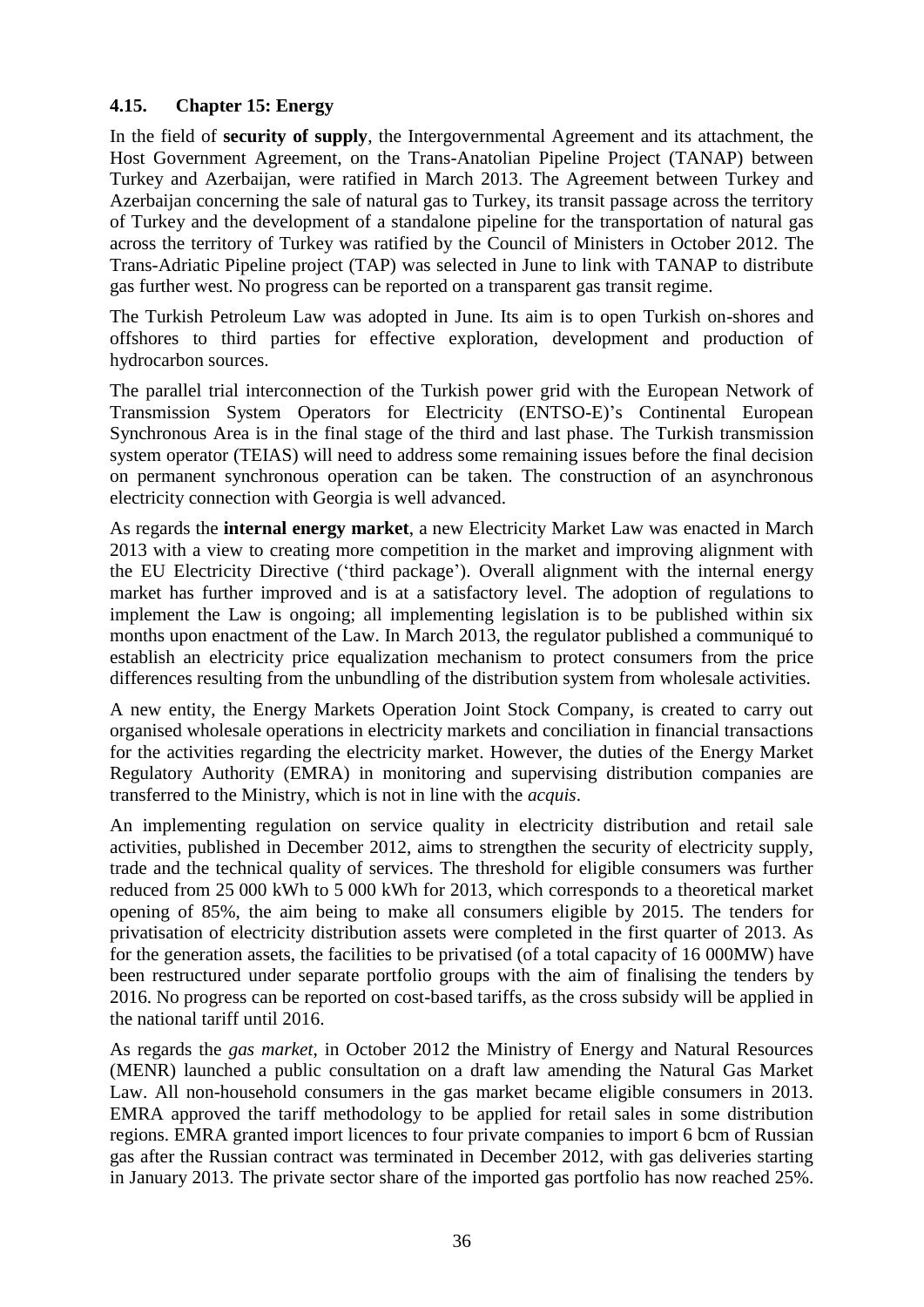The Petroleum Pipeline Corporation (BOTAŞ) existing import licenses were extended for an additional 10 years by EMRA in June 2013. The Council of Ministers adopted a decree on designation of BOTAŞ to carry out the necessary investments in remote and isolated areas which remained out of tendered gas regions. No further development can be reported regarding the gas release programme and the unbundling of BOTAŞ to meet the requirements of the Natural Gas Market Law.

In the area of **renewable energy**, an implementing regulation on research and development projects in the energy sector was amended with a view *inter alia* to improving renewable energy technologies. The Electricity Market Law revised the measurement standards for wind and solar energy to streamline the applications. The minimum for unlicensed electricity generation from renewable energy sources was increased from 0.5 MW to 1 MW. At the end of 2012, 27.2% of electricity was generated from renewable energy sources (up from 26% in 2011). In June 2013, EMRA received licence applications for the generation of electricity from solar energy sources. Demand exceeded 15 times the 600 MW proposed for approval. Following adoption of implementing legislation, streamlined administrative procedures for authorisation, certification and licensing of renewable energy installations would contribute to the rapid deployment of energy from renewable sources.

As regards **energy efficiency**, authorisations of energy efficiency consulting companies continued. An ambitious and coordinated action plan still needs to be established for the effective implementation of the Energy Efficiency Strategy Paper if the targets identified in the Strategy are to be achieved. Additional efforts are required to strengthen the capacity of the newly established Directorate-General, possibly by establishing an effective dedicated agency (as in many EU Member States) with a clear coordination function. The Energy Efficiency Law and related legislation are not harmonised with the 2012 Energy Efficiency Directive.

In the field of **nuclear safety and radiation protection**, two new regulations on radioactive waste management and clearance in nuclear facilities, and removal of site from regulatory control, were published by the Turkish Atomic Energy Authority (TAEK) in March 2013. Turkey continued its nuclear programme, with the award to a Japanese-French consortium of the construction of a second nuclear power plant in Sinop on the Black Sea coast. It will have a total installed capacity of 4 500 MW. The law on acceding to the Joint Convention on the Safety of Spent Fuel Management and on the Safety of Radioactive Waste Management is awaiting ratification by parliament. The ratification of the agreement signed by TAEK in 2005 on the European Community Urgent Radiological Information Exchange (ECURIE) has not yet materialized. The compliance of the existing regulations with the *acquis* still needs to be verified. No developments can be reported on the adoption of a framework nuclear law.

## *Conclusion*

Good progress has been made in the area of energy. Liberalisation of the electricity sector and the level of alignment with the Electricity Directive are advanced. However, a functioning competitive market and progress in legislative alignment in the natural gas sector are still lacking. Progress in the renewable energy sector needs to be speeded up, namely through streamlined administrative procedures. Further efforts are needed in the areas of energy efficiency and nuclear energy, in particular on alignment with relevant EU Directives. Overall, Turkey is at a rather advanced level of alignment in the field of energy.

## **4.16. Chapter 16: Taxation**

In the area of **indirect taxation**, Turkey's *value-added tax* legislation is partially in line with the *acquis*. There is a need for further alignment with the *acquis*, particularly regarding structure, exemptions, special schemes, and the application of reduced rates.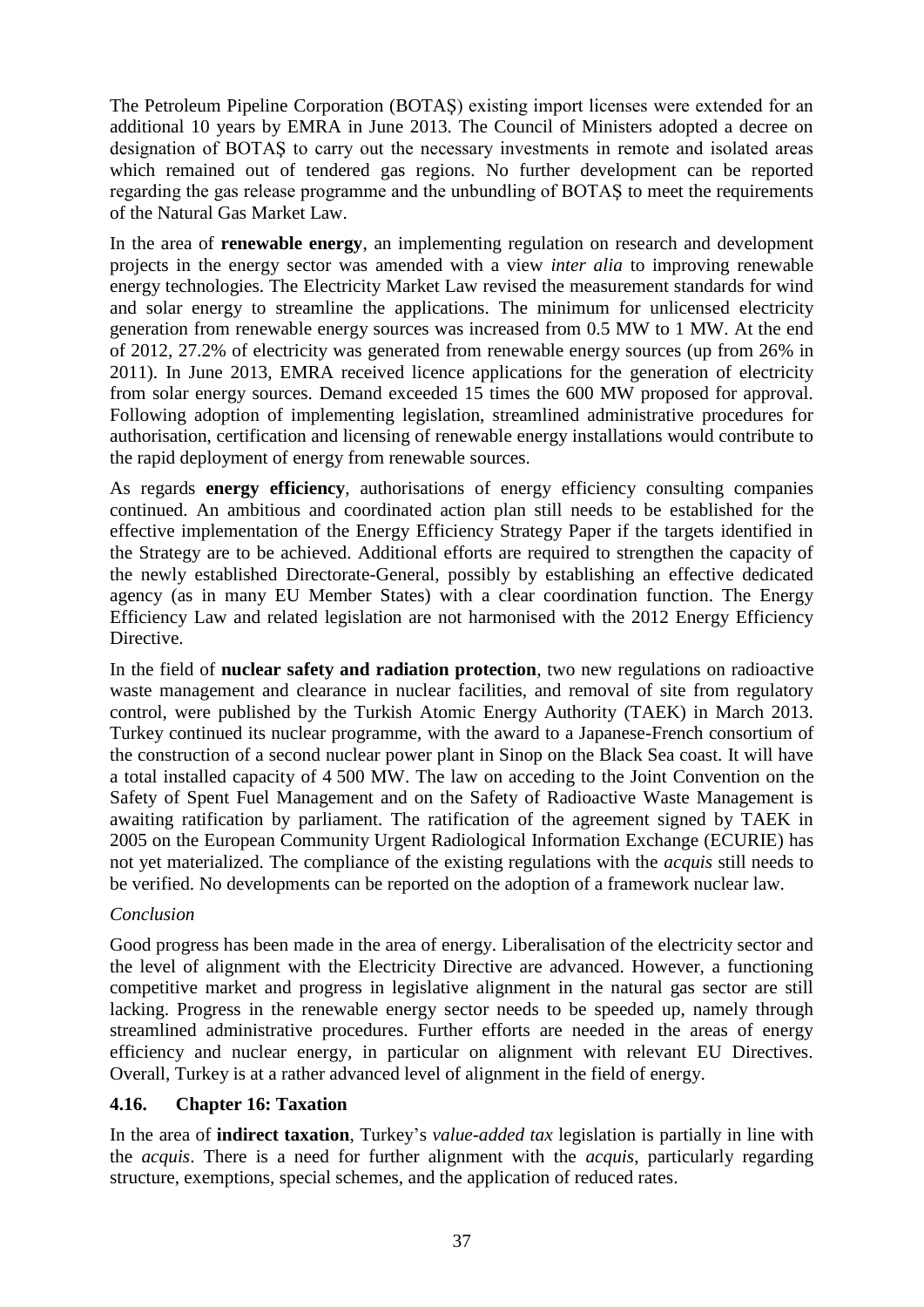As regards *excise* duties, Turkey reduced the Tobacco Fund on imported tobacco to 50% as from 1 January 2013, in line with the 2009 Action Plan for eventual elimination of discriminatory practices in taxation. Excise duties on tobacco and tobacco products are revised bi-annually in line with the increase in the producer price index. A specific excise duty on cigarettes was introduced in 2013. Nevertheless, discrepancies remain between the Turkish legislation and the *acquis* in terms of the structure of excise duty on tobacco and tobacco products and the system to determine the taxed amount.

There has been no further alignment concerning the taxation of alcoholic beverages. Imported products remain subject to higher excise duties than the comparable domestic ones. The 2009 Action Plan set agreed milestones to the full elimination of such discriminatory taxation. The excise duty on alcoholic beverages is revised bi-annually across the board, but the gap has not diminished: Turkey is not properly implementing the 2009 Action Plan. Gradual elimination of discriminatory practices in taxation in line with the Action Plan is key to making further progress on this chapter.

As regards **operational capacity and computerisation**, the former was made more efficient by merging tax audit functions in a single operating unit, thus ensuring consistency in tax audit planning and practice. The Revenue Administration obtained 'commitment to excellence' certification from the European Foundation for Quality Management. All tax returns are now filed electronically.

## *Conclusion*

There has been limited progress in the area of taxation, in particular as regards legislative alignment. Steps towards eliminating discriminatory practices in the taxation of tobacco and on operational capacity have been taken, but discrepancies with the *acquis* continue to exist. Further efforts are required to gradually eliminate discriminatory practices, especially as regards the taxation of alcoholic beverages in accordance with the 2009 Action Plan. Overall, preparations in this chapter are moderately advanced.

# **4.17. Chapter 17: Economic and monetary policy**

On **monetary policy**, the central bank's primary objective was to achieve price stability. It also pursued financial stability with macro prudential measures. Within the framework of a floating currency, the central bank tried to dampen short-term exchange rate fluctuations and movements which were considered inconsistent with economic fundamentals. It employed a wide and complex set of policy instruments to manage liquidity and short-term interest rates. The central bank's statute still does not ensure its full independence. The government and the central bank decide jointly on the inflation target. Consumer price inflation decreased to 6.2% at the end of 2012, higher than the official inflation target of 5% but within the central bank's uncertainty band of -/+ 2%. Discriminatory withholding tax rates favouring public sector debt instruments over private ones are not in line with the principle of prohibiting privileged access to financial institutions by the public sector. Turkey's level of alignment remained advanced in monetary policy, though incomplete.

As regards **economic policy**, in January 2013 Turkey submitted its 2013 Pre-Accession Economic Programme which derives from the government's Medium-Term Programme adopted in the autumn of 2012. The Pre-Accession Programme projects a rather optimistic scenario in which gradually higher growth, driven by domestic demand, is combined with a declining inflation rate and a narrowing of the current account deficit. On the fiscal side, the central government missed the original target for the budget deficit in 2012 while the debt-to-GDP ratio for general government continued to decline. The Programme projects a gradual decline of the deficit and debt ratios in 2013-2015. The structural and institutional reform agenda covers a broad range of issues and is a continuation of previous plans. The capacity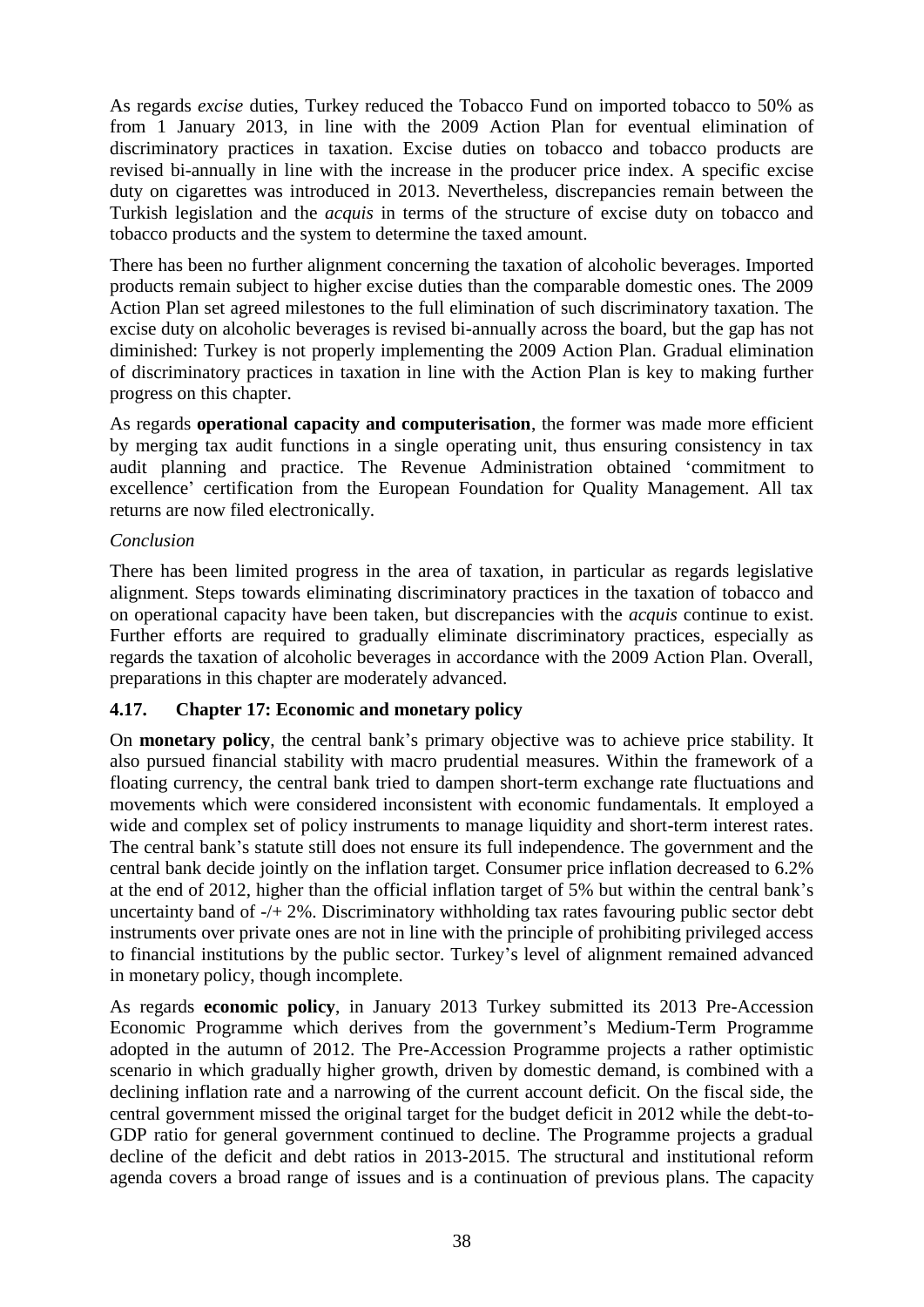for economic policy formulation and coordination is adequate. Turkey's overall level of preparedness in the area of economic policy is advanced.

# *Conclusion*

Some progress was made on economic and monetary policy. Alignment with the *acquis* is advanced, albeit incomplete, particularly with respect to central bank independence and the prohibition of privileged access of the public sector to financial institutions. The capacity for economic policy formulation and coordination is adequate. Overall, Turkey's level of preparedness is advanced.

# **4.18. Chapter 18: Statistics**

As regards **statistical infrastructure**, a complete reorganisation of TurkStat took place, with a view to improve efficiency. Cooperation between TurkStat and main data providers, particularly the Ministry of Finance, the Ministry of Food, Agriculture and Livestock, and the Social Security Institution, needs to be strengthened. Statistical use of administrative records, where standardisation and data quality remain critical issues, can be improved.

In the area of **classifications and registers**, TurkStat has made progress with the development of a metadata editor. Turkey adopted a regulation that prescribes the use of the NACE Rev. 2 classification by owners of administrative data.

As regards **sectoral statistics**, TurkStat revised its methodology for *tourism statistics*, bringing it more in line with the EU methodology. In *agriculture statistics*, the timing of crop production estimates was aligned with Eurostat's data collection periods. A draft strategy for agriculture statistics was submitted to the Commission, with a view to fulfilling a benchmark regarding a detailed description on the progress made in setting up the farm register and on foreseen methodology and organisation for the collection of statistics. Turkey needs to submit key national accounts indicators, together with an inventory of the methodology and sources used, which is key for further progress in this chapter. Regional statistics are in most cases either unavailable or published with considerable delay.

# *Conclusion*

Progress has been made in the area of statistics, with the submission of an agriculture statistics strategy and the revision of tourism statistics. Further progress is needed on national accounts, agriculture statistics and regional statistics. Cooperation between TurkStat and main data providers needs to be strengthened. Alignment with the *acquis* is at an advanced level.

# **4.19. Chapter 19: Social policy and employment**

Due largely to high informality and insufficient enforcement around 40% of the labour force does not enjoy full protection under **labour law**. Long working hours with no overtime pay, non-respect of weekly rest, unjustified dismissals, and restrictions on using annual leave and benefitting from severance payments are common problems, especially in small enterprises, which is where most workers are employed. Child labour has not been reduced, with 5.9% of children aged 6-17 involved in an economic activity.

In the field of **health and safety at work**, implementing legislation has been issued for the Law on Occupational Health and Safety (OHS), including legislation formally establishing the National OHS Council which is an advisory and social dialogue platform in this field. The enforcement of certain articles related to the provision of health and safety services by the employer and support for those services by the Ministry has been made subject to transitional periods depending on the number of employees and of the level of risk level to which they are exposed. The number and capacity of inspectors covering OHS issues have increased, but enforcement of the legislation in the workplace needs to be closely monitored and supported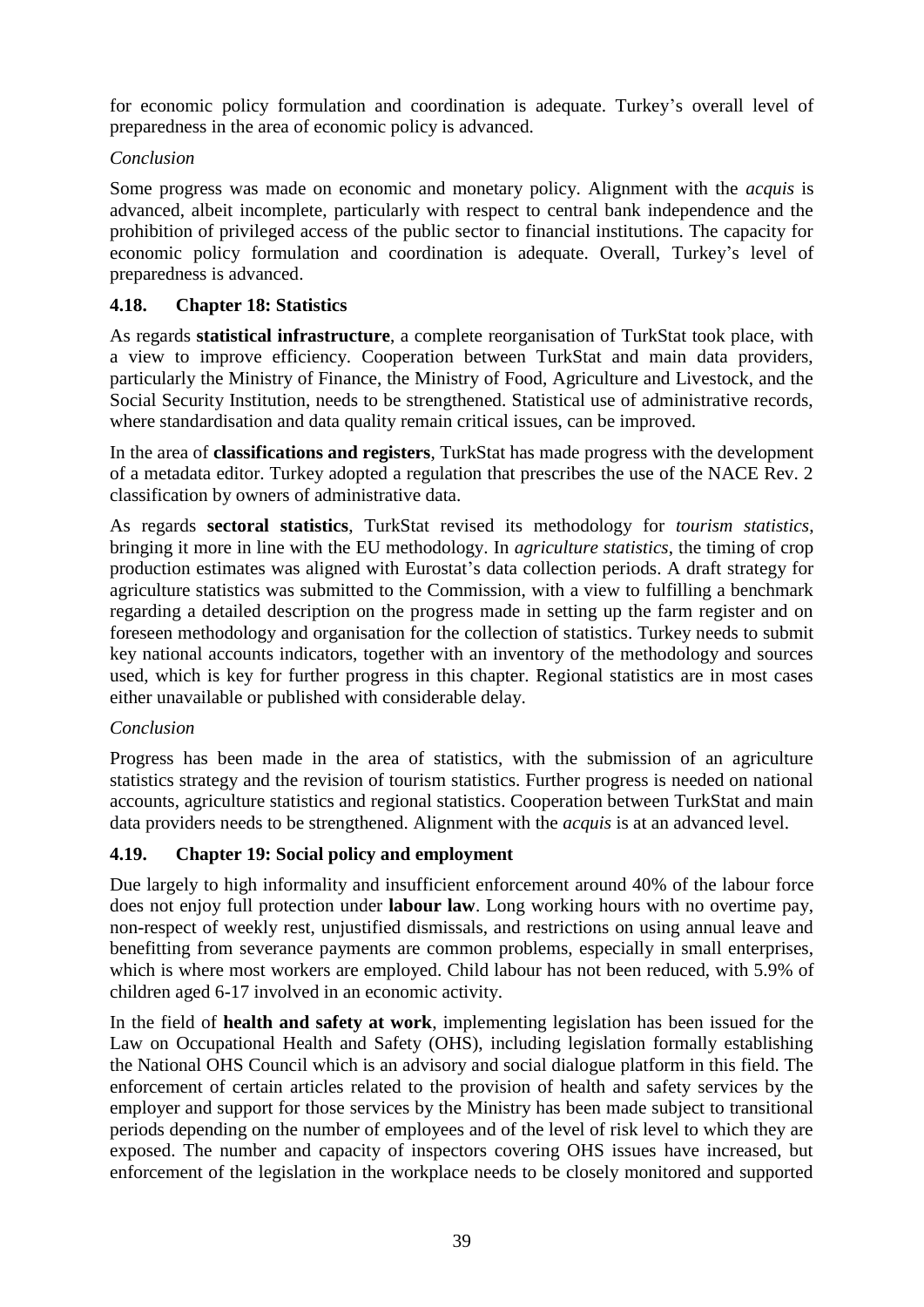with the involvement of social partners and professional organisations. OHS professionals in enterprises have few safeguards to ensure the independence of their work. Given that occupational accidents and diseases recorded in the formal sector have increased, that child workers are still victims of fatal accidents, and that the majority of occupational disease cases go unreported, improvements are needed in the promotion of a safety culture and the diagnosis of occupational diseases.

In the area of **social dialogue**, a new law on Trade Unions and Collective Agreements for the private sector entered into force in November 2012. Some improvements have been made, such as facilitating the internal functioning of trade unions, easing membership procedures and requirements, limiting the prohibition of strikes, and reducing penal provisions, but significant obstacles remain as regards the functioning of industrial relations. Due to high and cumulative thresholds for entering into collective bargaining, a very low number of workers benefit from collective agreements and are able to engage in collective action, including strikes. Union members in small workplaces are insufficiently protected from dismissal on the grounds of their trade union activities. Many categories of civil servants encounter limitations on the right to organise, and the general prohibition to strike in the public sector remains. The functioning of tripartite and bipartite social dialogue mechanisms remains weak and the Economic and Social Council remained inactive.

As regards labour market performance and **employment policy**, overall unemployment declined to 9.2% in 2012 and youth unemployment to 17.5%. Employment and labour force participation rates have improved thanks to an increase of 757 000 jobs in non-agricultural sectors. While women's participation in the labour market remains low, a slight upward trend continued in female employment rate reaching 29.4% in 2012, which is still very low. The state contribution to social security premiums is delivering positive results for female employment, as well as for reducing undeclared work. The situation of the long-term unemployed remains a concern, as does the very high rate of young people not in employment, education or training (NEET), at 30.2%. The national employment strategy has still not been adopted. A substantial staffing increase enhanced administrative capacity and service provision in the Public Employment Service. Job placements have increased, a third of them benefiting women. Legislation has been issued on active labour market measures (training courses, public works and job placement services). While more quantitative information is now being gathered on the implementation of these measures the evaluation of their impact on employment needs to be further reinforced. The most vulnerable groups and those outside urban areas have difficulties in accessing employment services. A decreasing trend in *undeclared work* continued, especially in non-agricultural sectors. The Social Security Institution continued its efforts to tackle informal employment. The number of registered employees increased by 1 million in 2012. However, the under-declaration of salaries continues to be a problem, and the registration of part-time and domestic workers needs to be improved significantly.

As regards preparations for the **European Social Fund**, the Ministry of Labour and Social Security (MoLSS) has further increased its capacity to manage IPA funds under the Human Resources Development Operational Programme. Efforts to establish an operation pipeline need to be further strengthened in order to ensure absorption of funds effectively in the coming years. Evaluation of completed operations needs to be further enhanced.

In the area of **social inclusion,** an overall policy framework is still lacking. The coverage and variety of social services have continued to increase. The proportion of persons living below the poverty line decreased in 2011. Income inequality remains considerable as compared with the EU and social transfers have a limited impact in alleviating poverty. Social expenditures have increased further but are still low. The living and working conditions of seasonal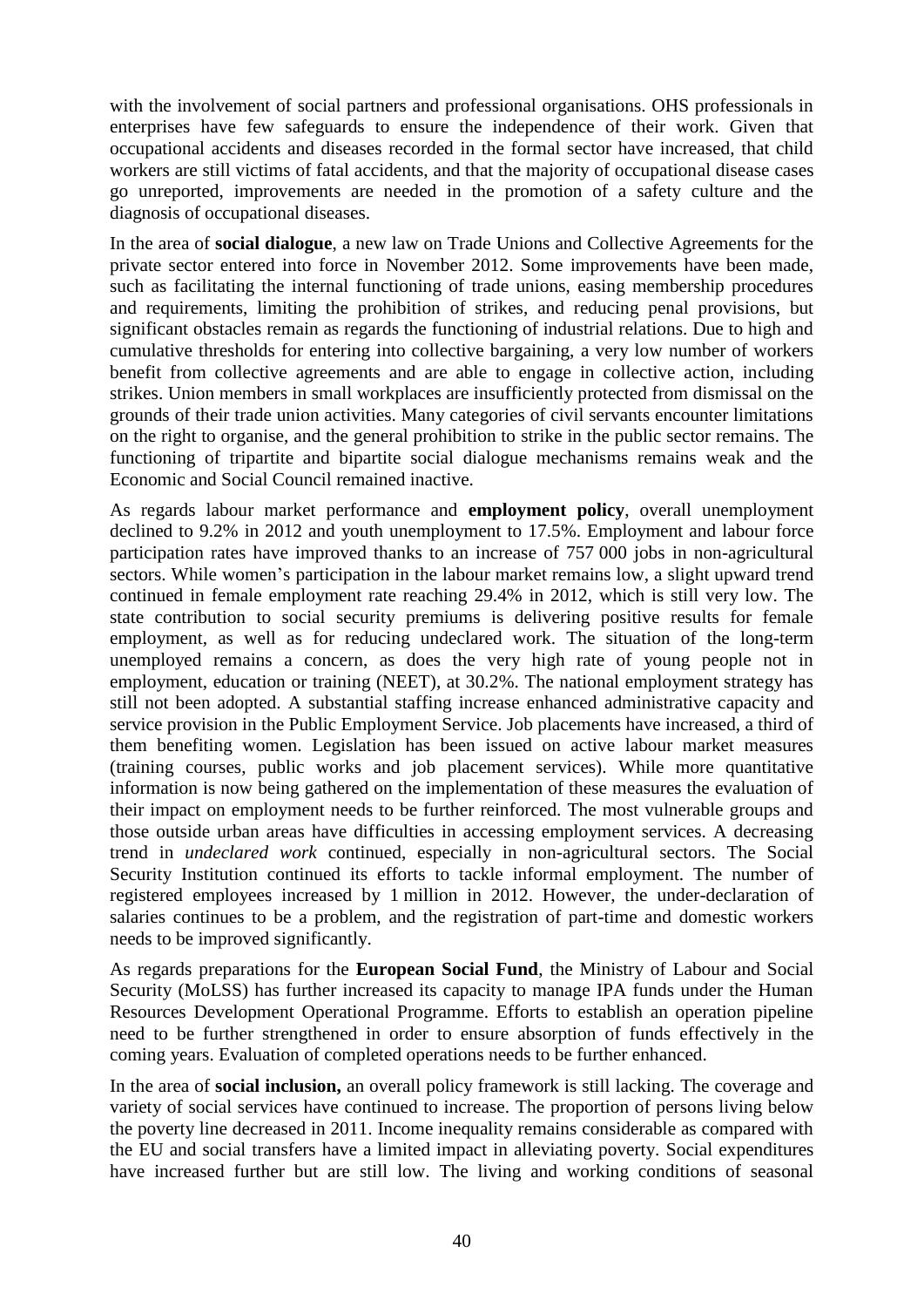agricultural migrants remain a source of concern. The administrative capacity to design, implement and evaluate policies tailored to the needs of the most vulnerable groups is increasing but still insufficient. People with disabilities continue to face serious difficulties in accessing employment in the private sector, though there is a limited upward trend in the public sector.

In the field of **social protection,** 15% of the population was not covered by the social security umbrella in 2012, with no significant change from previous years. Monthly social assistance payments have started for elderly and disabled citizens in need who are not covered by the social security system. There was an increase in the ratio between the number of workers contributing to pension schemes and the number pensioners. Financial incentives have been introduced to promote complementary private pension schemes. The rapidly increasing pension and health expenditures continue to produce deficits in the social security system. Active ageing policies to complement efforts in this field are not in place. The deinstitutionalisation of care services for children, the elderly and the disabled has continued.

Current **anti-discrimination** laws are insufficient to fight discrimination in access to education, employment, health and social services. Turkey gives no protection from discrimination in employment on the basis of sexual orientation and age. *(See also Chapter 23 — Judiciary and Fundamental rights)*

As for **equal opportunities** for women and men, the public and private sector have launched new initiatives to boost women's employment, but this has not increased the proportion of women in decision making positions. Policies promoting work-life balance need to consider women's career paths and avoid gender stereotyping. Lack of affordable child and elderly care services is a major issue for female employment. Flexible working arrangements need to address the current precarious and informal working conditions for women. Some women are dismissed or discouraged to work as a result of being pregnant or having children. Far more women than men are unpaid family workers and greater efforts are needed to enforce fully the principle of equal pay for work of equal value. Specific groups, e.g. victims of domestic violence, have severe difficulties in accessing employment. The equality body required by the *acquis* has not been created. *(See also Chapter 23 — Judiciary and Fundamental rights)*

## *Conclusion*

Some progress, albeit uneven, was achieved in the area of social policy and employment. Trade union and collective agreement legislation was approved but there remain important obstacles to the effective functioning of industrial relations. Further efforts are needed to establish a national employment strategy, address undeclared work, widen the coverage of social protection mechanisms, and increase employment rates among women and people with disabilities. Overall, legal alignment is moderately advanced.

## **4.20. Chapter 20: Enterprise and industrial policy**

On the **principles of enterprise and industrial policy**, the Ministry of Science, Industry and Technology (MoSIT) continued to implement the Industrial Strategy and Action Plan (2011- 14), a key aspect of the accession negotiations in this chapter. The government launched the  $10^{th}$  Development plan (2014-2018), which is largely in line with Europe 2020 principles.

The definition of small and medium-sized enterprises (SMEs) was amended by increasing the maximum turnover to approximately  $E15$  million, but leaving the alternative maximum number of employees at 250 and thereby keeping this aspect of the definition in line with the *acquis*.

As regards **enterprise and industrial policy instruments**, a regulation on 'business angels' published in February 2013 seeks to facilitate SMEs' access to finance for business start-ups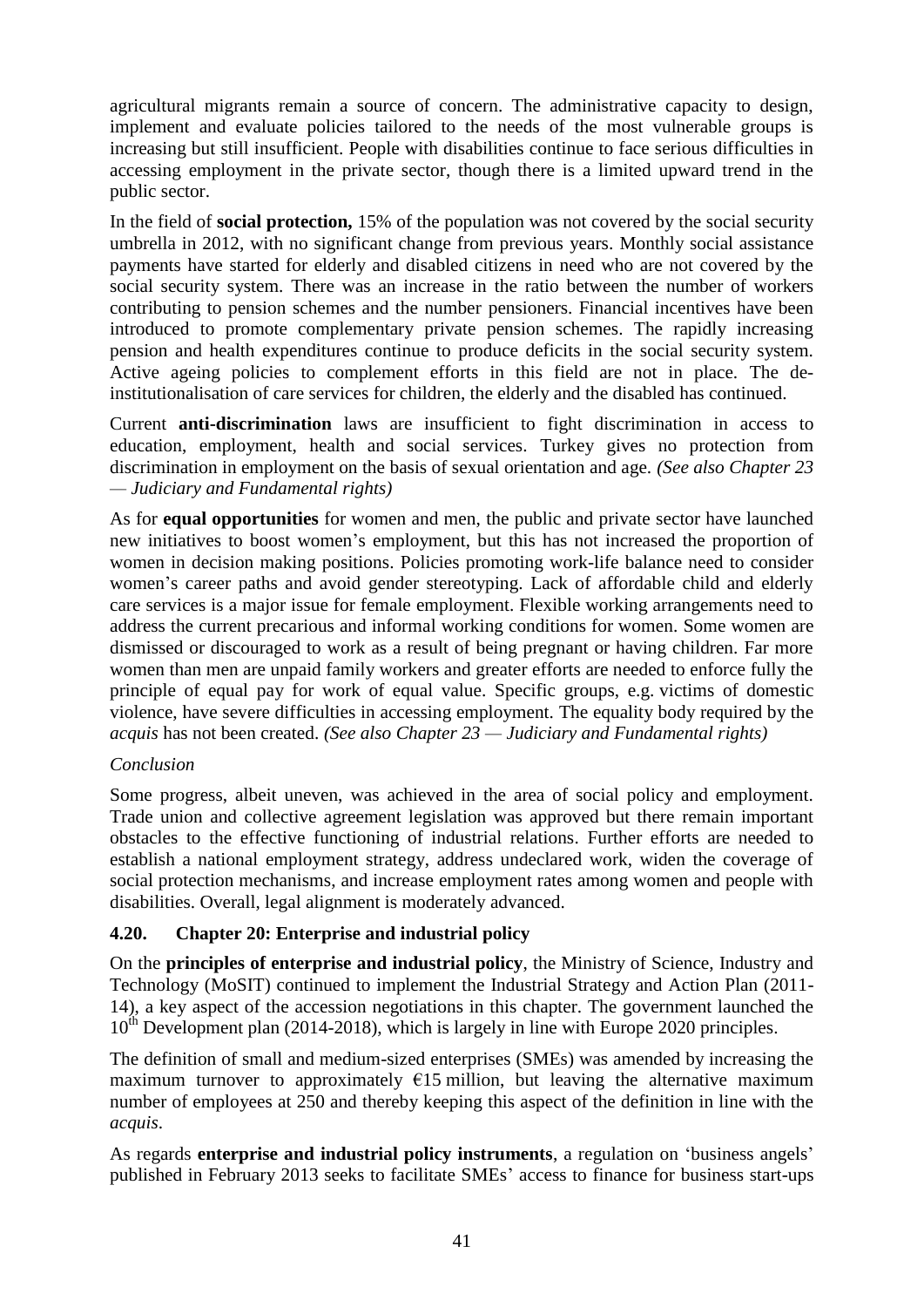by clarifying procedures and granting tax incentives to invest in new businesses. The number of technology development zones increased to 52 in 2013 from 43 in 2012, with 37 currently operational. MoSIT started an assessment exercise on the zones and published a ranking of them according to performance. Another index on the contribution of universities to innovation in the economy was published. A new support mechanism for the promotion and marketing of technological products was introduced. The SME Development Organisation (KOSGEB) disbursed a total of  $E127$  million to Turkish SMEs in 2012 under seven different programmes. Turkey continued to run subsidised loan programmes for SMEs via various banks and to implement the principles of the Small Business Act for Europe with good results in areas such as entrepreneurship and access to finance. Turkey is also successfully participating in the EIP programme and is an active Member of the Enterprise Europe Network.

MoSIT adopted a **sector strategy** on electrical equipment and electronics. In December 2012, the government adopted an Input Supply Strategy (GITES) aimed at reducing Turkish industry's dependency on imports of some raw materials.

## *Conclusion*

Turkey has made further progress in the area of enterprise and industrial policy principles and instruments. Turkey has a sufficient level of alignment in this chapter.

#### **4.21. Chapter 21: Trans-European networks**

In the area of trans-European **transport networks**, the Ministry of Transport, Maritime Affairs and Telecommunications has started work on a national master plan and transport information system. The future trans-European transport network in Turkey is based on the TEN-T guidelines currently in force and may need to be slightly adapted in line with the Commission's new proposal.

As for **energy networks**, the Intergovernmental Agreement and its attachment, the Host Government Agreement, on the Trans-Anatolian Pipeline Project (TANAP) between Turkey and Azerbaijan were ratified in March 2013. The Agreement between Turkey and Azerbaijan concerning the sale of natural gas to Turkey, its transit passage across the territory of Turkey and the development of a standalone pipeline for the transportation of the natural gas was ratified by the Council of Ministers in October 2012. The Trans-Adriatic Pipeline (TAP) project was selected for the transportation of the Shah Deniz 2 gas from Turkey onwards. Both TANAP and TAP will now need to ensure the ability to take a successful final investment decision as scheduled, including full-fledged economic and technical feasibility studies particularly for TANAP.

As regards *electricity*, the parallel trial interconnection of the Turkish power grid with the European Network of Transmission System Operators for Electricity (ENTSO-E)'s Continental European Synchronous Area has entered the final stage of the third and last phase. When this stage finishes there will be a permanent synchronous connection and commercial energy exchanges will be carried out in both directions between the Turkish transmission system operator (TEIAS) and their Bulgarian and Greek counterparts. The construction of an asynchronous electricity connection with Georgia is well advanced.

#### *Conclusion*

Some progress has been made in the area of trans-European networks. However, a transport master plan and reliable transport data are still lacking. The trial interconnection of synchronous electricity networks is almost completed, but continued efforts are needed on electricity to address the remaining issues and on gas to establish gas interconnections and make the Southern Gas Corridor operational. Overall, alignment in this chapter is advanced.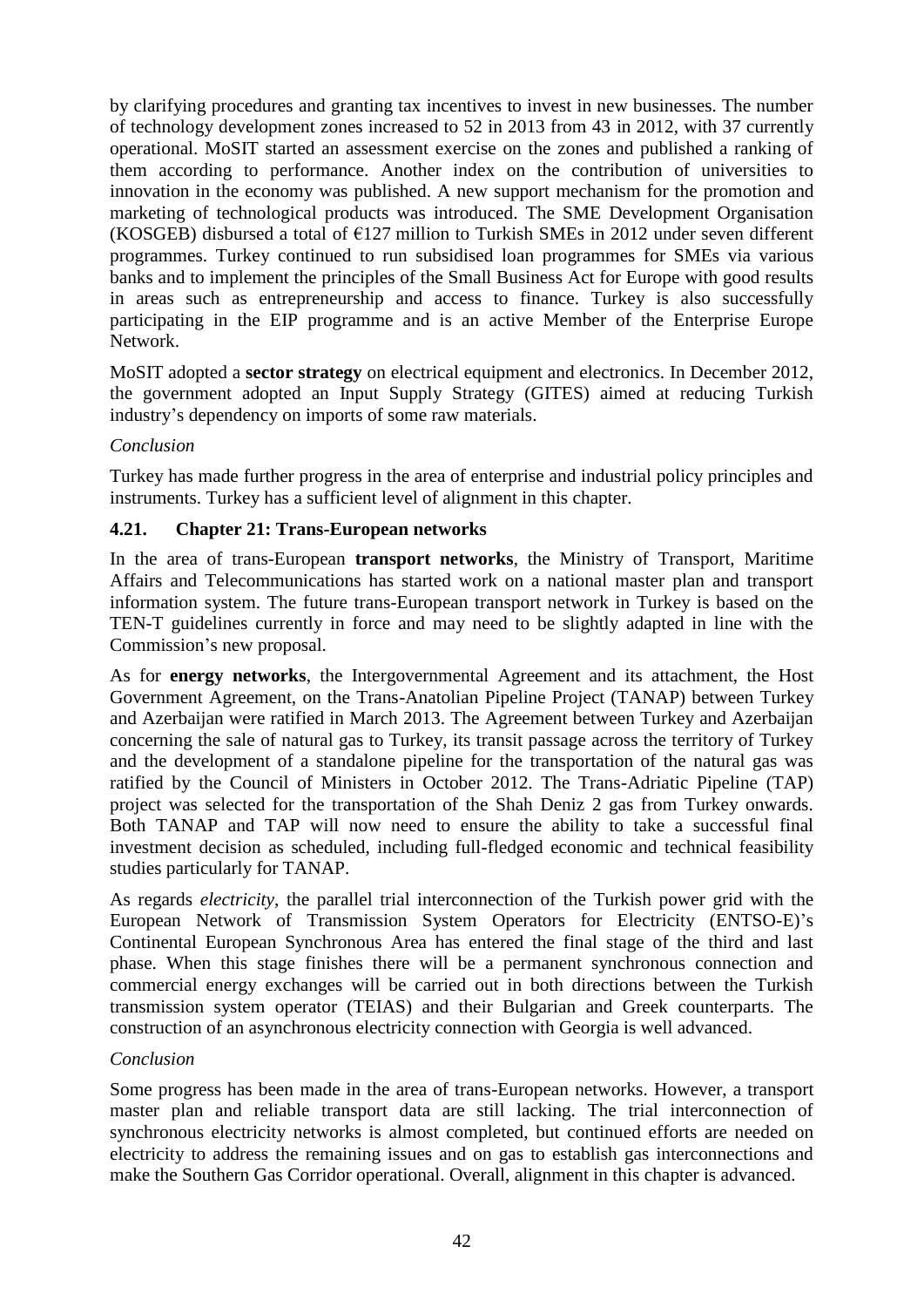## **4.22. Chapter 22: Regional policy and coordination of structural instruments**

In March 2013, Turkey submitted a detailed action plan to meet the regulatory and operational requirements of the relevant *acquis.* The National Strategy for Regional Development (NSRD), which establishes a general framework and sets out guidance for regional and local plans and strategies, is expected to be approved by the Supreme Regional Development Council (SRDC) and become operational in the second half of 2013. The 10th National Development Plan (NDP), which among others aims at reducing regional and urban-rural disparities, was approved by the Council of Ministers on the  $10<sup>th</sup>$  of June 2013.

There have been some developments as regards the **legislative framework,** with changes in the local administrative system and increases in the capacity of local authorities.

As regards the **institutional framework,** Turkey has put in place arrangements to implement the Instrument for Pre-accession Assistance (IPA). All operating structures (OSs) under IPA Components III and IV are functional, accredited and already implementing the relevant operational programmes (OPs). Regarding the OSs for the transport OP, a Commission decision in November 2012 approved the taking-over by the Ministry of Transport, Maritime Affairs and Communication (MoTMC) of procurement and contracting functions from the Central Finance and Contract Unit (CFCU).

In the field of **administrative capacity**, training and technical assistance has continued to strengthen all institutions involved in the implementation of IPA. However, further measures need to be taken to increase institutional capacities in the OSs and ensure speedier implementation. The National Authorising Officer's Manual of Procedures and the administrative chart have been amended so as to strengthen its control-supervision capacity. The staff retention rate remains low. Measures to retain experienced staff would ensure the necessary operational continuity.

As regards **programming**, the identification, preparation and appraisal of projects under IPA Components III and IV progressed during the reporting period. A pipeline of mature projects has been presented in the environment sector, while implementation in other sectors under IPA Component III was hampered by an insufficiently diverse project pipeline. During reporting period a limited numbers of operations were also approved under IPA Component IV. IPA strategic coordinator, the Ministry of Development (MoD) has ensured coordination and alignment between institutions and committees at different levels. The consultation process needs to ensure broader stakeholder participation.

In the field of **monitoring and evaluation,** the Integrated Monitoring Information System has been further developed and is now partly operational. Monitoring of programmes under IPA Components III and IV needs to be further enhanced. The work of the Sectoral Monitoring Committees for IPA Components III and IV continued as scheduled. The MoD has been developing evaluation guidelines identifying the main steps for evaluation activities but evaluation capacity within IPA bodies needs to be strengthened further.

In the area of **financial management, control and audit**, the CFCU has delivered training in the area of rejection-rate tracking and reporting, and shared its data with the ministries accredited as OSs for IPA Components III and IV.

#### *Conclusion*

Good progress was made in the field of regional policy and the coordination of Structural instruments. This includes the completion of the institutional arrangements for implementation of IPA Components III and IV, the accreditation of the operating structure for the transport operational programme and further identification of projects under operational programmes. The administrative capacity of the IPA institutions remains an issue of concern;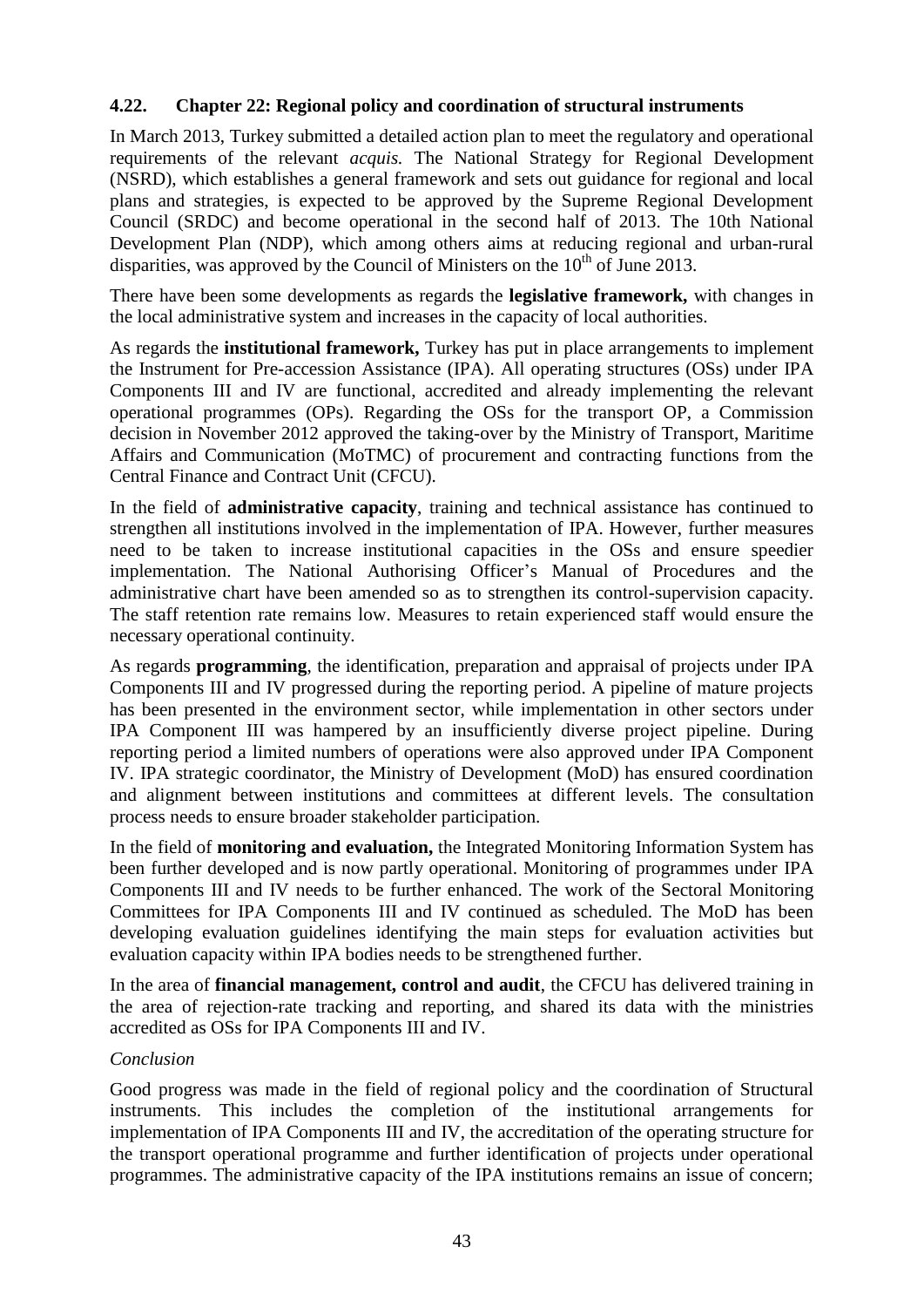this needs to be strengthened further in order to speed up the programme implementation process, improve delivery quality and avoid loss of funds. Preparations in this area are moderately advanced.

## **4.23. Chapter 23: Judiciary and fundamental rights**

#### *Judicial system*

As regards the **independence** of the judiciary, the High Council of Judges and Prosecutors continued with the implementation of its 2012-16 strategic plan. In cooperation with the Turkish Justice Academy and other judicial bodies, it promoted training of a large number of judges and prosecutors all over the country, including on new legislation, human rights and judicial ethics. In cooperation with the Ministry of Justice, the High Council promoted the translation and publication of European Court of Human Rights (ECtHR) judgments, and notified the judges who had taken the relevant decisions of violations of the European Convention on Human Rights (ECHR) found by the Strasbourg Court. Such violations were taken into account in the professional evaluation of judges and prosecutors. The High Council organised legal consultation meetings, bringing members of first instance and higher courts together to compare notes on case law and try to ensure the coherence and consistency of legal decisions in practice. Overall, the predictability and transparency of the decisions of the High Council has been further strengthened. In its effort to provide the public with information on judicial matters, it assigned, and provided training to 62 spokespersons from among judges and prosecutors.

Criticisms of the legislation on the High Council, including of the role given to the Minister of Justice and to the Under-Secretary of the Ministry,<sup>5</sup> have, however, not been addressed as yet. In any constitutional reform, Turkey needs to consolidate the achievements of the 2010 constitutional amendments, in particular that more than half of the members of the Council are judges and prosecutors chosen by their peers from all levels of the judiciary, and address the shortcomings, such as the role given to the Minister of Justice and to the Undersecretary of the Ministry.

With regard to **impartiality**, the Constitutional Court started receiving individual applications as of September 2012. Anyone who claims that his or her fundamental rights have been violated can apply to the Constitutional Court if other domestic remedies have been exhausted. The Constitutional Court dealt with applications regarding detention or length of proceedings while the case is still pending at first-instance level, following the same approach as that of the ECtHR. In its decision in the *Hasan Uzun v. Turkey* case, the ECtHR declared the application inadmissible. The Court reiterated that the rule of the exhaustion of domestic remedies was an indispensable part of the functioning of the ECHR mechanism. Having examined the main aspects of the individual application to the Constitutional Court, the ECtHR found that the Turkish Parliament had entrusted the Constitutional Court with powers that enabled it to provide, in principle, direct and speedy redress for violations of the rights and freedoms protected by the ECHR.

By end August 2013, the Constitutional Court received more than 6 700 applications. It rejected or found inadmissible 2 155 of them whereas work on more than 300 other was continuing. The majority of the applications related to alleged violations of Article 5 (Right to liberty and security) and Article 6 (Right to a fair trial) of the ECHR. The first decisions were made in July 2013 on applications regarding length of trial and of detention. The Constitutional Court annulled provisions in Turkish anti-terror legislation that allowed for the doubling of the detention on remand period provided for under Turkish criminal law. This

 $\frac{1}{5}$ 

See October 2011 Progress Report, pages 14-16.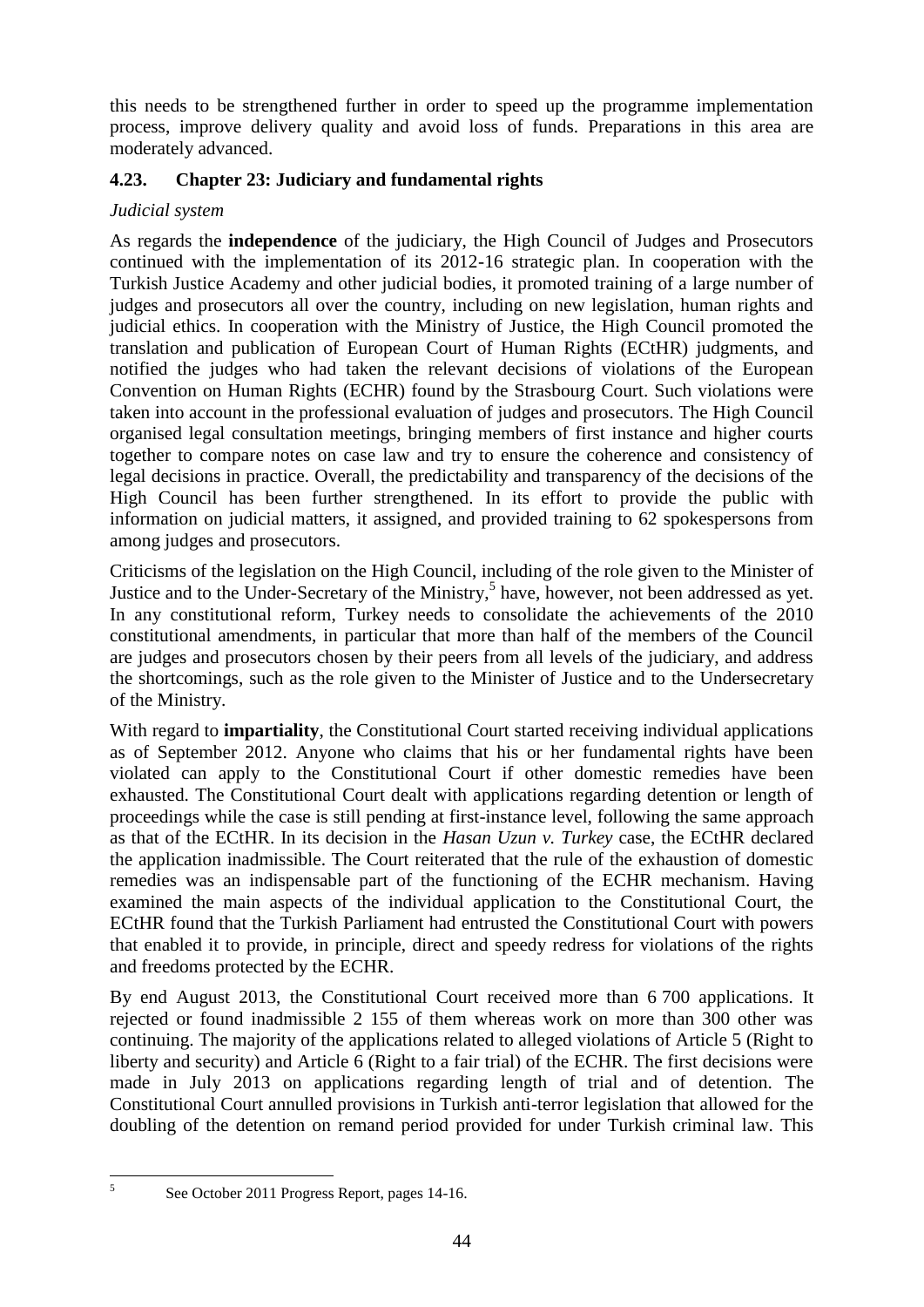reduces to five years the maximum duration of detention on remand, including for crimes falling under anti-terror legislation, instead of the previous 10 years.

In cooperation with the Council of Europe, the Ministry of Justice completed technical work on a Human Rights Action Plan based on ECtHR case law and aimed at addressing issues raised in judgments of the Court where Turkey was found to have violated ECHR provisions. The action plan has yet to be adopted officially. The Ministry and the High Council continued to deliver human rights training for judges and prosecutors on priority issues.

The Regulation on the Judicial Police adopted in 2005 under Article 167 of the Criminal Procedure Code has yet to be implemented in accordance with European standards. There are currently no judicial police units attached to prosecution offices. Prosecutors rely on police units working for the Ministry of the Interior and have to develop their capacity to guide police investigations effectively and keep strict control of police activity.

With regard to the **efficiency** of the judiciary, the number of pending cases before the Court of Cassation was reduced by mid-2013, compared to mid-2012. The Council of State increased the number of cases it concluded in 2012 compared to the year before. With respect to first instance courts, the number of criminal cases pending in April 2013 increased as compared with the cases pending at the end of 2011 while the number of civil cases remained approximately the same. The 2013 budget for the judiciary amounted to approximately  $\epsilon$ 2.68 billion, roughly 0.45% of Turkey's GDP. The total number of judges and prosecutors at the end of July 2013, including those in the administrative judiciary, was 13 145 (10 318 at the end of 2011), a quarter of whom were women. At the end of 2012, 34% of judges and 7% of prosecutors were women. There were 11.39 judges and 5.98 prosecutors per 100 000 people.

Implementation of the 3rd Judicial Reform Package adopted in July 2012 led to an increase in the use of judicial control (rather than detention) by more than 50% between the end of 2011 and 30 April 2013. This increase partly reflects the new forms of judicial control introduced in the 3rd package, e.g. prohibitions on leaving the house or a certain location, or on visiting a specific place or area. The 3rd package also led to the release of a significant number of detainees; in the case of juveniles, however, it was reported that the absence of a proper monitoring system led to relatively fewer releases. Less than 1% of the decisions taken up to 31 December 2011 to confiscate, ban and prevent the distribution and sale of publications continued to be valid after the entry into force of the 3rd package. Training was provided to liberty judges assigned to the regional serious crimes courts set up under Article 10 of the Anti-terror Law, whose task is to decide on preventive measures during the investigation phase.

As of 10 June 2013, detainees constituted around one fifth of the prison population<sup>6</sup> (as compared with half at the end of 2006), the vast majority of whom were detained for up to a year and a very small proportion for more than three years. The number of detainees accused of crimes falling under Article 100 of the Criminal Procedure Code dropped significantly in the first half of 2013, as compared with both 2011 and 2012. This Article covers the so-called catalogue crimes, which include those tried in the context of high-profile cases such as the KCK and the alleged deep-state criminal network Ergenekon. As a result, there was a significant decrease in detention-on-remand periods and an increase in the use of preventive measures as an alternative to detention, both overall and for crimes falling under Article 100 of the Criminal Procedure Code. However, the maximum duration of detention on remand, as provided for by law and interpreted by courts, remained excessive.

<sup>6</sup> This number includes those detainees awaiting a first instance court decision but does not include those awaiting a Court of Cassation decision or those whose first-instance conviction was quashed by the Court of Cassation. If these two categories are added, detainees constitute a little less than a third of the prison population.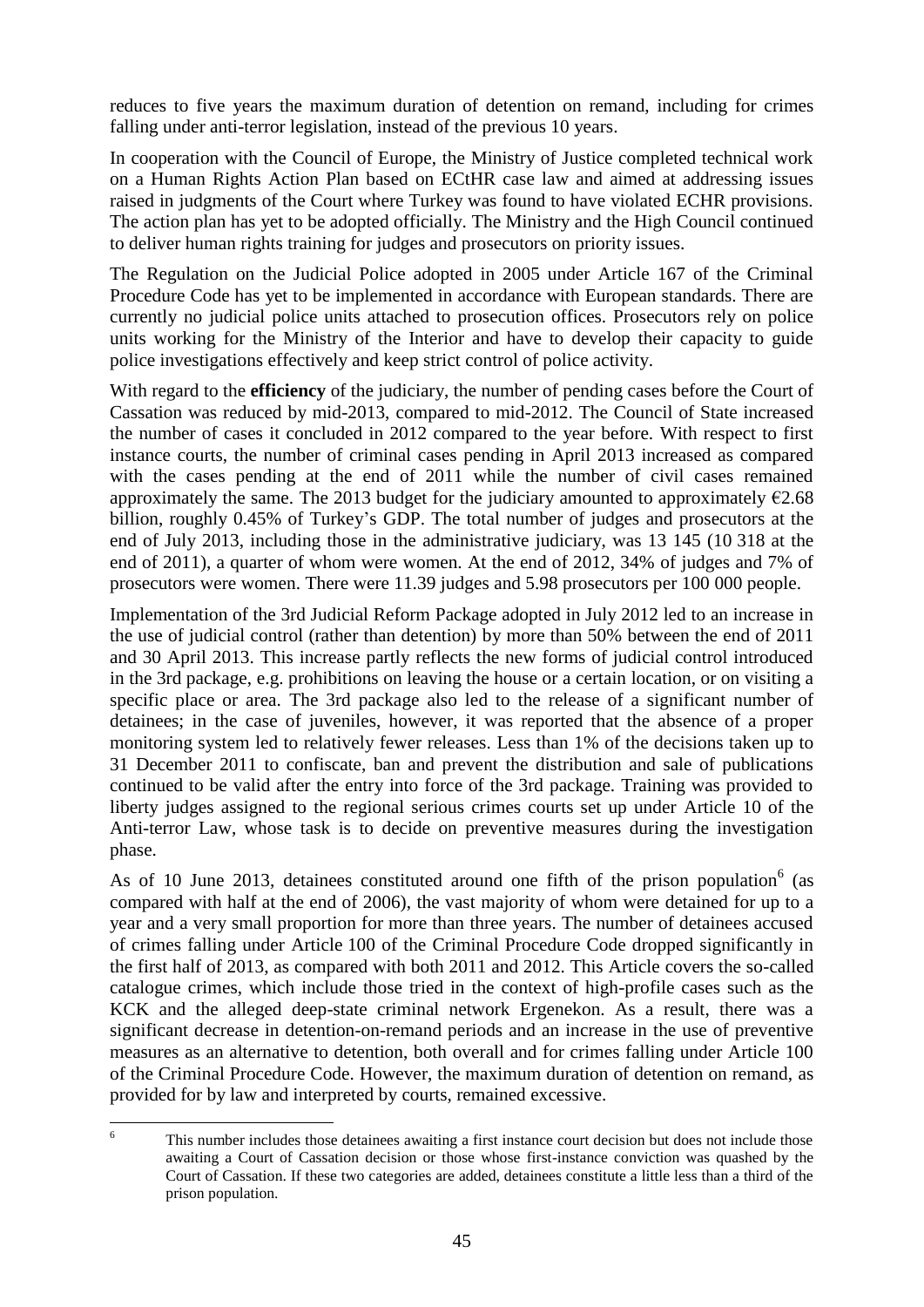A 4th Judicial Reform Package, adopted in April 2013, includes amendments to a number of laws and focuses on criminal law provisions. The package provides judicial remedies for a number of issues on which Turkey had been condemned by the ECtHR. Notably, it introduces a distinction between freedom of expression, on the one hand, and incitement to violence or to committing acts of terrorism, on the other (see *Freedom of expression*). Under the new legislation, a final ECtHR judgment constitutes grounds for re-opening a case before the High Military Administrative Court. The judge should hear the suspect and/or his lawyer when reviewing, on a monthly basis as provided for by the law, whether the conditions for continued detention are met — previously, the judge based his decision on the opinion of the prosecutor, of which neither the suspect nor his lawyer were informed. An investigation is reopened within three months if the ECtHR finds that the decision for non-prosecution has been taken as a result of an ineffective investigation. The time restrictions provided for under former Article 311(2) of the Turkish Criminal Procedure Code were abolished for the 223 cases monitored by the Council of Europe Committee of Ministers on 15 June 2012 and thus a re-trial is now possible on the basis of final ECtHR judgments without such restrictions. Conditions for granting legal aid have been made easier and a hearing may be held, on request, to decide on the granting of such aid. If implemented in line with European standards, these amendments should have a positive impact.

Further to the adoption of the 4th Package, the Court of Cassation has been reviewing first instance court decisions on the basis of the new provisions. The Committee of Ministers of the Council of Europe noted with satisfaction developments regarding re-opening of judicial proceedings and decided to continue supervision of the *Hulki Günes v. Turkey* group of cases under the standard rather than the enhanced procedure. As regards the *Demirel v. Turkey*  group of cases, the Committee welcomed the efforts made by the Turkish authorities in the context of the 3rd and 4th Packages to align Turkish legislation and practice with Convention requirements, noted with satisfaction statistical information demonstrating that there is a significant decrease in the period of detention on remand and an increase in the use of preventive measures as an alternative to detention, and invited the Turkish authorities to continue providing information on developments in judicial practice.

A Human Rights Compensation Commission started working in February 2013 following adoption of the relevant legislation in January. This is a domestic remedy concerning length of judicial proceedings and non-enforcement or delayed enforcement of judicial decisions that Turkey was required to put in place under a pilot ECtHR judgment, confirmed by a subsequent decision of the Strasbourg Court. It is expected to reduce by around 4 000 the number of pending cases against Turkey at the Court.

The Criminal Procedure Code was amended in January 2013 to allow defendants to conduct their defence in a language of their preference other than Turkish at certain stages of the judicial process even if they can express themselves adequately in Turkish. The Code on Enforcement of Sentences was amended in the same period to extend the scope of probation to those who will not yet have served six months of their sentence by 1 January 2016.

Concerns about legislation and judicial practice in the criminal justice system remained. The capacity of prosecutors to lead investigations and filter evidence obtained by police, limited access by the defence to prosecution files, poor implementation of cross-examination at trial, and the poor quality or lack of reasoning in the indictments have been criticised as impediments to effective defence. In February 2013, the President of the Council of State criticised the influence of police in prosecution decisions. Decisions relating to detention or continuation of detention are broadly still not accompanied by adequate reasoning: even liberty judges, established under the regional serious crimes courts to deal specifically with protective measures, hardly refer to specific facts, evidence and grounds justifying the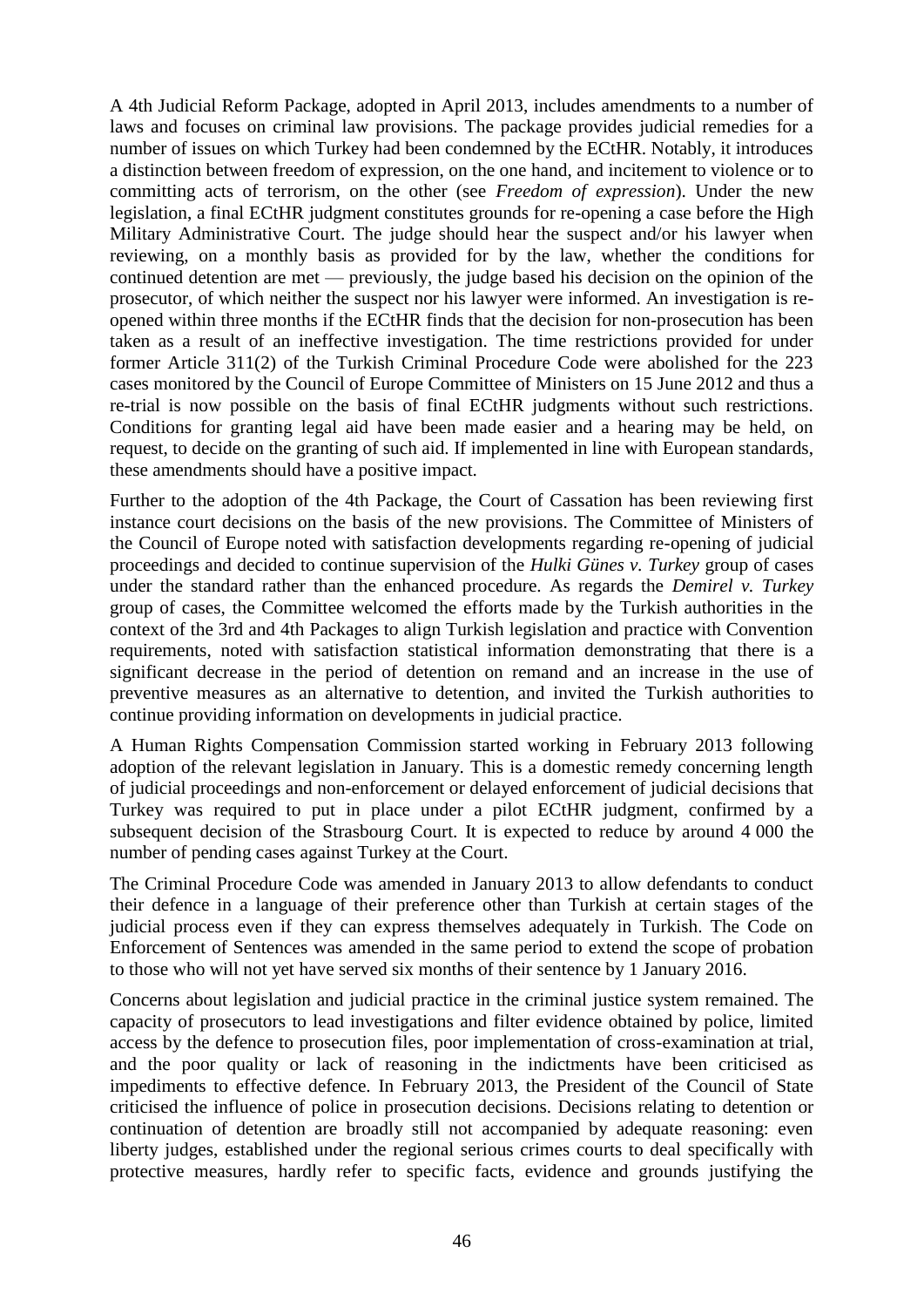deprivation of liberty in criminal cases regarding the security of the state, organised crime and terrorism. Very few indictments were rejected by the courts, which sometimes led to trials taking longer, as evidence had still to be collected. All of this also applies to high-profile cases such as those against the KCK and Ergenekon*.*

The Ergenekon case was finalised at first instance in August 2013. An Istanbul Serious Crimes Court handed over 22 life sentences, more than 200 prison sentences from one to 49 years, and 21 acquittals for the 275 defendants (66 of whom had been detained on remand) of the Ergenekon case. The ruling acknowledges the existence of a criminal network aiming to undermine democratically elected governments. The flaws of the Turkish criminal justice system outlined above undermined the acceptance of the ruling by all segments of Turkish society and tainted it with allegations of political score-settling.

Practical arrangements at courthouses and during trials regarding judges, prosecutors and the defence do not guarantee that the principle of equality of arms is respected or perceived to be. This continues to cloud the perception of the impartiality of judges. The regional courts of appeal which, by law, should have been in operation by June 2007 have not been established yet.

Anti-discrimination provisions do not specifically refer to persons with disabilities wishing to serve as judges or public prosecutors and statistics referring to people with disabilities in the profession are not collected.

Lawyers continued to be tried for alleged terrorist offences linked to the KCK and the armed outlawed Revolutionary People's Liberation Party-Front (DHKP-C), and — in the case of lawyers of the Istanbul Bar — for attempting to influence the judiciary, experts or witnesses in the Sledgehammer Case.

Revision continues of the Justice Ministry's 2009 *judicial reform strategy*, the objectives of which were to a large extent achieved. This revision will be finalised following completion of the work on a new Constitution.

As regards **access to justice**, the 4th Judicial Reform Package loosened the conditions for granting legal aid and a hearing may be held, on request, to decide on the granting of such aid. A party may be partially or fully exempted from payment if the court considers that court expenses could cause them to be victimised. The Ministry of Justice website provided information on legal matters and published brochures providing information on procedures. Civil society organisations and Bar Associations contributed to raising awareness of citizens' rights as regards access to justice.

Public awareness of legal aid was limited in rural areas and among disadvantaged groups. A low level of awareness of legal rights among women, combined with a low level of gender equality awareness among law enforcement officials, meant that women faced obstacles in accessing justice and services provided for under the law. An overall strategy for legal aid has yet to be developed and the current system needs further revision. The quality of legal aid was not monitored and its scope and quality were influenced by the limited budgetary resources available. Legal aid fees continued to be unattractively low for experienced lawyers.

## *Anti-corruption policy*

Implementation of the 2010-14 National Anti-Corruption Strategy and Action Plan continued. Working groups on corruption-related issues completed their work and reported to the Ministerial Committee overseeing implementation of the Strategy. The working groups' policy suggestions included conducting annual country-wide corruption perception surveys and establishing comprehensive tracking of data on corruption. These have not yet been followed up. The working groups engaged with civil society in a limited and *ad hoc* manner.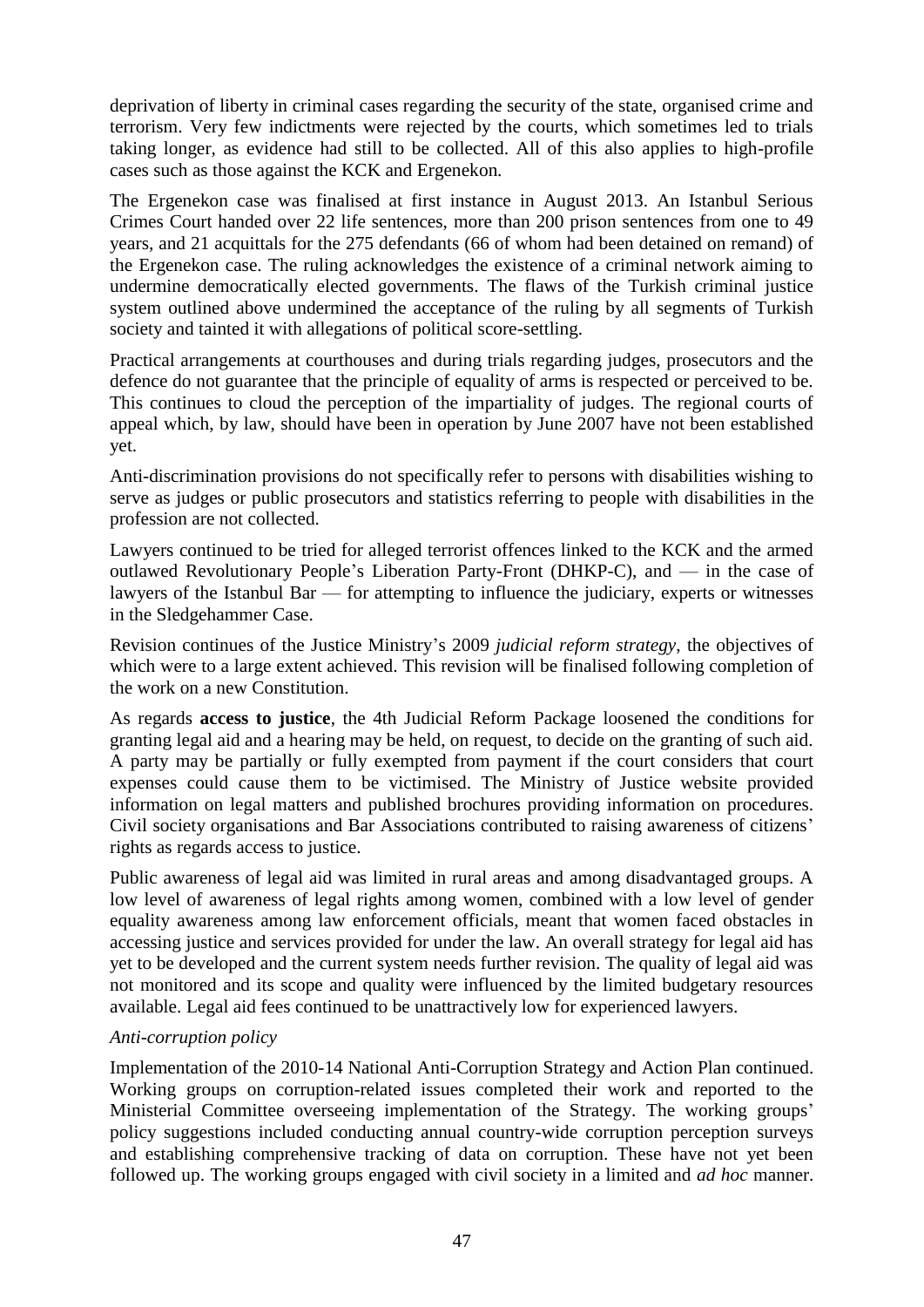The anti-corruption agenda would benefit from greater civil society involvement in updating the Strategy and monitoring its implementation.

The legal mandate of the Prime Ministry Inspection Board in the area of anti-corruption needs to be strengthened. Currently, the Board provides technical and secretarial support for the implementation of the Strategy and there is no institution permanently tasked with anticorruption policy development and implementation. The operational independence of the Board and adequate human resources, including full-time staff, need to be ensured.

No further progress can be reported on the alignment with the recommendations of the Group of States against Corruption (GRECO). The adoption of a law addressing GRECO recommendations in the field of financing of political parties and regulating prohibited funding sources, donation ceilings, obligations on candidates to disclose their assets and to submit specified financial information during a campaign, is a priority.

No changes were introduced with regard to the broad scope of immunities of members of parliament and certain public officials in corruption-related cases or with regard to establishing objective criteria for lifting their immunity. All elected public officials, certain appointed public officials and political figures submit an asset declaration every five years or at any time there is a significant change in their assets. However, arrangements to verify the assets effectively need to be strengthened. Codes of ethics were not introduced for academics or military personnel. The Council of Ethics for Public Servants and Ethical Commissions are not able to enforce their decisions with disciplinary measures.

Turkey collects certain statistics on court decisions in corruption cases, with a break-down of figures for bribery, embezzlement, extortion and misuse of power. Overall for these four types of offence, there were 3 902 convictions, 15 265 acquittals and 69 arrests in 2012. Efforts are needed to develop a thorough track record of investigation, indictment and conviction. Following up on the policy suggestion to establish comprehensive tracking of data on corruption is of crucial importance in this respect.

In November, a chamber of the Court of Cassation acquitted the former prosecutors in the Deniz Feneri charity case of allegations of corruption. This judgment was appealed by the interveners. The prosecutors had been removed from the case and charged with falsifying documents and with abuse of office, which had raised concerns about judicial independence. After the removal of the initial prosecuting team, the case continued to be heard by the Court but with amended charges that did not refer to organised criminal activity.

The trial of the mayor and other officials of the İzmir Metropolitan Municipality on charges of corruption and membership of a criminal organisation continued. An investigation into the alleged corruption of officials of the Eskişehir Metropolitan Municipality was initiated in January.

The length of sentences for bid rigging has been reduced. The sentence for public servants who rig bids is decreased from 5-12 years to 3-7 years. If no public harm is done to a public institution, the penalty is further reduced to 1-3 years. Turkey needs to ensure dissuasive penalties in all corruption cases.

## *Fundamental rights*

With regard to **international human rights instruments** Turkey signed the Optional Protocol to the Convention on the Rights of the Child. This Protocol grants authorisation to the UN Committee on the Rights of the Child to examine individual applications. Three additional Protocols to the European Convention on Human Rights (ECHR) have not yet been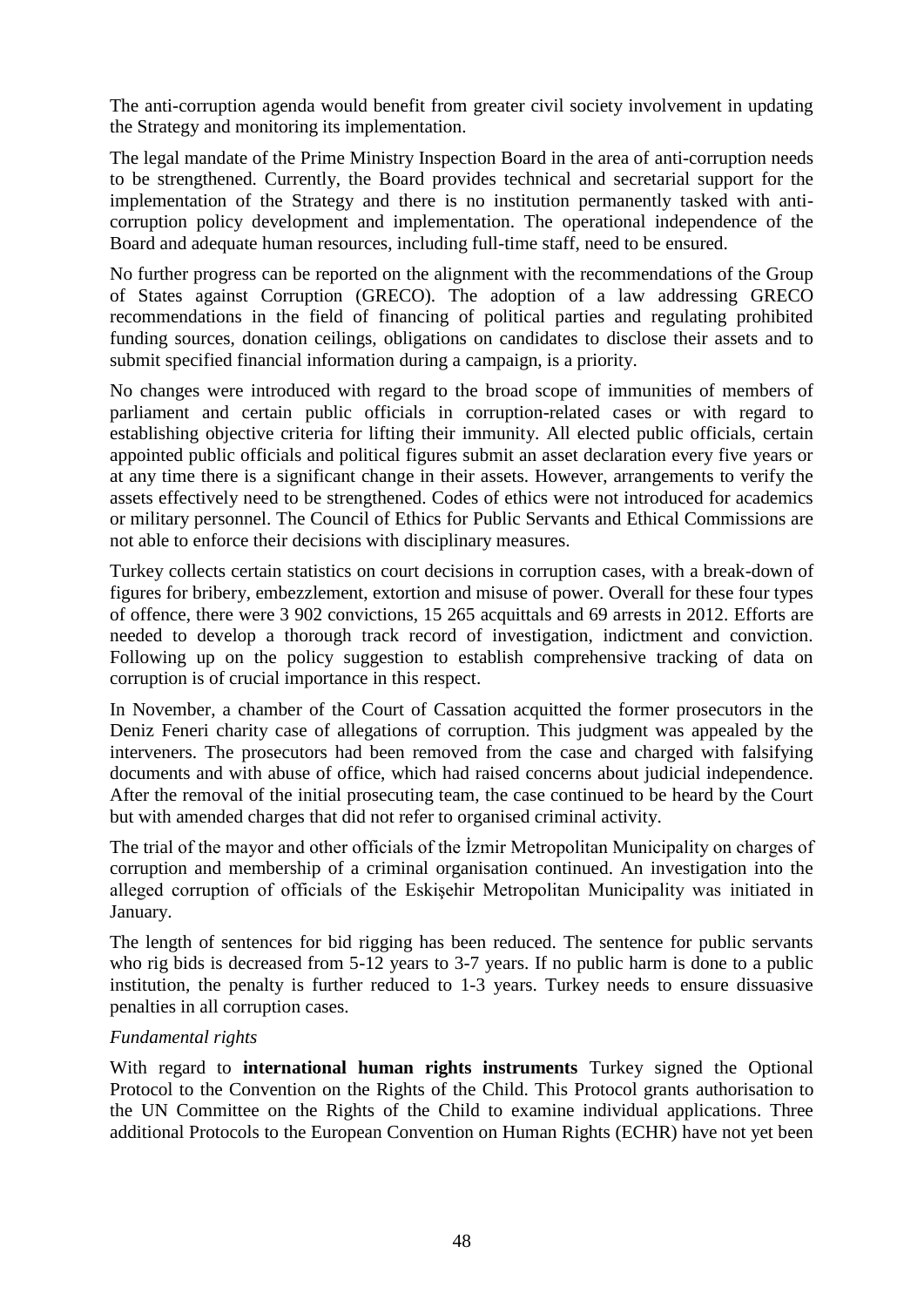ratified.<sup>7</sup>

During the reporting period, the **European Court of Human Rights** (ECtHR) delivered judgments on 115 applications, finding that Turkey had violated rights guaranteed by the ECHR. The number of new applications went down for the first time after six consecutive years of increase, with 5 919 new applications having been made since September 2012 compared with the 8 010 applications submitted in the period September 2011 – September 2012. Most concern the right to a fair trial and protection of property rights. As of September 2013, 13 900 applications regarding Turkey were pending at the ECtHR, down from 16 641 applications in September 2012. Turkey closed 142 cases over the reporting period while the adoption of the 4th Judicial Reform Package is expected to contribute to the closure of more cases. In January, Turkey adopted legislation putting in place a system of domestic remedy in cases of excessively long trial and the late, partial or non-execution of court judgments (see *section under Judiciary*). The EU has called on Turkey to enhance its efforts to implement all the judgments of the European Court of Human Rights.

In the *Cyprus v. Turkey* case, the issues of missing persons and restrictions on the property rights of Greek Cypriots displaced or living permanently in the northern part of Cyprus remain pending. In a number of other cases, including *Xenides-Arestis v. Turkey*, *Demades v. Turkey*, and *Varnava and others v. Turkey*, Turkey has yet to fully execute the decision. Following the Grand Chamber Decision of 5 March 2010 in the *Demopoulos v. Turkey* case, 5 270 applications from Greek Cypriot owners have been lodged with the Immovable Property Commission (IPC), 1 465 of them during the period 1 October 2012 – 31 August 2013. By September 2013, around 412 cases had been closed mainly with friendly settlements, and the IPC paid GBP 133 014 051 in compensation ( $\epsilon$ 154 662 629). On 2 April 2013, the Court in Strasbourg confirmed the Demopolous doctrine in *Meleagrou and others v. Turkey*.

Regarding the **promotion and enforcement of human rights**, the 4th Judicial Reform Package addressed a number of issues on which Turkey had been condemned by ECtHR (see *Judiciary* and *Freedom of expression*). Public officials, judges, public prosecutors and police officers received human rights training. The Department of Human Rights in the Ministry of Justice published translations of relevant ECtHR judgments on its website. The Department itself was significantly strengthened.

Parliament's Human Rights Inquiry Committee received nearly 1 520 petitions in the reporting period. It adopted 14 reports and four draft laws, and 41 legislative proposals were referred to it. Three additional sub-committees were established.

The Ombudsman Institution became operational and began receiving applications in April, including a number related to the Gezi Park protests, following a period of intensive work (see *'Ombudsman' in section 2.1 Democracy and the rule of law*).

The Turkish National Human Rights Institution (NHRI) elected its President and became operational in January 2013. It has also received applications regarding alleged violations of human rights, including a number related to the Gezi Park protests. As regards the latter, the NHRI set up an *ad hoc* Commission tasked to draft a report. A work plan for the Institution has still to be established. No application has yet been made to the International Coordinating Committee for National Human Rights Institutions to review and accredit the institution in compliance with the Paris Principles. A number of complaints about a lack of dialogue with civil society were made. The institution needs further strengthening.

The national preventive mechanism under the Optional Protocol of the Convention against Torture has not yet been established. No specific body has been established to combat racism,

 $\frac{1}{7}$ 

Protocols 4, 7 and 12.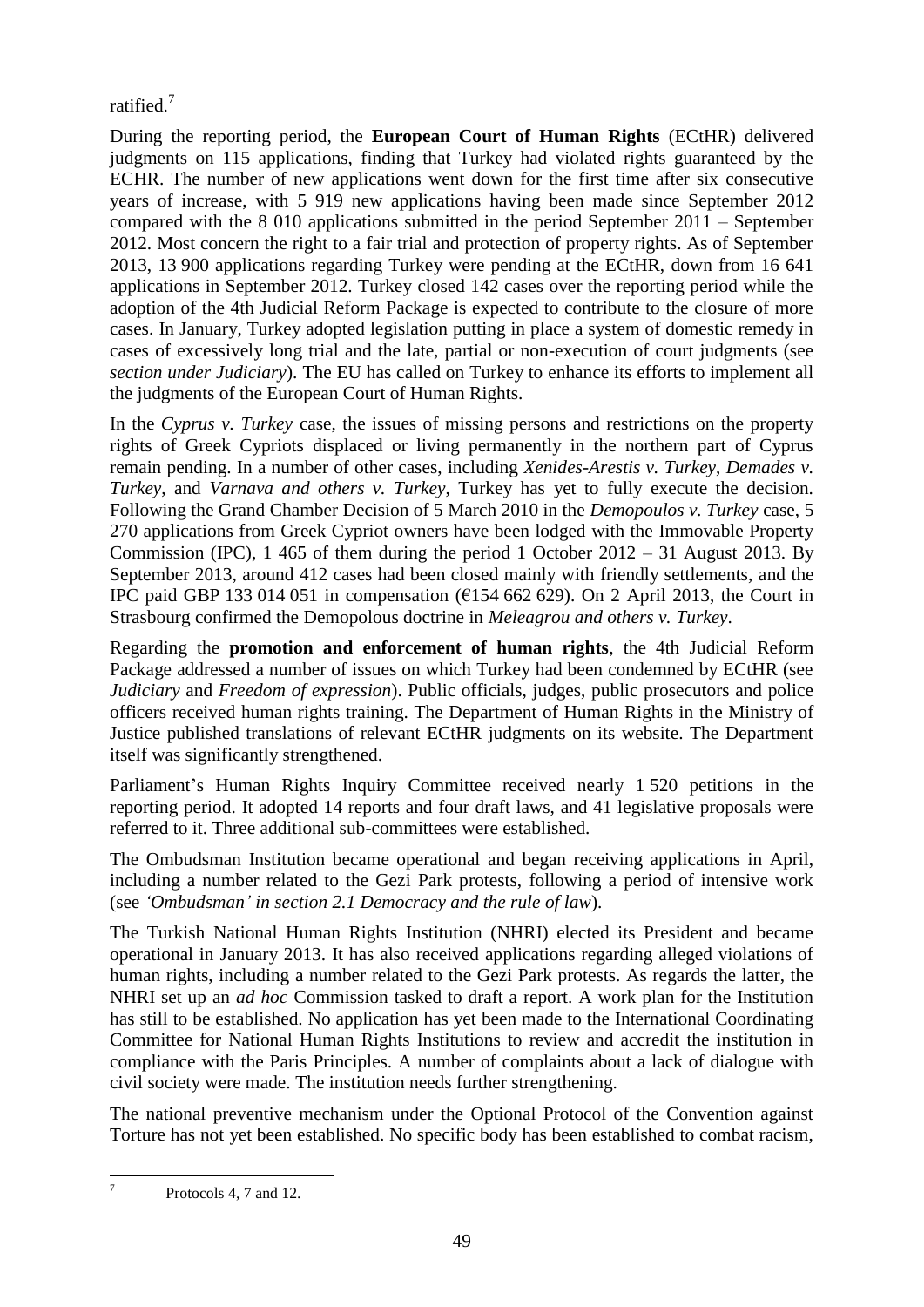xenophobia, anti-Semitism and intolerance. Legislation establishing an anti-discrimination and equality board has not yet been adopted.

There were a number of high-profile cases, individual criminal proceedings and investigations launched and continuing against human rights defenders, mostly under anti-terrorism legislation and charges of violating the Law on Demonstration and Marches.

As regards the **prevention of torture and ill-treatment**, excessive use of force during demonstrations and arrests, in official detention places, as well as in prisons, continued to be a matter of concern. The excessive use of force during largely peaceful protests across the country in May-June 2013 and other cities raised serious concerns. The European Court of Human Rights in the case of *Yaşa and Others v. Turkey* considered that the safeguards surrounding the proper use of tear-gas grenades needed to be strengthened in order to minimise the risk of death and injury resulting from their use. In June, following the demonstrations across Turkey and accusations of excessive use of force by the police, the Ministry of the Interior issued a circular detailing stringent rules governing the use of tear gas and pepper spray by the police. The Council of Europe Secretary-General called for a change of mentality in the police and judiciary.

There were some changes in regulations on examinations at time of recruitment, health checks and disciplinary measures for conscripts, and there was growing awareness of conscript rights, with many civil initiatives undertaken. However, instances of ill-treatment of conscripts continued to be reported and efforts are needed to address this issue. Parliament's Human Rights Inquiry Committee opened a monitoring dossier on ill-treatment during military service.

Turkey intends to establish a National Preventive Mechanism within the National Human Rights Institution.

Treatment of refugee/migrant detainees in detention centres needs to be improved.

There was progress regarding the *fight against impunity*, with the amendment of the Turkish Criminal Code in the 4th Judicial Reform Package lifting the statute of limitations for the offence of torture; the provision is not applicable retroactively and, thus, does not cover alleged crimes committed in 1990s.

In accordance with 'zero tolerance for torture' policy, audio-visual recoding systems were installed in the detention and interview rooms in 15 provincial counter-terrorism departments. Works are under way to install similar systems in further provincial counter-terrorism departments.

Law enforcement bodies continued to launch counter-cases against those alleging torture or ill-treatment. In many instances, such cases were given priority by the courts. There were positive developments in a number of individual cases, where courts found police officers guilty of torture or murder. However, the absence of prompt, thorough, independent and effective investigations into all allegations of torture committed by law enforcement officers remains a concern. Law enforcement officers found guilty of torture, ill-treatment or fatal shootings continued to receive short or suspended sentences. An independent Law Enforcement Monitoring Commission has yet to be set up.

Several trials remain ongoing in connection with allegations of ill-treatment of conscientious objectors in military prisons. An ECtHR judgment in this area remains to be executed.

There is no comprehensive approach to missing persons and the exhumation of mass graves or thorough and independent investigations of alleged cases of extrajudicial killings by security and law enforcement officers. Mass graves discovered in the south-east were not adequately investigated. Regarding unresolved execution-type killings and forced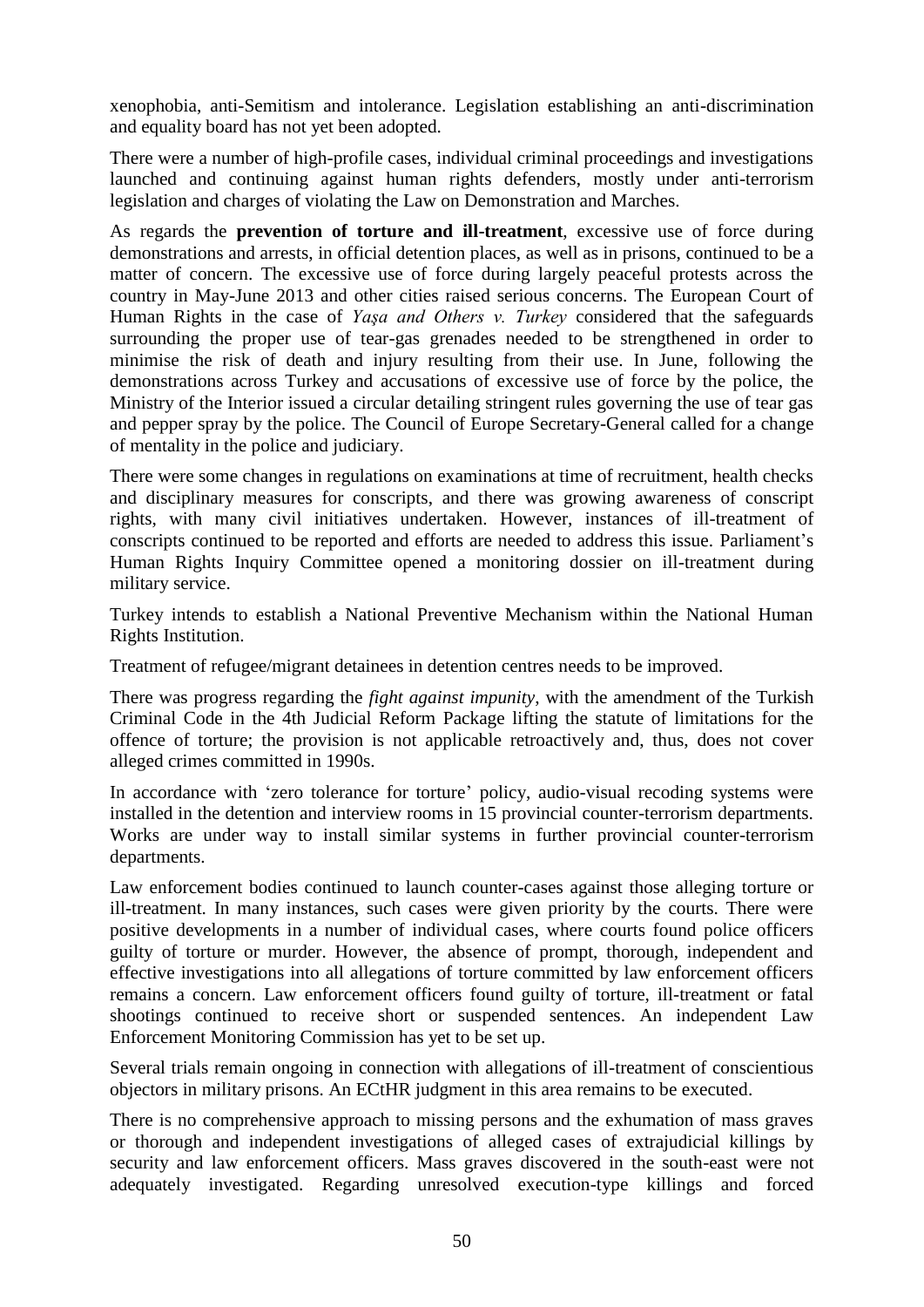disappearances by suspected state perpetrators in the 1990s, as well as execution-type killings suspected to have been committed by the PKK, the UN Special Rapporteur on extrajudicial, summary or arbitrary executions noted that only a handful of trials had been conducted and expressed regret at the lack of political will.

Reform of the **prison system** continued, with some improvements in prison conditions.

Nearly half of the prison staff received training on European prison rules and international standards, and additional staff were recruited. Steps were taken to increase cooperation between civil society organisations and prisons. A public awareness campaign took place on the functioning of, and developments in, the Turkish prison system.

Work on increasing prison capacity to remedy overcrowding continued, including the construction of new facilities. The government developed an ambitious construction programme of detention centres intended to improve conditions for minors.

However, overcrowding remained a concern in many prisons. There was a shortage of probation officers and training. The tripartite protocol of 2011 between the Ministries of Health, Justice and Interior, which states that law enforcement officers' should not be present at medical examinations of prisoners, was not always implemented.

Standards for monitoring prisons were not harmonised with those of the UN. Prison Monitoring Boards did not have sufficient resources to carry out their work effectively and their reports and activities were not published.

Ill-treatment allegations were made relating to the tape-recording of prisoners, excessive use of solitary confinement, the forcible collection of blood and tissue samples from some prisoners and strip searches of inmates and visitors. There was no uniform practice regarding use of the Kurdish language during visits and in exchanges of letters.

In January, the European Court of Human Rights (ECtHR) found Turkey liable for compensation claimed by victims of a crackdown by security forces in an Istanbul prison in December 2000. In March 2013 it found Turkey guilty of violating the ECHR for failing to accord an inmate proper access to health services in prison prior to her death from cancer in 2001. In September 2013 the Court ruled that Turkey had violated the right to free elections, finding in particular that the ban on convicted prisoners' voting rights in Turkey was automatic and indiscriminate and did not take into account the nature or gravity of the offence, the length of the prison sentence or the prisoner's individual conduct or circumstances.

A major hunger strike by PKK/KCK prisoners came to an end on its 68th day (18 November). There were 683 strikers in 66 different prisons across the country. The Ministries of Health and Justice provided adequate healthcare to the hunger strikers. The transfer of some hunger strikers to other prisons after the strikes was criticised for hampering the rights of defence and family visits.

As regards **freedom of expression**, the 4th Judicial Reform Package adopted in April addresses a number of key stumbling blocks. Notably, the definitions of the crimes of publishing, printing or producing propaganda on behalf of a terrorist organisation have been narrowed down significantly by the introduction of the necessary element of coercion, violence or threats. The scope of the offence of committing a crime in the name of an organisation without being a member of that organisation has been narrowed down to armed organisations only. Moreover, the definition of the offence of praising a crime or a criminal has been narrowed with the introduction of the necessary element of clear and imminent danger to public order. Implementation of these legal changes in line with European standards should lead to a significant improvement in the level of respect for freedom of expression in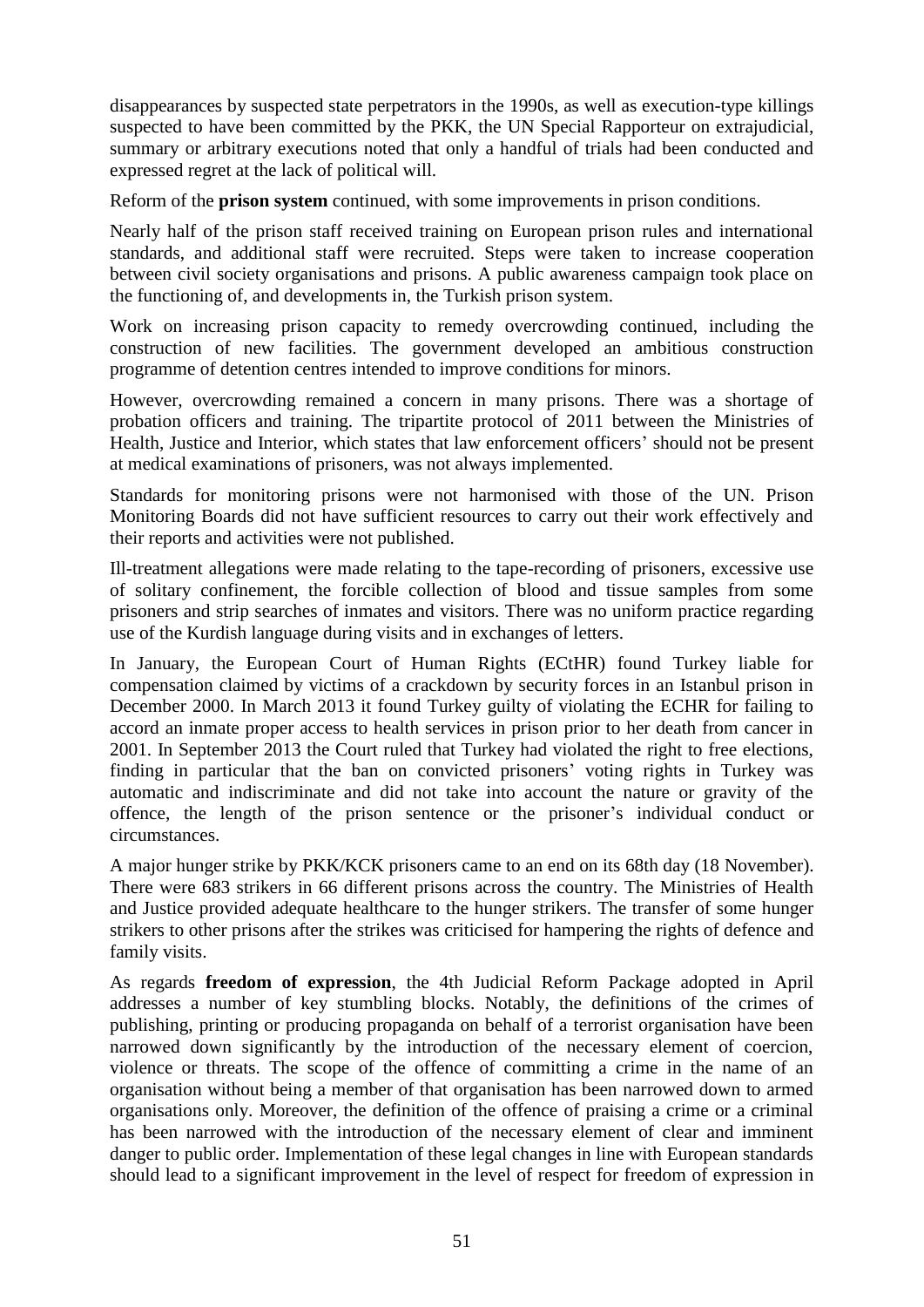#### Turkey (see *section on Judiciary*).

In January, thousands of titles were removed from the list of banned publications in accordance with a provision in the 3rd Judicial Reform Package of July 2012.

There was also progress in terms of the opening-up of space for free debate on topics perceived as sensitive, such as the Kurdish and Armenian issues, and parts of the media in Turkey continued to be outspoken. The use of the Kurdish language in public was partially normalised.

Nevertheless, dozens of mostly left-wing or Kurdish journalists are still detained, notably under Article 314 of the Turkish Criminal Code on membership of an armed organisation, which remained unchanged. A number of cases continued against writers, academics and journalists writing and working on the Kurdish issue, but also numerous students and lawyers. (*See also Situation in the east and south-east*)

Implementation of two ECtHR judgments on Article 301 of the Turkish Criminal Code, which criminalises insulting the Turkish nation, remained pending and the Article was not amended. In 2012, permission was given by the Minister of Justice to initiate proceedings on the basis of this Article in 18 cases and in the first semester of 2013 in 12 cases. An investigation was launched against the editor-in-chief and a journalist of Agos, the magazine of murdered Armenian journalist Hrant Dink, after they criticised the Dink trial verdict.

Statements of state officials had a chilling effect and instigated investigations by public prosecutors. Moreover, state officials themselves continued to launch suits against critical journalists and writers. This, together with the high concentration of media ownership in the hands of industrial conglomerates with interests going far beyond the free circulation of information, continued to lead to widespread self-censorship by media owners and journalists. In particular, the mainstream media hardly reported on the Gezi Park protests in early June. Columnists and journalists were fired or forced to resign after criticising the government. As a result, freedom of the media remained restricted in practice.

A restrictive interpretation by the judiciary of Article 216 of the Turkish Criminal Code, on provoking the public to hatred and hostility, has led to a number of public figures being convicted for critical remarks on religion. Pianist and composer Fazıl Say was handed down a suspended ten-month prison sentence in first instance for insulting religion on Twitter.

Website bans of disproportionate scope and duration continued. The Telecommunications Communication Presidency (TİB) has not published statistics on banned sites since May 2009. An independent website that monitors banned sites stated in September that more than 32 000 sites were not accessible in Turkey. The Law on the Internet, which limits freedom of expression and restricts citizens' right of access to information, needs to be revised in line with European standards.

The Supreme Board of Radio and Television (RTÜK) issued numerous warnings and fines to television and radio stations, in particular for 'broadcasting superstitious beliefs', 'denigrating morals and national values' and 'damaging the family', 'broadcasting obscenity' and 'praising terrorism'. In June, RTÜK issued warnings to a number of television stations which had transmitted live coverage of the Gezi Park protests on the basis that they were violating the principle of objective broadcasting and fined them for inciting violence. All stations concerned appealed to the courts and the cases are ongoing.

On several occasions, high-level officials criticised the social media as a threat to society. A number of citizens were put in police custody, albeit subsequently released, for posting Twitter messages about the Gezi Park protests.

The alleged violations of Human Rights in the context of the protests in May and June across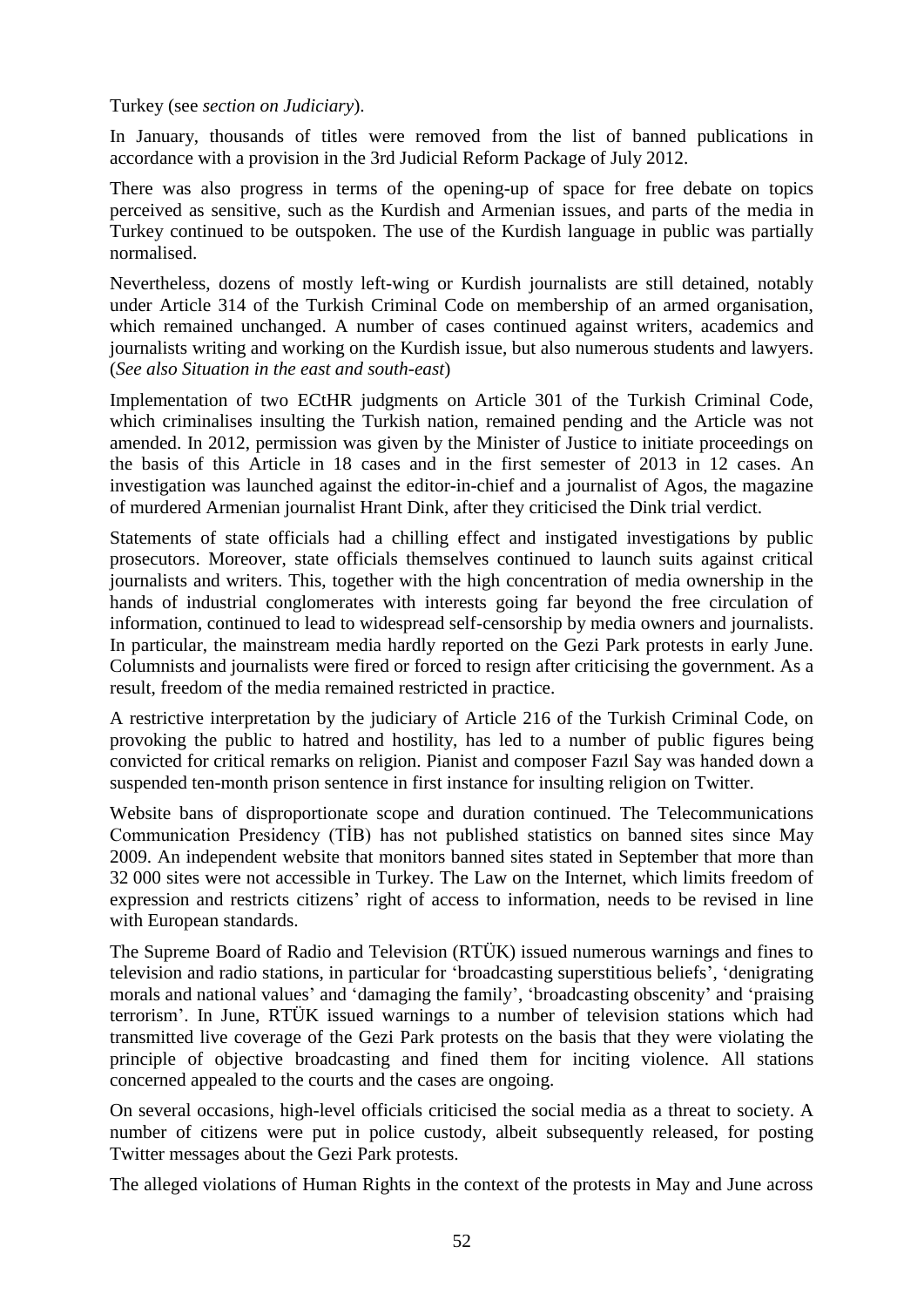the country underline the need for far-reaching reforms in order to ensure respect for **freedom of assembly** in line with European standards. On several occasions, there were scenes of violence, leading in several instances to deaths, disruption of demonstrations and disproportionate use of force by the police against demonstrators, e.g. in rallies in connection with the Taksim and Gezi Park protests in Istanbul, students' rights, the environment, the activities of the Higher Education Board (YÖK) and trade union rights. The 1 May march in Istanbul, which was not allowed, ended in violent clashes. There was also excessive use of force by law enforcement officers to break up protests against the renovation of the historic Emek cinema and during the (partly violent) protests against the presence of the Prime Minister at the Middle East Technical University in Ankara in December.

The Newroz celebrations in March took place peacefully in Diyarbakır and elsewhere. Major rallies in Diyarbakır and elsewhere in the south-east to mark the return of the bodies of three female PKK members assassinated in Paris in January were also peaceful. In neither case was action taken in response to speeches made in Kurdish, which signals a shift towards normalisation of the use of Kurdish in public spaces. Activities organised by civil society groups and initiatives to mark 'Armenian Genocide Commemoration Day', to commemorate the events in 1915, also proceeded peacefully. Lesbian, gay, bisexual, transgender and intersex (LGBTI) pride parades went ahead without disruption. Here the right to assembly was respected. The democratisation package announced in September by the government provides for changes to the law on demonstrations. It notably foresees that authorities need to consult stakeholders before making decisions on rallies and demonstrations, extends the time periods within which rallies and demonstrations can be held and gives authority for monitoring and terminating the rallies to an ad hoc body including representatives of demonstrators.

Civil society organisations reported that they faced fines, closure proceedings and administrative obstacles on the basis of a Ministry of Interior circular of November 2012 which provides a legal basis for visual and voice recording of activities by law enforcement officers where there is a threat to public order or evidence of a crime in preparation. NGOs were fined for disobeying orders under the Law on Misdemeanours and reported that they were prevented by the authorities from holding meetings and demonstrations and issuing press statements. Contrary to the European Convention on Human Rights, there is a tendency to authorise use of force by police when a protest is deemed illegal even when the protest is peaceful. In June and July the Ministry of the Interior issued a circular on use of teargas by the riot police and another circular on Courses of Action in Social Incidents.

Many court cases were launched against human rights defenders and civil society representatives in cases relating to freedom of assembly. In June, anti-terror police raided multiple addresses in Ankara, Istanbul, Eskişehir and other cities, detaining dozens as part of an investigation into the Gezi Park protests. A high number of human rights defenders also faced prosecution and legal proceedings on charges of making propaganda for terrorism during demonstrations and meetings and following their attendance at press conferences, and of breaking the law on demonstrations.

Regarding **freedom of association**, there were examples of a restrictive interpretation of legislation *vis-à-vis* associations and civil society organisations. Many associations had to seek court protection to defend their rights. A court case in Van for the closing-down of 10 NGOs accused of having helped terrorist organisations and engaged in terrorist propaganda was rejected for lack of evidence. A German political association was refused the right to establishment in Turkey. A court case is continuing regarding the rejection of establishment of an UK based charity organisation as an association. International NGOs providing relief to the Syrian refugees and displaced were investigated. A number were closed down by the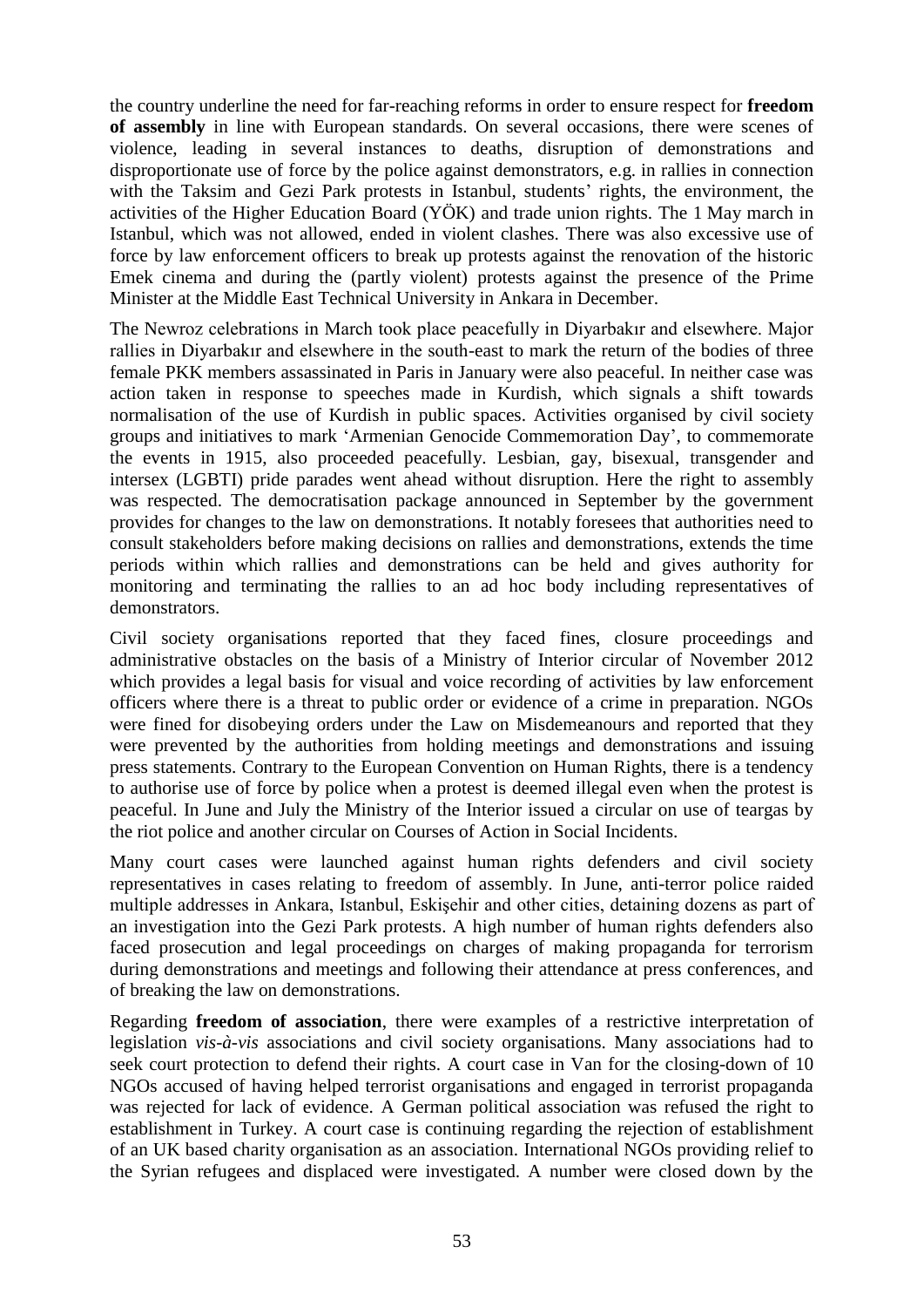authorities.

Confederations of trade unions KESK and DISK and associated trade unions faced investigations in relation to terrorism charges. Many trade union representatives were arrested. Some trade unionists on trial in KCK cases were released pending trial following the launch of the peace process.

The European Court of Human Rights found Turkey in violation of Articles 10 (freedom of expression) and 11 (freedom of assembly and association) of the ECHR concerning the closure case launched against a trade union for referring in its charter to its support for the 'right to mother tongue education'. The Court concluded that calling for mother tongue education did not create a threat to national security or public order. The trade union for civilian staff working for the military faced a closure case, as civil servants employed in the Ministry of Defence and Turkish Armed Forces were not allowed to create or join trade unions. The Constitutional Court in April annulled this prohibition for non-military public servants. An application by police officers to establish a trade union was rejected in November and a closure case opened in June (*See also trade union rights*). A new trade union for judges was established.

The new trade union legislation still has important obstacles. The requirement of a double threshold to meet the trade representativeness levels hinders the development of trade unions by limiting their ability to act and negotiate collective agreements. They can be set up but face considerable obstacles to grow and to being relevant and effective.

Legislative and bureaucratic obstacles impeding the financial sustainability of civil society organisations persisted. The collection of domestic and international funds was difficult and bureaucratic procedures cumbersome. There were complaints of discrimination against associations applying for public benefit status and permission to raise funds.

Concerning **freedom of thought, conscience and religion**, freedom of worship continues to be generally respected. In November 2012, the President of the Republic hosted a first ever official fast-breaking dinner attended by Alevi representatives. In February 2013, he underlined that 'the state should stand at an equal distance from members of all beliefs and those who do not hold a belief'. The Ministry of National Education issued new textbooks for religious culture and ethics courses, including information on the Alevi faith, and non-Muslim students were exempted from these classes. Judicial investigations were launched after Alevi citizens' houses were marked in a number of provinces. In February 2013, the Ministry of National Education declared that there would be alternative questions in the university entrance and secondary school final examinations for non-Muslim students, following the introduction of questions on Islam.

As regards conscientious objection, the 4th Judicial Reform Package restricts the scope of Article 318 of the Turkish Criminal Code to those who encourage on-duty conscripts to desert or who discourage future conscripts from performing military service. Previous provisions criminalised any behaviour having the effect of discouraging people from performing their military service.

Implementation of the August 2011 legislation amending the 2008 Law on Foundations continued, with properties being returned or compensation paid (*See section on property rights*).

The European Court of Human Rights' 2007 *Zengin v. Turkey* judgment on religious culture and ethics classes, which remain compulsory in primary and secondary schools, has yet to be implemented.

Non-Muslim communities — as organised structures of religious groups — continued to face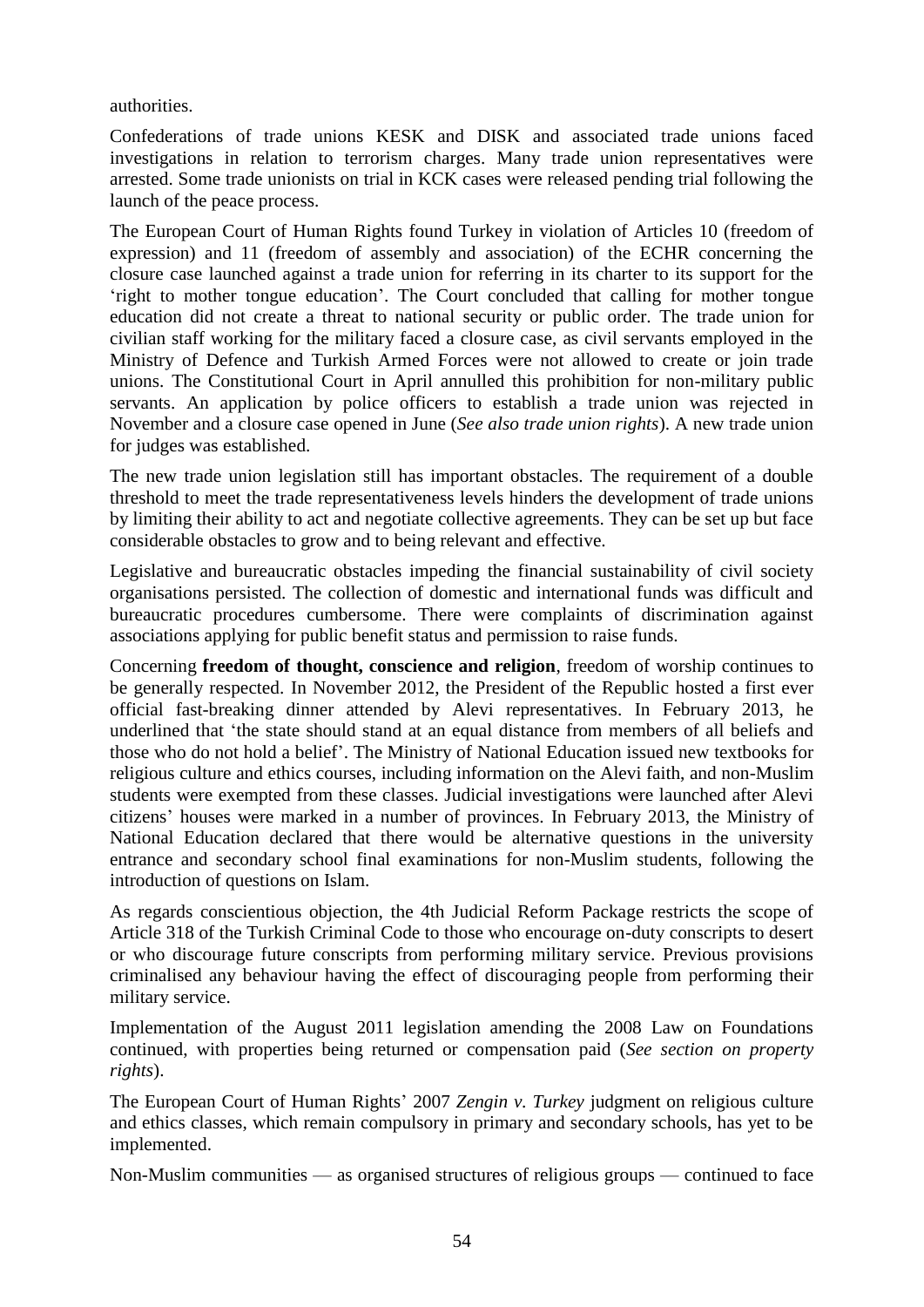problems as a result of being unable to acquire legal personality, with adverse effects on property rights, access to justice, fundraising and the ability of foreign clergy to obtain residence and work permits. The relevant 2010 Council of Europe Venice Commission recommendations have yet to be implemented. The Ecumenical Patriarchate received no indication from the authorities that it may use the 'ecumenical' title freely. The Venice Commission's 2010 conclusion that any interference with this right would constitute a violation of the autonomy of the Orthodox Church under Article 9 of the ECHR has yet to be implemented.

Restrictions on the training of clergy remained. Neither Turkish legislation nor the public education system provide for higher religious education for individual communities. Despite announcements by the authorities, the Halki (Heybeliada) Greek Orthodox seminary remained closed. The Armenian Patriarchate's proposal of opening a university department for the Armenian language and clergy remained pending. The Syriac Orthodox community was able to provide only informal training outside official schools.

As regards participation in religious elections, the authorities in the past have granted citizenship to 15 Metropolitans of the Ecumenical Patriarchate. A formal legal solution, however, has yet to be adopted that would ensure equal treatment of Turkish and foreign nationals in terms of exercising the right to freedom of religion by participating in the life of organised religious communities according to European standards.

Personal documents such as identity cards continued to include information on religion, leading to instances of discrimination or harassment by local officials of persons who converted from Islam to another religion and thereafter sought to amend their ID cards. The 2010 ECtHR ruling that indicating religious affiliation on identity cards is in breach of the Convention has yet to be implemented.

No concrete steps have been taken to follow up the opening in relations with the Alevi community in 2009. *Cem* houses were not officially recognised as places of worship and Alevis experienced difficulties in establishing new places of worship. The Turkish Presidency of Religious Affairs (Diyanet) took the view that mosques are the only place of worship in Islam. This view was repeated by senior Turkish officials and used in courts. Alevi groups have been critical about the information on Alevis in the revised religious culture and ethics textbooks. Alevis' perception is that they are discriminated against, including in the civil service and the education system. There were clashes surrounding the decision to co-locate a mosque and a *cem* house in one area of Ankara.

Non-Muslim religious communities reported frequent discrimination, administrative uncertainty and numerous obstacles to establishing or continuing to use their places of worship. Protestant Christians and Jehovah's Witnesses were unable either to legalise existing places of worship or receive permits for the construction of new ones. In June 2013, the DG for Foundations declared the Hagia Sophia Museum in Trabzon a mosque.

On at least two occasions, foreign clergy were denied permission to live and work in the country, without adequate explanation. Clear criteria need to be established for renewing or issuing residence and/or work permits.

Alevis and non-Muslim religious communities that are not officially recognised have to pay electricity and water bills for their places of worship, whereas the state budget covers such expenses for mosques. The application of the exemption for recognised non-Muslim religious communities from having to pay such bills has frequently been arbitrary, despite a decision of the Council of Ministers providing for this. Protestant Christian places of worship and Jehovah's Witnesses Kingdom Halls continued to exist informally. Jehovah's Witnesses received notices from sub-province governorates in Istanbul transmitting court decisions, on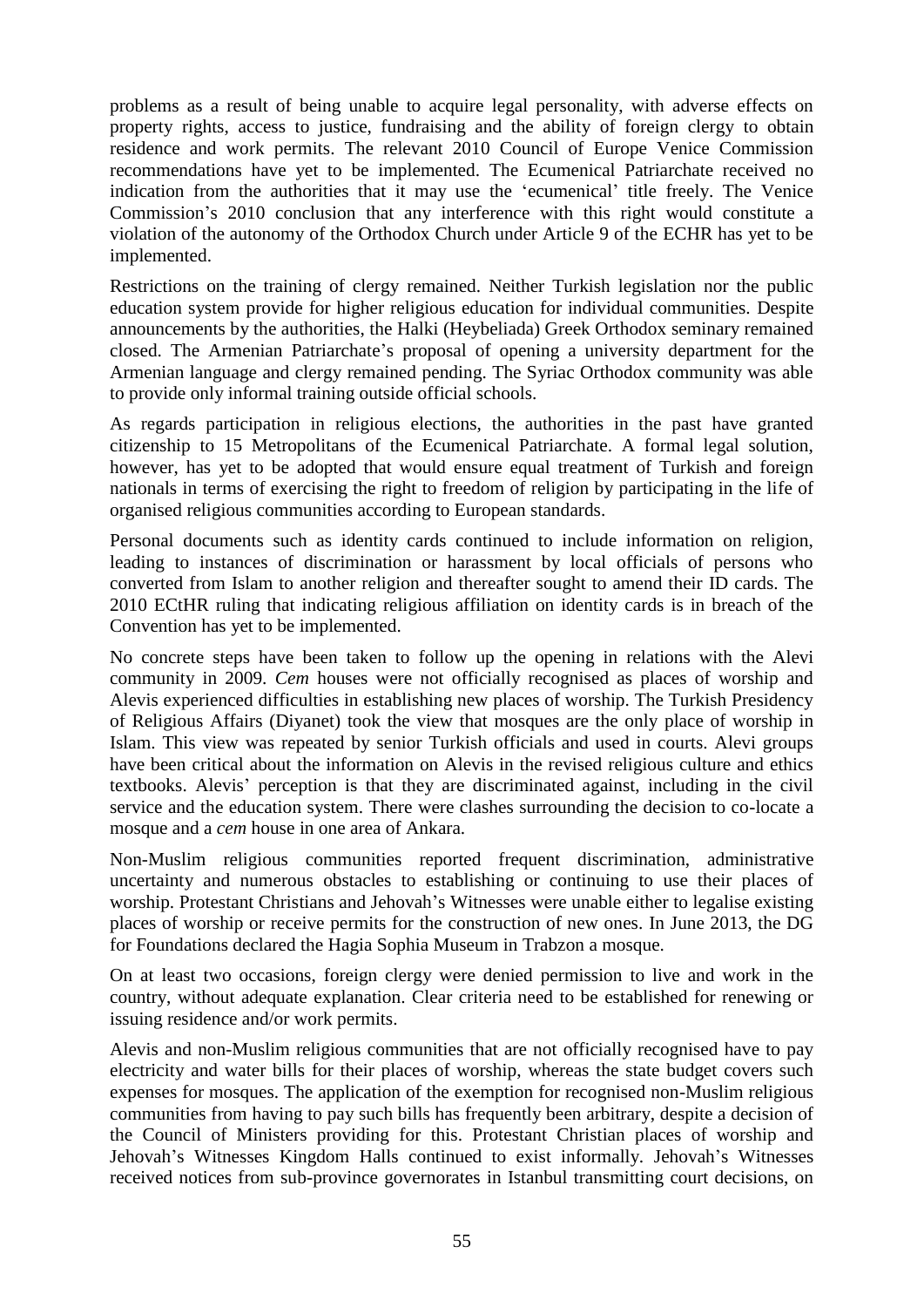the basis of a Council of State decision, that worship places cannot be located in houses and work places. There are two cases before the ECtHR regarding Kingdom Halls.

The court case concerning the killing of three Protestants in Malatya in April 2007 continued and allegations of links to the Ergenekon organisation were considered. A number of Protestant, Armenian and Greek Orthodox churches in İstanbul were attacked. A plot to assassinate a pastor in İzmit was foiled by the police. Non-Muslims perceived a number of articles in the media as anti-Semitic and promoting hate speech. Lawsuits were filed, but rejected by the courts. The Diyanet's five-year strategy mentions the need to follow up and evaluate missionary activities inside and outside the country.

Implementation of the May 2010 Prime Ministerial circular instructing all relevant authorities to pay due attention to the problems of non-Muslim Turkish citizens has not always been consistent.

ECtHR judgments on Turkey regarding conscientious objectors refusing to serve in the military on religious or other grounds have yet to be implemented. Turkey is the only member of the Council of Europe that does not recognise the right to conscientious objection for conscripts.

As regards **women's rights and gender equality**, the Law on the Protection of Family and Prevention of Violence against Women of March 2012 and the Ministry for Family and Social Policies' National Action Plan to Combat Violence against Women (2012-15) continued to be implemented. A database on violence against women is under preparation. The Minister was heavily engaged in efforts to address domestic violence issues and frequently spoke on the matter in public.

Under current legislation, each metropolitan municipality and each municipality with a population of over 100 000 must have a shelter for women who are victims of domestic violence. A regulation on the management of shelters was adopted in early 2013. The Ministry of Labour and Social Security established a department to deal with cases of harassment at work as part of efforts to build up capacity in the public sector. Members of the judiciary and law enforcement officers underwent awareness-raising and training on new legislation. Violence Prevention Centres were established in 12 pilot cities, with two further centres planned. Public and private sector representatives launched initiatives to increase women's participation in the labour force.

The Parliamentary Committee on Equal Opportunities between Men and Women issued two opinions on draft legislation during the reporting period.

However, a number of NGOs requested increased engagement with the Committee, and more focus on mainstreaming gender equality via the legislative process and on monitoring the implementation of laws and circulars on gender equality. An anti-discrimination and equality board has yet to be established.

There are no clear follow-up mechanisms where municipalities fail to establish shelters for women subject to domestic violence. Detailed statistics on incidents of violence against women, including killings, were not available; however, the media frequently reported killings by (ex-) partners and occasionally honour killings. The issue of early and forced marriages remained a serious concern, as did the inadequacy of family courts. 'Consent', 'undue provocation' and 'appearing older' were used to justify a reduction in sentences for sexual crimes while the Forensic Medicine Institute was criticised for delays in finalising reports on such alleged crimes. Implementation of the ECtHR judgment in the *Opuz v. Turkey*  case relating to effective judicial decisions with preventive or deterrent effect for offenders remained pending.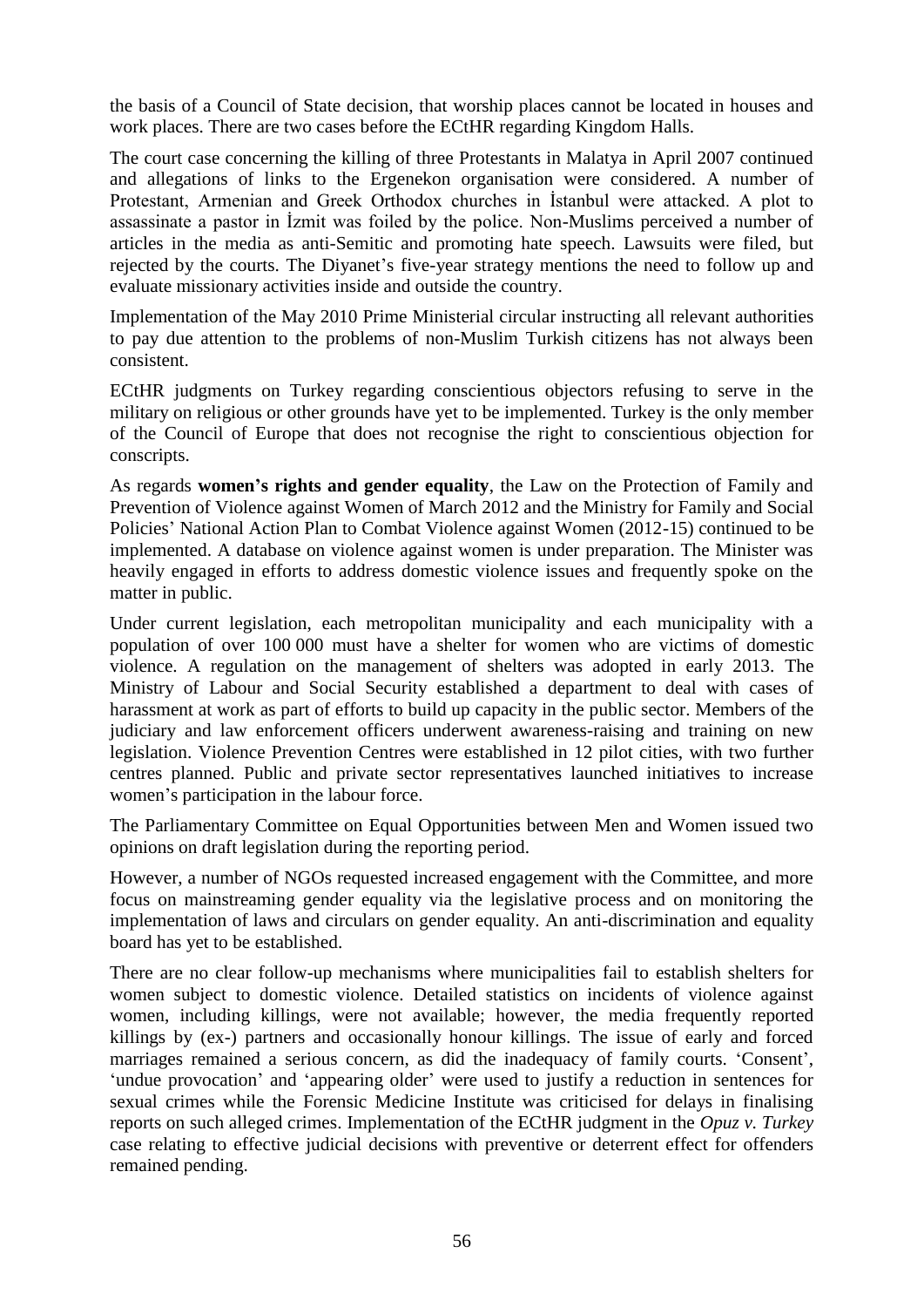The participation of women in the labour force remained low, at 29.5%. This reflects also the low level of women's access to education. The lack of affordable childcare facilities for working women remained an issue. Under current legislation, employers are obliged to provide childcare services or to help improve access to affordable care services to reconcile work and family life only if they employ 150 women or more.

The number of women in politics and at senior levels in the administration remained very small. Legislation has not been amended to promote women's inclusion in politics.

Under current legislation, women cannot use exclusively their maiden name after marriage despite an ECtHR ruling in this sense. Gender equality education was not fully integrated into the training of public officials, including law enforcement personnel, health professionals, social workers and teachers.

Stakeholders have not always been consulted adequately and the perception was that dialogue with civil society organisations was limited to those close to the government.

National statistics reported annually by the Turkish Statistical Institute (TÜİK) indicate that gender inequality continued to constitute a key problem in Turkey's development agenda.

More work is needed to break down stereotypes and change perceptions of gender roles in all spheres.

Concerning **children's rights**, enrolment rates in pre-school education institutions remained stable at around 44% among 4 and 5 year olds. Administrative capacity increased significantly thanks to intensive teacher recruitment, curriculum development and training activities, although there was no monitoring and inspection mechanism covering all preschool education and care services.

Schooling rates in primary education were around 99%, while (upper) secondary school enrolment rates reached 70%. Net enrolment in upper secondary education in the 2012-13 school year was 1.5% higher for boys than for girls and much higher in western, central and northern provinces, including Ankara, than in eastern and south-eastern provinces. Absenteeism and school drop-out rates were not published officially, but, on the basis of official data, NGOs reported them to be high. Turkey needs to continue strengthening its monitoring of school attendance and drop-out rates.

According to the National Child Labour Survey in 2012, the child labour situation has not improved since 2006. Around 6% of children aged 6-17 are involved in economic activity, including street work, heavy and hazardous work in small and medium-sized enterprises and paid, non-family, migratory and temporary work in agriculture. 28 child workers died in workplace accidents.

Child poverty fell overall, but remained high in rural and eastern regions of Turkey. Almost one quarter of children continued to face material deprivation, with social services and transfers insufficient to reduce the currently high level of child poverty.

There was a positive trend in terms of reducing infant and child mortality and communicable diseases. The education system offered little information on sexual and reproductive health issues. Capacity to identify and support children with developmental/disability risks in line with international standards needs to be improved.

The Minister for Family and Social Policies committed to complete a National Strategy on Violence against Children, which would complement ongoing efforts to address domestic violence and violence in schools, abuse, exploitation and neglect. A Deputy Ombudsman was made specifically responsible for women's and children's rights. However, violence against children and early marriages remained issues of concern. Corporal punishment was not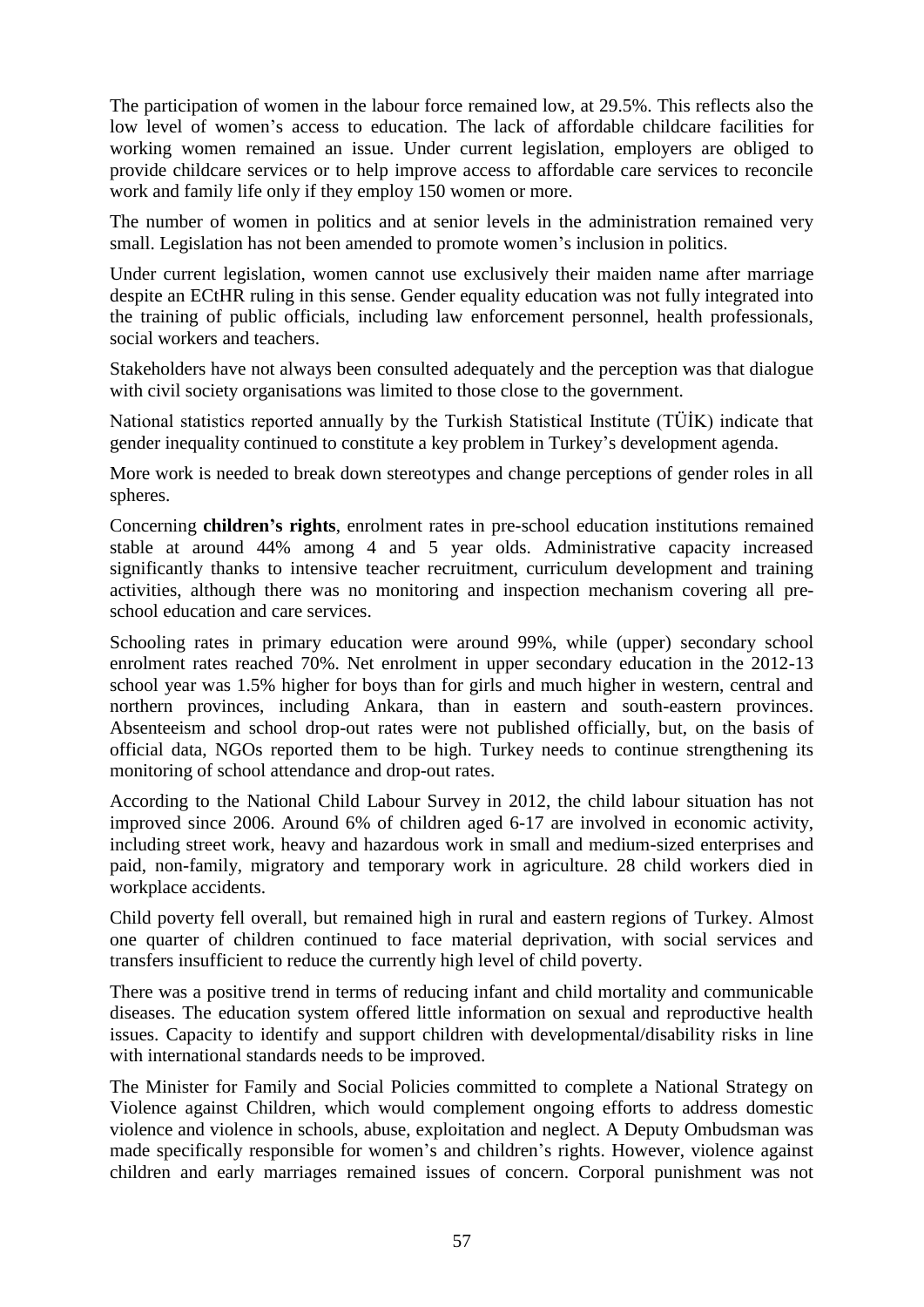explicitly prohibited at home or in psychiatric facilities and rehabilitation centres.

There remained deficiencies in the national children's rights monitoring system, which lacks an effective complaint and reporting mechanism. A 2012-16 National Child Rights Strategy to introduce a comprehensive rights-based approach for the full and effective implementation of international obligations has not yet been put in place. The Monitoring and Assessment Board for the Rights of the Child, designated to coordinate implementation and monitoring of the Convention on the Rights of the Child, did not meet during the reporting period and coordination between government Ministries, departments and institutions dealing with children's rights was inadequate at national, regional and local levels.

The limited resources available for an effective juvenile justice system are a matter of concern. Of 18 serious crimes courts for juveniles, eight were operational. The total number of juvenile courts was 96, of which 80 were operational. The Child Protection Law provides that such courts should be established in all 81 provinces. In provinces where such courts did not exist, children were tried in ordinary courts for adults.

Arrests of juveniles on charges of membership of a terrorist organisation continued. As of May 2013, around 2 000 children aged between 12 and 18 were in prison, of whom around 200 had been convicted and the rest were being detained. Conditions continued to vary from place to place, and there were complaints of overcrowding, inadequate hygiene, mistreatment, personnel shortages and violence and/or abuse of inmates. The case concerning allegations of ill-treatment and sexual harassment in Pozanti prison remained pending.

The principle of the best interests of the child was not appropriately integrated or consistently applied in all legislative, administrative and judicial proceedings or in all policies, programmes and projects relevant to and with an impact on children.

State-led pilot action was conducted to raise awareness of the **socially vulnerable and/or persons with disabilities** and a Board on Monitoring and Evaluating the Rights of People with Disabilities has been set up in order to comply with the relevant UN Convention of which Turkey is a signatory. However, a national monitoring mechanism as required by the UN Convention on the Rights of People with Disabilities has not yet been established and further efforts are needed to challenge stereotypes. Implementation of the Strategy Paper and the National Action Plan on accessibility remained limited.

Children with disabilities faced difficulties in accessing affordable and inclusive education services, from pre-primary level upwards. Inclusive vocational and lifelong learning opportunities were also limited. The monitoring, evaluation and inspection of private special education and rehabilitation services require particular attention.

The employment rate of people with disabilities in the public sector increased but remained low, at less than 2% of the total. Financial incentives for employers to recruit people with disabilities and establish protected workplaces were available but disabled individuals faced serious difficulties gaining employment in the private sector.

A national workshop was organised on transport services for people with reduced mobility. However, access to public buildings and most transport services was often problematic.

Coverage of home-based care services for the disabled and the elderly increased.

There was no independent body to monitor and inspect mental health institutions.

There was no progress on comprehensive **anti-discrimination** legislation. The current legal framework is not in line with the EU *acquis.* A draft law on the establishment of an antidiscrimination and equality board remained pending before the Prime Ministry. References to discrimination on grounds of sexual orientation or gender identity were taken out of the initial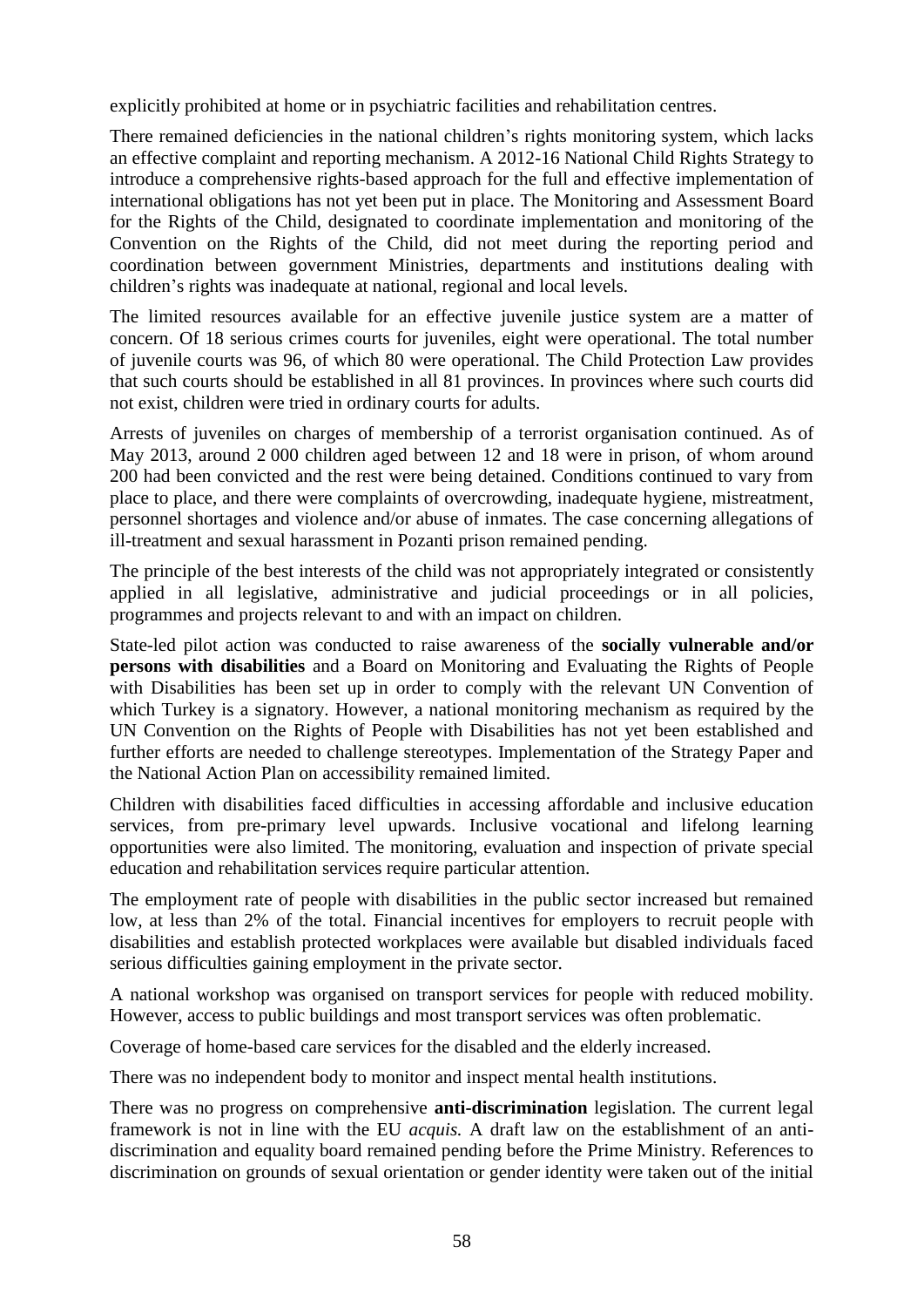draft. There is no specific legislation against hate crimes.

Violence against **lesbian, gay, bisexual, transgender and intersex (LGBTI)** persons continued. Hate attacks and hate speech against homosexuals increased. Twelve LGBTI hate murders were reported in Turkey, and several lynching attempts and incidents of torture, rape, ill-treatment, domestic violence, harassment, and cyber-attacks against LGBTIs. There was repeated application by the judiciary of the principle of 'undue provocation' and reduced sentences due to the 'good behaviour' of perpetrators of crimes against LGBTI persons. There were increasing concerns that shortcomings in the investigation and prosecution of crimes against people of a different sexual orientation or gender identity lead to impunity for the perpetrators.

Instances of discrimination against LGBTI individuals were frequent. There were cases of police officers, teachers and bank personnel being dismissed from their jobs due to the disclosure of their sexual identity. High school and university students were reported to face discrimination, including pressure to leave schools. In January, a review of the Turkish Armed Forces' disciplinary system defined homosexuality as 'unnatural' and envisaged that 'morally indecent' personnel would be discharged. LGBTI and women's rights' associations criticised the discriminatory language and the possible discriminatory implementation of the law *vis-à-vis* female personnel. In addition, the military's Medical Competence Regulation continued to refer to homosexuality and trans-sexuality as illnesses.

The Penal Code and the Law on Misdemeanours were used against transgender persons in a discriminatory and arbitrary manner. The Law on the Internet was used against some LGBTI and other websites which were considered politically and morally unsuitable. The Penal Code provision against resisting an officer in the course of his duty was frequently used to counter accusations of harassment.

In the field of **labour and trade unions rights**, a new law was adopted on trade unions and collective agreements in the private sector. The law facilitates the establishment and internal functioning of the trade unions, eases membership procedures, lifts the ban on strikes in certain sectors and reduces criminal penalties. However, important shortcomings remained, including high representativeness thresholds for entering into collective bargaining, which hinder negotiations at appropriate levels and hamper the development of unions. A provision removing protection from dismissal for trade union activities in small workplaces is still under examination by the Constitutional Court.

For public servants, the blanket absence of the right to strike and the ban on establishing trade unions at professional or workplace level remained in place. Although the Constitutional Court annulled the provision prohibiting civil servants in military establishments from establishing and joining trade unions, many categories of civil servants were still deprived of the right to organise. These groups' attempts to establish unions were prevented by administrative or legal acts. An application by police officers to establish a trade union was rejected and the organisers dismissed for 'disobedience' and 'humiliation of the profession'. However, a new trade union for judges was established after dissolution of the previous one.

In several anti-KCK operations, police continued to raid trade union offices and arrest unionists on suspicion of terrorist activity. Court cases are pending or have started for more than 400 trade union members and executives. Out of them more than 60 are imprisoned pending trial for more than 7 months. The indictments in these cases raised concern about the respect of freedom of association.

On **property rights***,* the authorities made significant efforts to implement the 2011 legislation revising the 2008 Law on Foundations. Under the revised legislation, 116 minority community foundations applied for the restitution of a total of 1 560 properties. By August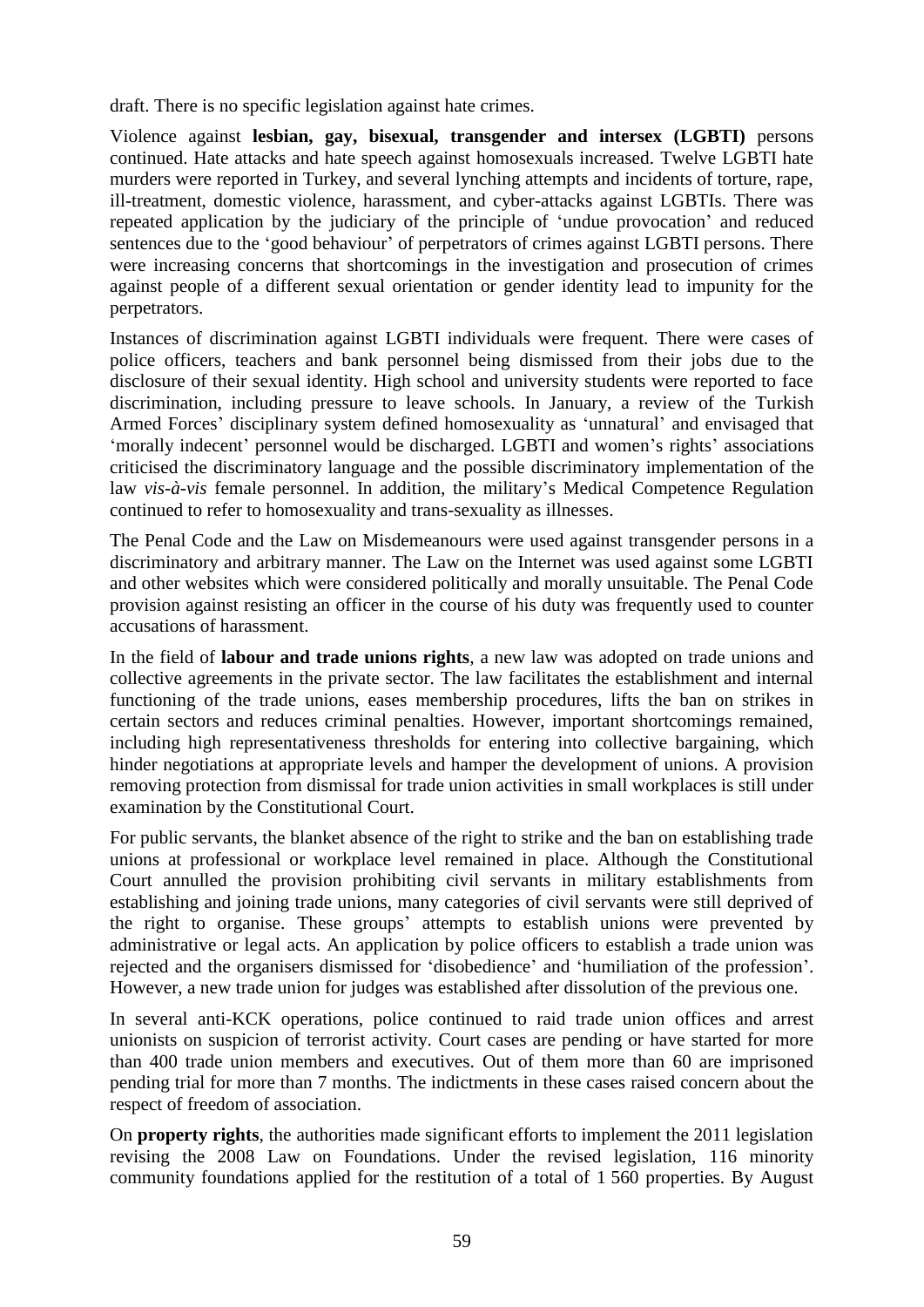2013, the Foundations Council had approved the return of 253 properties and the payment of compensation for 18 properties, and decided that 878 applications were not eligible.

The Greek Orphanage in Büyükada re-gained its foundation status at the end of 2012, bringing the number of minority foundations to 166. On 7 October 2013, the Foundations Council returned to Mor Gabriel Syriac Orthodox monastery the lands that had been transferred to the Treasury pursuant to a Court of Cassation ruling. In March 2013, a Turkish Deputy Prime Minister paid a visit to the Syriac community in Germany, where he expressed the government's determination to address the issues affecting the monastery. The Latin Catholic Church in Mersin won two court cases against the Treasury and the Directorate-General of Foundations regarding two properties around the church and was given the title deeds.

Current legislation does not, however, cover foundations which have had their management taken over by the Directorate-General for Foundations, nor properties of foundations which have been transferred to third persons. Alevis have also raised the issue of the return of properties. It was reported that, during implementation of the revised legislation, the local title deeds and cadastre offices were in some cases not cooperating with applicant foundations, or that disputes arose over the valuation of properties for which compensation was paid.

The Syriac community continued to face difficulties with property and land registration, especially in the south-east. A number of court cases continued, concerning both private individuals and religious institutions. There were new property/land issues as a result of the ongoing process to establish a cadastre, in particular in the south-east. The Mor Gabriel monastery land ownership cases continued. The Monastery Foundation applied for the return of lands it claims within the framework of the revised Law on Foundations. A forestry case against the monastery was taken to the ECtHR and a decision on admissibility was pending.

A large number of properties of the Latin Catholic Church remained confiscated by the state. Catholic churches have no legal personality and no minority foundation status.

The implementation of the recommendations of March 2010 of the Council of Europe Venice Commission on the protection of property rights (Council of Europe Resolution 1625 (2008)) on Gökçeada (Imvros) and Bozcaada (Tenedos) were pending.

Problems encountered by Greek nationals in inheriting and registering property were reported, in particular following the application by the Turkish authorities of the amended Land Registry Law, including the authorities' interpretation of provisions on reciprocity. As regards reciprocity, the European Court of Human Rights held that there had been a violation of Article 1 of Protocol 1 (peaceful enjoyment of possessions) to the European Convention on Human Rights and ordered that either the property be returned or financial compensation be paid to the applicants**.**

Dialogue between the government and representatives of **minorities** continued.

In February 2013, a delegation of Syriacs from Sweden visited the President of the Republic. The President met with the Syriac community for a second time in Sweden during his official visit to the country in March 2013. In the same month, a meeting between the Prime Minister and religious leaders of non-Muslim communities was organised on the occasion of the German Chancellor's visit to Turkey. A Deputy Prime Minister and the Minister of Culture called on minorities who had been obliged to leave Turkey due to 'errors of the past' to return.

In December 2012, six persons were fined 3 000 TL each for incitement to hatred and enmity after displaying anti-Armenian banners at an İstanbul rally. Since February 2013, the Armenian-Turkish bilingual newspaper Agos has been available at the Turkish Airlines stand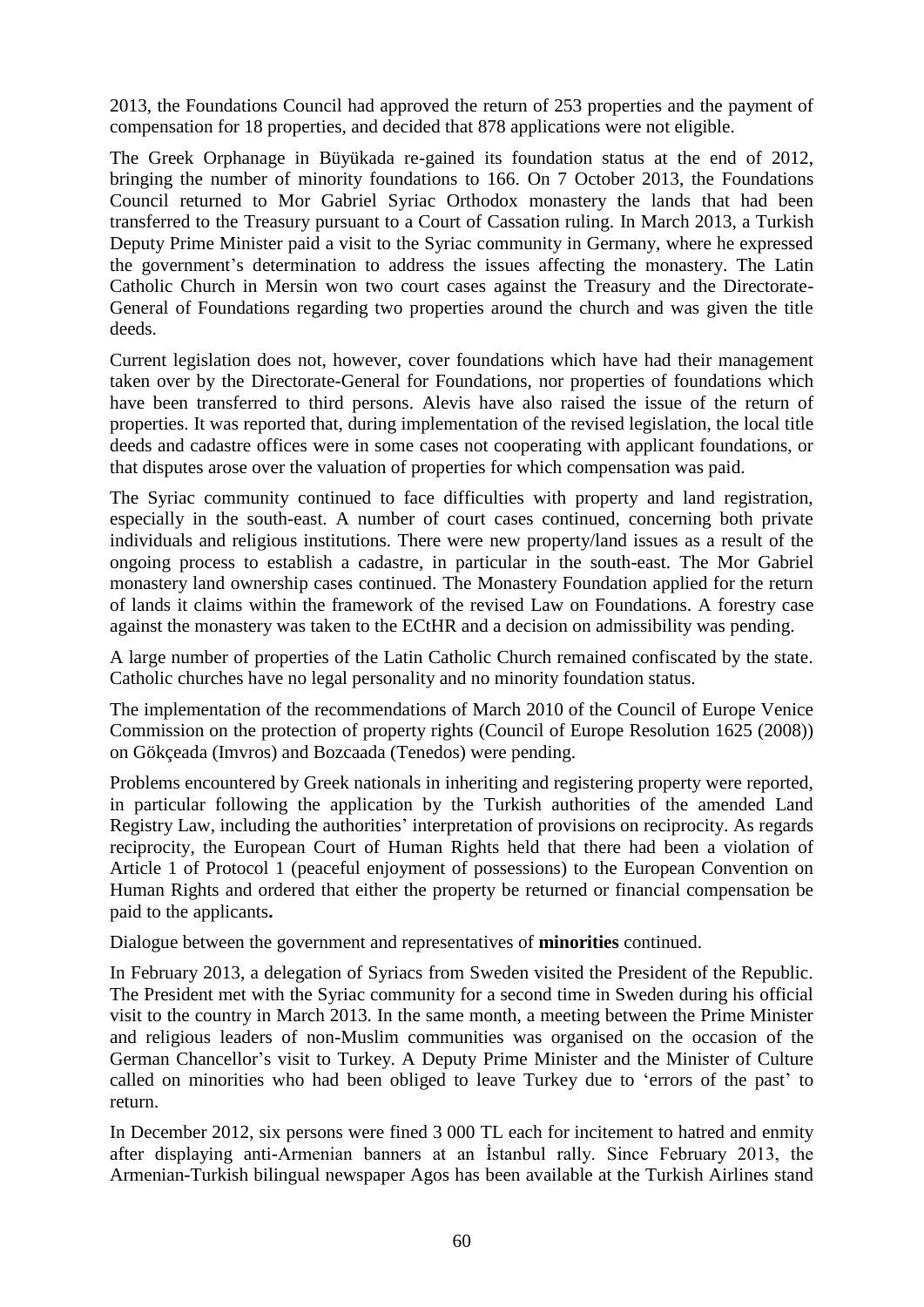at airports. The Press Advertising Institution paid minority newspapers a sum of money instead of paying for advertisements as, despite the goodwill demonstrated in 2012, minority newspapers cannot in practice receive and publish official announcements or advertisements due to their limited circulation and the fact that they are not necessarily in Turkish.

In March, the Minister for National Education accepted the request for the reopening of a Greek minority school on Gökçeada (Imvros) Island. The school opened in September 2013. The Ministry also informed all Turkish schools of their obligation to respond positively to requests from non-Muslims to be exempted from compulsory religious culture and ethics lessons. As a result, the number of complaints dropped. Further to a Court decision that became final in August 2013, Syriacs can now open their own schools. In 2012, the authorities, together with stakeholders, started preparing textbooks and curricula so that Christian students can have classes on Christianity at school. An *ad hoc* commission was set up to review options on the Halki (Heybeliada) Seminary. This took place, however, without the involvement of the Ecumenical Patriarchate (*See also section on freedom of thought, conscience and religion*).

A request from the Istanbul Syriac Orthodox Church for land for the construction of a new church was approved by the İstanbul Greater Municipality. A request from the Syriac community in İstanbul to open a kindergarten was initially refused by the authorities on the basis that the legislation provides for the opening of Armenian, Jewish and Greek schools only. An administrative court in Ankara ruled that there was no legal reason to prevent Syriacs from opening their own school on the basis of the Treaty of Lausanne.

The Malatya Municipality re-constructed buildings in the Armenian cemetery in Malatya which had been demolished by accident in February 2012. These were opened in June 2013.

In January 2013, in the case involving the 2010 killing of a Roman Catholic Bishop in Iskenderun, the Iskenderun 2nd Serious Crimes Court sentenced the accused to 15 years in prison, considering that the killing was not the result of a politically motivated or an organised criminal attack.

The 10th grade History school textbook was amended in response to complaints of discriminatory rhetoric against Syriacs.

In the case of murdered Armenian journalist Hrant Dink, the chief public prosecutor of the Court of Cassation demanded the reversal of the decision of the 14th Serious Crimes Court of Istanbul on the grounds that 'the accused had committed this crime within the framework of the activities of an organisation'. The retrial started in September. Following the relevant 2010 ECtHR judgment, a separate investigation continued into the conduct of various law enforcement and other state officials. This ECtHR judgment on the Dink Case requires Turkey to hold all involved accountable before the law.

The Malatya chief public prosecutor's office issued a new indictment on the Zirve press murders of three Christian missionaries in Malatya in 2007. In January 2013, the Malatya Serious Crimes Court issued an arrest warrant for retired General Hurşit Tolon — already under arrest in the context of the Ergenekon Case — along with two sergeants and another civilian suspect for their alleged involvement. One of the lawyers in the case received death threats from a defendant during a court session. In March 2013, a Diyarbakır Military Court sentenced the accused for the killing of a compatriot soldier of Armenian origin to four years and five months in prison for manslaughter. The judgment was appealed by the family of the deceased.

However, the current legal framework together with its implementation by the administration and the enforcement by courts do not fully guarantee the rights of persons belonging to minorities. Apart from the non-Muslim minorities recognised by Turkey under the Treaty of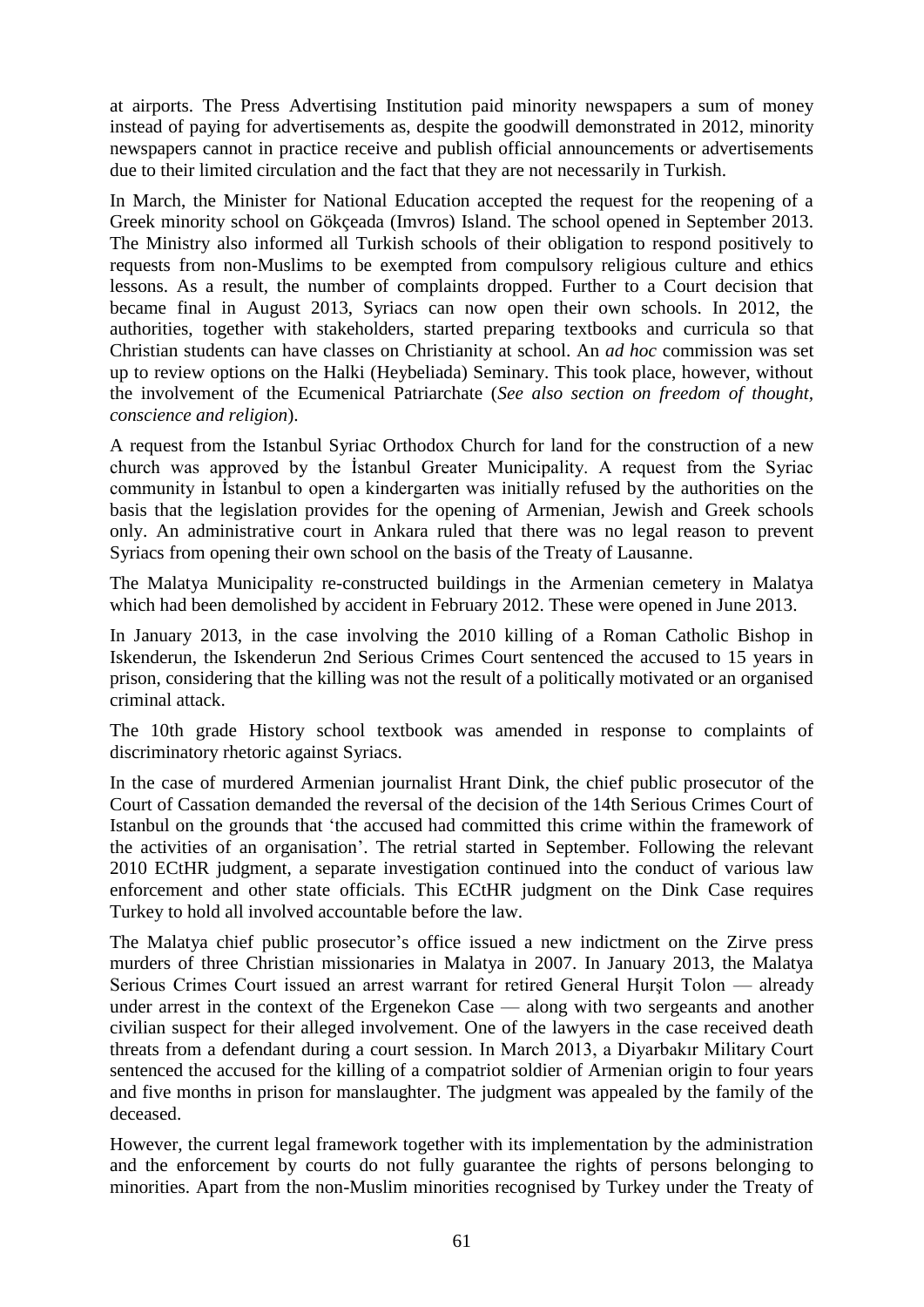Lausanne, the Turkish authorities consider Turkish citizens as individuals with equal rights before the law rather than belonging to the majority or a minority. However, this approach, which provides for full equality for all citizens, should not prevent Turkey from granting specific rights to certain citizens, in line with European standards, on the basis of ethnic origin, religion or language, so that they can preserve their identity.

Turkey needs to make sustained efforts to prevent and punish hate speech or crimes targeting persons belonging to minorities or minorities as such.

Regarding minority schools, children who are not Turkish citizens continued to have the option of attending as guest students without receiving graduation certificates. The management of minority schools, including accountability of both minority Heads and nonminority Deputy Heads, remained an issue, pending an implementing regulation. The reciprocity principle remained. In January 2013, the Parliamentary Assembly of the Council of Europe urged the Turkish government to implement Resolution 1625 of 2008 without further delay, restore the properties of the Greek minority and address the needs of the people on Gökçeada (Imvros) and Bozcaada (Tenedos).

Rhetorical content against missionaries or minorities remained in a number of compulsory school textbooks and in the first Diyanet five-year plan for 2010-14.

The Protestant Churches' report on human rights violations stated that hate crimes directed at Christians continued in 2012 and that physical attacks were carried out against Protestant and other churches and worshippers.

The court case regarding the April 2011 attack on the Latin Catholic Church in Adana continued, with lawyers calling for it to be combined with the Ergenekon case.

There were regular contacts between **Roma** NGOs and the administration. The Ministry of Family and Social Planning worked on a National Strategic Action Plan for Roma together with the Ministries of Labour and National Education to remedy the absence of an official Roma strategy. Consultations took place in April with NGOs. In November, over 70 Roma associations and six federations established the Roma People Forum of Turkey.

Nevertheless, there continued to be reports of discrimination. The provision of temporary public benefit jobs for Roma continued, but measures to increase the employability of Roma were lacking and Roma children had high drop-out and absenteeism rates at all levels of education. Problems of poor housing conditions and difficult access to health services, partly due to not having an identity card, continued.

An opposition-sponsored motion to set up a special committee to address the problems faced by Turkey's Roma was not supported by the governing party.

Turkey is still not a party to the 2005-15 international Decade of Roma Inclusion initiative.

The court case launched by Roma associations and individuals regarding urban renewal in Sulukule was upheld by the Council of State.

As regards **cultural rights**, the Criminal Procedure Code was amended in January 2013 to allow defendants to use a language of their preference other than Turkish at certain stages of a judicial proceeding even if they can express themselves adequately in Turkish. There were many cases illustrating immediate uptake of this new provision.

In February 2013, the Constitutional Court ruling that prosecutions cannot be brought against the use of Kurdish in political party signs, posters and statements entered into force. Preparations were launched for the eventual provision of public services in languages other than Turkish. Remaining legislative provisions currently restrict the use of languages other than Turkish.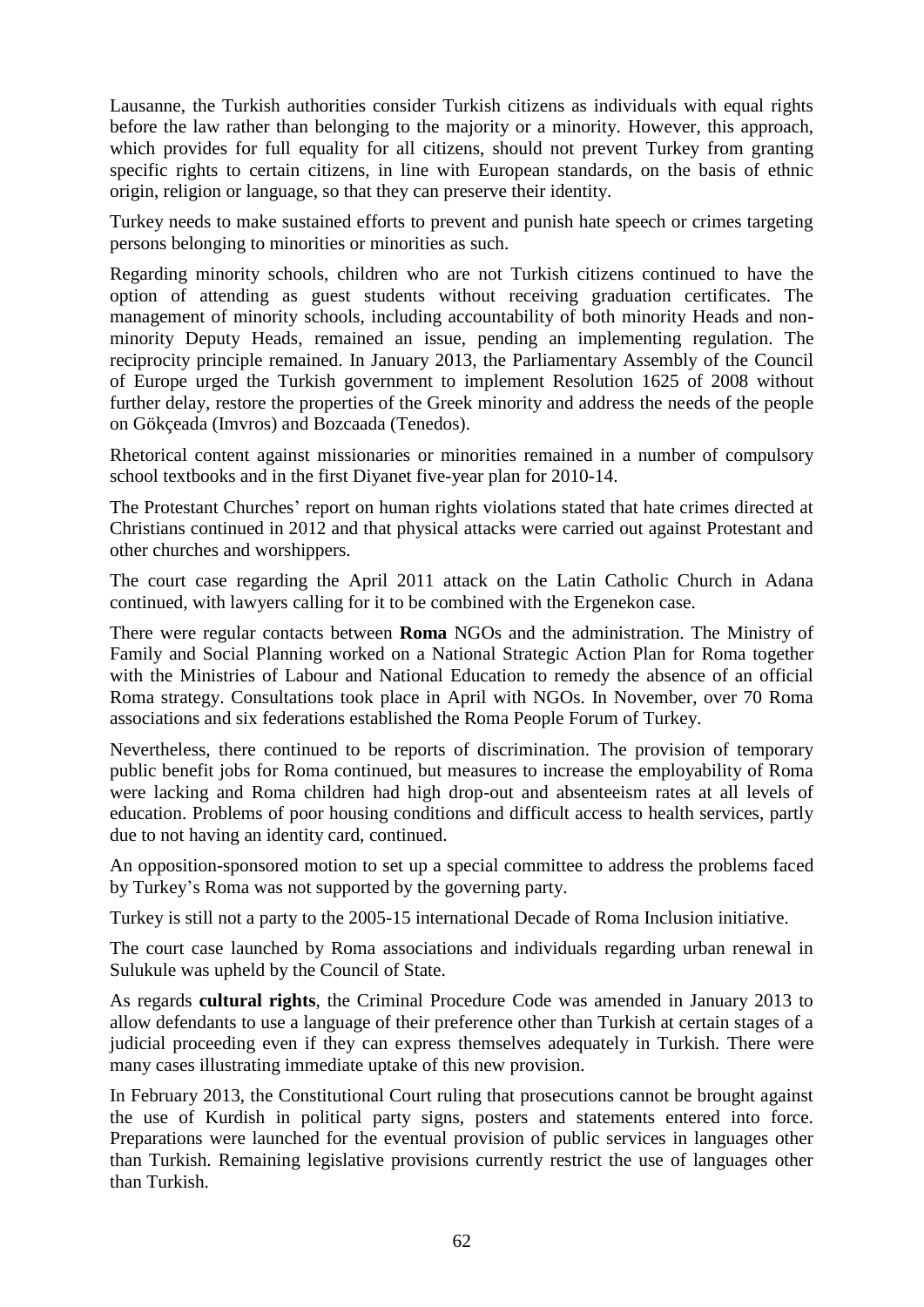On several occasions, state officials, governors and security directors used Kurdish when speaking in public. The Diyarbakır police chief celebrated International Women's Day in both Turkish and Kurdish. A judicial investigation into his statement in 2012 that 'if you don't feel grief when a terrorist dies on the mountain, you are not a human being' ended with a decision not to prosecute.

Mardin Artuklu University continued to provide post-graduate education in Zaza and Kurmanjî Kurdish, as did Dicle University in Diyarbakir and Bingöl University. Tunceli University offered graduate courses.

The teaching of elective courses in Kurdish language in public schools continued (subject to a minimum of ten students per class) and 25 000 students have enrolled.

In April 2013, the President of the Diyanet spoke in Kurdish in a ceremony to mark the birth of the Prophet and prayers were said in both Kurdish and Turkish. The Diyanet started preparing a Kurdish version of the Quran and Kurdish Quran courses, and allowed prayers to be recited in Kurdish in mosques.

The Anatolia news agency started broadcasting in Kurdish in September 2013.

A court case regarding the demolition in Kars of the statue of humanity devoted to Turkish-Armenian reconciliation remains pending before the ECtHR after being found admissible by the Court.

The democratisation package announced by the government in September provides for education in languages and dialects other than Turkish in private schools.

There have been no significant developments as regards the **protection of personal data.** Turkey has yet to adopt a general law on the protection of personal data and, in that context, to set up a fully independent data-protection authority.

#### *Conclusion*

There was progress in the area of the *judiciary*. The High Council of Judges and Prosecutors continued with the implementation of its 2012-16 strategic plan broadly improving the predictability and transparency of its decisions, and promoting the independence, impartiality and efficiency of the Turkish judiciary. The Constitutional Court started receiving individual applications for alleged violations of fundamental rights and delivered a number of important decisions aligning itself with the approach of the European Court of Human Rights. Implementation of the 3rd Judicial Reform Package started to produce results as regards, for instance, detention on remand and the use of preventive measures as an alternative to detention. The adoption of the 4th Judicial Reform Package was another important step in the right direction. Concerns remained as regards both legislation and practice in the criminal justice system, in particular as regards prosecutors' ability to lead investigations, limited access by the defence to prosecution files, poor cross-examination at trial, and the poor quality and/or lack of reasoning in the indictments.

Implementation of the 2010-14 national *anti-corruption* strategy and action plan continued. However, the institutional framework for developing policy and monitoring its implementation needs to be clarified and strengthened. Issues relating to the financing of political parties and the scope of MPs' immunities have yet to be addressed. Greater political will and civil society involvement are needed if results are to be achieved on the ground so as to establish a track record of investigations, indictments and convictions.

There was a decidedly mixed picture in the area of *fundamental rights*. The implementation of the 3rd Package contributed to improving, *inter alia*, the situation as regards the right to liberty and security. The 4th Package provided judicial remedies on a number of issues for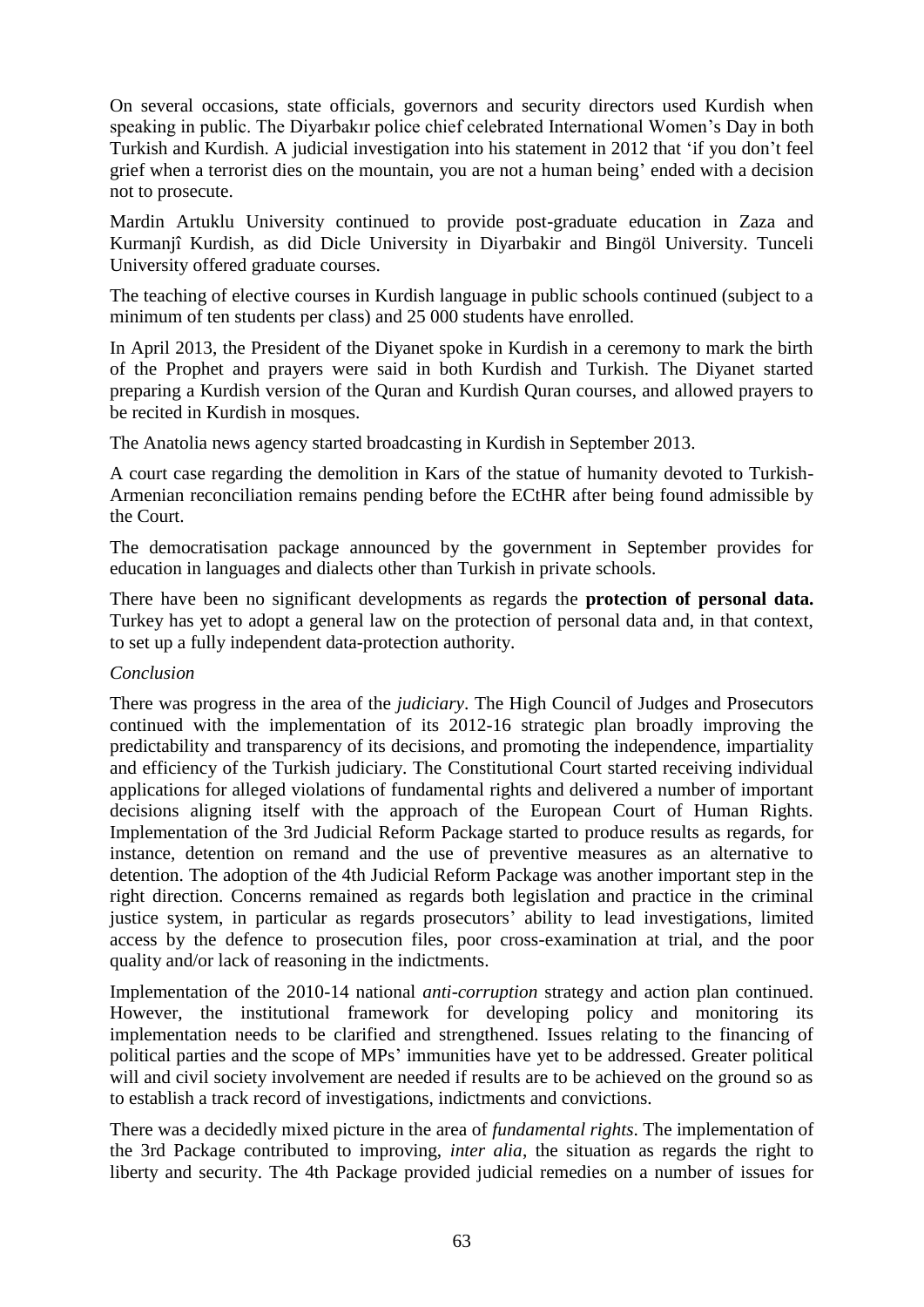which Turkey had been condemned by the European Court of Human Rights. It narrowed down the scope of terror-related crimes by removing the link between the imparting of ideas through publications, statements, speeches, etc., and the use or threat of use of coercion or violence. Implemented in line with European standards, these changes should have a positive impact on freedom of expression. Newroz celebrations and the gay pride parade went ahead without disruption. The implementation of legislation on foundations resulted in the return of a significant number of properties to minority foundations. The authorities were vocal on, and showed commitment to combatting violence against women. Dialogue between the government and representatives of minorities continued with some positive results, and measures were adopted to promote cultural rights. The Ombudsman Institution and the National Human Rights Institution became operational. However, serious concerns were raised by instances of an excessive use of force, with numerous reports of disproportionate use of tear gas and pepper spray by law enforcement bodies in largely peaceful protests across the country in May-June 2013, and fatal shootings. Independent, impartial and effective follow up in accordance with ECtHR case law should be carried out. Freedom of expression and of the media was restricted in practice: the ownership structure of the Turkish media, at times intimidating statements by politicians, and remaining restrictive legal provisions and their interpretation by members of the judiciary led to widespread self-censorship by media owners and journalists or the sacking of journalists. Freedom of assembly was not respected on a number of occasions, including during the Gezi Park events. The Turkish authorities failed in these instances to protect, or to be seen to wish to protect, the rights and freedoms of others according to European standards. Shortcomings in legislation on trade unions hinder collective bargaining and the development of trade unions. On women's rights and gender equality, Turkey needs to make further sustained efforts to turn legislation into reality as regards women's employment, education and political representation, tackling violence against women, and early and forced marriages. As regards children, greater efforts are needed to improve access to education, and health services, combat child labour and improve administrative capacity and coordination. Anti-discrimination legislation needs to address discrimination on the grounds of sexual orientation. Steps in the right direction were made on minorities and on cultural rights but further efforts are needed.

## **4.24. Chapter 24: Justice, freedom and security**

As concerns **migration**, following a consultative process, a significant progress was made with the adoption of the Law on Foreigners and International Protection in April 2013. The new Law introduces a comprehensive legal and institutional framework on the legal status of migrants, procedures and safeguards to be followed in the context of detention and expulsion of irregular migrants as well as protection of vulnerable categories of migrants such as minors, with a view to bringing Turkey into line with EU and international standards. The establishment of a civilian institution, the General Directorate of Migration Management (GDMM) to deal with foreigners, suggests a shift away from the security-oriented approach followed in this field until now. Adoption of the implementing legislation allowing to effectively enact all the provisions of the Law is now a priority.

Turkey continued to be an important transit and destination country for migration. In 2012, 232 158 applicants were granted a residence permit in Turkey. 193 957 residence permits have been issued by 2 August 2013. 47 510 irregular migrants were apprehended by the Turkish authorities in 2012, which represents an increase of 7% as compared with 2011, and 21 332 were apprehended between 1 January and 2 August 2013. 21 059 persons were deported in 2012 and 16 060 between 1 January and 2 August 2013.

In 2012, the number of third country nationals detected by EU Member States' law enforcement agencies when attempting to enter illegally the EU and coming directly from the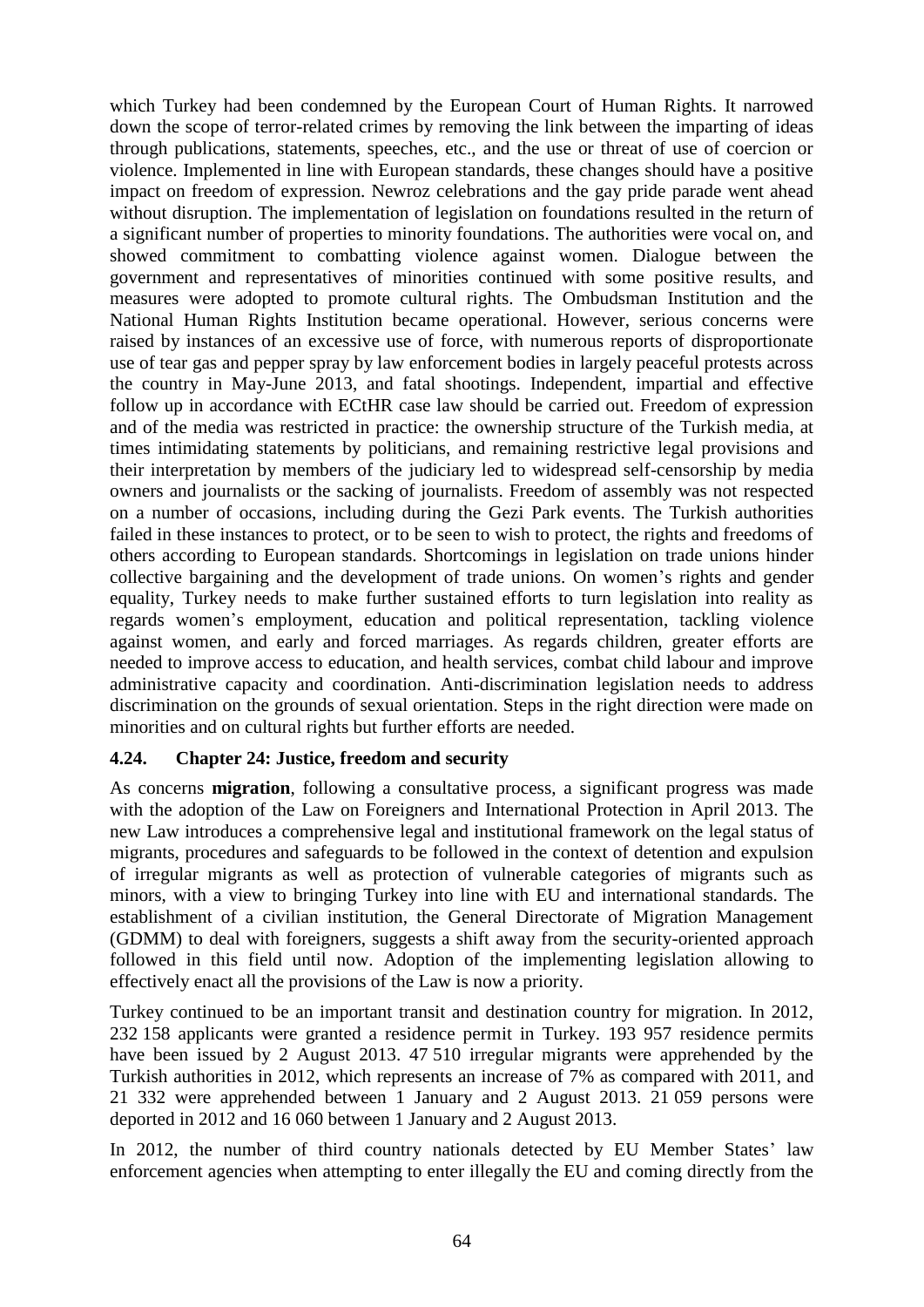Turkish territory amounted to 37 531, thus decreasing by 33% as compared with the previous year. The decreasing trend continued in 2013: there were only 7 032 such cases in the first half of 2013. A large share of the third country nationals detected at the EU external border coming directly from the Turkish territory were found having previously entered Turkey through regular channels. In many cases the migrants landed at the Istanbul airport, which in the last years has been directly connected to a number of countries which are potential sources of irregular migration, and subsequently were easily admitted to Turkey, thanks to the leniency of the Turkish visa procedures.

The capacity of Turkey to host irregular migrants decreased in 2012 (1 941) as compared with 2011 (2 176). The construction of removal centres in Erzurum, Edirne, Aydın, Bitlis and Van has not yet been completed. There are still no structured psycho-social services for irregular migrants staying in the centres. Adoption of legislation to implement the new Law on the establishment, management and inspection of the centres is a priority. The courts' capacity to handle migration cases and the Bar associations' capacity to provide legal aid need to be enhanced.

The signing of the EU-Turkey Readmission Agreement is still pending. Its swift conclusion and effective implementation remains of crucial importance. Effective implementation of existing bilateral readmission agreements needs to be ensured. Turkey concluded negotiations on the text of such an agreement with Serbia. Agreements were signed with Yemen, Belarus and Montenegro. Ratification of the agreements with Pakistan and Belarus are pending.

With regard to **asylum**, the new Law on Foreigners and International Protection introduces significant safeguards, including the respect of the principle of non-refoulement, and the access to refugee status determination procedures for any person in need of international protection. However, the provisions of the Law on the refugees of European and non-European origin differ, in line with Turkey's geographical reservation to the 1951 Geneva Convention. The new system needs to be further developed, notably with regard to refugees' rights, through implementing legislation. The GDMM is gradually to take over responsibility for asylum management from the Turkish National Police.

The Turkish authorities have made significant efforts to cope with the Syrian refugee crisis. According to official Turkish data, the number of Syrians staying in 15 tent cities, five container camps and a temporary reception centre exceeded 200 000. The authorities acknowledge that 200 000 to 400 000 Syrians live outside the camps. They are registered in coordination centres in Gaziantep and Kilis. Registered Syrians receive an ID card, valid for one year, which gives them access to medical and other material assistance. All Syrian refugees benefit from a temporary protection regime entailing open borders, protection and non-refoulement. However, the situation on the ground remains critical. Additional camps need to be set up in Malatya, Mersin, and Sanliurfa. The situation of out-of-camp refugees requires attention.

The Syrian crisis coincided with a sharp increase in the number of asylum applications filed in Turkey by non-Syrian asylum seekers: 14 758 applications were lodged only in the first half of 2013 as compared with 14 051 in the whole 2012. The processing of the asylum applications is cumbersome and needs to be streamlined. It has been increasingly more difficult to find a resettlement country willing to receive recorded refugees.

Turkey did not align its legislation and practice with EU **visa policy**, and continued to discriminate between EU Member States in allowing or refusing their citizens visa-free access to its territory. Turkey granted unilateral visa exemption to tourists holding ordinary passport of Slovakia. Visa exemption agreements valid for all types of passports were enacted with Brunei, Belarus, Colombia and with the former Yugoslav Republic of Macedonia. Similar agreements signed with Moldova and Yemen during the reporting period are not yet in force.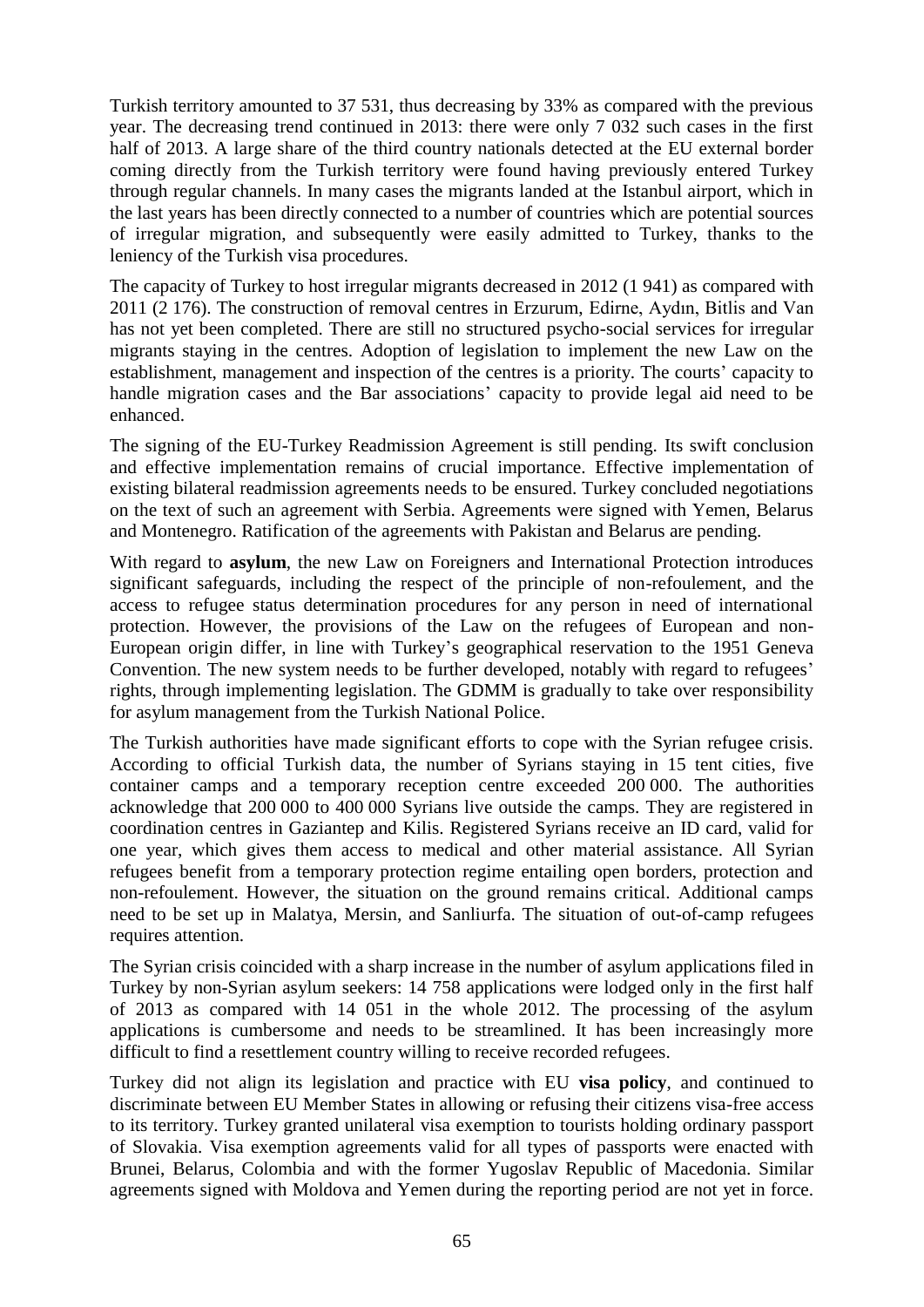As a result of changes to the visa system in April 2013, nationals of certain countries can obtain authorisation to enter and stay in Turkey through an on-line electronic system. There is no such system in the Schengen Member States.

In the area of **external borders and Schengen,** Turkey has not yet adopted a border security law to establish a specialised professional border security organisation and regulate tools for integrated border management. It has stepped up border cooperation with neighbouring countries. Negotiations continued with Bulgaria on a protocol on coordinated border surveillance and were concluded with Bulgaria and Greece on a trilateral common contact centre for law enforcement cooperation. In October 2012, an agreement was signed with Georgia on the joint use of land customs crossing points to facilitate border crossings. Data exchange started in August 2013 in the framework of the 2012 memorandum of understanding between Frontex and Turkey.

As of early 2013, 65 new border posts have been created, 150 surveillance towers renovated and 1 150 kilometres of roads for border patrolling constructed. The Ministry of Justice's national judicial network (UYAP) has enabled more efficient border checks. Customs Enforcement has 790 new staff. The Ministry of Health adopted a risk-analysis-based National Contingency Action Plan for human health services at seaports and airports and a training programme for its implementation. The Ministry of Interior and the Ministry of Customs and Trade need to cooperate more effectively to combat smuggling. It is essential that the role of the Coordination Board for Integrated Border Management be enhanced if tangible progress is to be made in the area of border management.

With regard to **judicial cooperation in civil and criminal matters**, Turkey initiated a study for the introduction of a mutual legal assistance law with a view to consolidating international rules and regulations on civil and criminal judicial assistance in a single law. Protocols were signed on increasing mutual judicial cooperation with Belgium, Croatia, Georgia, Iran, Serbia and Tajikistan. Turkey received 2 107 requests for judicial cooperation in civil matters and made 8 942. On judicial cooperation in criminal matters, legal advisors have been assigned to the Turkish missions in several EU countries and international organisations, including the EU. 15 judges have been assigned in line with a new practice of mutually designating liaison contact points. 168 extraditions were requested by Turkey and seven by EU Member States. Only 17 extraditions to Turkey were enforced. Turkey received 792 requests for mutual legal assistance in criminal matters and made 4 974. 14 transfers of convicts to Turkey were enforced and three transfers to EU Member States. Turkey has not yet signed or ratified the 1996 Child Protection Convention. Overall, judicial cooperation with the EU was limited.

Turkey is a party to the main international conventions in the area of **police cooperation** and the **fight against organised crime,** but a lack of data protection legislation limits police cooperation at international level and an operational cooperation agreement with Europol cannot be concluded. Europol and Turkey have been preparing a memorandum of understanding on confidentiality and information security. The assignment of a police liaison officer to The Hague would improve bilateral cooperation. Inter-agency cooperation needs to be strengthened.

Turkey adopted a new Action Plan against Organised Crime (2013-15), implementing the National Strategy against Organised Crime (2010-15). The Turkish National Police has established an additional witness protection unit, widening its presence locally to 74 provinces. Turkey signed but has not yet ratified the Council of Europe Convention on *Cybercrime*. A Cyber Security Council was established in October 2012 to develop a national cyber security strategy and an action plan, which were adopted in June (*see also Chapter 10 – Information society and media*). As to forensics, Turkey needs to establish a national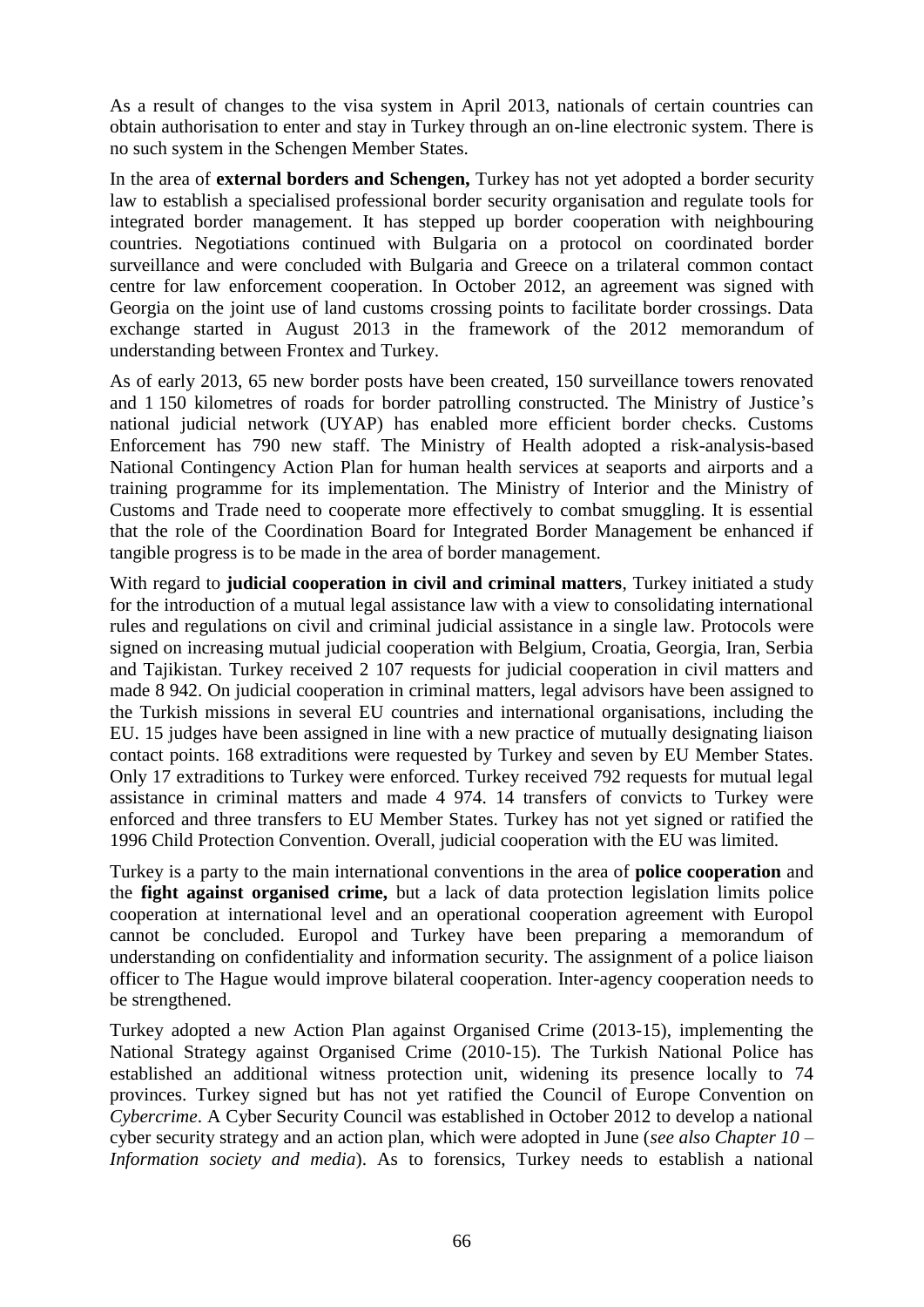fingerprint and DNA database. Overall data collection and analysis capacity need to be improved.

As concerns *trafficking in human beings,* the Turkish National Police identified a limited number of victims and prosecuted a limited number of traffickers. The Law on Foreigners and International Protection provides for the issuing of residence permits to victims or those strongly suspected of being victims of trafficking. The law also provides for the creation of a Department for the Protection of Victims of Human Trafficking within the GDMM. However, the framework anti-trafficking law has still to be adopted in line with the *acquis*. A comprehensive, multi-disciplinary and victim-oriented approach to trafficking still needs to be developed and victim identification needs to be improved. Victims need to have unhindered access to assistance, support and protection. The re-integration of victims upon return and the cooperation with civil society are vital. Prevention needs to be stepped up and efforts are needed to effectively curb demand for trafficking in human beings. The Council of Europe Convention on Action against Trafficking in Human Beings needs to be ratified. There is a growing concern about an increase in human trafficking as a consequence of the Syrian crisis.

With regard to the **fight against terrorism**, Turkey adopted the Law on the Prevention of the Financing of Terrorism*,* which addresses certain shortcomings identified by the Financial Action Task Force (FATF). (*See Chapter 4 — Free movement of capital)*. Turkey has not yet ratified the Council of Europe's Convention on the Laundering, Search, Seizure and Confiscation of the Proceeds from Crime and on the Financing of Terrorism. Turkey's active counter-terrorism dialogue with the EU has intensified. However, police and judicial cooperation with the EU Member States and EU Agencies in this area is limited given the absence of a data protection law and the difference between the norms defining and sanctioning terrorism in Turkey and in the EU and the Member States.

As concerns **cooperation in the field of drugs**, the final evaluation of the 2nd National Action Plan against Drugs and Drug Addiction (2010-12), implementing the National Strategy (2006-12), was carried out in February 2013. The updated 2013-18 National Strategy and the 2013-15 Action Plan have been adopted. Successful operations by Turkish law enforcement bodies resulted in the seizures of 152 086 kg of cannabis, 476 kg of cocaine, 13 301 kg of heroin and 2 961 553 ecstasy tablets. Six controlled delivery operations were carried out with Germany, the former Yugoslav Republic of Macedonia, Sweden, the United Kingdom and the United States, which also resulted in the seizure of heroin and cocaine. A total of 34 new psychoactive substances were included in the scope of the Law on Supervision of Drugs, which now covers a total of 94 new substances. Continued efforts are needed by the customs administration to detect and seize narcotics at the borders.

The agreement on the participation of Turkey in the European Monitoring Centre for Drugs and Drug Addiction (EMCDDA) has been ratified but still needs to be officially notified to the EU. Turkey is reporting annually to the Centre and participates as an observer in the Reitox meetings of Heads of Focal Points. The status and human resources of the National Reitox Focal Point need to be strengthened. The number of treatment centres has increased to 25 but current capacity is still not sufficient. There is a need for a more balanced approach on drugs involving the establishment of better treatment and rehabilitation facilities. Data collection and analysis capacity needs to be improved.

As concerns **customs cooperation**, *see Chapter 29 — Customs Union.* For measures against **counterfeiting of the euro**, *see Chapter 32 — Financial control.*

## *Conclusion*

Good progress can be reported in the area of justice, freedom and security. Turkey made significant efforts to deal with the influx of Syrian refugees although the situation on the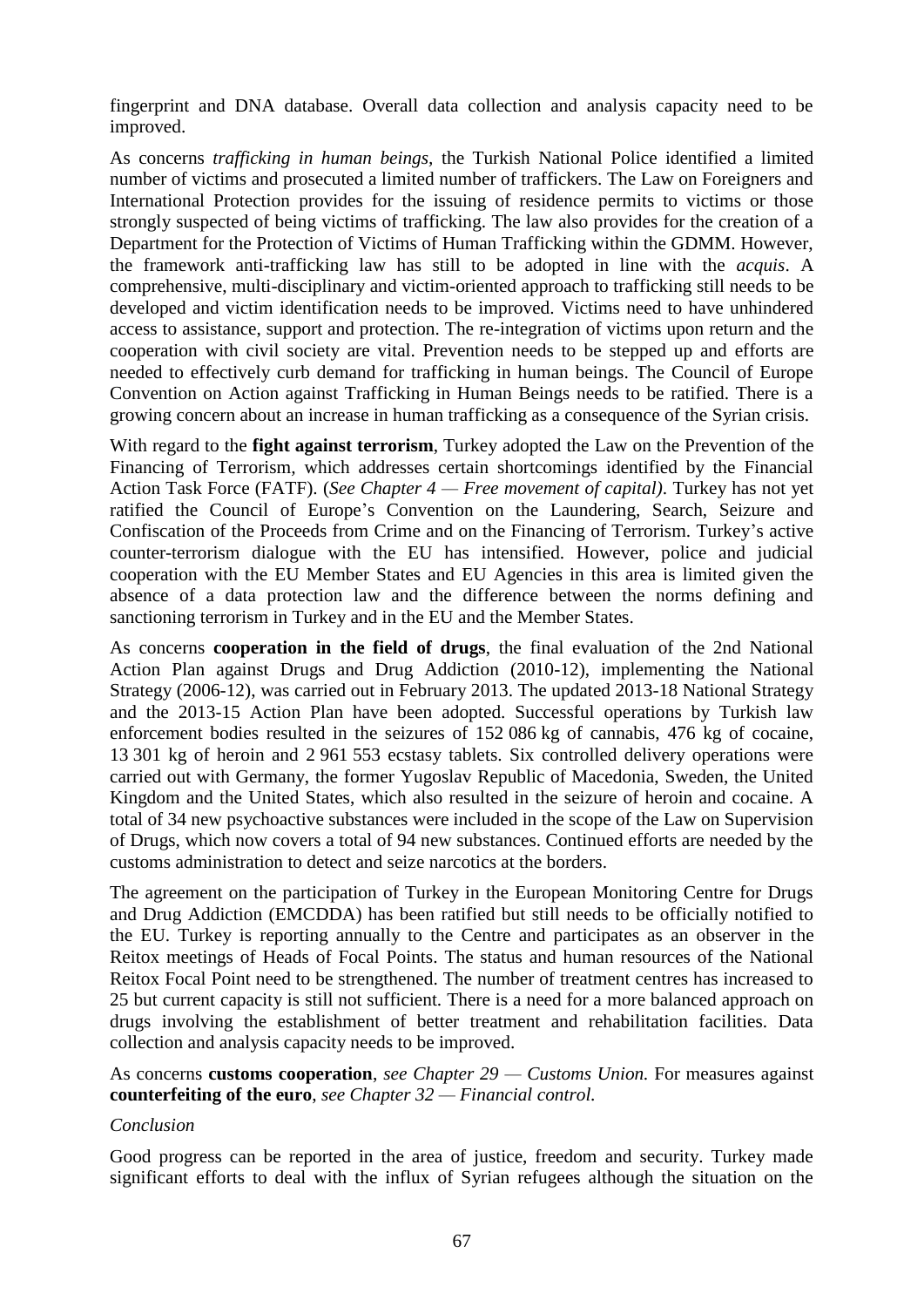ground remains critical. The adoption of the Law on Foreigners and International Protection provides for a single, coherent framework in the area of migration and asylum. It represents significant progress, which needs to be followed up by the timely adoption of the implementing legislation. Against these positive developments the conclusion of the EU– Turkey Readmission Agreement and the full implementation of the existing readmission obligations remain of crucial importance. No progress has been made on visa policy. Border authorities still need better coordination and an integrated management structure. A data protection law is needed to further international police and judicial cooperation in combating organised crime. The cooperation in combatting terrorism also needs the alignment of the Turkish legislation on the definition and sanction of terrorism. Efforts need to be stepped up as regards the prosecution and prevention of human trafficking and the identification and protection of victims. Overall, alignment in the area of justice and home affairs is at an early stage.

#### **4.25. Chapter 25: Science and research**

Turkey continued to strengthen its **research and innovation** capacity in line with the European Research and Innovation Union flagship initiative.

With respect to participation in the Seventh EU research **Framework Programme** (FP7), Turkey has been very active in promoting research and innovation cooperation with EU partners which resulted in an increased number of submissions and successful projects. Participation of SMEs is very good. Three months before the end of FP7, Turkey has an average success rate of 15.20%, as compared with the EU-27's 20%. There is thus room for improvement. Turkey's participation in the Specific Programme Ideas, governed the European Research Council (ERC) is however insufficient. Turkey has been very active in promoting cooperation under FP7 and with other international partners.

Cooperation with the Joint Research Centre (JRC) continued, with renewal of the Memorandum of Understanding (MoU) in October 2012. During the period of the first MoU, 35 Turkish researchers work in JRC institutes with support from the Technological Research Council of Turkey. The first call under the renewed MoU led to 150 applications from Turkey.

As regards further integration into the **European Research Area** (ERA), Turkey is an observer in the European Research Area Committee (ERAC) and is involved in nine Joint Programming Initiatives. It participates in the Strategic Energy Technology Plan (SET Plan) and the European Innovation Partnerships on active and healthy ageing, water and sustainable agriculture. The number of full-time equivalent R&D personnel had increased to 92 801 by the end of 2012. According to TurkStat, investments in R&D remained at 0.86% of GDP. The share of private business expenditure is 43%.

Turkey is contributing to the Innovation Union, but its overall innovation performance is still below the EU average. Turkey's target of establishing science centres in 16 greater city municipalities by 2016 and in all 81 provinces of Turkey by 2023 has advanced with the first centre in Konya opening in 2013. In December 2012, the Ministry of Science, Industry and Technology published its 2013-17 strategic plan, which covers the protection and commercialisation of the knowledge generated, strengthening the technological capacity in industry, developing research infrastructure, promoting university-industry cooperation and increasing entrepreneurship, innovation and industrial R&D capacity.

## *Conclusion*

Good progress has been made in the area of science and research. Steps were taken to further reinforce Turkey's capacity. Integration into the European Research Area is well on track. Turkey's participation in the EU Research Framework Programme (FP7) and its success rate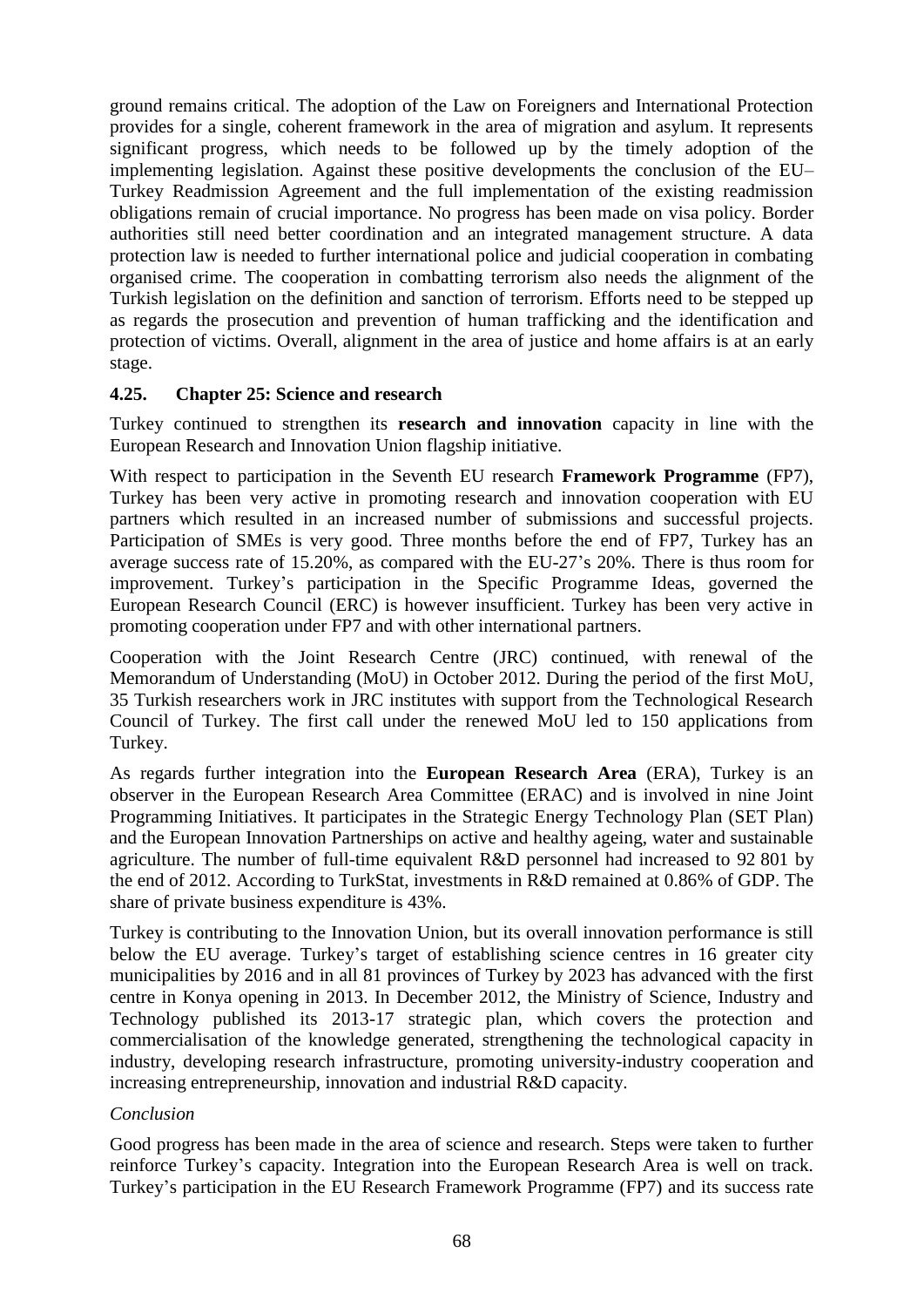have increased, but further efforts are needed in particular to increase participation in the scientific excellence programmes and collaboration projects. To sustain its economic development, Turkey needs to increase public R&D expenditure and spread efforts over the entire country. Overall, Turkey is well prepared in this area.

## **4.26. Chapter 26: Education and culture**

In the area of **education, training and youth**, applications in the Lifelong Learning and Youth in Action Programmes continued to grow considerably. Turkey continued to improve its performance in all the Europe 2020 and ET 2020 targets, and to reduce the gap with the EU average in all but tertiary education attainment. Tertiary education attainment improved, but less than the EU average.

The new '4+4+4' pattern of school education introduced in 2012 has lowered the age for the start of compulsory education from 84 to 66 months. Curricula have not been revised accordingly, which causes problems for school beginners. The net school enrolment rates in primary school (first four years) and lower secondary school (second four years) were 98.9% and 93.1% respectively. In upper secondary education, the net school enrolment rate increased from 67.4% to 70.1%. The enrolment rate for girls rose from 67.0% to 69.3%. The gender gap continued to narrow, from 2.4% to 1.5%, but it remains considerable in some regions.

Turkey is at an advanced stage of implementing the Bologna process recommendations, but significant quality differences persist among Turkey's 170 universities. An independent and fully functional Quality Assurance and Accreditation Agency remains to be established in conformity with the European Standards and Guidelines. Preparations for the agreed quality assurance agency for higher education have not yet started.

A National Lifelong Learning Web Portal was developed and guidelines on the recognition of prior learning were produced.

Turkey continued to participate very successfully in the Lifelong Learning and Youth in Action programmes, which reached more than 60 000 beneficiaries in 2012. The number of applications exceeded more than 4 times the number of grants awarded. The share of Turkey´s financial contribution (incl. the EU subsidy) reached more than 10% of the total EU budget for the two programmes.

Interest from Turkish organisations under the EU´s **culture** and dialogue programme have increased. While no grant application was selected, the number of Turkish co-organisers in projects has increased to 14 in 2013. Preparations for the 'Creative Europe' programme have started. Some ongoing urban renovation projects may pose a risk to some cultural and historic heritage. The decision-making processes do not consistently involve civil society and there is often a lack of transparency and public consultation.

The ratification of the UNESCO Convention on the Protection and Promotion of the Diversity of Cultural Expressions, signed by Turkey in October 2005, is still pending.

## *Conclusion*

There has been good progress in the area of education. Popular interest in EU programmes continued to increase. There has been little progress in the area of culture. Turkey should ratify the UNESCO Convention on the Protection and Promotion of the Diversity of Cultural Expressions.

## **4.27. Chapter 27: Environment and climate change**

In April, Turkey amended its *horizontal legislation* on the **environment** in a way that was not consistent with the requirements of the Environmental Impact Assessment (EIA) Directive, by introducing additional exemptions to the EIA. As a result, several large infrastructure projects,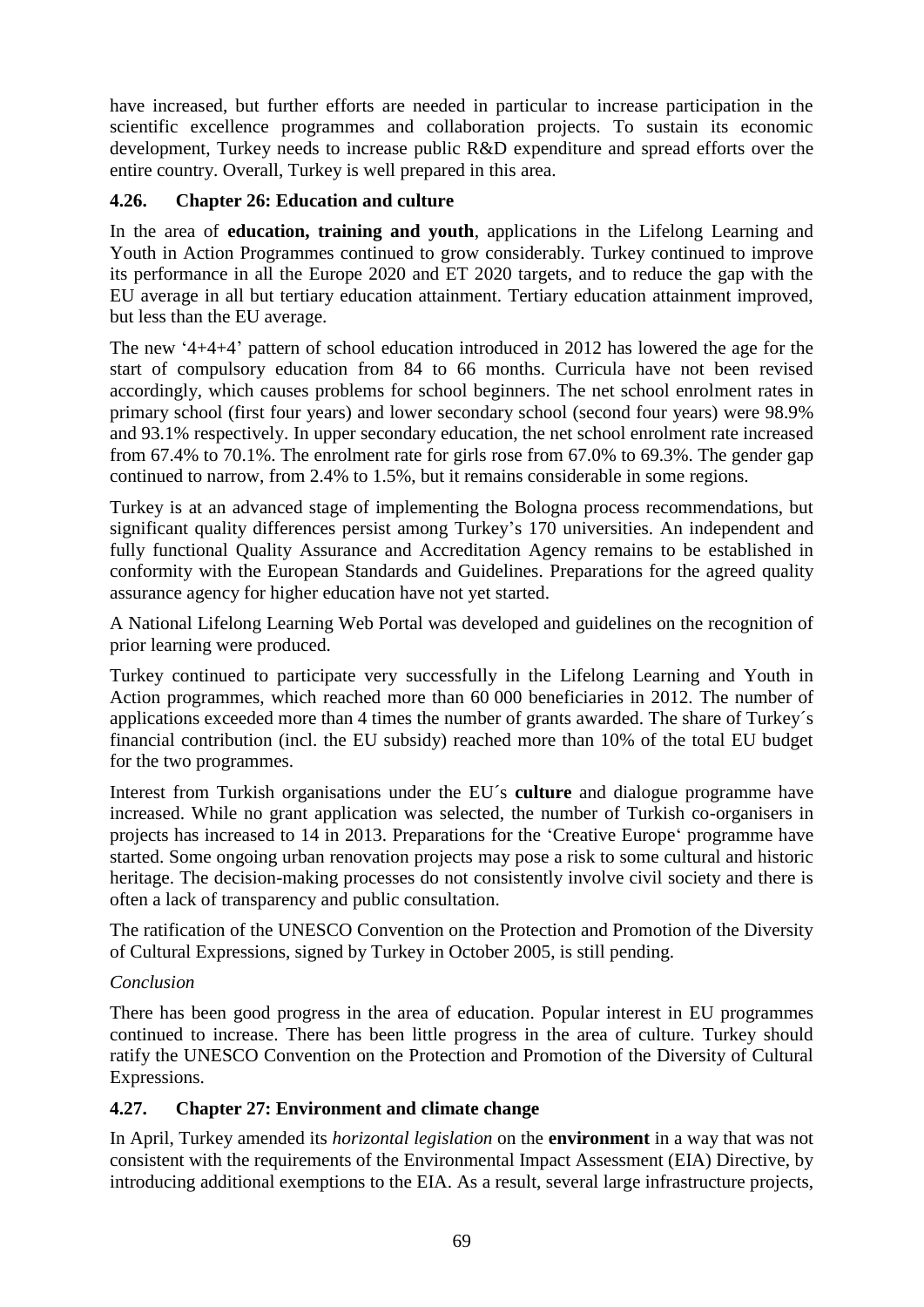including nuclear power plants in the Black Sea and the Mediterranean region, micro hydropower plants, the 3<sup>rd</sup> bridge and the new airport in Istanbul are excluded from EIA. Procedures for trans-boundary consultations have not been aligned and Turkey has not yet sent to the relevant Member States the draft for general bilateral agreements on EIA cooperation in a trans-boundary context. Alignment with the Strategic Environmental Assessments (SEA) Directive has not started yet.

As regards *air quality*, draft legislation aiming at alignment with and implementation of the National Emissions Ceilings Directive and the Directive on Ambient Air Quality and Cleaner Air for Europe (CAFE Directive) has been prepared but not yet adopted. Marmara Clean Air Centre, the first of seven planned centres, with 39 stations in 11 provinces is now operational. The Air Emissions Coordination Board has been established in order to coordinate between different institutions for activities required under the UNECE Convention on Long-range Trans-boundary Air Pollution.

In the field of *waste management*, efforts have continued to bring landfill facilities up to EU standards. Sorting and recycling capacity has increased but significant further progress is needed in this area. Turkey still needs to fulfil the EU Waste Framework Directive requirements on preparing and implementing waste management plans. The studies for the alignment with the Mining Waste Directive are ongoing.

In the area of *water quality*, legislation was adopted on river basin management and surface water management. The contracting procedures for technical assistance to convert the river basin protection action plans into river basin management plans are ongoing. The Ministry of Forestry and Water Affairs (MoFWA) defined the roles and responsibilities of Basin Management Commissions. Following the transfer of the water sector from the Ministry of Environment and Urbanisation (MoEU) to the MoFWA, institutional coordination has become problematic due to the lack of a clear division of responsibilities. Trans-boundary consultations on water issues are progressing but are still at an early stage. Wastewater treatment capacity has increased due to recent investments.

Framework legislation on *nature protection,* as well as the national biodiversity strategy and action plan have still to be adopted. The draft Nature Protection Law is not in line with the EU *acquis*. If adopted without secondary legislation, the draft will repeal the National Parks Law, causing a legal vacuum. The potential Natura 2000 sites have not yet been identified.

As regards *industrial pollution control and risk management*, EU technical assistance for the implementation of Industrial Emissions Directive and the Seveso II Directive are ongoing. As regards *chemicals*, draft legislation aiming at alignment with the REACH Regulation has been prepared but not yet adopted. The studies on alignment with Regulation on Persistent Organic Pollutants have started. Legislative alignment in the field of *noise* is well advanced. Preparations for pilot studies on the provision of noise maps and action plans are continuing.

Turkey has decreased its level of participation in the IPA programme for *civil protection* cooperation with the EU candidate countries and potential candidates. It is not yet a member of the EU Civil Protection Mechanism. A new law on the transformation of areas at risk of natural disaster aims to improve the quality of life in urban areas through urban regeneration and to create safe and healthy living environments in areas at risk of disaster or where building safety is poor.

Turkey's national **climate change** action plan lacks an overall domestic greenhouse gas emissions target. Under the recently approved Pre-accession Economic Programme (2013- 15), climate and energy efficiency priorities need to be taken into account in national revenue policy. With the adoption of the renewable energy law, the energy efficiency strategy and some awareness-raising projects, investments on energy efficiency and renewable energy are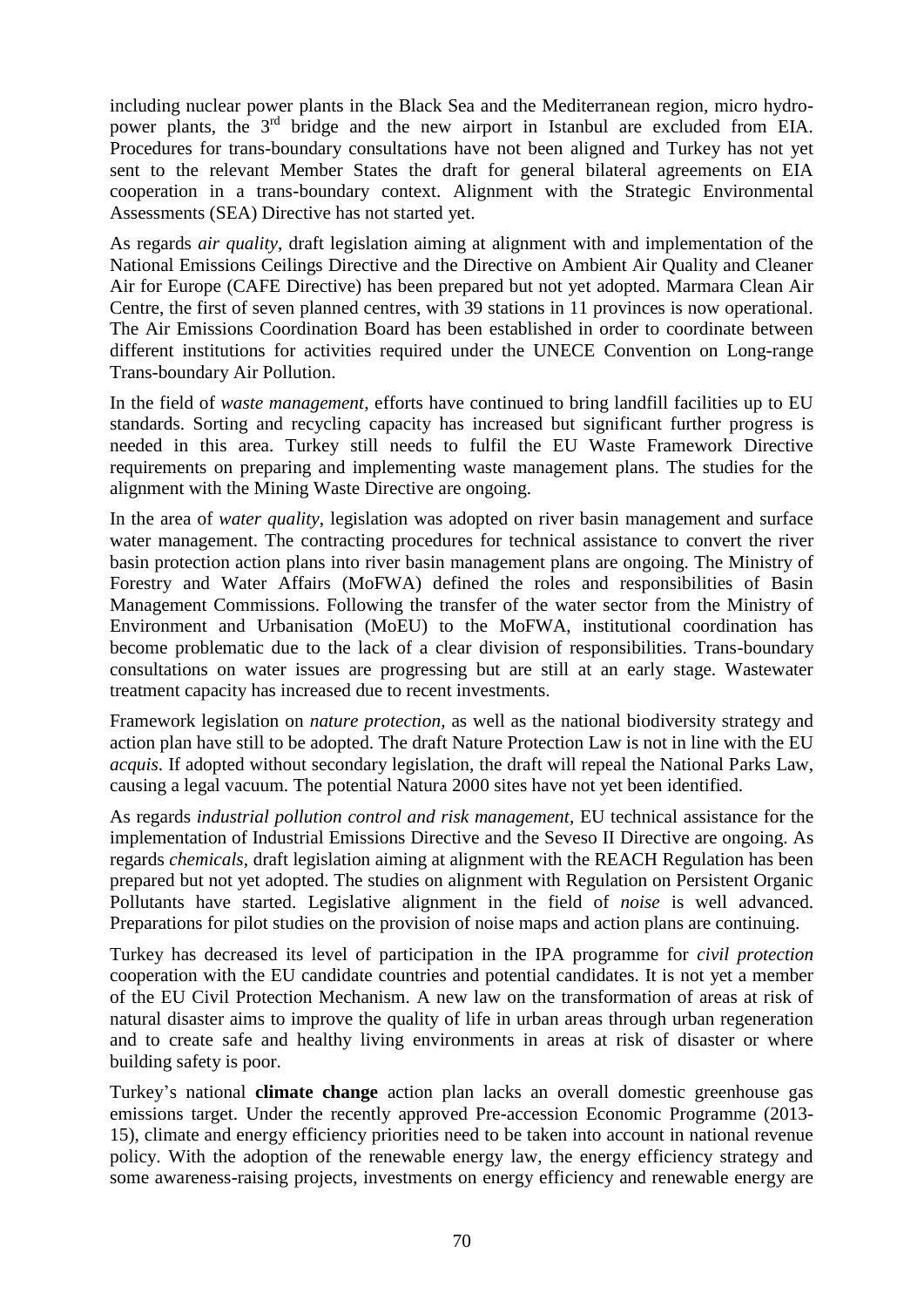growing. Awareness-raising on mitigation and in particular on adaptation to climate change is needed at all levels.

At international level, Turkey's special circumstances have been recognised under the United Nations Framework Convention on Climate Change (UNFCCC) and the Kyoto Protocol. Turkey is one of the largest emitters still to put forward a greenhouse gas emissions reduction target and has not yet submitted its second national communication under the UNFCCC. However, the greenhouse gas inventories are submitted annually as required. Turkey associated itself with some formal EU positions. It no longer participated regularly in the climate work under the Regional Environmental Network for Accession (RENA).

Alignment with the EU *acquis* in the field of climate change has not progressed. The lack of an overall greenhouse gas emissions target constitutes a barrier to further development of Turkey's carbon market mechanisms. Preparations on setting up and implementing a monitoring, reporting and verification (MRV) system, regulatory and sectoral impact assessments of EU climate policy, and capacity building on land use, land use change and forestry (LULUCF) and fluorinated gases are continuing. In line with the EU Green Paper 'A 2030 framework for climate and energy policies' the country is invited to start reflecting on its climate and energy framework for 2030.

The split of the former Ministry of Environment and Forestry into two in 2011 and the further reorganisations within the new Ministry of Environment and Urbanisation (MoEU) have substantially weakened Turkey's **administrative capacity** to pursue robust environmental and climate change policy. A balance has still to be found within the MoEU between the environment and development agendas. The very high rate of staff turnover is worrying, as it has resulted in a loss of competence in specialised units. There are some concerns relating to the loss of provincial competences in the field of environmental management, in particular as regards inspection, monitoring and permits. Further efforts are needed to strengthen cooperation and coordination between various institutions with responsibilities in the fields of environment and climate change. The recent amendment to the Metropolitan Municipality Law creates and extends the number of Metropolitan Municipalities, which is expected to improve the implementation of certain environmental directives such as urban wastewater directive.

## *Conclusion*

Limited progress was made towards further alignment in the fields of environment and climate change. Some progress was made on water quality. Special attention needs to be paid to the sustainability of existing protected areas and potential Natura 2000 sites. The changes to the legislation on EIA raise concerns. More ambitious and coordinated environment and climate policies still need to be established and implemented, both domestically and internationally. Continuous institutional restructuring has seriously hampered the administrative capacity. A stronger political commitment would help to accelerate the alignment with and implementation of the *acquis*, as well as coordination and cooperation between relevant authorities at all levels. Overall, preparations in these fields are at an early stage.

# **4.28. Chapter 28: Consumer and health protection**

As regards **consumer protection,** the consumer movement remains weak Involvement of consumer NGOs has taken place in fora such as the advertisement board, consumer advisory board and in arbitration committees, along with the legal requirements. Follow-up of Consumer Council decisions remained insufficient. In the reporting period there were less consumer cases filed by consumer NGOs for public interest against public service providers or banks while related initial legal costs increased. Constructive dialogue and co-operation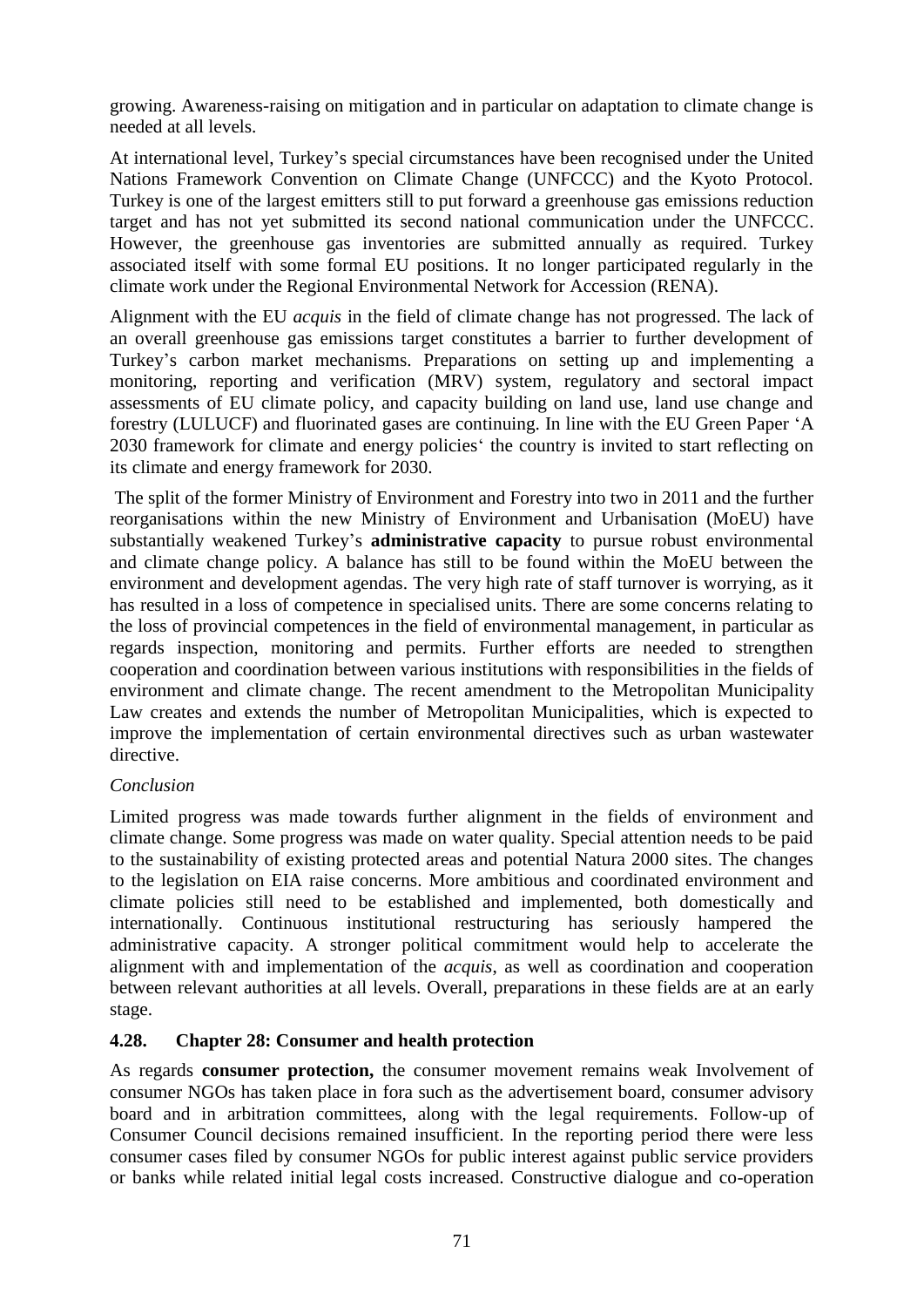among all stakeholders of the sector needs to be further sustained for active and efficient involvement of all stakeholders in policy and law-making activities.

In the area of *product safety-related issues,* full alignment with the General Product Safety Directive and the Directive on Dangerous Imitations is pending. In May the Cabinet issued a decision specifying the responsibilities of surveillance agencies. Consequently, the Ministry of Economy issued a regulation mandating agencies to regularly notify surveillance activities to the single National Market Surveillance Information System. Also, the Ministry of Science, Industry and Technology and the Information and Communication Technologies Authority issued further regulations on market surveillance for products falling under their responsibility. Resources allocated to market surveillance have increased slightly. Market surveillance remains an area where progress needs to be achieved in terms of the methods and resources used by the agencies, as well as of activities and visibility. Effective implementation of market surveillance has yet to be achieved. *(See also Chapter 1 — Free movement of goods)* The Ministry of Customs and Trade carried out market surveillance checks on 515 firms and 27 200 products and 44 firms were given administrative fines for safety faults in 3 017 products.

As regards *non-safety-related issues*, the Directorate-General for Consumer Protection and Market Surveillance further improved its online services and increased awareness and consumer education activities. The draft Consumer Protection Law was sent to the Turkish Parliament in May, but still needs to be adopted. With regard to enforcement, the capacity of consumer courts and arbitration committees needs to be further strengthened. Consumer court decisions are not accessible. Some statistical data is made available on consumer complaints, of which 440 924 were received by arbitration committees in 2012.

On *horizontal aspects* of **public health**, the institutional reform of the health system has been completed at central level. Preparation of operational procedures for the local level management structures is continuing. A national health information system is being set up. It will require solutions for personal data confidentiality and security.

As for *tobacco control*, efforts to enforce the aligned legislation are under way. The Ministry of Health is implementing the tobacco control action plan and offers free quitting services through the 24/7 national hotline, which takes 1 500 calls a day. The proportion of adults consuming tobacco products dropped further, to 27.1% in 2012 (as compared with 31.4% in 2008).

In the area of *communicable diseases*, a national Early Warning and Response System (EWRS), a key component of the health security strategy was established with EU funding. The EWRS management centre was set up within the Turkish Public Health Institute. Of 420 alerts, 12 resulted in outbreak investigations. Standard operating procedures for health threat detection, verification, analysis, communication and response are in place at central level and under preparation at provincial level. Sub-EWRS units are being established in all 81 provinces. Human resource capacity building continues through the Turkish Field Epidemiology (TFETP) and Laboratory training programmes. The sustainability of both programmes remains to be ensured. After the recent restructuring of the health system, the structure and process for routine reporting of laboratory data from all laboratories remains to be redefined and strengthened. Preparations for the 2013-17 Strategic Action Plan on HIV/AIDS continued, but still need to be finalised.

There is a significant degree of alignment with the *acquis* when it comes to *blood, tissues, cells and organs*. Administrative capacity to implement and enforce the *acquis* requires further strengthening at both central and local level. This includes establishing competent authorities and setting up systems for vigilance and traceability. The Turkish Organ and Tissue Donation Database has been created to encourage and facilitate organ donation.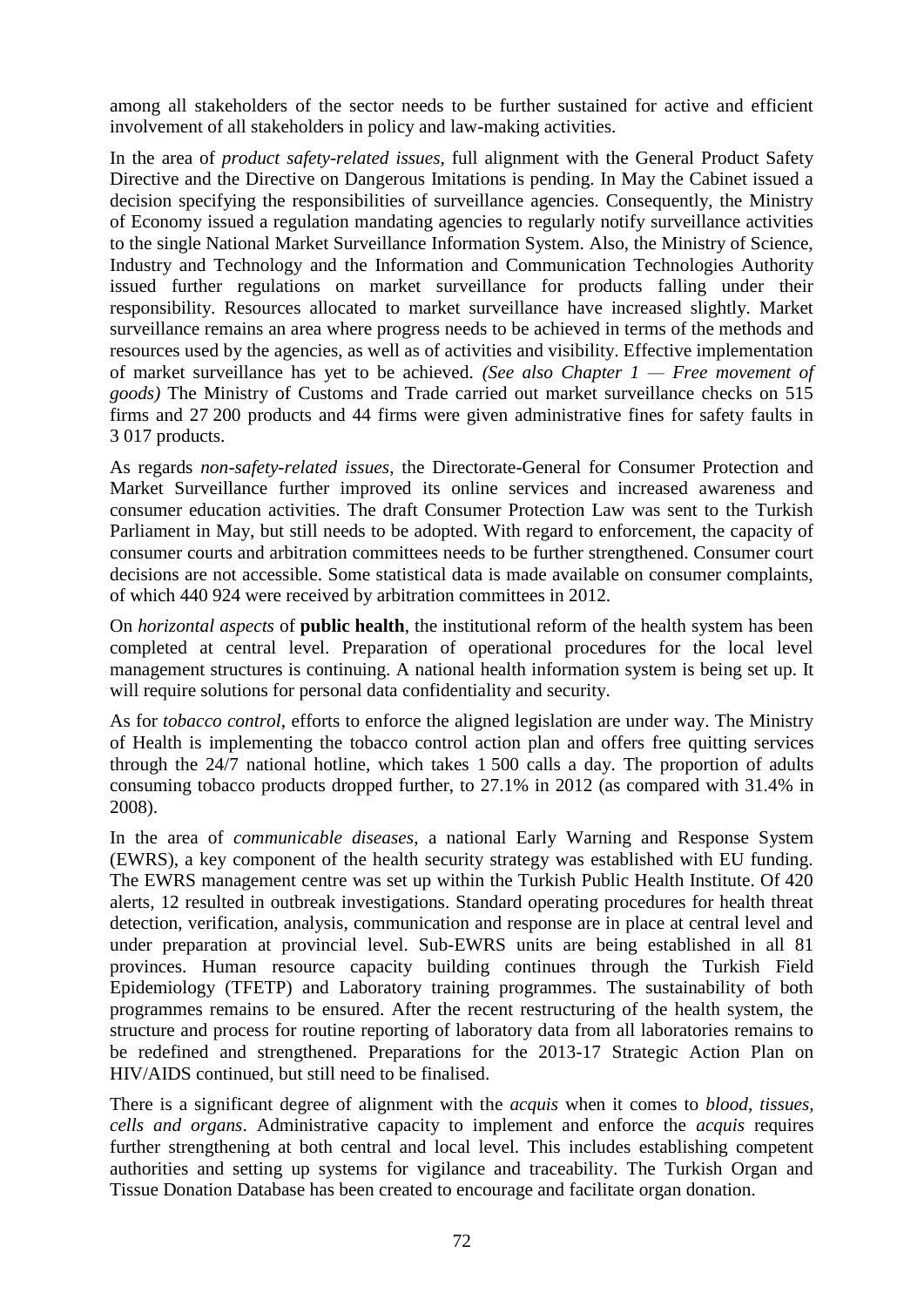In the area of *mental health* policy, the National Mental Health Action Plan and the Ankara Action Plan for social care services are under revision with a view to the deinstitutionalisation of services. A model of community-based social care services has been developed, and training and care models have been finalised. 67 community Mental Health Centres have been opened in 54 provinces. Training for community-based mental health personnel is ongoing.

Further progress is needed in the field of *health inequalities* to ensure that the social insurance scheme enables all citizens to benefit from equal access to health services. Progress has been made in expanding home care services to the elderly and people with disabilities. In the field of *nutrition*, preparations are ongoing to update the Healthy Nutrition and Active Life Programme (2010-14) and obesity counselling units have been established in primary care services. New *alcohol* legislation forbidding the sales of alcohol beverages between 10 p.m. to 6 a.m. has become effective. *Cancer screening* services are integrated under primary healthcare services. Cancer registration centres of Izmir, Edirne, Antalya and Trabzon have been accredited by the International Agency for Cancer Research (IARC). Turkey is participating in the European Innovation Partnership on active and healthy ageing.

## *Conclusion*

Limited progress can be reported on consumer protection. More product safety checks were carried out, but full alignment with the *acquis* and effective implementation of market surveillance have yet to be achieved. Further progress has been made in the area of public health. The new Public Health Agency is a step forward in terms of strengthening administrative capacity. Sustainable structures for intensive staff capacity building are needed at central and grassroots levels. Overall, preparations in this area are on track.

# **4.29. Chapter 29: Customs union**

As regards **customs legislation**, Turkey introduced the concept of authorised economic operator (AEO) and relevant simplified procedures. Provisions are similar with those in the *acquis*. Nevertheless, local clearance is currently limited only to export transactions. In December 2012, Turkey acceded to the Convention on a Common Transit Procedure and began to use the New Computerised Transit System (NCTS) for transit operations.

Thanks to the EU-Turkey Customs Union, the overall level of alignment in the area of customs legislation remains high. However, the rules on free zones and duty relief legislation, especially with regard to duty-free shops at entry points, are not fully aligned with the *acquis*. No progress can be reported on surveillance measures and the management of tariff quotas. Implementation of surveillance based on minimum CIF/customs value is not in line with the *acquis.* The requirement to present a proof of origin for some goods in free circulation and imported to Turkey from the EU, e.g. woven fabrics and apparel, is not in line with Customs Union provisions.

In the area of **administrative and operational capacity**, the Ministry of Customs and Trade further enhanced its customs enforcement capacity, in particular regarding maritime operations. Risk analysis on pre-departure and pre-arrival declarations in real time has begun in local risk analysis units after electronic lodging of declarations is made available. An action plan on the further development of risk management and risk analysis has been developed. The frequency of physical inspections has been further reduced. However, the capacity of local risk management units and feedback mechanisms between the central and local offices need to be further strengthened. In the area of intellectual property rights (IPR) enforcement at customs, the Ministry has enabled online application for complaints by right holders and developed risk profiles for import controls. *Ex officio* customs controls continued and there were more destructions of goods under the simplified procedure. The number of applications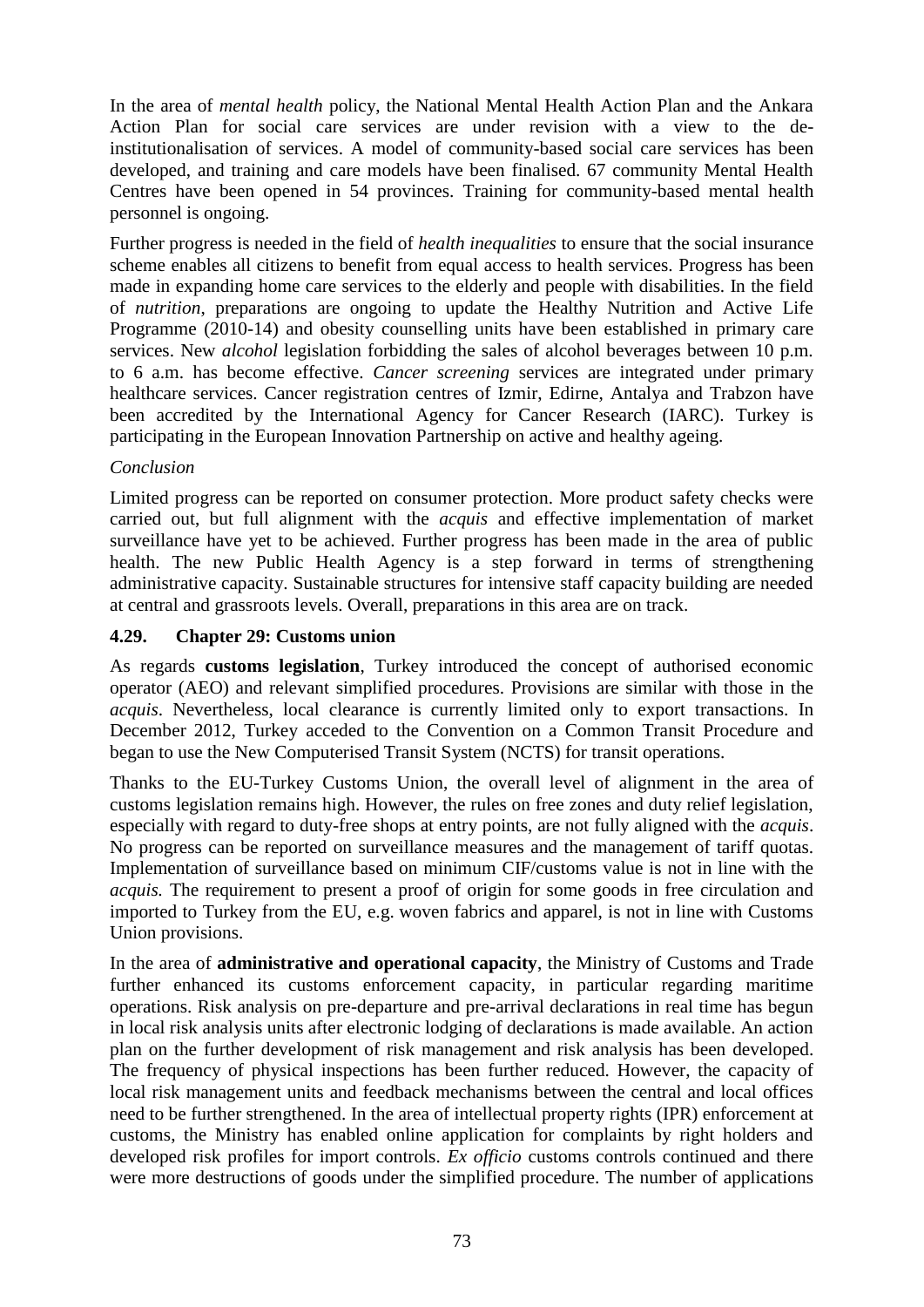regarding infringement cases and seizures increased markedly. Further progress is required with regard to IPR enforcement during customs controls.

Tariff systems (TARIC, quota and surveillance) needed for future interconnectivity and interoperability with EU IT systems are not yet operational. A strategy for converging business objectives and IT activities remains to be adopted.

### *Conclusion*

Some progress was made in the field of customs union, namely on authorised economic operators and accession to the Convention on a Common Transit Procedure. Shortcomings remain in the area of duty relief, free zones, surveillance, tariff quotas and measures such as certification of the origin of goods in free circulation. Further alignment is required in the area of risk-based controls particularly related to safety and security measures. There is a need for further improvement of IPR enforcement during customs controls. Overall, the level of alignment in this area remains high.

## **4.30. Chapter 30: External relations**

In the area of **common commercial policy**, no progress can be reported in the alignment of the Turkish generalised system of preferences (GSP) with regard to rules of origin and geographic and product coverage. During the reporting period, Turkey dropped its safeguard measure on imports of cotton yarn and initiated a new safeguard investigation on imports of terephthalic acid (TPA) and a second review investigation of safeguard measures on certain electrical appliances. During the preparations for the  $9<sup>th</sup>$  WTO Ministerial Conference, Turkey has raised bilateral EU-Turkey trade issues within the context of multilateral trade negotiations. Turkey also took a negative position on the enlargement of the OECD towards the EU Member States, which are not yet members of this organisation.

Thanks to the Customs Union, Turkey has a high level of alignment with EU common commercial policy. However, with regard to *dual-use export controls*, Turkey has not aligned with the EU position on membership of certain multilateral export control arrangements, such as the Wassenaar Arrangement on Export Controls for Conventional Arms and Dual-Use Goods and Technologies.

As regards **bilateral agreements with third countries**, the free trade agreements with South Korea and Mauritius have entered into force and the free trade agreement with Lebanon has been ratified.

In the field of **development policy** and **humanitarian aid**, the total amount of official development aid granted by Turkey in 2012 doubled and reached  $\epsilon$ 1.9 billion, as compared with €944 million in 2011. The level of alignment in this field is satisfactory.

#### *Conclusion*

Some progress was made in the area of external relations. Turkey needs to further align its position with that of the EU in the context of WTO and OECD and in such areas as the GSP and control of dual-use goods. Intensive use of safeguard measures remains a cause of concern. Overall, there is a high level of alignment in this area.

# **4.31. Chapter 31: Foreign, security and defence policy**

The regular **political dialogue** between the EU and Turkey intensified further, covering international issues of common interest, including developments in North Africa, the Horn of Africa, the Middle East and the Gulf, the Middle East peace process, Afghanistan/Pakistan, Russia, the Southern Caucasus, Central Asia, counter-terrorism and non-proliferation issues. Informal EU-Turkey consultations took place *inter alia* on closer common security and defence policy cooperation and the Western Balkans. (*Concerning relations with other*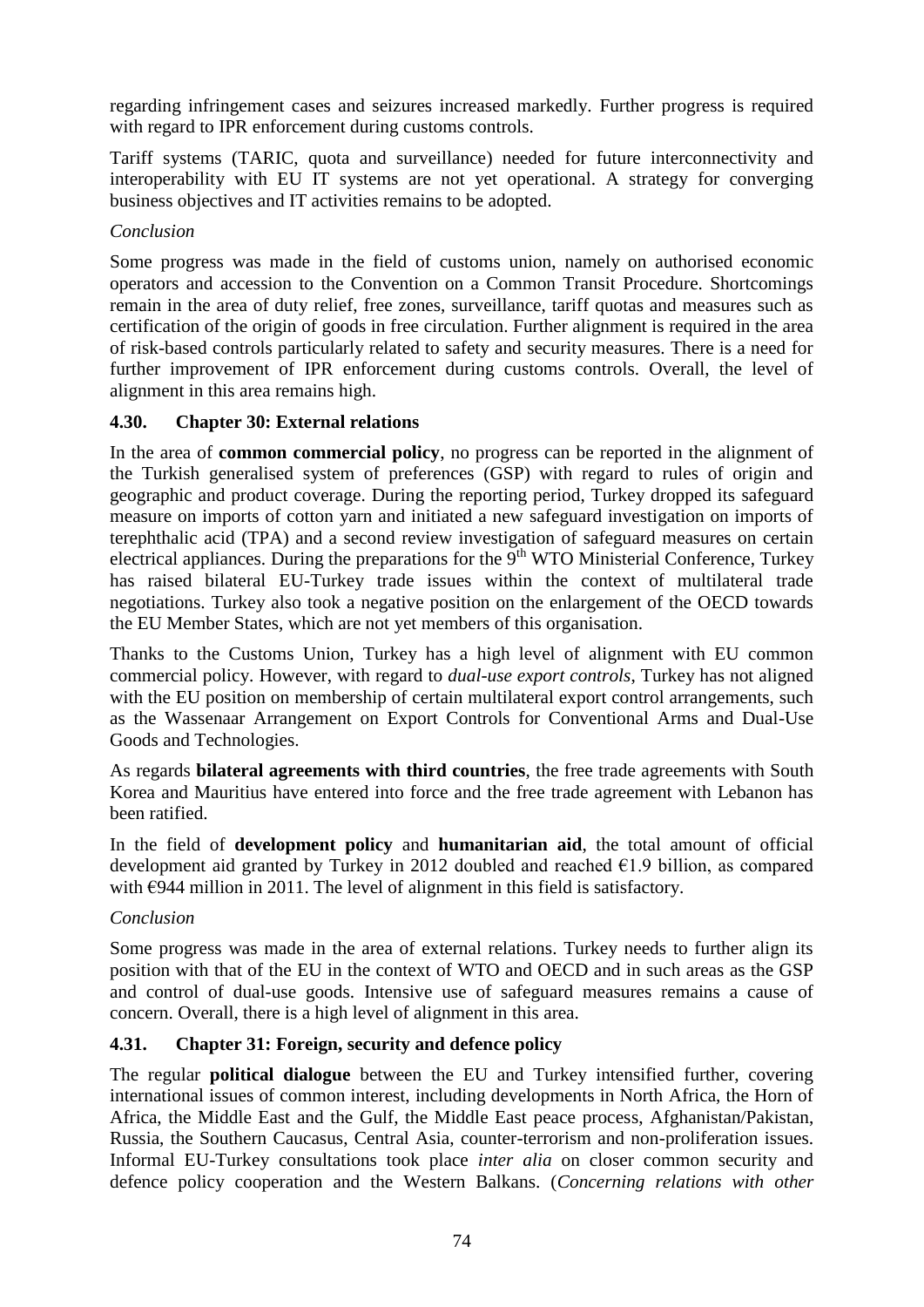*enlargement countries and EU Member States, see Political criteria 2.3 — Regional issues and international obligations*) The EU Counter-Terrorism Coordinator visited Turkey in February.

The rate of Turkey's alignment as regards the **common foreign and security policy (CFSP)** (46% alignment) was affected *inter alia* by its approach to the EU during the second half of 2012 when Cyprus held the Presidency of the Council of the EU and Turkey did not align with any EU declaration or statement in the framework of international organisations. Turkey did not sign the statute of the International Criminal Court.

Turkey continued to develop and expand its diplomatic footprint and **bilateral relations**. It took a positive and supportive stance towards democratic transition in *North Africa*. It opened new diplomatic representations in *Africa*. It continued its efforts to enhance cooperation with and between *Afghanistan* and *Pakistan*. In the *Middle East*, a process of normalisation with Israel was launched in March 2013, and close relations were maintained with the Palestinian Authority. Turkey was vocal on the crisis in *Syria* and its spill-over effect, strongly and repeatedly condemning the Syrian regime's violence against civilians. It continued to play a leading role in supporting the Syrian opposition and in providing vital humanitarian assistance to an increasing number of Syrians fleeing their country. Turkey was also vocal on events in Egypt. Further EU3+3 talks with *Iran* took place in Istanbul in March and May. Turkey did not align itself with restrictive measures imposed by the EU on Iran. There was increasing tension in bilateral relations with Iraq, although Turkey's relations with the Kurdish Regional Government in Northern Iraq strengthened significantly. Regarding relations with the *Southern Caucasus & Central Asia*, an intergovernmental agreement on the Trans-Anatolian Pipeline Project (TANAP) between Turkey and Azerbaijan was ratified in March 2013. The protocols signed in 2009 to normalise relations with Armenia have still not been ratified. For the first time, Turkey held High-Level Strategic Cooperation Councils with Kazakhstan and Kyrgyzstan. Turkey and the United States consulted regularly on regional developments and cooperated closely on security and counter-terrorism. High-level visits and talks with *Russia*  as well as Western Balkan and Asian countries continued, together with outreach to ASEM.

**Restrictive measures** on Syria, including travel bans and the freezing of certain individuals' assets, remained in place alongside a suspension of bank transactions with the Syrian regime and the exclusion of Syria from the list of countries benefiting from trade preferences.

Turkey is party to all existing international arrangements on the **non-proliferation** of weapons of mass destruction. The 2005 UN Convention for the Suppression of Acts of Nuclear Terrorism entered into force for Turkey. Turkey has not aligned itself with the EU position on membership of the Wassenaar Arrangement on export controls for conventional arms and dual-use goods and technologies, and of the Missile Technology Control Regime. *(For dual-use goods, see Chapter 30 — External relations)*

Turkey continued to engage actively in **cooperation with international organisations**, such as the UN and the Council of Europe. It's pursued its candidacy for a non-permanent seat on the UN Security Council for 2015-16. It continued to play an active role within regional forums and organisations, but did not support the holding of Union for the Mediterranean (UfM) Ministerial meetings during the Cyprus Presidency. It hosted a second Istanbul Conference on Mediation.

As regards civil and military crisis management in the framework of the **common security**  and defence policy, Turkey continues to contribute to the EU-led military mission in Bosnia and Herzegovina (EUFOR Althea) and the EULEX mission in Kosovo. Turkey was invited to join a number of additional EU-led missions. The issue of EU-NATO cooperation beyond the 'Berlin plus' arrangements, involving all EU Member States, remains to be resolved.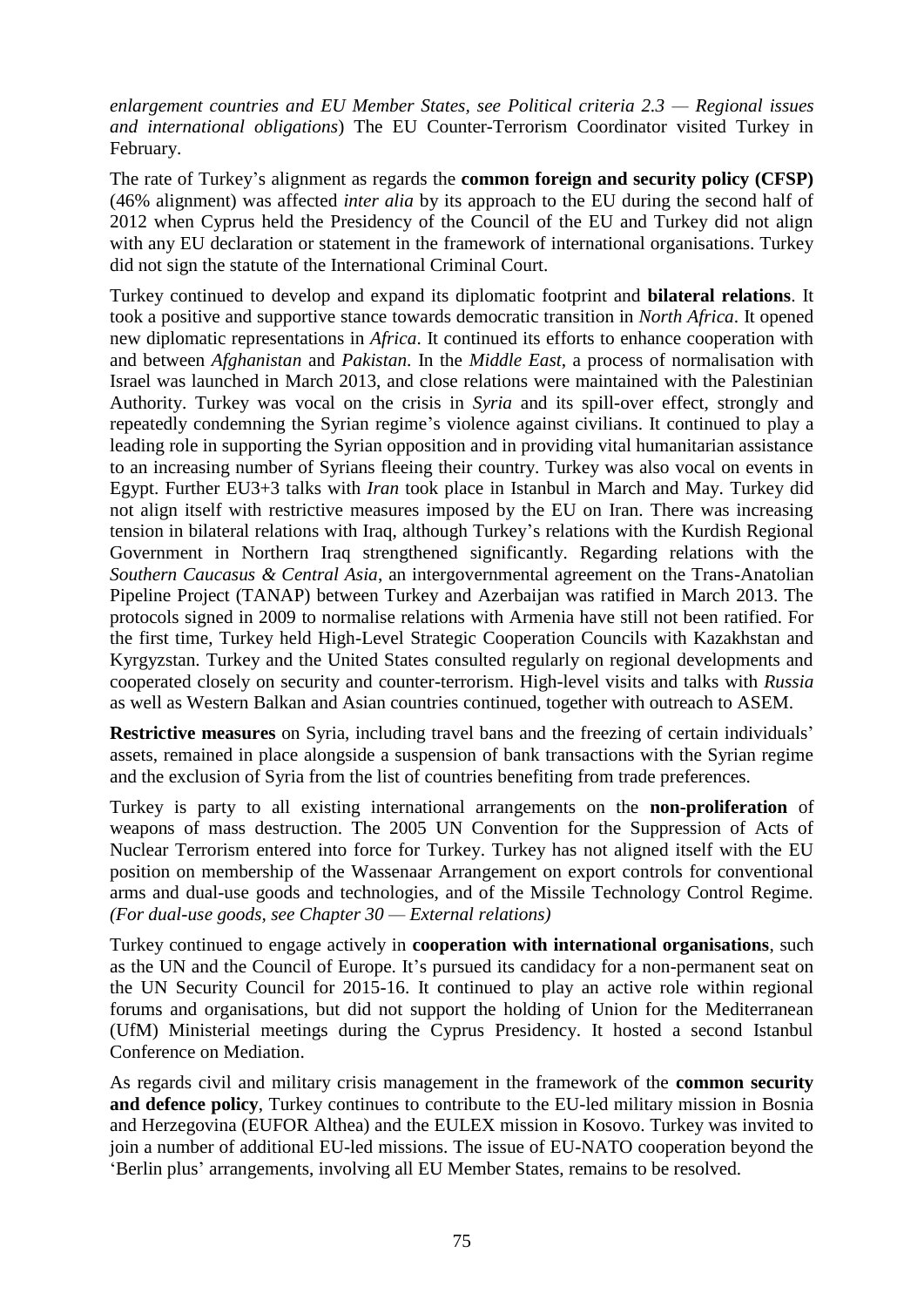## *Conclusion*

The political dialogue with the EU on foreign and security policy continued to intensify. Turkey took a prominent position on Syria, condemning the regime's violence against civilians, supporting the opposition and providing vital humanitarian assistance. Turkish alignment with CFSP declarations should increase. Overall, preparations in the area of foreign, security and defence policy are moderately advanced.

### **4.32. Chapter 32: Financial control**

In the area of **public internal financial control** (PIFC), the Action Plan for Alignment with the Internal Control Standards has entered into force. The Central Harmonisation Unit for Financial Management and Control (CHU-FMC) in the Ministry of Finance has provided training and awareness-raising activities. The new PIFC Policy Paper has still to be finalised. A policy needs to be defined regarding the compatibility between PIFC and financial inspection. The internal audit function is not yet clearly defined in the founding legislation of the public institutions. Internal audit is not yet fully functional in the general administration and further internal auditor appointments still have to be made at central and local administration level. The number of internal auditors has actually gone down.

In the area of **external audit**, the Turkish Court of Accounts (TCA) has adopted its 2013-17 strategic development plan and a new Audit Performance Manual. Currently, no performance audits are conducted on the basis of the existing manual, although the TCA holds a mandate to carry out all types of government auditing. The Audit Development and Training Centre has become operational. The TCA needs to increase audit staff to adequately implement its audit mandate at the local administration level. The government-sponsored amendments to the TCA law that were adopted in July 2012, which severely limited the competences of the Court to comply with the standards of the International Organisation of Supreme Audit Institutions (INTOSAI), were repealed by the Constitutional Court. The TCA law now needs to be implemented. The TCA will need to ensure that the new audit techniques and concepts are 'internalised' among its audit staff. The parliamentary follow-up to audit reports needs to be ensured and parliament will need to establish the necessary institutional structure, backed by sufficient technical expertise, to analyse the reports.

As regards the **protection of the EU's financial interests**, the Prime Ministry Inspection Board (PMIB) has continued improved cooperation with the European Commission on suspected fraud cases. In order to reinforce the independence of the AFCOS, the Prime Minister delegated his mandate to approve the launch of investigations regarding EU funds to the PMIB. The PMIB's draft guidelines on the process of investigating irregularities affecting EU funds and the AFCOS Training Strategy have been updated. The Turkish Penal Code is in line with the Convention on the Protection of the European Communities' Financial Interests (PIF Convention) and its protocols. Its actual implementation needs to be scrutinised.

Turkey continues to participate in the Pericles Programme on the **protection of the euro against counterfeiting**. The Counterfeit Tracking System continues to operate among the Treasury, the Central Bank of Turkey, the Turkish National Police and the Gendarmerie. Sanctions apply to legal persons failing to withdraw counterfeits from circulation. Turkey will need to take the steps as set out in the Road Map for strengthening cooperation with Europol to enact the Operational Cooperation Agreement with that body.

#### *Conclusion*

Some progress can be reported in the area of financial control. However, the revision of the PIFC policy paper, a policy ensuring the compatibility between PIFC and financial inspection, reinforcement of internal and external audit functions in the public administration and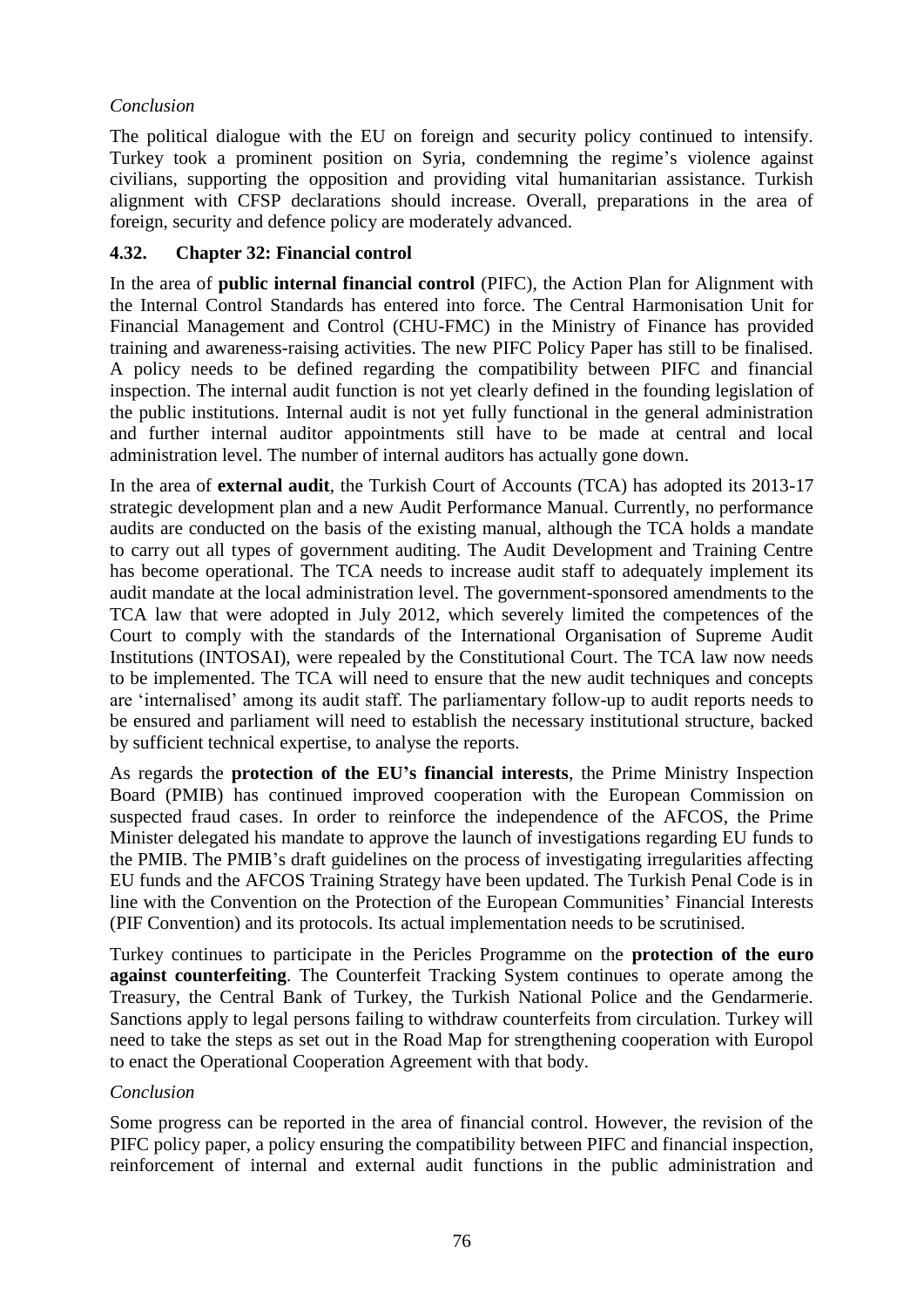strengthening of the Turkish Anti-Fraud Cooperation Service (AFCOS) remain outstanding issues. Overall, preparations in this area are moderately advanced.

# **4.33. Chapter 33: Financial and budgetary provisions**

Concerning the preparations for the application of the own resources system, basic principles and institutions in policy areas are already in place. (*For progress in these areas, see Chapter 16 — Taxation; 18 — Statistics; 29 — Customs Union; and 32 — Financial Control).* For the area of **traditional own resources**, the alignment of Turkey's customs legislation is described under chapter 29 – Customs Union.

In the area of the **VAT resource** and administrative capacity building, preparations to calculate the statistical VAT base have yet to start. Turkey will need to accelerate efforts for combatting VAT and customs duty fraud in order to ensure an appropriate contribution to the own resources system on membership. As regards the **Gross National Income resource**, Turkey's financial and statistical data is already quite well aligned with the European System of Accounts.

In the field of **administrative infrastructure**, Turkey will need to establish coordination structures and implementing rules for the accurate collection, accounting, monitoring, payment and control of own resources, and the reporting thereof to the EU.

#### *Conclusion*

No progress can be reported in the area of financial and budgetary provisions. Turkey will need to establish robust coordination structures and ensure administrative capacity and implementing rules in due course. Overall, preparations in the area of financial and budgetary provisions are at an early stage.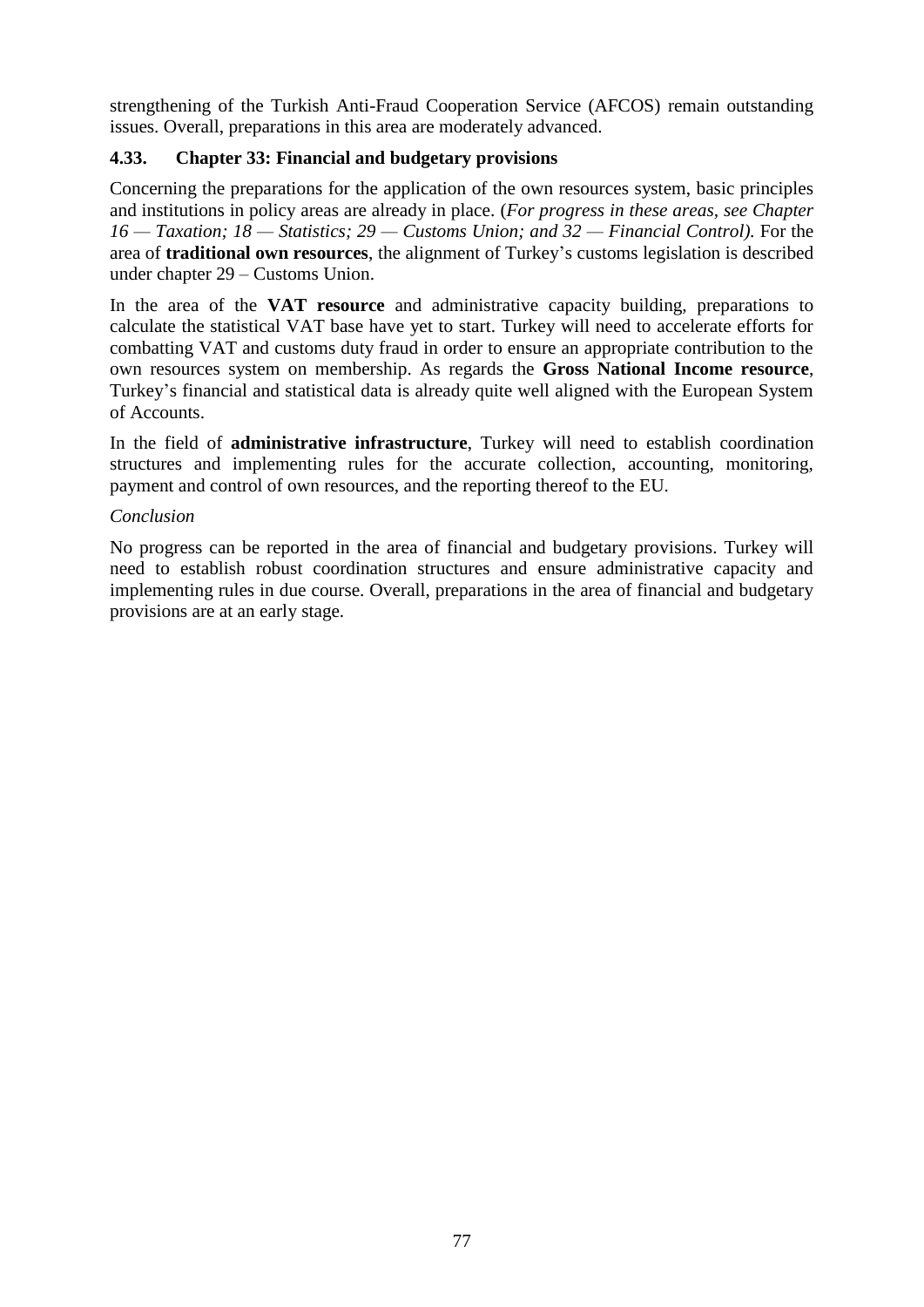# **Statistical Annex**

#### **STATISTICAL DATA Turkey**

| <b>Basic data</b>                                                                                                                     | Note           | 2001                        | 2008               | 2009                 | 2010                    | 2011                 | 2012                        |
|---------------------------------------------------------------------------------------------------------------------------------------|----------------|-----------------------------|--------------------|----------------------|-------------------------|----------------------|-----------------------------|
| Population (thousand)                                                                                                                 | 1)             | 64 693e                     | 70 586b            | 71 517               | 72 561                  | 73723                | 74 724                      |
| Total area of the country (km <sup>2</sup> )                                                                                          | 2)             | 783 562                     | 783 562            | 783 562              | 783 562                 | 783 562              | 783 562                     |
|                                                                                                                                       |                |                             |                    |                      |                         |                      |                             |
| <b>National accounts</b>                                                                                                              | Note           | 2001                        | 2008               | 2009                 | 2010                    | 2011                 | 2012                        |
| Gross domestic product (GDP) (million national currency)                                                                              |                | 240 224                     | 950 534            | 952 559              | 1098 799                | 1 297 713            | 1,419,401                   |
| GDP (million euro)                                                                                                                    |                | 218 386                     | 497 662            | 440 999              | 549 400                 | 554 578              | 614,459                     |
| GDP (euro per capita)                                                                                                                 |                | 3 3 7 6                     | 7 0 5 0            | 6 1 6 6              | 7572                    | 7 5 22               | 8,223                       |
| GDP (in Purchasing Power Standards (PPS) per capita)                                                                                  | 3)             | 7445e                       | 11 829b            | 10 943               | 12013                   | 13 41 2              | 13 807                      |
| GDP per capita in PPS (EU-27 = 100)<br>Real GDP growth rate (growth rate of GDP volume, national                                      | $\overline{3}$ | 37<br>$-5.7$                | 47<br>0.7          | 46<br>$-4.8$         | 49<br>9.2               | 52<br>8.8            | 2.2f                        |
| currency,% change on previous year)                                                                                                   |                |                             |                    |                      |                         |                      |                             |
| Employment growth (national accounts,% change on previous year)                                                                       |                | $\ddot{\phantom{a}}$        | $\mathcal{L}$      | $\ddot{\phantom{a}}$ | $\mathcal{L}$           | $\ddot{\phantom{a}}$ | 3.0f                        |
| Labour productivity growth: GDP growth per person employed (%                                                                         |                | $-4.7f$                     | $-1.5f$            | 3.5f                 | 2.7f                    | 1.7f                 | $-0.8f$                     |
| change on previous year)                                                                                                              |                |                             |                    |                      |                         |                      |                             |
| Real unit labour cost growth (national accounts,% change on                                                                           |                | $\mathcal{L}_{\mathcal{L}}$ | ÷                  | $\ddot{\cdot}$       | $\overline{\mathbb{R}}$ | ÷                    | $\mathcal{L}^{\mathcal{A}}$ |
| previous year)                                                                                                                        |                |                             |                    |                      |                         |                      |                             |
| Labour productivity per person employed (GDP in PPS per person                                                                        |                | 49.2f                       | 65.8f              | 70.0f                | 69.9f                   | 72.5f                | ÷                           |
| employed, $EU-27 = 100$ )<br>Gross value added by main sectors (%)                                                                    |                |                             |                    |                      |                         |                      |                             |
| Agriculture and fisheries                                                                                                             | 4)             | 9.2                         | 8.3                | 8.9                  | 9.3                     | 8.8                  | 8.6                         |
| Industry                                                                                                                              | 4)             | 24.0                        | 22.2               | 21.3                 | 22.0                    | 22.7                 | 22.0                        |
| Construction                                                                                                                          | 4)             | 4.7                         | 5.2                | 4.2                  | 4.7                     | 5.0                  | 4.9                         |
| <b>Services</b>                                                                                                                       | 4)             | 62.1                        | 64.3               | 65.6                 | 64.1                    | 63.5                 | 64.5                        |
| Final consumption expenditure, as a share of GDP (%)                                                                                  |                | 80.8                        | 82.7               | 86.2                 | 86.0                    | 85.1                 | 84.7                        |
| Gross fixed capital formation, as a share of GDP (%)                                                                                  |                | 15.9                        | 19.9               | 16.9                 | 18.9                    | 21.8                 | 20.3                        |
| Changes in inventories, as a share of GDP (%)                                                                                         |                | $-0.9$                      | 1.9                | $-1.9$               | 0.6                     | 1.7                  | 0.0                         |
| Exports of goods and services, relative to GDP (%)                                                                                    |                | 27.4                        | 23.9               | 23.3                 | 21.2                    | 24.0                 | 26.4                        |
| Imports of goods and services, relative to GDP (%)                                                                                    |                | 23.3                        | 28.3               | 24.4                 | 26.8                    | 32.7                 | 31.5                        |
|                                                                                                                                       | Note           | 2001                        | 2008               | 2009                 | 2010                    | 2011                 | 2012                        |
| Industry<br>Industrial production volume index (2010=100)                                                                             | 5)             | ÷                           | 98.3               | 88.6                 | 100.0                   | 110.1                | 112.9                       |
|                                                                                                                                       |                |                             |                    |                      |                         |                      |                             |
| Inflation rate                                                                                                                        | Note           | 2001                        | 2008               | 2009                 | 2010                    | 2011                 | 2012                        |
| Annual average inflation rate (HICP,% change on previous year)                                                                        |                | 56.8                        | 10.4               | 6.3                  | 8.6                     | 6.5                  | 9.0                         |
|                                                                                                                                       |                |                             |                    |                      |                         |                      |                             |
| <b>Balance of payments</b>                                                                                                            | Note           | 2001                        | 2008               | 2009                 | 2010                    | 2011                 | 2012                        |
| Balance of payments: current account total (million euro)                                                                             |                | 4 1 9 8                     | $-27494$           | $-8724$              | $-34282$                | $-53945$             | $-36400$                    |
| Balance of payments current account: trade balance (million euro)                                                                     |                | $-3755$                     | $-36049$           | $-17816$             | $-42553$                | $-64037$             | $-51115$                    |
| Balance of payments current account: net services (million euro)                                                                      |                | 10 201                      | 12794              | 13 3 22              | 12 5 65                 | 14 4 61<br>$-5633$   | 18 845                      |
| Balance of payments current account: net income (million euro)<br>Balance of payments current account: net current transfers (million |                | $-5583$<br>3 3 3 5          | $-5688$<br>1 4 5 0 | $-5956$<br>1727      | $-5442$<br>1 1 4 9      | 1 2 6 3              | $-5196$<br>1 0 6 7          |
| euro)                                                                                                                                 |                |                             |                    |                      |                         |                      |                             |
| of which government transfers (million euro)                                                                                          |                | 224                         | 495                | 853                  | 425                     | 570                  | 430                         |
| Net foreign direct investment (FDI) (million euro)                                                                                    |                | 3 1 8 8                     | 11,702             | 5,098                | 5,712                   | 9,841                | 6573                        |
| Foreign direct investment (FDI) abroad (million euro)                                                                                 |                | $-555$                      | $-1,733$           | $-1,113$             | $-1,104$                | $-1,688$             | $-3171$                     |
| of which FDI of the reporting economy in EU-27 countries (million                                                                     |                | $-487$                      | $-574$             | $-566$               | $-447$                  | $-1004$              | $-2256$                     |
| euro)                                                                                                                                 |                |                             |                    |                      |                         |                      |                             |
| Foreign direct investment (FDI) in the reporting economy (million                                                                     |                | 3743                        | 13 4 35            | 6 2 1 1              | 6816                    | 11 528               | 9744                        |
| euro)<br>of which FDI of EU-27 countries in the reporting economy (million                                                            |                |                             | 9070               | 3775                 |                         | 6817                 | 6821                        |
| euro)                                                                                                                                 |                | 3 1 7 8                     |                    |                      | 4,075                   |                      |                             |
|                                                                                                                                       |                |                             |                    |                      |                         |                      |                             |
| <b>Public finance</b>                                                                                                                 | Note           | 2001                        | 2008               | 2009                 | 2010                    | 2011                 | 2012                        |
| General government deficit/surplus, relative to GDP (%)                                                                               |                | $-23.7$                     | $-2.3$             | $-6.5$               | $-2.9$                  | $-0.8f$              |                             |
| General government debt relative to GDP (%)                                                                                           |                | 77.3                        | 40.0               | 46.1                 | 42.3                    | 39.1f                |                             |
|                                                                                                                                       |                |                             |                    |                      |                         |                      |                             |
| <b>Financial indicators</b>                                                                                                           | Note           | 2001                        | 2008               | 2009                 | 2010                    | 2011                 | 2012                        |
| Gross foreign debt of the whole economy, relative to GDP (%)                                                                          |                | 58.7                        | 39.5               | 42.2                 | 39.5                    |                      | ÷                           |
| Gross foreign debt of the whole economy, relative to total exports (%)                                                                |                | 362.5                       | 212.3              | 262.8                | 254.0                   | $\ddot{\phantom{a}}$ | ÷                           |
| Money supply: M1 (banknotes, coins, overnight deposits, million euro)                                                                 | 6)             | 8 9 6 5<br>37 253           | 39 927             | 49 691               | 65 976                  | 65 555<br>274 239    | 72 816<br>300 693           |
| Money supply: M2 (M1 plus deposits with maturity up to two years,<br>million euro)                                                    | 6)             |                             | 203 840            | 228 237              | 286 595                 |                      |                             |
| Money supply: M3 (M2 plus marketable instruments, million euro)                                                                       | 6)             | 38 973                      | 214 473            | 240 246              | 300 348                 | 288 210              | 317 047                     |
| Total credit by monetary financial institutions to residents                                                                          |                | 26 977                      | 138 301            | 153 867              | 231 862                 | 255 706              | 303 509                     |
| (consolidated) (million euro)                                                                                                         |                |                             |                    |                      |                         |                      |                             |
| Interest rates: day-to-day money rate, per annum (%)                                                                                  |                | 95.5                        | 16.1               | 9.2                  | 6.6                     | 7.3                  | 7.6                         |
| Lending interest rate (one year), per annum (%)                                                                                       | 7)             | 78.8                        | 19.7               | 19.7                 | 14.8                    | 12.3                 | 9.0                         |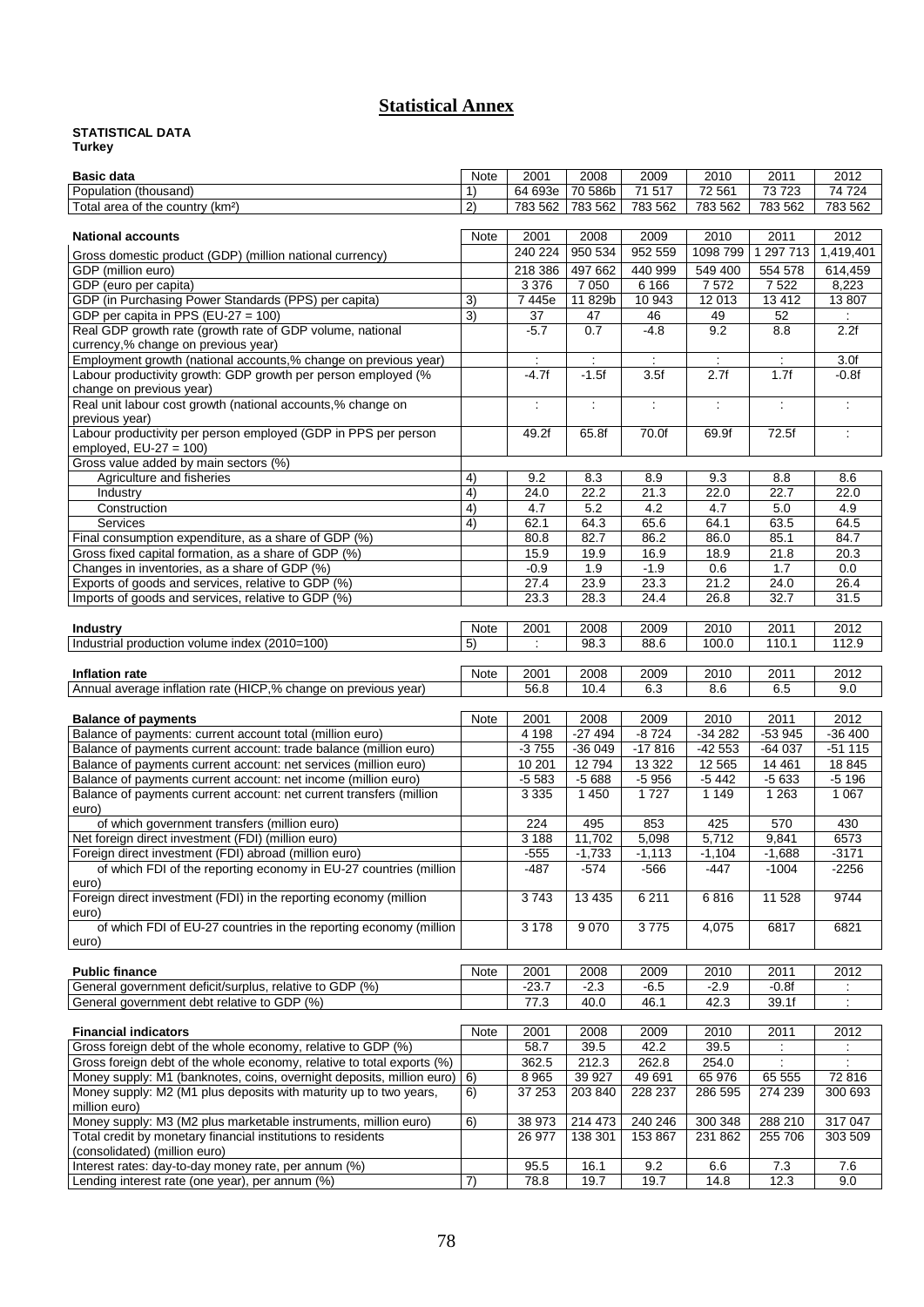| Deposit interest rate (one year), per annum (%)                            | 8)     | 62.2                 | 22.9    | 17.2        | 15.0    | 14.2     | 5.0              |
|----------------------------------------------------------------------------|--------|----------------------|---------|-------------|---------|----------|------------------|
| euro exchange rates: average of period - 1 euro =  national                |        | 1.094                | 1.896   | 2.151       | 1.989   | 2.322    | 2.314            |
| currency                                                                   |        |                      |         |             |         |          |                  |
| Effective exchange rate index (2005=100)                                   | 9)     |                      | 114.9   | 116.8       | 125.8   | 109.6    | 110.7            |
| Value of reserve assets (including gold) (million euro)                    |        | 22 660               | 52 442  | 52 160      | 64 874  | 68 391   | 90 332           |
|                                                                            |        |                      |         |             |         |          |                  |
| <b>External trade</b>                                                      | Note   | 2001                 | 2008    | 2009        | 2010    | 2011     | 2012             |
| Value of imports: all goods, all partners (million euro)                   |        | 46 256               | 136 441 | 100 764     | 138 814 | 173 099  | 184 087          |
| Value of exports: all goods, all partners (million euro)                   |        | 35 062               | 89 559  | 73 284      | 85 264  | 96 973   | 118 644          |
| Trade balance: all goods, all partners (million euro)                      |        | $-111194$            | -46 882 | $-27480$    | -53 550 | $-76126$ | -65 443          |
|                                                                            |        |                      |         |             |         |          |                  |
| Terms of trade (export price index / import price index)                   | 10)    | 96.4                 | 96.7    | 104.7       | 96.1    | 93.2     | 96.3             |
| Share of exports to EU-27 countries in value of total exports (%)          |        | 56.0                 | 47.9    | 45.9        | 46.2    | 46.2     | 38.8             |
| Share of imports from EU-27 countries in value of total imports (%)        |        | 47.9                 | 36.8    | 40.1        | 38.9    | 37.8     | 37.0             |
|                                                                            |        |                      |         |             |         |          |                  |
| Demography                                                                 | Note   | 2001                 | 2008    | 2009        | 2010    | 2011     | 2012             |
| Natural growth rate: natural change (births minus deaths) (per 1000        | 11)    | 13.5e                | 13.4e   | 12.4        | 12.2    | 11.7     | 12.0             |
| inhabitants)                                                               |        |                      |         |             |         |          |                  |
| Infant mortality rate: deaths of children under one year of age per        | 11)    | 28.3e                | 14.9e   | 13.8        | 12.0    | 11.7     | 11.6             |
| 1000 live births                                                           |        |                      |         |             |         |          |                  |
| Life expectancy at birth: male (years)                                     | 12)    | 69.4e                | 71.5e   | 71.7e       | 71.8e   | 72.0e    | 72.0e            |
| Life expectancy at birth: female (years)                                   | 12)    | 73.5e                | 76.2e   | 76.5e       | 76.8e   | 77.1e    | 77.2e            |
|                                                                            |        |                      |         |             |         |          |                  |
| Labour market                                                              | Note   | 2001                 | 2008    | 2009        | 2010    | 2011     | 2012             |
| Economic activity rate (20-64): share of population aged 20-64 that is     | 13(16) | $\ddot{\phantom{a}}$ | 53.5    | 54.5        | 55.9    | 57.2     | 57.4             |
| economically active (%)                                                    |        |                      |         |             |         |          |                  |
| * Employment rate (20-64): share of population aged 20-64 in               | 16)    | 51.2                 | 48.4    | 47.8        | 50.0    | 52.2     | 52.8             |
| employment (%)                                                             |        |                      |         |             |         |          |                  |
| Employment rate male (20-64) (%)                                           | 16)    | 75.3                 | 72.7    | 70.4        | 72.7    | 75.1     | 75.0             |
| Employment rate female (20-64) (%)                                         | 16)    | 27.4                 | 24.9    | 25.8        | 28.0    | 29.8     | 30.9             |
| Employment rate of older workers (55-64): share of population aged         | 16)    | 35.9                 | 27.4    | 28.2        | 29.6    | 31.4     | 31.9             |
| 55-64 in employment (%)                                                    |        |                      |         |             |         |          |                  |
| Employment by main sectors (%)                                             |        |                      |         |             |         |          |                  |
| Agriculture                                                                | 14)16) | 37.6                 | 23.7    | 24.6        | 25.2    | 25.5     | 24.6             |
| Industry                                                                   | 14)16  | 17.5                 | 21.0    | 19.2        | 19.9    | 19.5     | 19.1             |
| Construction                                                               | 14)16) | 5.2                  | 5.9     | 6.1         | 6.3     | 7.0      | 6.9              |
| <b>Services</b>                                                            | 14)16) | 39.7                 | 49.5    | 50.1        | 48.6    | 48.1     | 49.4             |
| Unemployment rate: share of labour force that is unemployed (%)            | 13(16) |                      | 9.8     | 12.7        | 10.8    | 8.8      | 8.2              |
| Share of male labour force that is unemployed (%)                          | 13(16) | $\ddot{\phantom{a}}$ | 9.7     | 12.7        | 10.5    | 8.3      | $\overline{7.7}$ |
|                                                                            |        |                      | 10.0    |             |         |          |                  |
| Share of female labour force that is unemployed (%)                        | 13(16) | ÷                    |         | 12.8        | 11.6    | 10.1     | 9.4              |
| Unemployment rate of persons < 25 years: share of labour force aged        | 13(16) | ÷                    | 18.5    | 23.1        | 19.9    | 16.7     | 15.7             |
| <25 that is unemployed (%)                                                 |        |                      |         |             |         |          |                  |
| Long-term unemployment rate: share of labour force that is                 | 13)16) | ÷                    | 2.6     | 3.2         | 3.0     | 2.3      | 2.0              |
| unemployed for 12 months and more (%)                                      |        |                      |         |             |         |          |                  |
|                                                                            |        |                      |         |             |         |          |                  |
| Social cohesion                                                            | Note   | 2001                 | 2008    | 2009        | 2010    | 2011     | 2012             |
| Average nominal monthly wages and salaries (national currency)             | 15)    | $\mathbb{R}^n$       | 956.0   | 1 0 8 4 . 0 | 1 142.0 | 1 24 2.0 | $\mathcal{L}$    |
| Index of real wages and salaries (index of nominal wages and               |        |                      |         |             | ÷       |          |                  |
| salaries divided by the CPI/HICP) (2000=100)                               |        |                      |         |             |         |          |                  |
| * Early school leavers - Share of population aged 18-24 with at most       | 16)    | 58.1                 | 45.5    | 44.3        | 43.1    | 41.9     | 39.6             |
| lower secondary education and not in further education or training (%)     |        |                      |         |             |         |          |                  |
|                                                                            |        |                      |         |             |         |          |                  |
| <b>Standard of living</b>                                                  | Note   | 2001                 | 2008    | 2009        | 2010    | 2011     | 2012             |
| Number of passenger cars per 1000 population                               |        | 70.1e                | 96.3b   | 99.2        | 104.0   | 110.0    | 115.7            |
| Number of subscriptions to cellular mobile telephone services per          |        | 282.9e               | 932.5b  | 877.8       | 851.3   | 886.1    | 905.7            |
| 1000 population                                                            |        |                      |         |             |         |          |                  |
|                                                                            |        |                      |         |             |         |          |                  |
| Infrastructure                                                             | Note   | 2001                 | 2008    | 2009        | 2010    | 2011     | 2012             |
| Density of railway network (lines in operation, per 1000 km <sup>2</sup> ) |        | 11.1                 | 11.1    | 11.6        | 12.2    | 12.3     | 12.3             |
| Length of motorways (km)                                                   |        | 1696                 | 1922    | 2 0 3 6     | 2 0 8 0 | 2 1 1 9  | 2 1 2 7          |
|                                                                            |        |                      |         |             |         |          |                  |
| Innovation and research                                                    | Note   | 2001                 | 2008    | 2009        | 2010    | 2011     | 2012             |
| Spending on human resources (public expenditure on education in%           |        | ÷                    | ÷       | ÷           | ÷       |          | ÷                |
| of GDP)                                                                    |        |                      |         |             |         |          |                  |
| Gross domestic expenditure on R&D in% of GDP                               |        | 0.5                  | 0.7     | 0.9         | 0.8     | 0.9      |                  |
| Percentage of households who have Internet access at home (%)              |        |                      | 25.4    | 30.0        | 41.6    | 42.9     | 47.2             |
|                                                                            |        |                      |         |             |         |          |                  |
| <b>Environment</b>                                                         | Note   | 2001                 | 2008    | 2009        | 2010    | 2011     | 2012             |
| * Greenhouse gas emissions, CO2 equivalent (tons, 1990=100)                |        | 148.2                | 194.9   | 196.4       | 213.4   | 224.2    |                  |
| Energy intensity of the economy (kg of oil equivalent per 1000 euro        | 17)    | 259.6                | 246.3   | 257.4       | 252.5   |          | ÷                |
| GDP)                                                                       |        |                      |         |             |         |          |                  |
| Electricity generated from renewable sources in% of gross electricity      |        | 19.9                 | 17.4    | 19.6        | 26.4    | 25.4     | ÷                |
| consumption                                                                |        |                      |         |             |         |          |                  |
| Road share of inland freight transport (% of tonne-km)                     |        | 95.2                 | 94.5    | 94.6        | 94.4    | 94.7     | 95.1             |
|                                                                            |        |                      |         |             |         |          |                  |